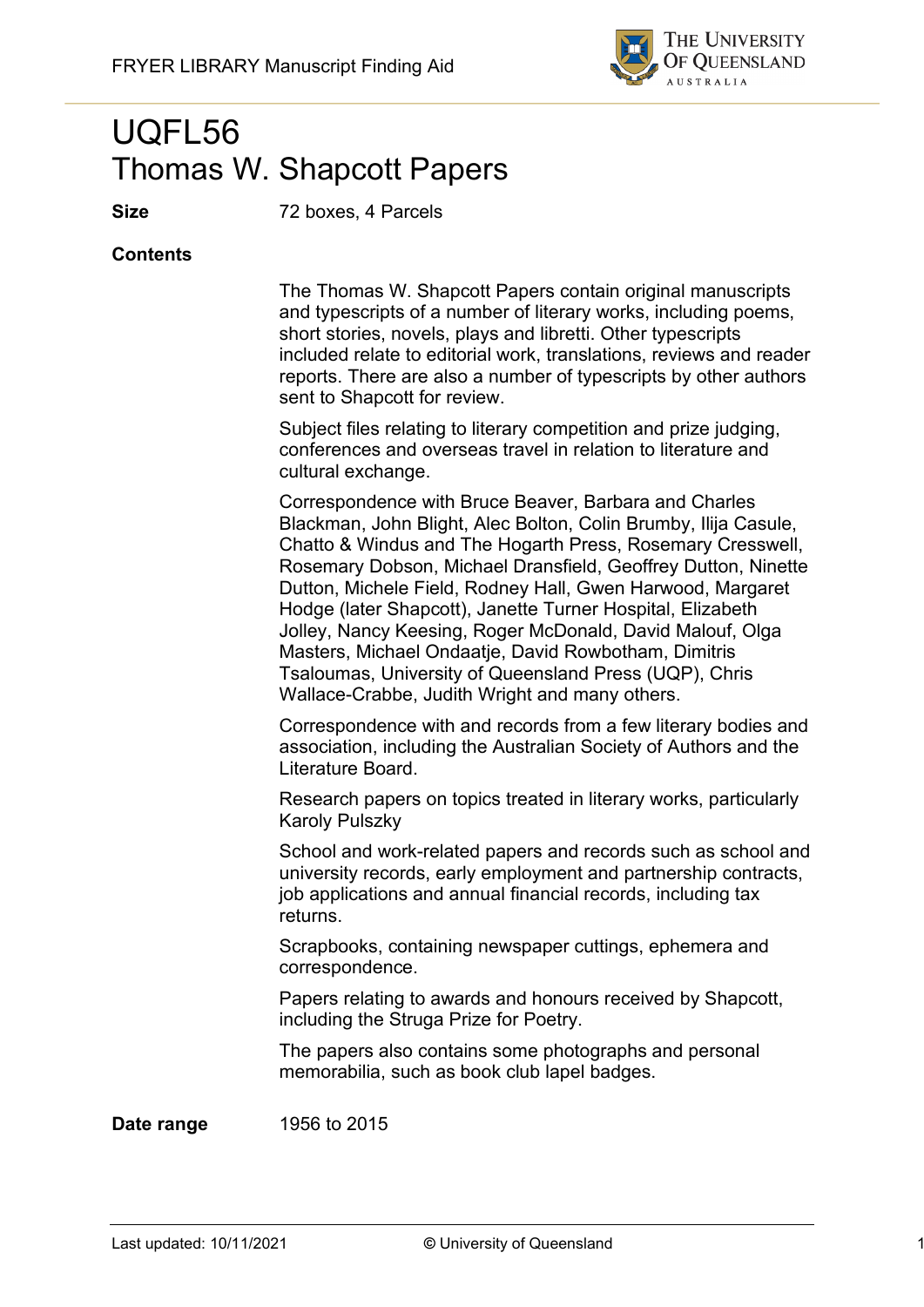

**Biography** Thomas William Shapcott was born in Ipswich on 21 March 1935. He attended Ipswich Grammar School but left school at 15 to work in his father's accountancy business. In 1954 Shapcott began to write poetry. His first published poem appeared in the Sydney Bulletin in 1956. His first collection of poems, 'Time on Fire', won the Grace Leven Poetry Prize for 1961. That year Shapcott completed an accountancy degree and formed a partnership with his father. In 1967 he graduated Bachelor of Arts from the University of Queensland. In 1971 Shapcott was awarded a Churchill Fellowship to visit America. In 1973 he was appointed to the Literature Board of the Australia Council and served as its Director from 1983 to 1990. He served as the Executive Director of the National Book Council from 1991 to 1997, when he became the inaugural Professor of Creative Writing at the University of Adelaide, retiring from the position in 2005. As well as his many volumes of poetry, Shapcott has written novels, short stories, libretti, plays and reviews. He has received numerous awards for his contribution to Australian literature, including the Canada-Australia Literary Award in 1978, the Yugoslavia Struga International Poetry Festival Golden Wreath Award, 1989, the New South Wales Premier's Special Literary Award in 1996 and the Patrick White Award in 2000. In 1989 he was made an Officer of the Order of Australia. He has received honorary Doctorates from Macquarie University and the University of Queensland.

**Notes** Mostly unrestricted access. Access to correspondence by arrangement.

# **Box 1**

**Folder 1**

#### **56/A/ Correspondence: incoming – A**

Abbey Pty Ltd (1977-78) – 56/A/ABB/1 Adamson, Cheryl (1977 and undated letter) – 56/A/ADA Alcock, Peter (1976) 56/A/ALC Angus & Robertson Ltd – (1968) – 56/A/ANG Aquarius Festival of University Arts (1970-1971) 56/A/AQU Aspect, Art and Literature (1976-1978) 56/A/ASP Australian (1975-1978) 56/A/AUS Australian Broadcasting Commission (1978) 56/A/AUS

#### **Folder 2**

## **56/A/ Correspondence: incoming BEA**

Beaver, Bruce (1964-1970) (items 1-97)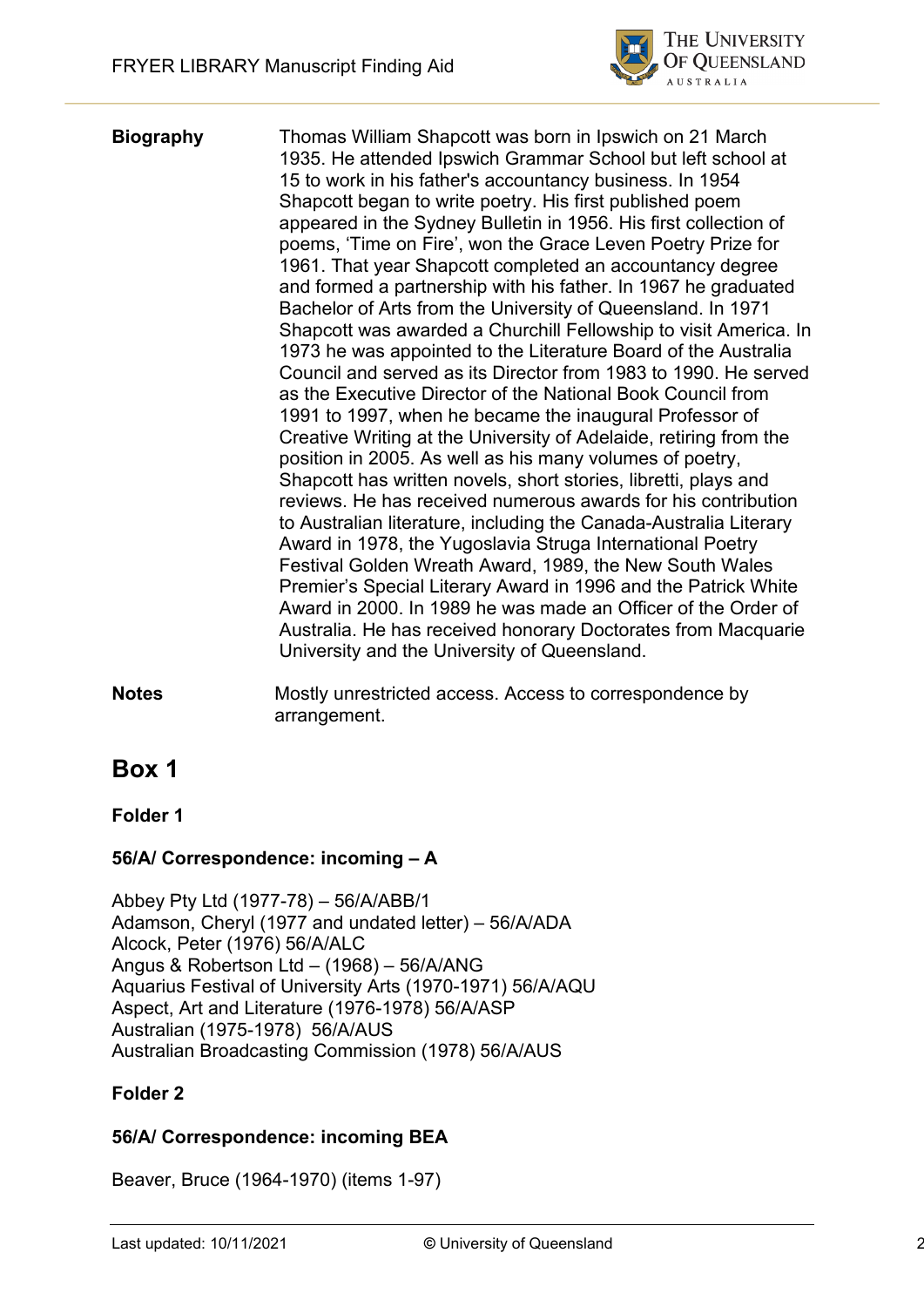

## **Folder 3**

## **56/A/ Correspondence: incoming BEA**

Beaver, Bruce (1971- ) (items 98-184)

### **Folder 4**

### **56/A/ Correspondence: incoming Bennett, Bitmead, Blennerhasset - Restricted**

Bennett, Bruce (1979) 56/A/BEN Bitmead, Frank (1968) 56/A/BIT Blennerhasset's Institute of Accountancy Pty Ltd (1950) 56/A/BLE

#### **Folder 5**

#### **56/A/ Correspondence: incoming Bolton**

Bolton, Alec (1959-1972) 56/A/BOL

#### **Folder 6**

#### **56/A/ Correspondence: incoming C**

Canberra Times (1978) 56/A/CAN Clarke, Joan (1978-1979) 56/A/CLA Cochon International Publishers Pty Ltd (1977) 56/A/COC Compass (1978) 56/A/COM Contempa (1977 and undated letter) 56/A/CON Contemporary Authors (1977) 56/A/CON Current Affairs (1976) 56/A/CUR1

#### **Folder 7**

#### **56/A/ Correspondence: incoming D-L (for Dobson, see folder 8)**

Dutton, Geoffrey (1975) 56/A/DUT Ecco Press (1976?) 56/A/ECC Freemantle Arts Centre (1978) 56/A/FRE Field, Michele (1977) 56/A/FIE Gould, Alan (1976) 56/A/GOU Griffith University School of Humanities (1978) 56/A/GRI Haenke, Helen (1976) 56/A/HAE Hall, Rodney (1976) (telegram) 56/A/HAL Hammial, Phil (undated) 56/A/HAM Harrop, Les (1978) 56/A/HAR Island Press (1976?) 56/A/ISL Kilkenny College of Further Education (1977) 56/A/KIL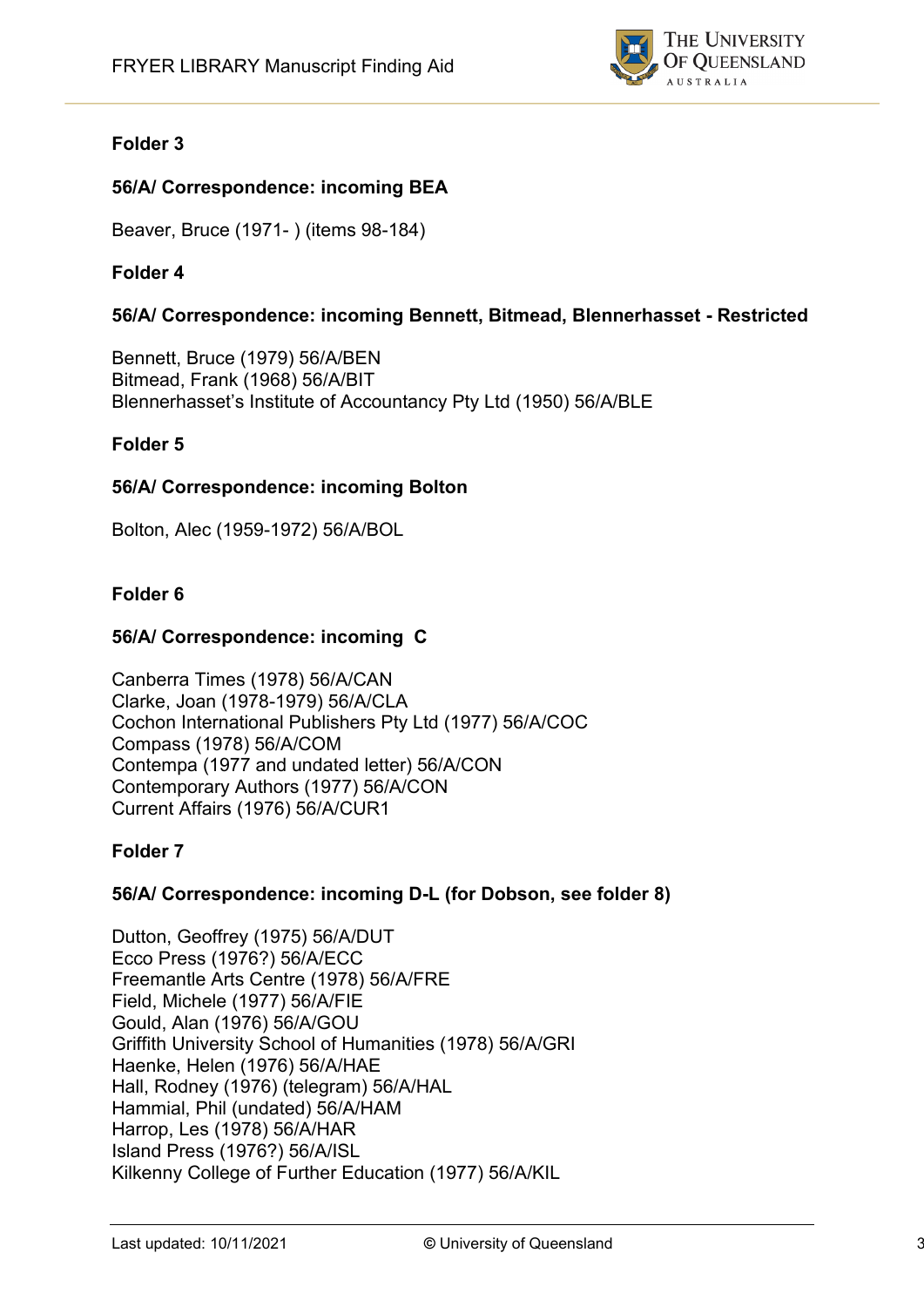

Lindsay, Elaine (undated) 56/A.LIN Little Bookroom Pty Ltd (1977) 56/A/LIT

#### **Folder 8**

#### **56/A/DOB Correspondence: incoming Dobson - Restricted**

Dobson, Rosemary de Brissac (1960-1975) (19 items) 56/A/DOB

**Folder 9**

#### **56/A/DRA Correspondence: incoming Dransfield**

Dransfield, Michael (1969-1972) 56/A/DRA (also microfilm of this folder) (124 items) **Includes poems (list inside folder)**

The disaffiliates (27 July 1969) Memoirs of a velvet urinal [and] Quincunx for Stephane Mallarme (3 Aug 1969) Linear B [and[ Circle, August (2 Aug 1969) Like this for years (9 Aug 1969) Expiation (8 Sep 1969) High (11 Sep 1969) The game silt, Courland Penders (21 Sep 1969) The 69 Coonamble cup (24 Sep 1969) Drunktank (30 Sep 1969) And all I would (4 Oct 1969) Barcarolle (18 Dec 1969) Farm (6 Apr 1970) Songs from the outskirts of the sun (26 Aug 1970) **Box 2**

# **Folder 1**

#### **56/A/Macd Correspondence: incoming MacDonald, Includes poems**

MacDonald, Roger (1969-1972) 56/A/Macd (43 items)

#### **Folder 2**

#### **56/A/Sha (1-77) Correspondence: incoming Hodge**

Hodge, Margaret (1957-1958) 56/A/SHA (items 1-77)

#### **Folder 3**

#### **56/A/Sha (78-108) 1978) Correspondence: incoming Hodge**

Hodge, Margaret (1959) 56/A/SHA (items 78-108)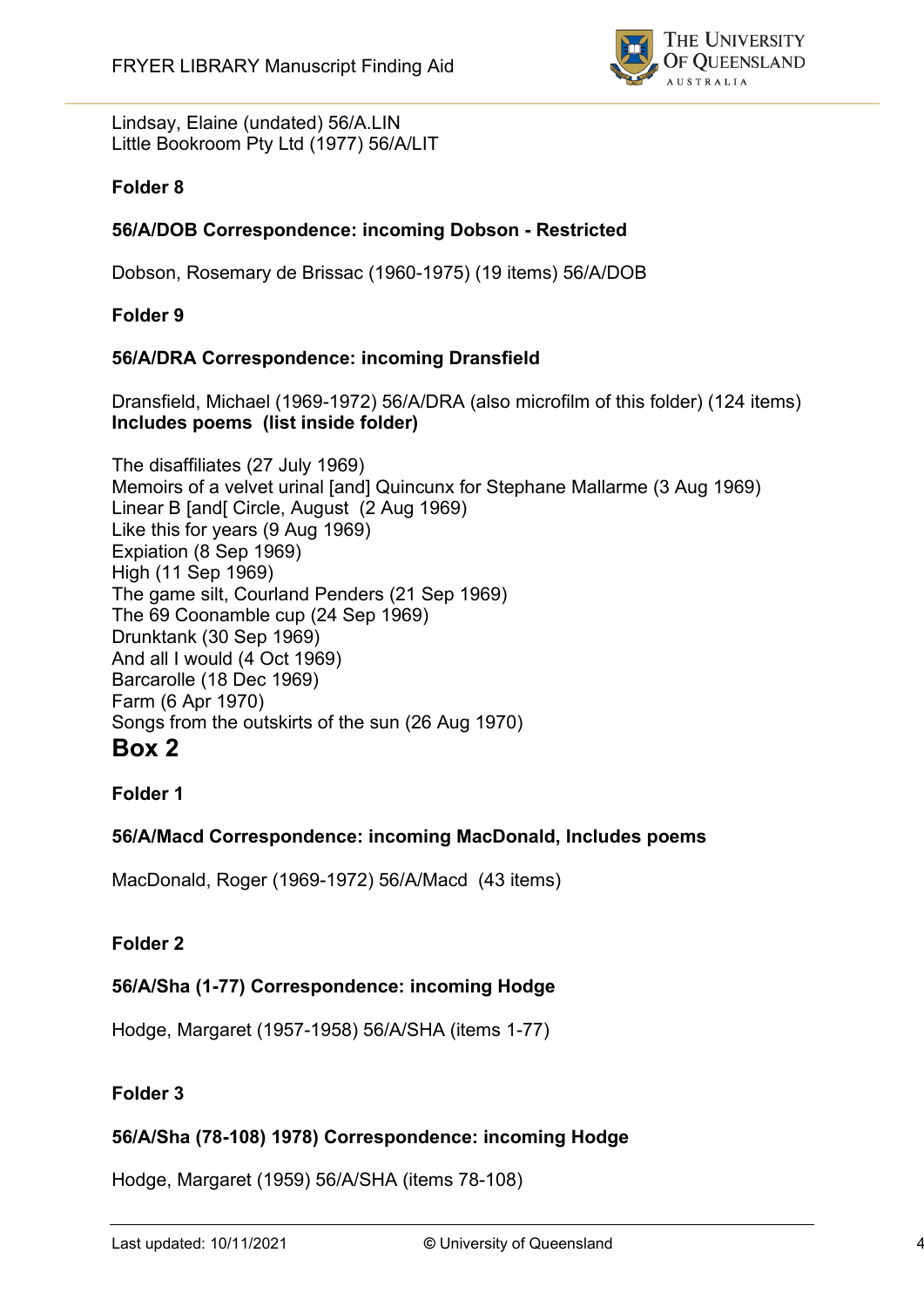

### **Folder 4**

### **56/A/) Correspondence: incoming Makar Press – O.**

Makar Press (1971?) 56/A/MAK Mas, Joan (1970) 56/A/MAS Meanjin (1976-1979 and undated) 56/A/MEA

### **Folder 5**

#### **56/A/) Correspondence: incoming P – R**

Poetry (Chicago) (undated) 56/A/POE Poetry Society of Australia (1976 and undated) 56/A/POE (3 items) Poets Australia Travelling Exhibition (1978) 56/A/POE Radio University 5UV (1977-1979) 56/A/RAD (3 items) Robertshaw, Linda (1970) 56/A/ROB Robin Books (1978) 56/A/ROB Roskolenko, Harry (1976) 56/A/ROS Russell, Keith (undated) 56/A/RUS

#### **Folder 6**

#### **56/A/) Correspondence: incoming Shapcott - Restricted**

Shapcott, Harold (1956) 56/A/SHA

#### **Folder 7**

#### **56/A/) Correspondence: incoming Smith – W**

Smith, Ross (1965) 56/A/SMI Smith, Vivian (undated) 56/A/SMI South Head Press (1976-1979) 56/A/SOU (5 items) Sun Books (undated) 56/A/SUN Sydney Morning Herald (undated) 56/A/SYD (2 items) Tamarack Review (1977) 56/A/TAM Tiffin, Chris (undated) 56/A/TIF University of New England (1965-1970) 56/A/UNI (9 items) University of Queensland Press (1968-1979) 56/A/Uni (10 items) Whitehead, Mary (1976) 56/A/WHI Wild & Woolley (1979) 56/A/WIL Winter, John (1977-1978) 56/A/WIN (3 items)

#### **Correspondence – outgoing**

#### **Folder 8** Bruce Bennett Joan Clark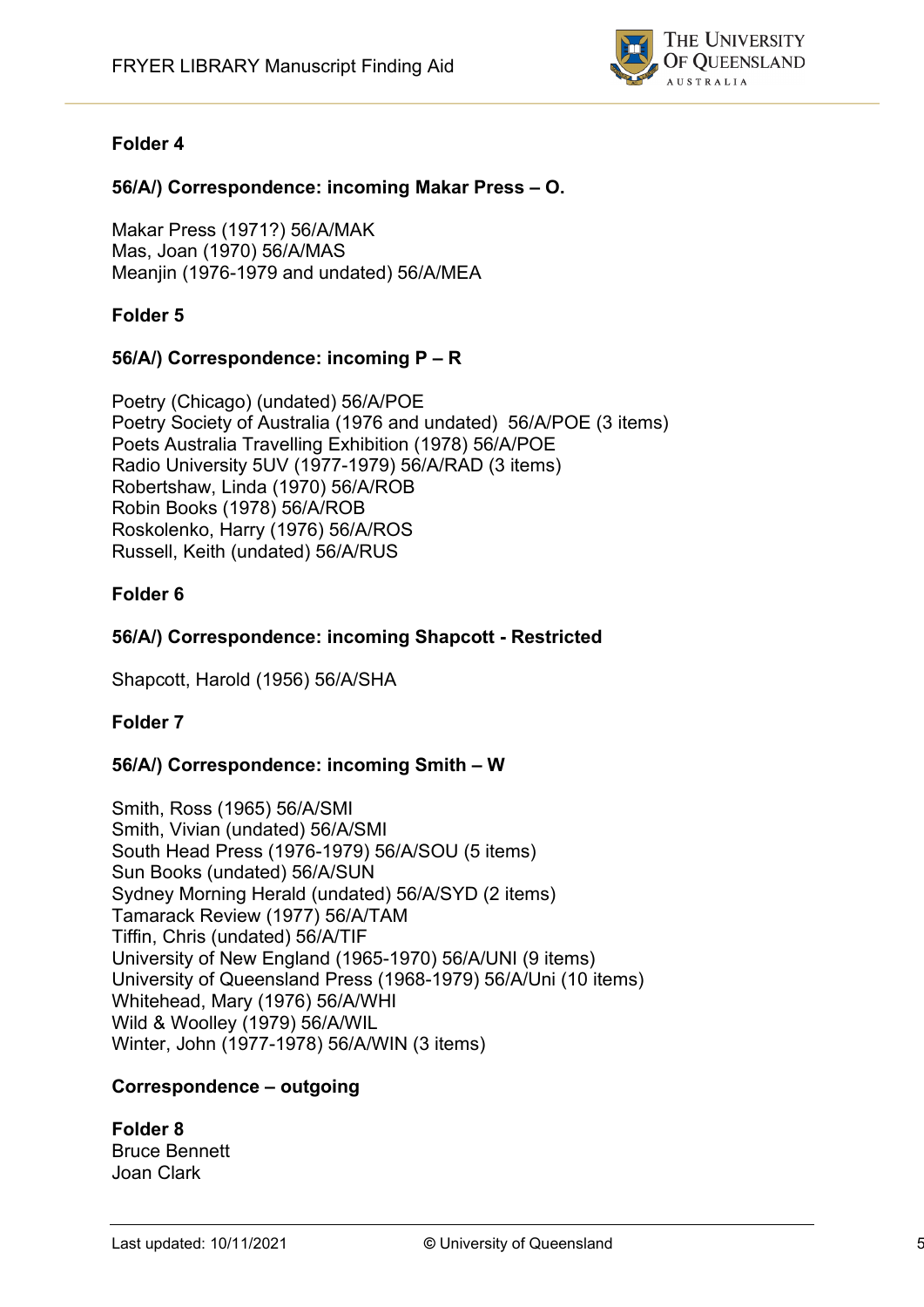

Contemporary Authors Griffith University Rodney Hall, 1969 (1 item) Sandra Hall Kilkenny College Little Bookroom Roger McDonald Meanjin Keith Russell Southerly, 1956 – 1959 (3) University of Queensland

## **Folder 9**

Margaret Shapcott (Hodge), 1958 – 1959

**Folder 10** Margaret Shapcott (Hodge), 1972

### **Manuscripts: Drama**

**Folder 11** A game around Goldie Ishtar's mirror

# **Box 3**

**Manuscripts: Poems**

**Folder 1** Early poems

**Folder 2** The mankind thing

**Folder 3** [Selected Poems]

**Folder 4** Selected Poems, 1956 to 1976

**Folder 5** Seventh Avenue Poems Room 2427

**Folder 6** Travelling full circle

**Folder 7** Parodies of Australian poets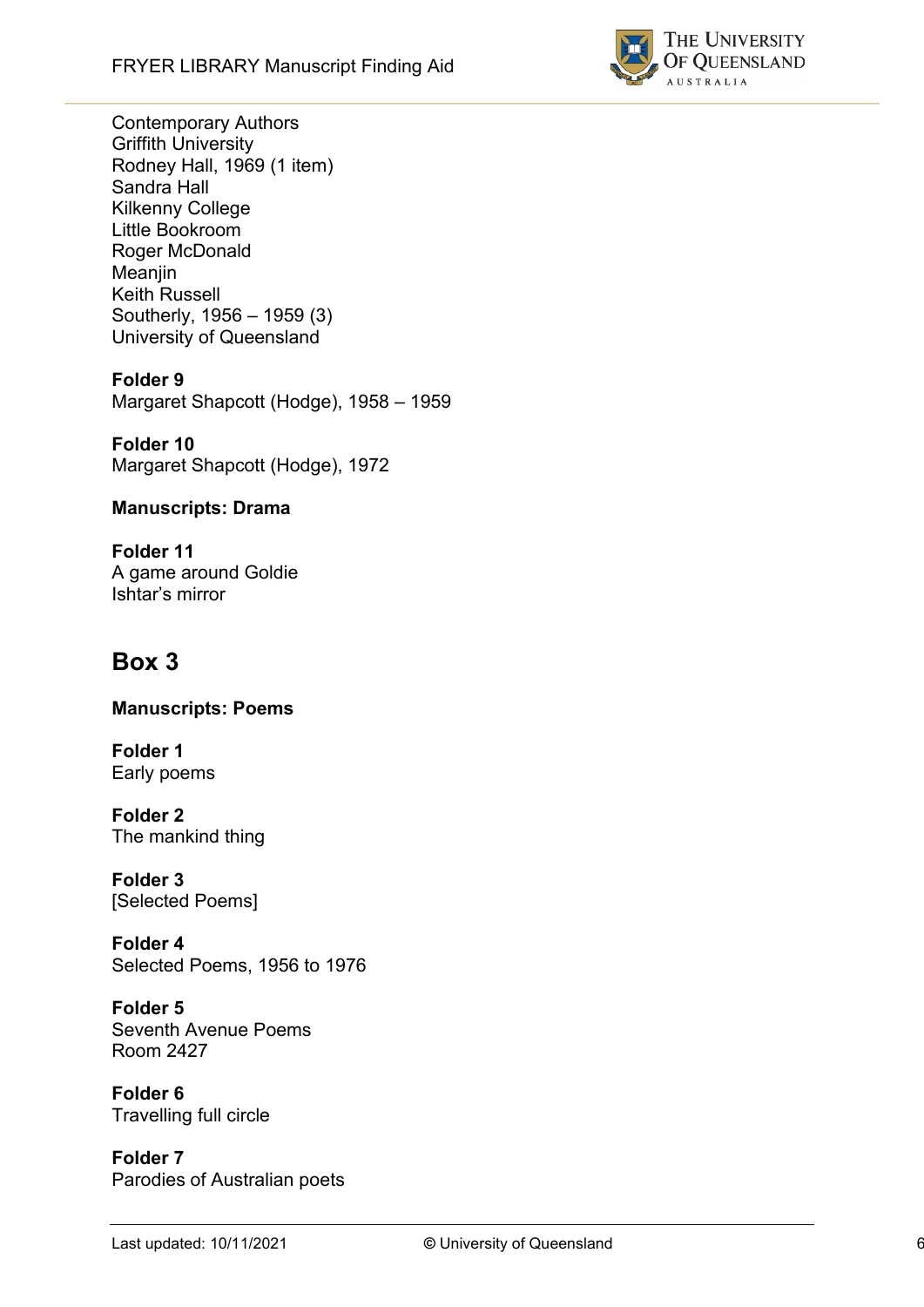

Porno parodies, 1967

#### **Folder 8**

The Henry Moore Exhibition of sculpture in the Tuileries Garden, May 1977 : in memory of James McAuley

#### **Manuscripts: Prose**

#### **Folder 9**

The flat, a short story If you love me, do as I say A letter from Australia

**Folder 10** Sing heigh-ho for my heart

**Folder 11** Travel light, leave no debts – draft [first?]

**Folder 12** Travel light, leave no debts – draft [second?]

**Folder 13** Uncertain spring

#### **Manuscripts: Music**

**Folder 14** Two music manuscript books

# **Box 4**

**Folders 1 to 18** Manuscript articles and reviews

Interviews

Lectures and broadcasts

Reader's reports on Shapcott's manuscripts submitted for publication

Newspaper cuttings

# **Box 5**

#### **Folders 1 to 5**

*Australian poetry now*, edited by Thomas Shapcott. Background material, manuscripts of poems and correspondence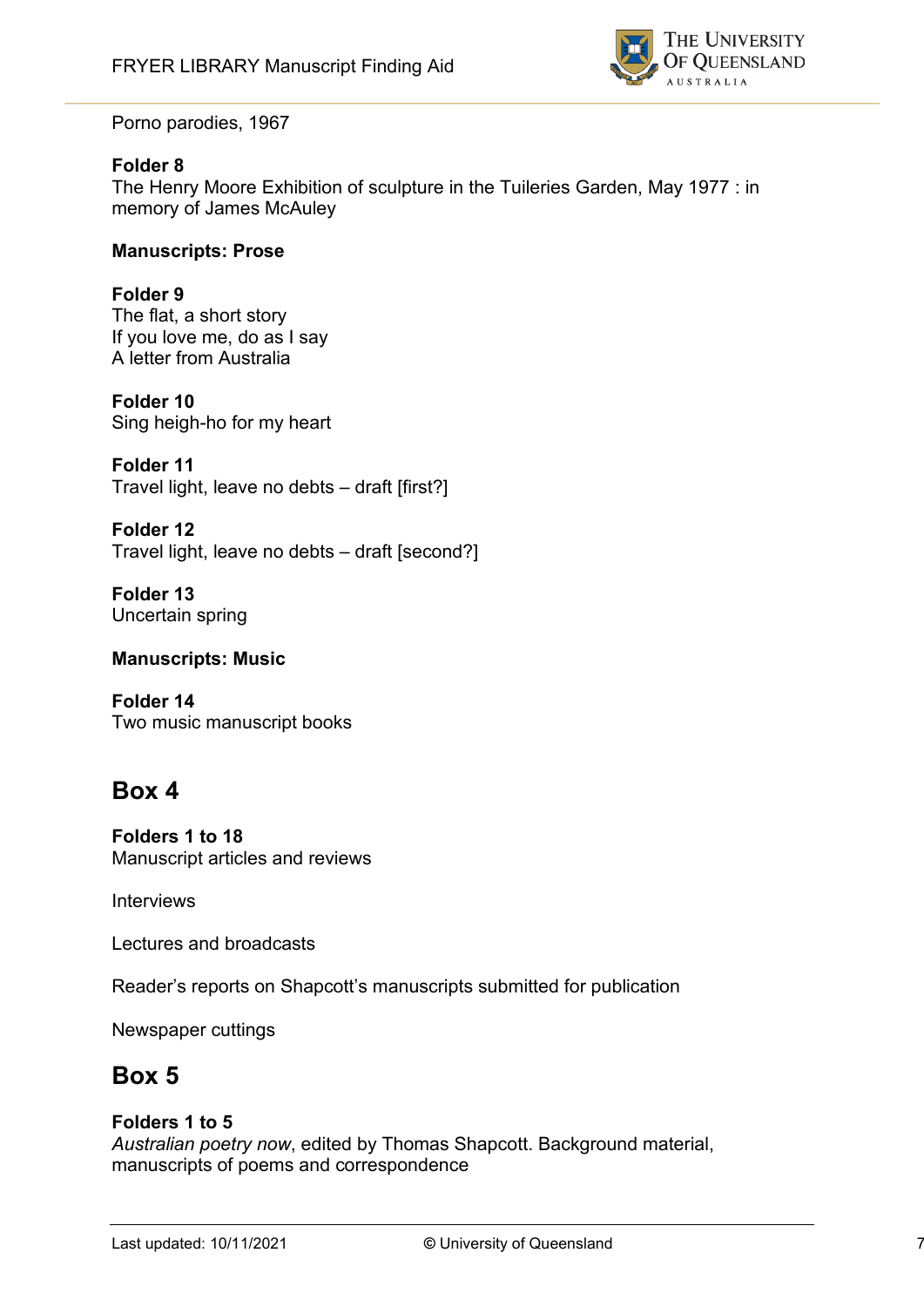

# **Box 6**

## **Folder 1**

*New impulses in Australian poetry*, edited by Thomas Shapcott and Rodney Hall. Background material. Correspondence, 1966

## **Folder 2**

'Discovering the words, a creative approach to poetry', [1978 or 1979]

## **Typescrtipts by other authors**

**Folder 3** Billy Jones, 'Riverbank' – extracts

**Folder 4** Billy Jones, 'My unshackled hands'

**Folder 5** Bruce Beaver, 'Lauds and plains'

**Folder 6** Bruce Beaver, 'The next bright bolt. A novel'

**Folder 7** Bruce Beaver, 'Letters to live poets'

#### **Folder 8** Craig Powell, Rehearsal for dancers' [photocopy with letter and photograph]

**Folder 9** R S Simpson, 'The forbidden city. Poems' [photocopies]

**Folder 10** John Millett, 'Love tree of Coomera'

# **Box 7**

**Folder 1** Thomas Shapcott. *Poets on record*, correspondence and background material

**Folder 2** An original landscape of imagination. Australian poetry today

#### **Folder 3** Report on Malaysian visit , 15-24 September 1973

### **Folder 4**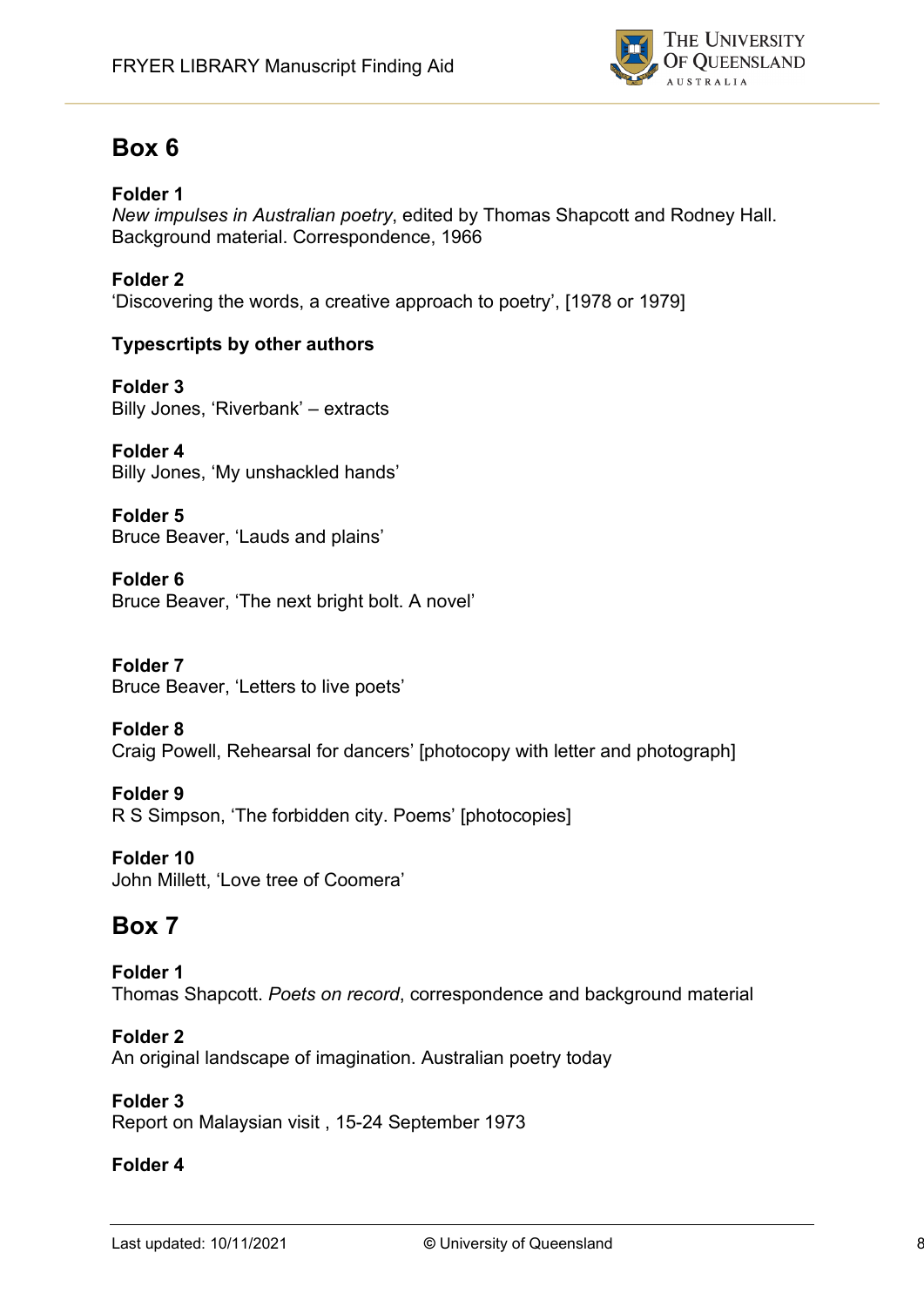

Peter Skrzybeckie. Some recent poems of Thomas Shapcott

#### **Folder 5**

Thomas Shapcott. Fingers at air. Some notes

#### **Folder 6**

Michael Dransfield. The Cocklebiddy fisherman. Poems [photocopy]

#### **Folder 7**

Roger McDonald. 13 Poems written in Tasmania, c. 1969, mostly unpublished

#### **Folder 8**

Rhyll McMaster. Life begins. Vertebrae. Poems

**Folder 9** John Millett. The silences

**Folder 10** Richard Tipping. The compost heap

**Folder 11** Richard Tipping. [Domestic hardcore]. Manuscript of Soursobs

**Folder 12** Peter Skrzybeckie. All the king's horses.

**Folder 13** John Thompson. Out west is worse. Feature.

#### **Folder 14**  David Malouf. Neighbours in a thicket.

# **Box 8**

#### **Folder 1 to 6; Items 1 and 2**

Typescripts and Manuscripts sent to Tom Shapcott by other authors, including Andrew Burke, Ken Campbell-Dobbie, Trevor Code, Philip Collier, Geoffrey F Shera, R A Simpson

#### **Folder 7 to 11**

Correspondence and poems relating to Shapcott's editing of *'A new landscape of the imagination: poetry countdown, 1980'*

[Acc820823 Box 1]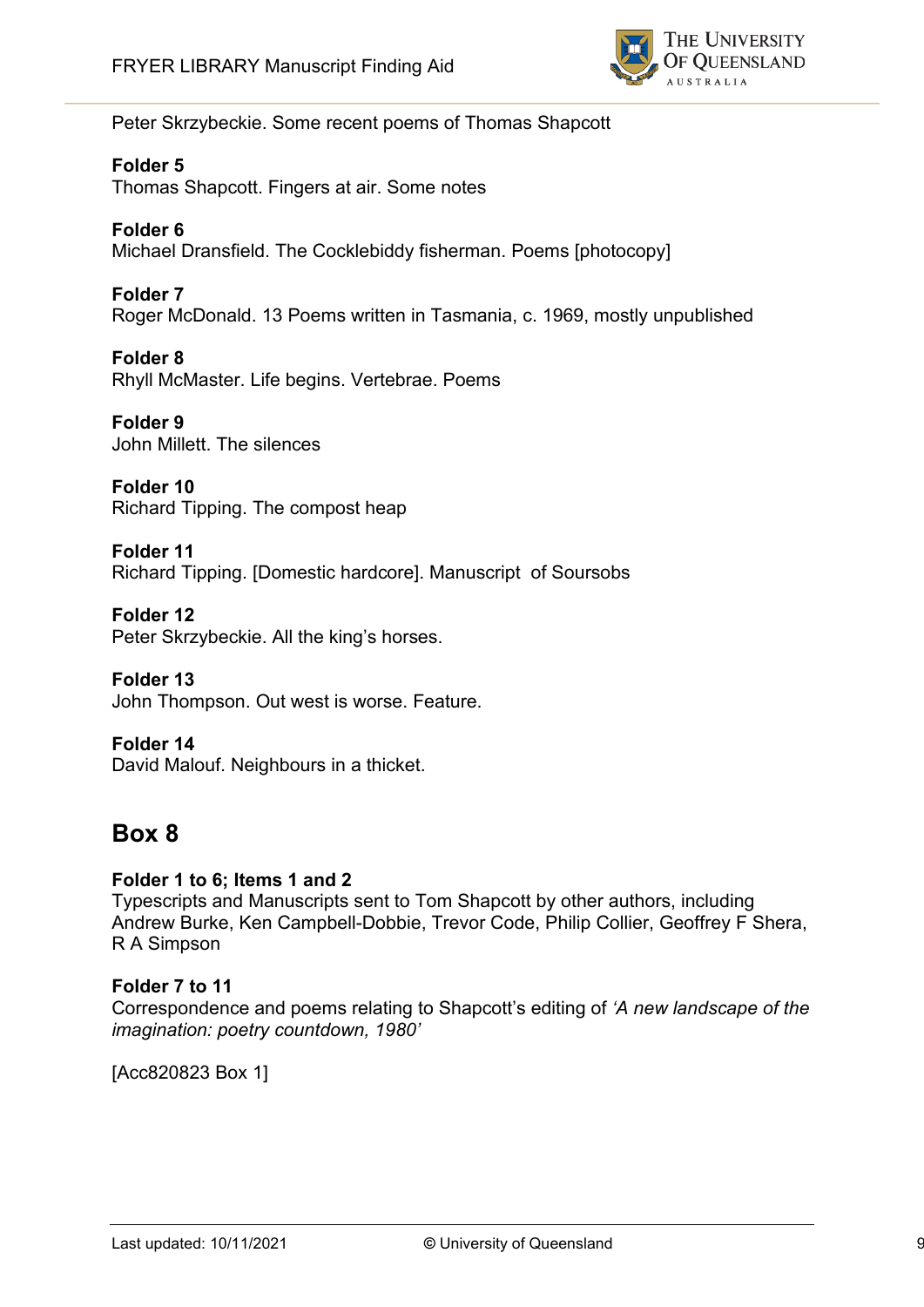

# **Box 9**

### **Folder 1**

Correspondence and poems relating to Shapcott's editing of *'A new landscape of the imagination: poetry countdown, 1980'*

[Acc820823 Box 2]

## **Folder 2**

Poems and correspondence in folder titled *Libretti*

#### **Folder 3**

Correspondence from Margaret Hodge, 1958

### **Folders 4 and 5**

Correspondence of the Literature Board

[Acc820824 Box 1, Folders 1 and 2 (formerly in a cigar box), 3, 4 (only one newspaper cutting)]

# **Box 10**

**Folder 1** Minutes of sub-committee on Writers in Residence, 1973 to 1976

## **Folder 2**

Reviews, Articles, Interviews

 $[Acc820824 Box 1, Folds 5 - 6]$ 

# **Box 11**

**Folder 1** Correspondence and ephemera relating to travel in Europe, 1978

**Folder 2** Correspondence and ephemera relating to travel in Malaysia, 1973

#### **Folder 2** Correspondence and ephemera relating to travel in the USA, 1973

#### **Folder 4** Correspondence and ephemera relating to travel in Europe, 1977

**Folder 5** Churchill Fellowship, 1972

**Folder 6** Judging competitions

## **Folder 7**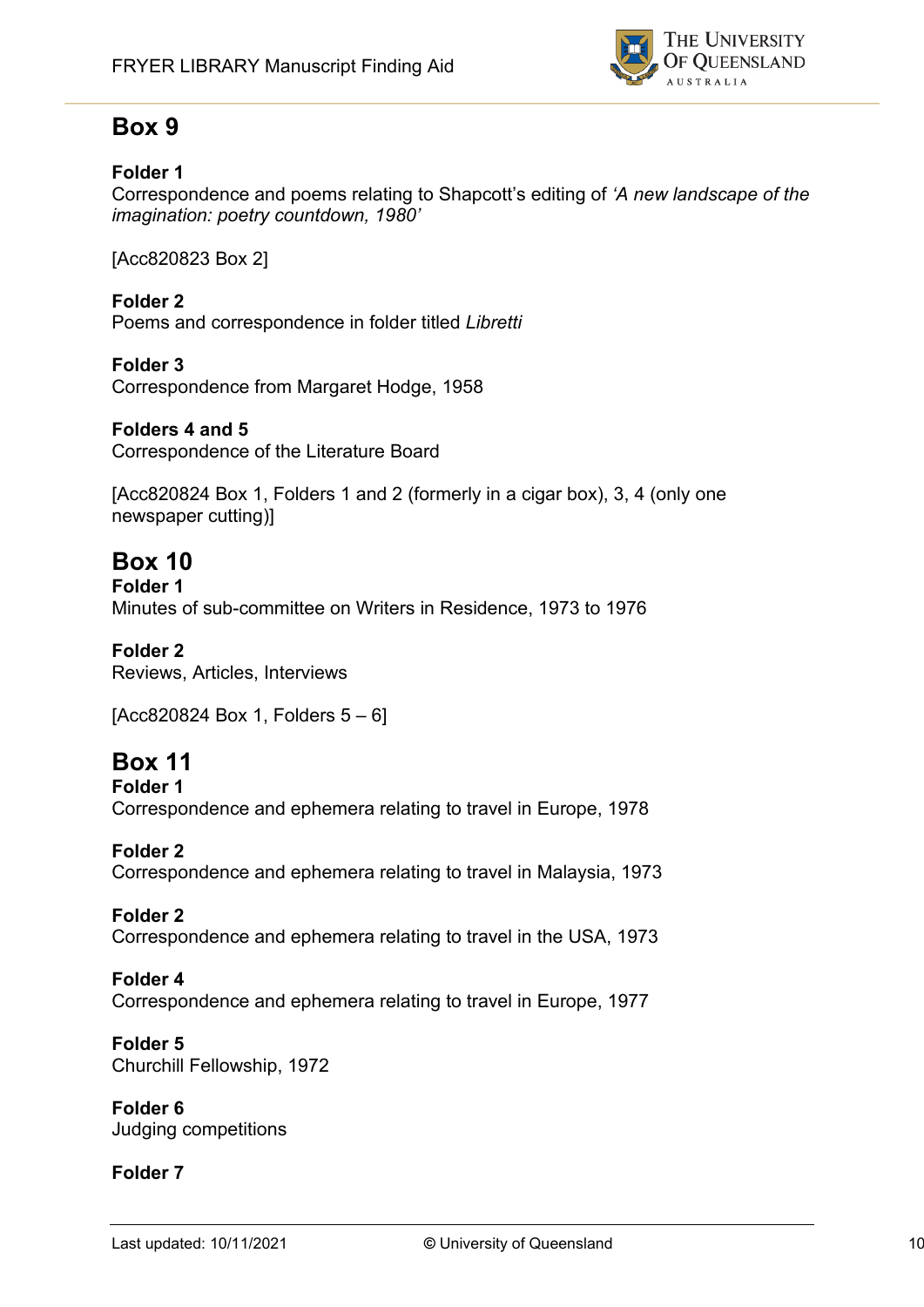

Western Australian Institutte of Technology

# **Folder 8**

Readers' reports

[Acc820824 Box 2]

# **Box 12**

Correspondence loose in box and in three unnumbered folders, 1973 to 1981 [Acc820824 Box 3]

# **Box 13**

**Folder 1** *Stump, grape and bopple-nut. Prose inventions* Typescript

### **Folder 2**

A kind of raft Typescript

**Folder 3** *The birthday gift. A nevel.* Typescript

[Acc820824 Box 4]

# **Box 14**

**Folders 1 to 5** Poems, typescripts

[Acc820824 Box 5]

# **Box 15**

**Folder 1** *A kind of raft*, Typescript

**Folder 2** *A kind of raft*, Typescript

**Folder 3** Short prose, tytpescripts

**Folder 4** Poetry Workshop, Innifail Arts Council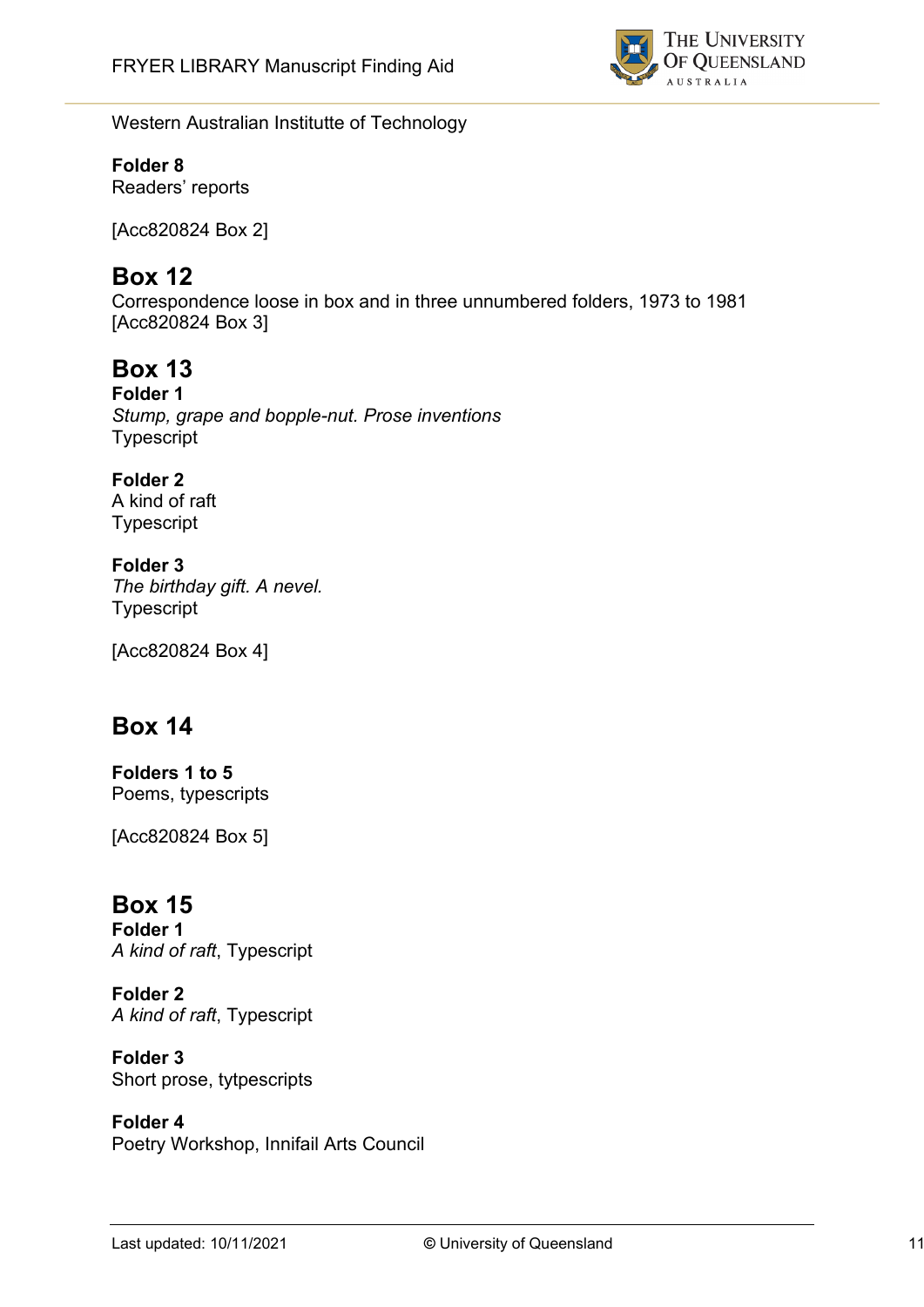

## **Folder 5**

Short prose, tytpescripts

### **Folder 6**

Short prose, tytpescripts

[Acc820824 Box 6]

# **Box 16**

**Folder 1** *Flood children*, Typescript and related correspondence

**Folder 2** Australian / US anthology

[Acc820824 Box 7] **Folder 3** Scripts for three plays, including *Motel Territory,* Typescript

[Acc830100-2, hardcopy listing in box only]

#### **Folder 4** Australian Society of Authors records

[Acc841000-2 Box 2, 1 folder]

# **Box 17**

Acc841000-1 Box 1

#### **Folder 1**

*Dougas Stewart and Poetry in the Sydney Bulliton, 1940-1960*

#### **Folder 2** *The Bulletin Verse*

**Folder 3** Europe, 1979

#### **Folder 4** Correspondence, 1979 to 1981

**Folder 5** Reviews, newspaper articles

#### **Folder 6** Correspondence, 1980 to 1982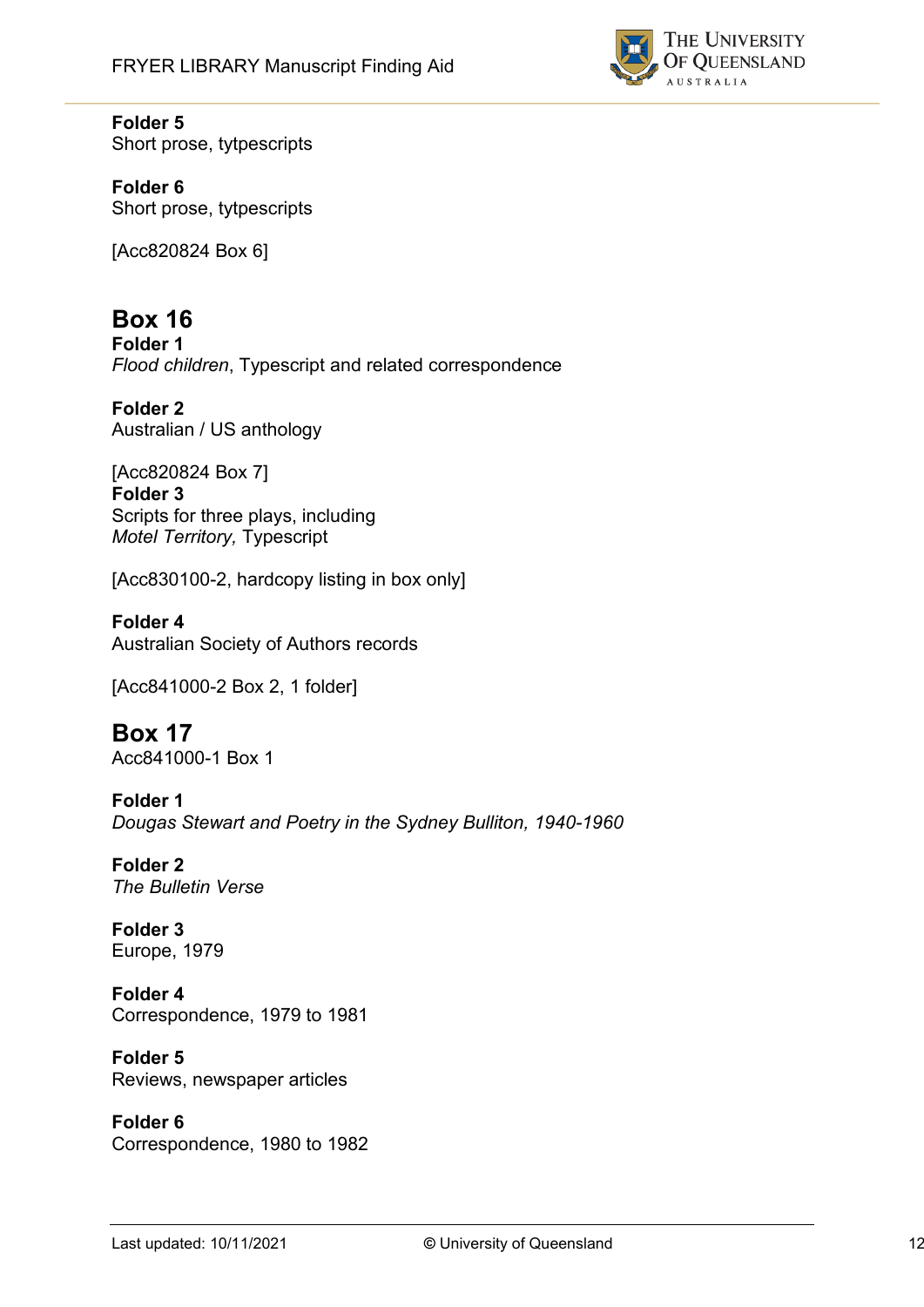

## **Folder 7**

Australlian Cuncil of the Arts Submissions, 1973

**Folder 8** Literature Board Fellowship, 1978 to c1981

# **Box 18**

#### **Folders 1 to 10** Subject files on Writer in residence schemes, seminars, 1980 to 1981 [**Folder 7**  *Kinetics – Performance* folder has limited edition '*Two Voices'* by M & T Shapcott]

**Folder 11** School, university and early work records

[Acc841000-1 Box 2]

**Box 19 Correspondence** 

**Folder 1** Dimitris Tsaloumas, 1981 – 1983

**Folder 2** Roger McDonald, 1977 – 1982

**Folder 3** Gwen Harwood, 1963 – 1983

**Folder 4** Bruce Beaver, 1976 – 1983

**Folder 5** Elizabeth Jolley, 1979 – 1983

[Acc841000-1 Box 3]

# **Box 20**

#### **Folders 1 to 6**

Typescript and research material on Karoly Pulszky and Shapcott's ''White Stag of Exile', including copy prints of photographs. These include: Theresa Pulszky (Walter) Ferencz Pulszky and his daughter Polyxena 1876 Hampelné Pulszky Polixena [Pulszky A'gost] Wein 1846 VII.3 - Budapest 1901 IX.11 Birthplace Emilia Markus Postcard photograph - Az egykori Forgách kastléy 1983 17th May Postcard photograph - Igor Stravinsky and Vaslav Nijinsky as Petrouchka, c. 1911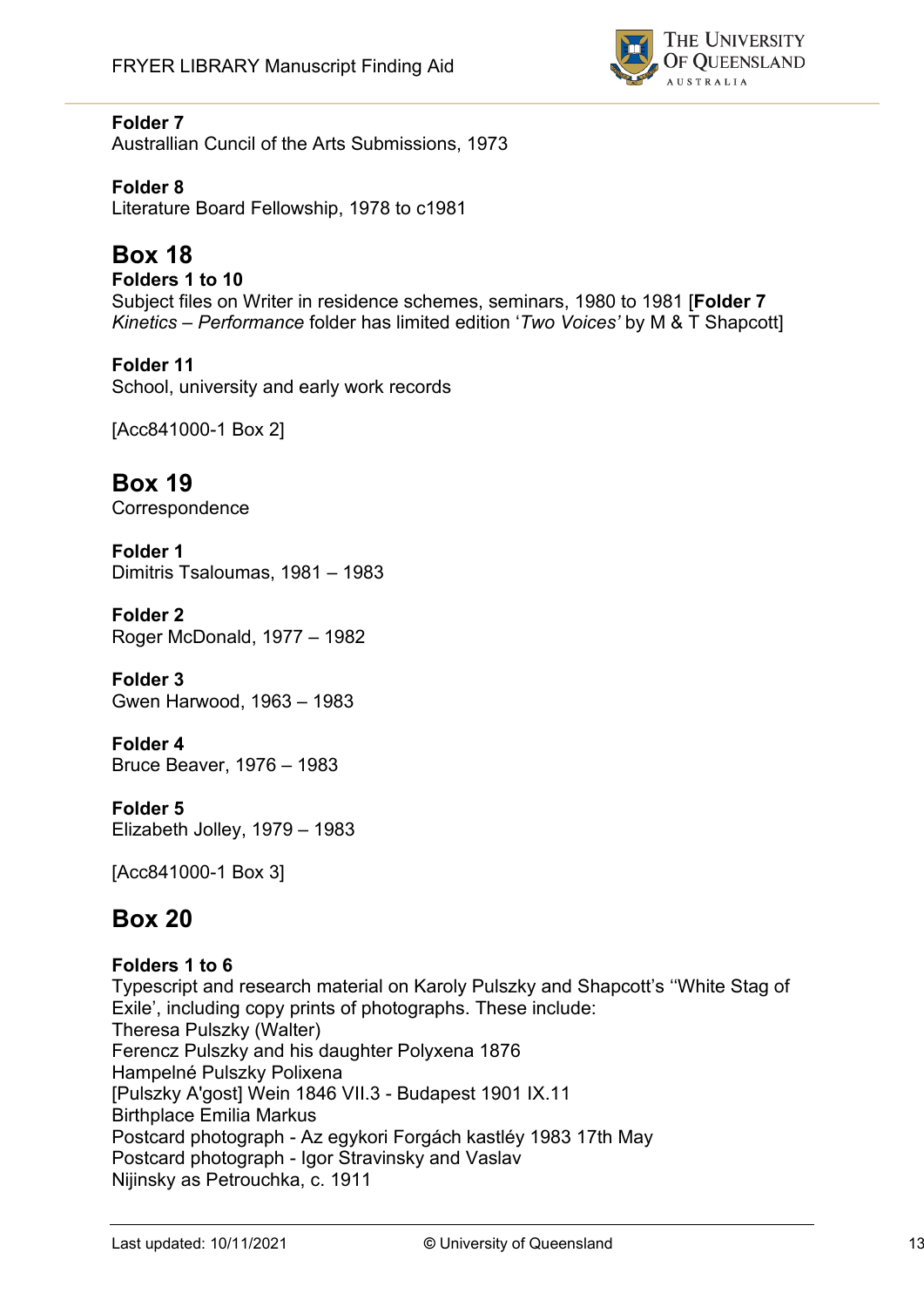

Tessa Pulszky (1898) The grave of [Karoly] Pulszky, Toowong Cemetery Postcard photograph - Sebastiano del Piombo 1485 (?) - 1547 Portrait of a man [3 men in theatre costumes] [Szeinere Attila, Pulszky Karoly Thailoery Mia] Nizsinszkij - Pulszky Romola Karoly Pulszky, first director of Hungarian National Fine Arts Gallery Romola Pulszky & Emilia Markus Pulszky Karoly Pulsky, a late photograph Emilia Markus Pulszky, with Tessa and Romola Karoly Pulszky as a young man, in the costume of an Hungarian Member of Parliament Ferenc Pulszky (1814-1897) Pulszky Karoly kneeling before Markus Emilia (Photo of painting - not labelled) Kyra Nijinsky (1946)

[Acc841019 Box 1]

# **Box 21**

### **Folder 1 to 3**

Research material on Karoly Pulszky and Shapcott's ''White Stag of Exile'

#### **Folder 4**

Correspondence: Notes by Bruce Dawe on early draft, 1981 Penguin books Permissions correspondence Tamara Nijinsky correspondence Fan letter from Susan Ryan Letter from James Cowan (with enclosure) Letter with references from Vela Somssich Correspondence K.L. Goodwin, incl. important editorial advice Correspondence with Foreign Affairs and Australian Embassy, Hungary Peter Cowen re one clue Konrad Hirshfeld Zoltan Halsz, New Hungarian Quarterly Cladan Cultural Exchange Institute Mihaly cenner Gabriella Szabo-Pap Joseph Halmos Charles Lisner Margaret O'Hagan, Fryer Librarian Sara Karig Egon Kunz National Archives Michael Costigan, Literature Board Katalin Forrai Edith Banki (see also translation file)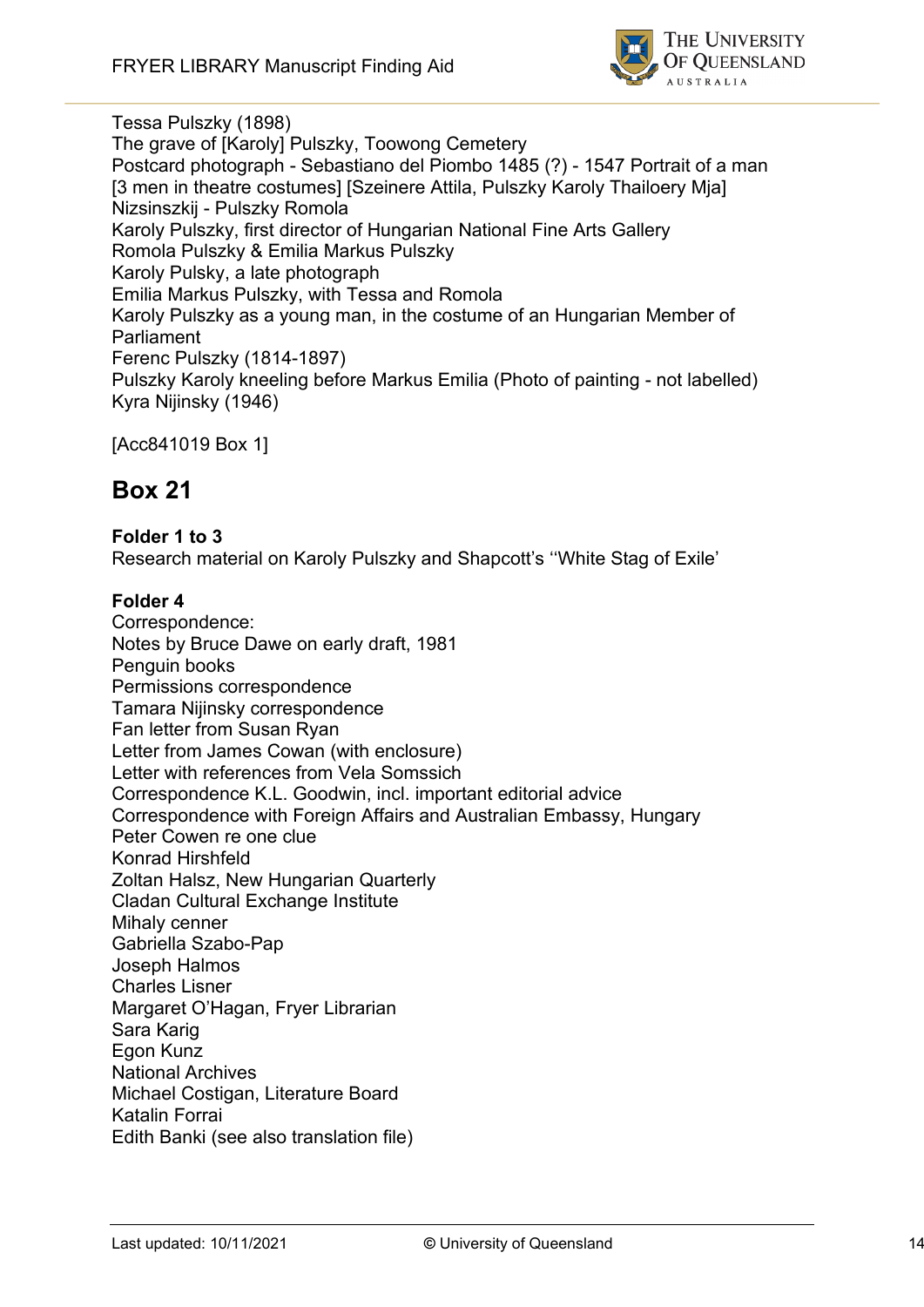

### **Folder 5**

'The Island Ikon' Typescript [Acc841019 Box 2]

**Folder 6** 'The Holiday of the Ikon', Typescript

**Folder 7** 'Welcome!', Typescript

# **Box 22**

**Folder 1** Poems, Typescripts

**Folders 2 to 4** Public Lending Rights Committee records, 1980 to 1983

**Folder 5** Tax returns, 1954 to 1977

[Acc850108 Box 1]

# **Box 23**

**Folder 1** Correspondence with UQP, 1982 to 1984 **Folder 2** Poetry Australia special issue on Sweden, correspondence and typescripts

#### **Folder 3**

Shapcott Press, correspondence and ephemeral publications, 1961 to 1964

**Folder 4** New Zealand SPACALS Conference 1981, Papers

**Folder 5** Canada Award

# **Folder 6**

Canada – Europe, 1980, Correspondence

**Folder 7**

Victorian Sesquicentnary Literary Committee records

#### **Folder 8**

Meanjin, correspondence, 1983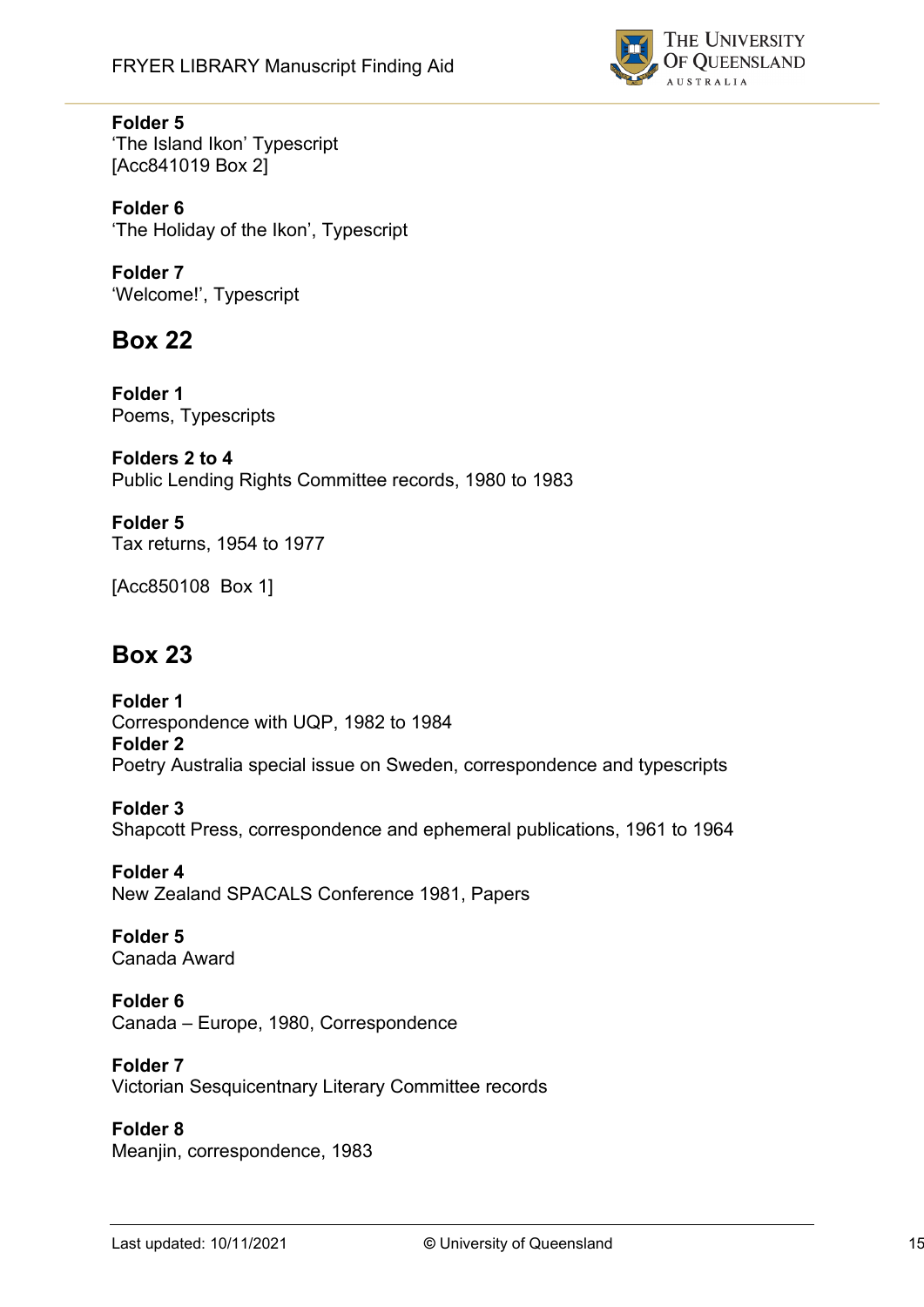

## **Folder 9**

Poetry Australia special issue on Queensland, correspondence and typescripts

### **Folder 10**

'Stump & Grape & Bopple-nut', Correspondence relating to publication, 1981 to 1983

[Acc850108 Box 2]

# **Box 24**

**Folder 1** *the shapcott chapbook,* handmade book of poems

**Folder 2** Typescript, *The Holiday of the Ikon*

## **Typescripts by others**

**Folder 3** Richard Allen, typescript, *What to name your baby & other poems*

**Folder 4** Barry O'Donohue, typescript, *View from a first floor window*

**Folder 5** Peter Skrzynecki, *Lilies*

#### **Folder 6**

Lewitt, Maria, *Address to the National Book Council* **Folder 7** Hales, David, *Marjorie comes first*

[Acc850108 Box 3]

# **Box 25**

**Folder 1** HOTEL BELLEVUE, novel by Thomas Shapcott Typescript carbon copy, 241p.

#### **Folder 2**

SEMINARS, CONFERENCES, READINGS, etc Warana re: Poetry Readings 1986 Australian Puffin Club re workshop 1985 National Word Festival Program 1985 Goethe Institute, Canberra, Poetry Readings Program 1984 Council of Adult Education , Melbourne, re Day Course 1983 Commonwealth Writers declaration re Aboriginal Land Rights, 29.9.82? Commonwealth Writers Week, Brisbane, Sept 27-Oct 3 1982 various letters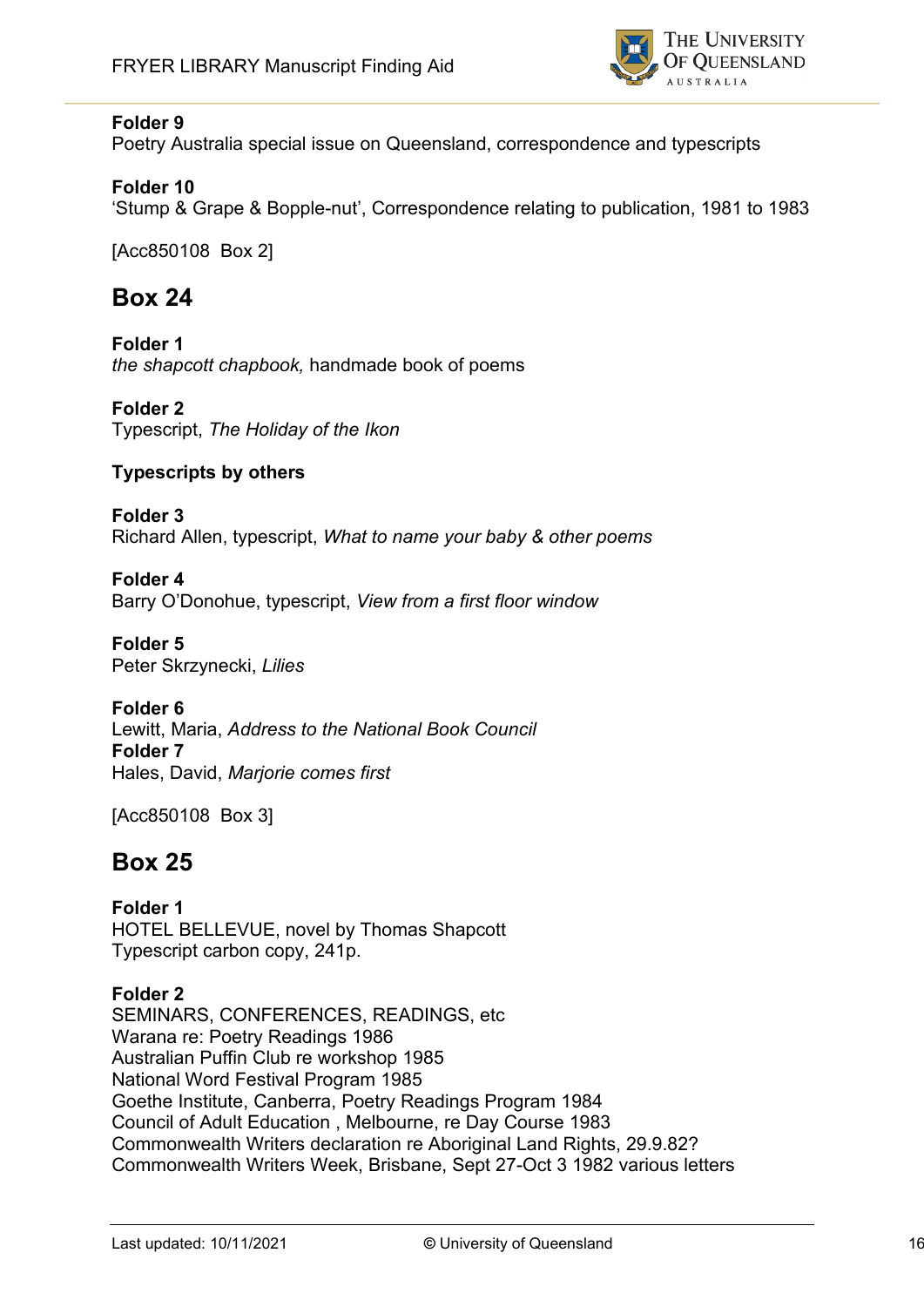

Warana l982

Australian Reading Assn. Inc. correspondence re Writers Camp (for children) Oct. 1981 at Camp Constable, Mt. Glorious Warana l981 Queensland Art Gallery Society 1981 Australian Literature in the 20th Century Augsburg 1979 Assn. for the Study of Australian Literature Third Conference UQ 1980 Deakin University Poetry Reading March 198? State Library of Tasmania 1979 Tasmanian tour July 1979 Queensland Youth Festival 1979 Letter of thanks for assistance at symposium Fremantle Arts Centre letter 30.10.78. International Poetry Week - Festival of Perth 1979

### **Folder 3**

INTERVIEWS

Correspondence with Candida Baker and Thomas Shapcott re interview. Typescript of interview, 20p. March 1985

Letter from James Fraser Publishing 18.1.85 re interview for inclusion in book. Corres. with Barbara Kamler, Riverina CAE, re interview 1982, includes poem 'The eel teller'.

Thomas Shapcott A self-interview 3p. 21.7.86

Typescript by Antoni Jach, 6p, re making a living as a writer

T. Shapcott interviews Goran Tunstrom 4p 3.11.82

Reprint of article in Meanjin Vol.31 No3 Sep.1972 "The Dance of Form: The Poetry of Thamas W. Shapcott' by Carl Harrison-Ford

#### **Folder 4**

BOOK REVIEWS as listed "List of T. Shapcott Book Reviews" lists 70 book reviewed by T. Shapcott

#### **Folder 5**

MUSIC /libretti

"One with at least another" concerts, correspondence and programme 198? Correspondence with The Pembroke School, Adelaide, re "Christmas Bells" music piece by Colin Brumby and words by Thomas Shapcott.

"The vision and The Gap" correspondence with Colin Brumby,composer. Bill Abrahams, President, QUMS, 1985

Queensland Youth Orchestra Council, "Choral Fanfare", Festival 1982

#### **Folder 6**

READERS REPORTS/REFERENCES Correspondence and reports on: Borderline by Janette Turner Hospital This river is in the south - Philip Mead In tropical waters - poems by Richard James Allen & John Hawke Reference for Ken Campbell-Dobbie The Projectionist by Philip Salom Coat of many colour by Shane McCauley Singers and winners by Lyndon Walker Passenger, poems by Judith Lazaroo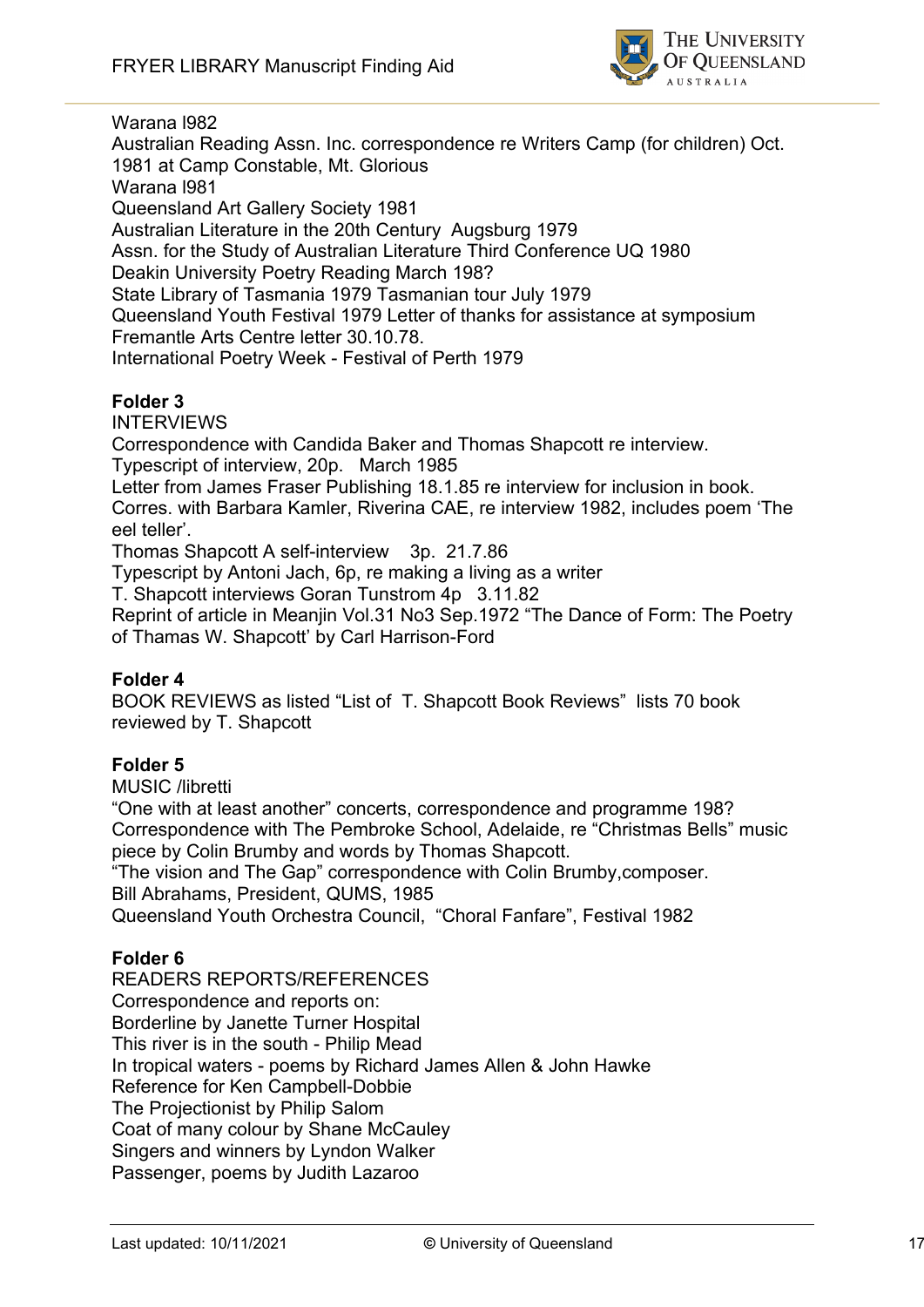

A dusting of spores by Andrew Lansdown Stories from the Kimberleys - Paddy Roe/Stephen Muecke) A prince of a fellow by Elizabeth Jolley The tenant, poems by Philip Salom

### **Folder 7**

ARTICLES, PAPERS, OTHER PUBLISHED OR DELIVERED TEXTS BY T. SHAPCOTT White stag of exile Dimitris Tsaloumas Richard Allen - The way out at last and other poems Kate Grenville - Lilian's story The Literature Board: its role in Australian poetry 1.11.84 The Literature Board: a ghost in the wings 17.5.85 Sydney Morning Herald Christmas book feature 8.12.84 Patronage or pressure: the role of the State as literary godfather (delivered at SPACLALS Conference, Macquarie University, 5.9.84 Poetry Australia: one hundred issues Maria Lewitt Come spring, come autumn: a writer beyond the pale - Maria Lewitt Porno-parodies

[Acc860922 Box 1]

# **Box 26**

#### **Folder 1**

The golden orb, novel by Thomas Shapcott, typescript carbon copy, 220p.

#### **Folder 2**

Golden orb spiders, novel by Thomas Shapcott, typescript carbon copy, with many amendments, 220p.

#### **Folder 3**

Mirror vase - golden orb draft, typescript carbon copy, 145p.

#### **Folder 4**

A golden orb, novel by Thomas Shapcott, typescript 199p.

### **Folder 5**

Golden orb spider, novel by Thomas Shapcott, typescript "1st draft July 1981.

#### **Folder 6**

Golden orb spider, novel by Thomas Shapcott, first full draft January 1982

[Acc860922 Box 2]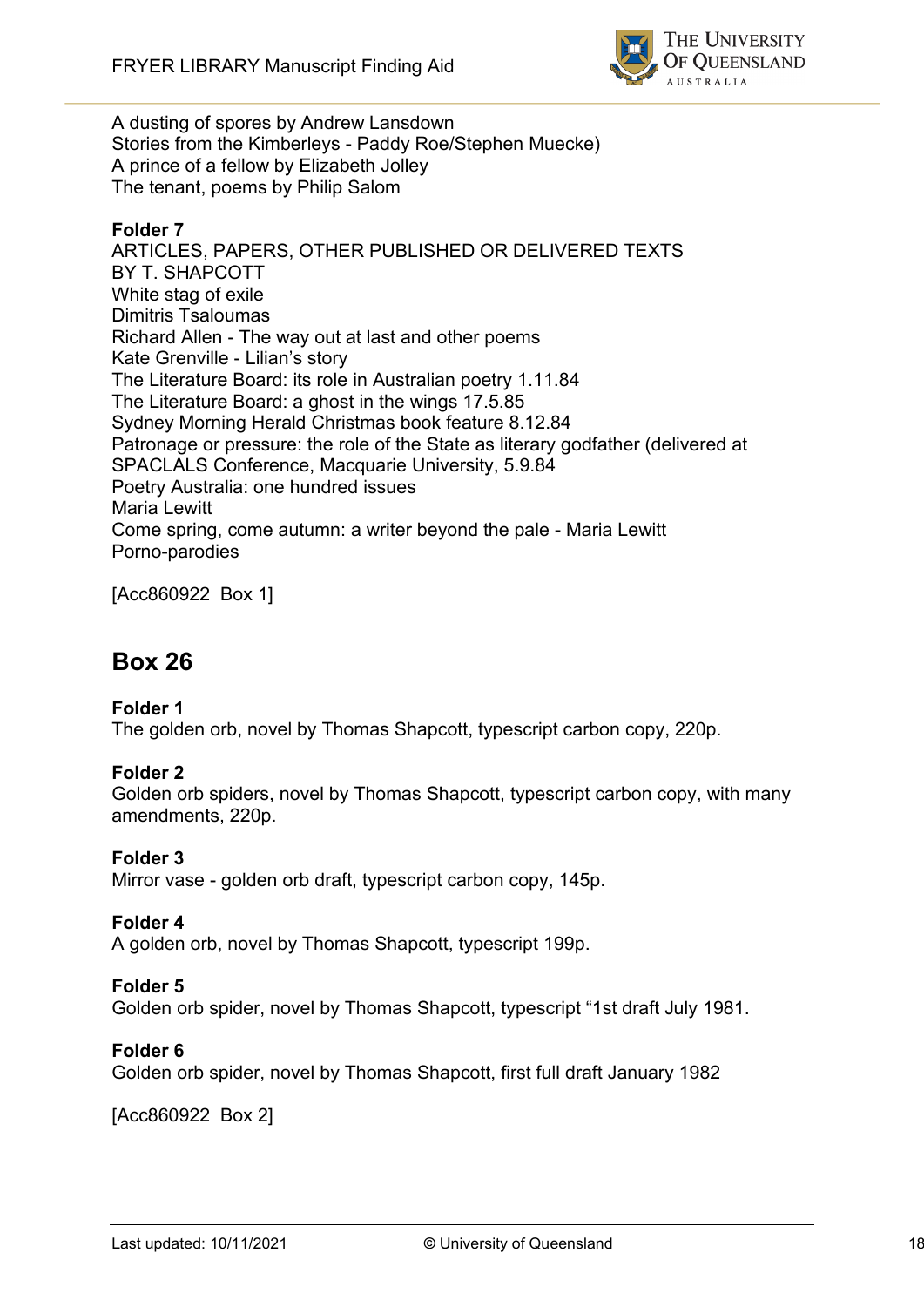

# **Box 27**

**Folder 1** Correspondence with Bruce Beaver, 1984 to 1987

**Folder 2** Correspondence with Rodney Hall, 1974 to 1988

**Folder 3** Correspondence with Gwen Harwood, 1983 to 1987

**Folder 4** Correspondence with Janette Turner Hospital, 1983

**Folder 5** Correspondence with Dimitris Tsaloumas, 1982 to 1987

**Folder 6** Correspondence with David Malouf, 1975 to 1988

**Folder 7** Correspondence with Elizabeth Jolley, 1983 to 1989

**Folder 8** Correspondence with Kate Shapcott

**Folder 9** Correspondence with Chris Wallace-Crabbe

[Acc890616 Box 1]

# **Box 28**

**Folder 1**  Overseas trips 1982 to Hungary and 1985 to Canada, Uzbekistan, Yugoslavia and Russia Russia trip sponsored by Australian Literature Board Yugoslavia, 22nd International October Meeting of Writers

**Folder 2** Overseas trip, Europe and Canada, 1986

**Folder 3** Collected Poems, late 1988

[Acc890616 Box 2]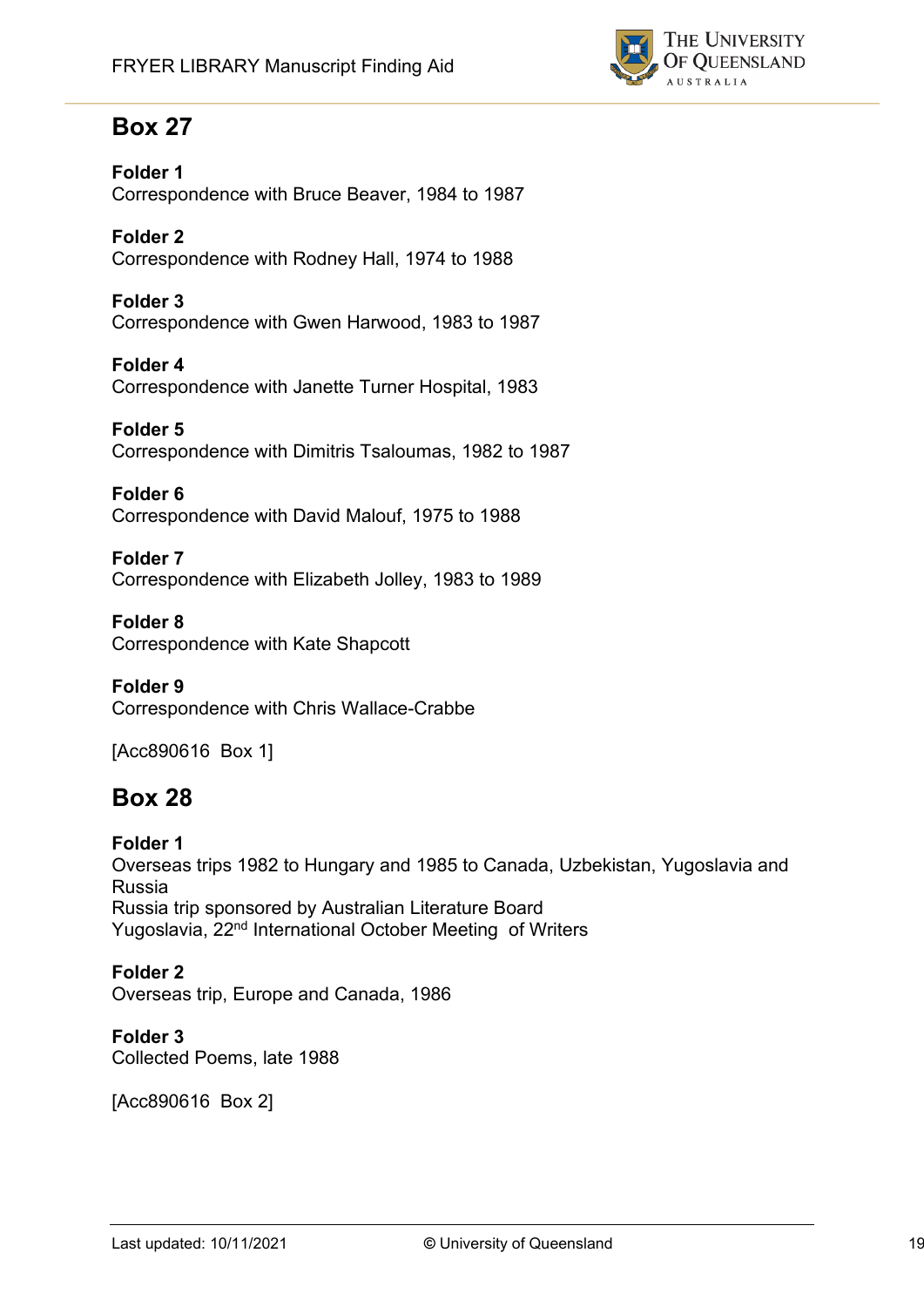

#### **Folder 4**

Karoly Pulszky research material and correspondence

**Folders 5 and 6** Correspondence re literary prizes

[Acc890616 Box 3]

# **Box 29**

Hungarian edition of 'White stag of exile'

Macedonian editions of 'White stag of exile'

Macedonian edition of 'Poems'

Programme for the 12<sup>th</sup> Sir Herbert Maitland Memorial Oration

'Make the old man sing', Typescript

T-shirt for 'Voss'

[Acc891005-3]

25 photographs of family and friends [hardcopy listing available]

[Acc900621]

'Nikos Kypraios'. Signed and numbered by the authir

[Acc900904]

5 badges / lapel pins

- 1. Argonauts Club, c. 1946
- 2. Drgons tooth, c. 1950
- 3. Golden Fleece and Bar, c. 1953
- 4. Ipswich Grammar School
- 5. Church of England Men's Society

#### [Acc900925]

1 colour photograph of Nikos Kypraios's portrait of Tom Shapcott

[Acc901012]

3 colour photographs of Shapcott [hardcopy listing available]

[Acc910916]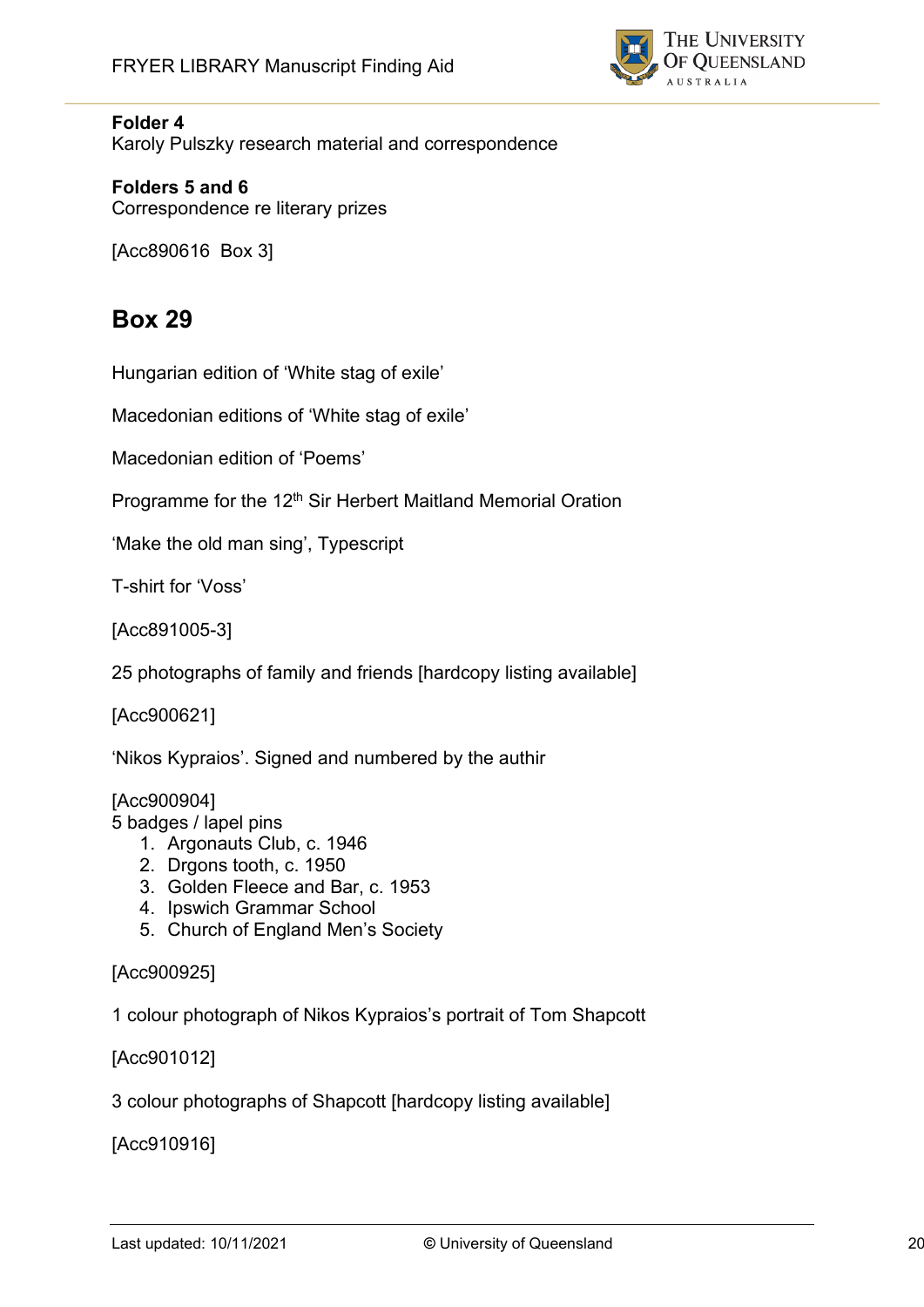

5 colour photographs taken at Adelaide Writers Week, 1994 [hardcopy listing available]

## [Acc940522]

Letters to Mrs D M Shapcott, Tom Shapcott's mother, 22 letters and 3 postcards, Dec 1989 to Oct 1991 [hardcopy listing available]

Letter from Judith Rodriguez to Mrs D M Shapcott, 26 Dec 1990 2 typescript articles by Shapcott

2 reviews of Shapcott's work from Australian Literary Studies, 1989 to 1990

1 advertising flyer for Summer Carol (opera) music by Colin Brumby, libretoo by Shapcott, Canberra, Aug 1991

[Acc950629-2]

# **Box 30**

#### **Item 1**

Tom Shapcott Bruce Dawe Poetry Reading in the Arts Theatre of the Darling Downs Institute of Advanced Education, 21 Oct [before 1990] [poster]

#### **Folder 1**

Correspondence relating to award of the Order of Australia, 1989

Adamson, Walter, 26/1/89 [letter] Alexander, Alan, 31/1/89 postal date [postcard] Awcock, Francis H. (Executive Director, National Book Council), 31/1/89 [letter] Battersby, Jean, 28/1/[89] [letter] Beaver, Brenda & Bruce, [1989] [card] Blackwell, Susan (Executive Director, Australian Book Publishers Association), 6/2/89 [letter] Blunn, A.S. (Dept. of the Arts, Sport, the Environment, Tourism and Territories), 16/2/89 [letter] Boaden, Sue (Head, Research and Information, Australian Film, Television and Radio School) 31/1/89 [letter] Bolton, Alex 13/11/83 [card] Brissenden, Alan, 22/11/89 [letter] Brissenden, Bob, 2/2/89 [letter] Brown, Murray (Executive Director, National Arts Industry Training Council Ltd.), 27/1/89[letter] Christesen, Clem, 26/1/89 [letter] Coar, Gillian (Executive Officer, Royal Queensland Theatre Company) 26/1/89 [letter] Collins, Peter (Minister for the Arts, New South Wales) 9/2/89 [letter] Cork, Gail (Executive Officer, Australian Society of Authors Ltd) 30/1/89 [letter] Corrigan, Michael, 30/1/89 [letter]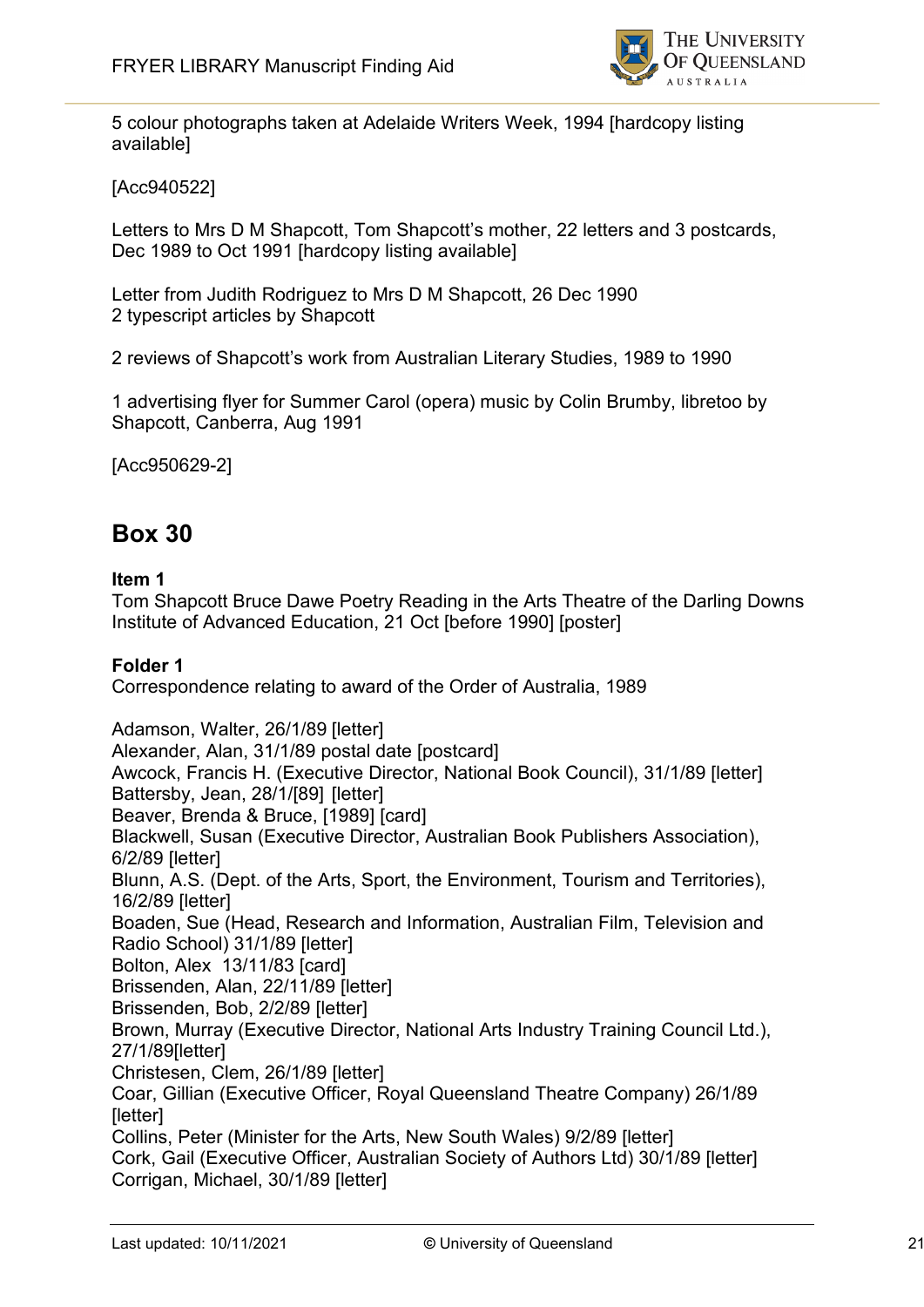

Cousineau, Marc (First Secretary, Canadian High Commission, Canberra) 27/1/89 [letter] Crichton, Roslyn (Mayor, Municipality of North Sydney) 7/2/89 [letter] Davidson, Jim, 5/2/89 postal date [postcard] Davis, Beatrice, 31/1/89 [letter] Deacon, Allan, 1/2/89 [letter] Diesendorf, Margaret, 26/1/89 [letter] Docherty, D.J. (State President, Australian Society of Accountants, Sydney) 3/2/89 [letter] Dutton, Geoffrey, 6/2/89 [letter] Dutton, Ninette, 6/2/[89] [letter, 2 l.] Edwards, Alan, 27/1/89 [letter] Edwards, Lew (Chairman, World Expo 88) 9/2/89 [letter] Field, Peter (Penguin Books Australia) 2/2/89 [letter] Forbes, Sandra, 6/2/89 [letter] Gantner, Camillo (Playbox Theatre Company) 3/2/89 [letter] George, The Venerable Ian (Archdeacon of Canberra, Anglican Church of Australia), 18/2/89 [letter] Giles, Barbara, 11/2/89 [postcard] Green, Dorothy, 3/1/89 [letter] Green, Dorothy, 14/2/89 [letter] Hall, Stephen (General Manager, The Festival of Sydney) 1/2/89 [letter] Harwood, Gwen, 17/6/90 [letter] Henry, Phillip (General Manager, Musica Viva), 30/1/89 [letter] Heseltine, Harry, 30/1/89 [letter] Horton, Warren M. (Director General, National Library of Australia) 27/1/89 [letter] [Houbein], Lolo and Burr, 17/2/89 [postcard] Hull, Andrea, n.d. (received 13/2/89) [card] Johns, Brian (Special Broadcasting Service) 30/1/89 [letter] Jolley, Elizabeth, 1/2/89 [letter] Jones, Barry, 27/1/89 [telegram] Keesing, Nancy, 29/1/89 [letter] Kelen, Stephen and Sylvia, 29/1/89 [letter] Kitney, John, 31/1/89 [letter] Lee, Miloa(?) M, 27/1/89 [letter] Letts, Richard (Executive Director, Australian Music Centre Ltd), 27/1/89 [letter] Lewitt, Maria, 4/2/89 [letter] Lord, Mary, 28/1/89 [letter] McAdam, Clare (Hickson Associates), 21/2/89 [letter] Mackenzie Forbes, Ken (General Manager, Victorian State Opera), 29/1/89 [letter] Mangin, Chris J. (Director, Performing Arts Unit, Australia Council), 24/2/89 [letter] Manley, Gaye (Hon. Secretary, Fellowship of Australian Writers, Sydney), 6/3/89 [letter] Mellor, Aubrey M. (Artistic Director, Royal Queensland Theatre Company), 7/2/89 [letter] Miller, F.I.J. (Chairperson, 1990 Writers' Week, Adelaide Festival) 20/2/89 [letter] Moore, Donald 26/1/89 [letter] Muller, Laurie (UQP) 27/1/89 [fax] Munday, Elvie (Assistant Executive Officer, The Winston Churchill Memorial Trust, Canberra)3/2/89 [letter]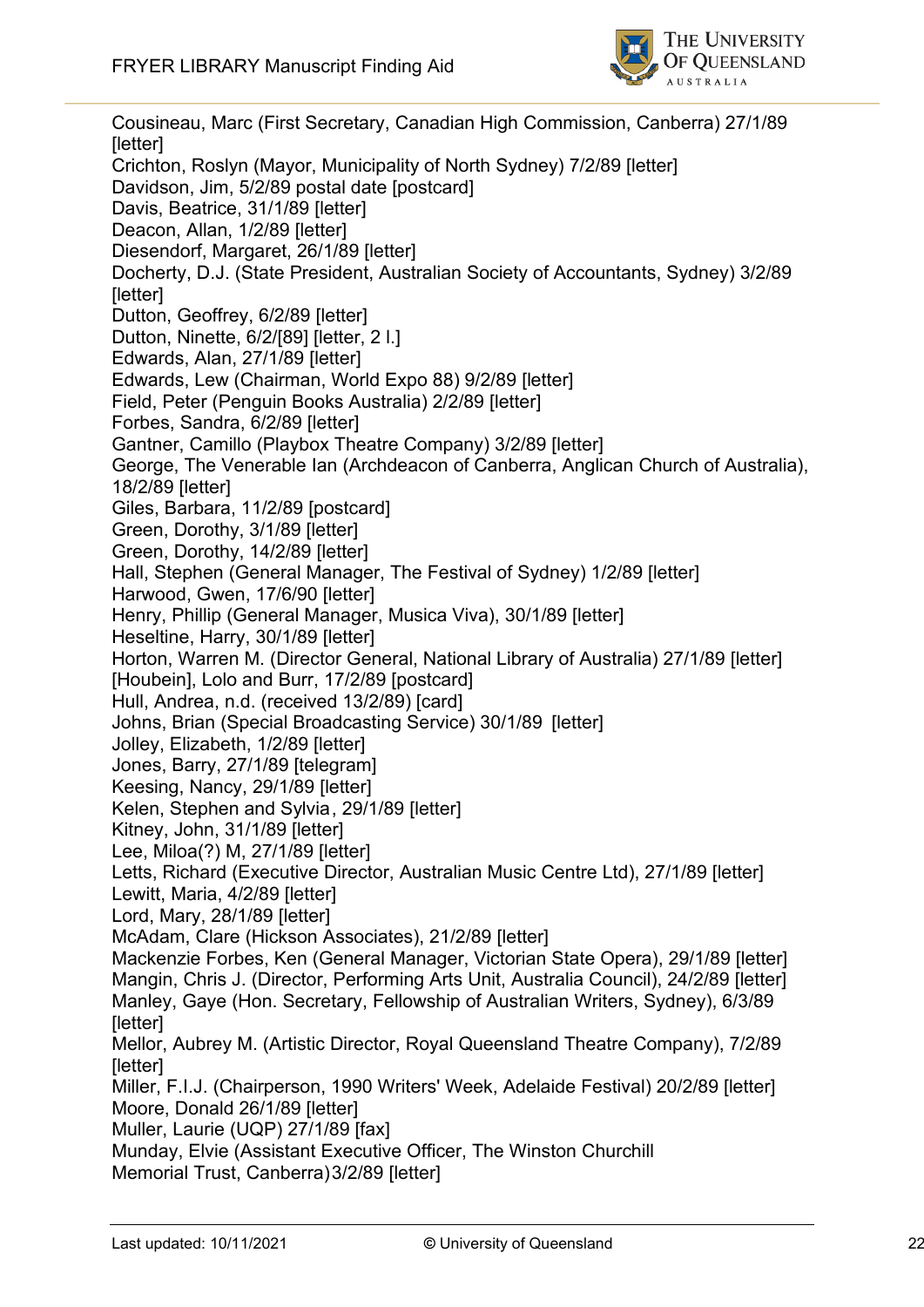

Murray, Les 30/1/89 [postcard] Murray Smith, Nita 2/2/89 [letter] Noonan, Michael 21/3/89 [letter] Perkins, Elizabeth 29/1/88\* (\*wrong date, is actually 1989) [letter] Pickard, The Honorable Neil (Minister for Minerals and Energy, New South Wales) 15/2/89 [letter] Phillips, Jill and Lance 27/1/89 [telegram] Read, Robyn (Member for North Shore, Parliament of New South Wales, Legislative Assembly) 31/1/89 [letter] Rowbotham, David 3/4/89 [letter] Rowland, Daniel (Chief Executive, Australian Film Commission 1/2/89 [letter] Savage, Georgia 7/2/89 [letter] Semmler, Clem 16/2/89 [letter] Serle, Geoffrey 31/1/89 [letter] Serventy, Vincent 26/1/89 [letter] Sinclair, Ian (Leader of the National Party of Australia) 6/2/89 [letter] Skrzynski, Joseph (Chairman, Australian Film Television and Radio School) 7/2/89 [letter] Smith, Jill (General Manager, Playbox Theatre Company) 1/2/89 [letter] Stanier, Brian 28/1/89 [lettergram] Stretton, Dulcie 30/1/89 [card] Templeman, Ian (Fremantle Arts Centre Press) 24/2/89 [letter] Throsby, C. David 10/2/89 [letter] Totaro, Paolo 1/2/89 [telegram] Tribe, Ken W. 31/1/89 [letter] Webby, Elizabeth (President, Association for the Study of Australian Literature) 6/3/89 [letter] West, Morris L. 2/3/89 [letter] Whitehead, Blodwyn n.d. (received 16/2/89) [letter] Whitlam, Gough & Margaret 27/1/89 [lettergram] Whyte, Jean 3/2/89 [letter] Williams, David (Director, School of Art, Canberra Institute of the Arts) 30/1/89 [letter] Williams, Kim (Australian Film Finance Corporation Pty Ltd) 30/1/89 [letter] Wolfe, Ross (Deputy Director, Art Gallery of South Australia) 14/4/89 [letter] Zeppel, Patsy 31/1/89 [letter] Zifcak, Michael G. 27/1/89 [letter]

#### **Folders 2 to 5 and Items 1 to 5**

Material relating the STRUGA award

 $[Acc910530 Box 2 - there was no box 1]$ 

# **Box 31**

Newspaper cuttings relating the STRUGA award

[Acc910530 Box 3]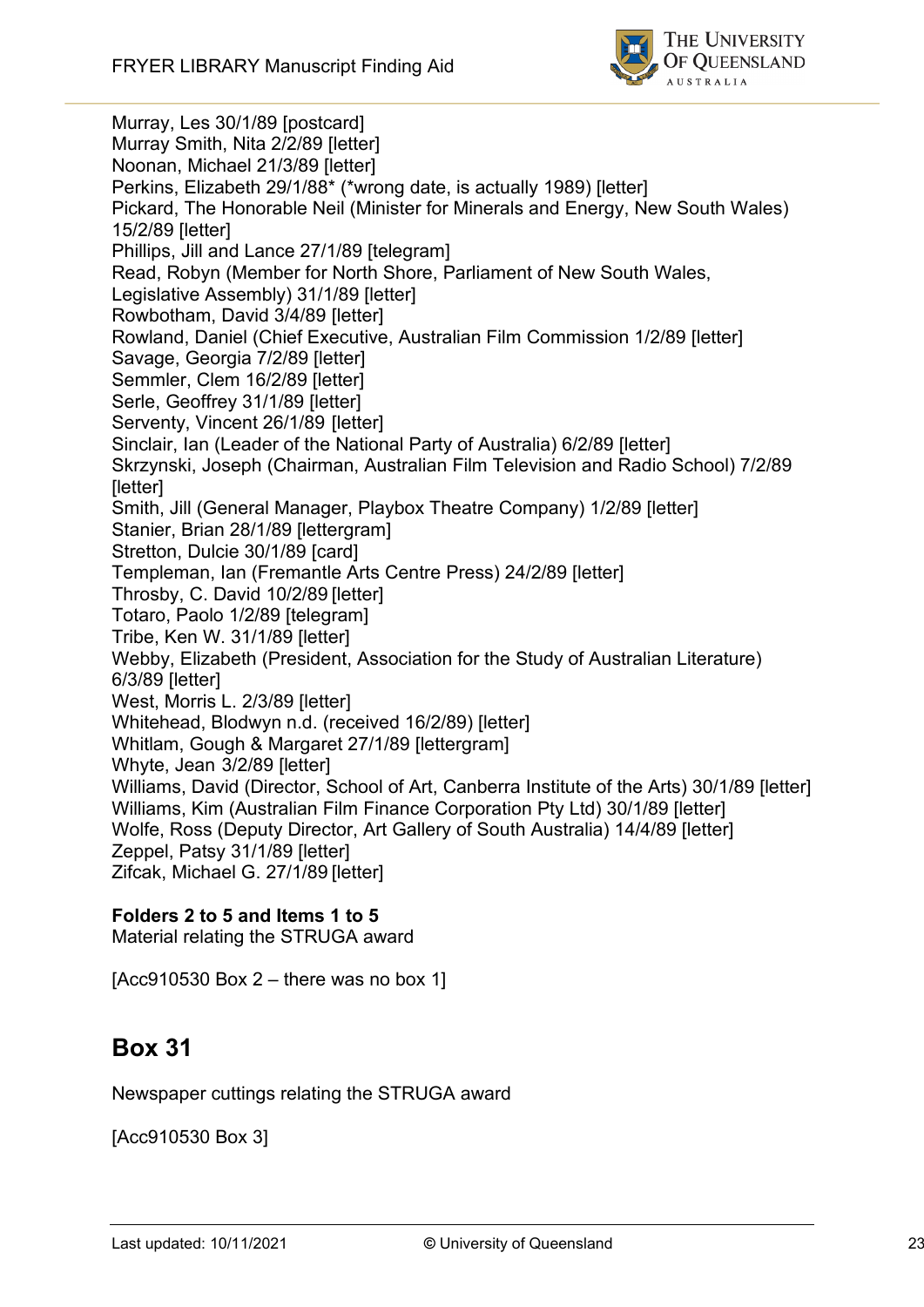

# **Box 32**

### **Correspondence**

## **Folder 1**

Gwen Harwood

Card. 30 May 1989 Card. 28 Jul 1989 Card. 8 Aug 1989 Letter and photograph. 28 Sep 1989 Card. 24 Oct 1989 Card etc. 14 Dec 1989 Card. 2 Jan 1990 Letter with enclosure. 29 Mar 1990 Letter. 26 Apr 1990 Letter. 18 May 1990 Card. 26 May 1990 Card. 26 Jun 1990 Card. 11 Jul 1990 Card. 2 Aug 1990 Card. 9 Aug 1990 Card. 22 Aug 1990 Card. 19 Sep 1990 Card. 20 Sep 1990 Card. 14 Feb 1991 Card. 10 Apr 1991 Letter. 26 Aug 1991 (Part) Copy of Letter to Gwen Harwood 31 Aug 1991 Card. 6 Sep 1991 Card. 9 Nov 1991 Card. 9 Dec 1991 Cards. 8 Apr 1992 Copy of letter to Gwen Harwood. 23 May 1992 Card. 26 May 1992 Card. 29 Jul 1992 Card. 2 Sep 1992 Letter. 26 Oct 1992 Card. 3 Dec 1992 Card. 1 Apr 1993 Card. 18 Dec 1993 Card. 13 Jan 1994 Card. 1 Jun 1994 Letter etc. After 21 Dec 1994 Letter. 29 Jan 1994 Card. 8 Feb 1995 Card. 8 Mar 1995 Copy of letter to Gwen Harwood. 1 Feb 1995 Card. 14 Mar 1995 Card. 21 Mar 1995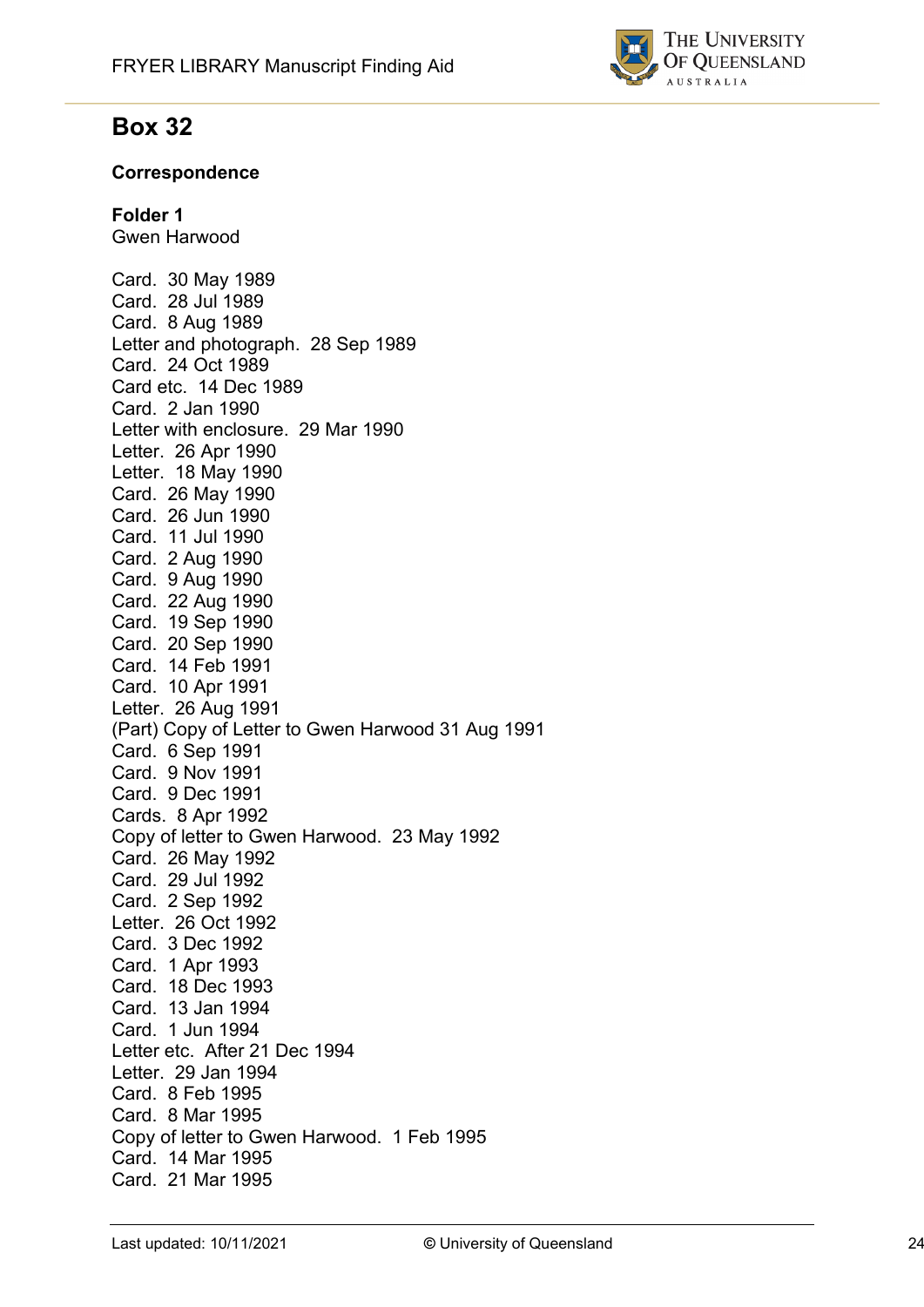

Card. 1 May 1995 Card. 28 Jun 1995 Card. 4 Jul 1995 Letter. 17 Jul 1995 Copy of letter to Gwen Harwood. 25 Jul 1995 (plus enclosures re Blanche d'Alpuget/Bob Hawke wedding) Copy of letter to Gwen Harwood. 16 Aug 1995 Letter. 22 Aug 1995 Card. 12 Oct 1995 Copy of Letter to Gwen Harwood. 17 Oct 1995 Copy of Letter to Bill Harwood. 8 Dec 1995

## **Folder 2**

John Blight

Letter from John. 11 Apr 1984 Letter from John. 29 Aug 1986 Letter from John. 30 Sep 1985 Letter from John. Undated [Apr/May 87?] Letter from John. 8 Aug 1988 Letter from John. 5 Jul 1988 Letter to John. 11 Jul 1988 Letter from John. 23 Nov 1990 Letter to John. 21 Dec 1994 Card from Beverley Blight. Dec 1994 (undated) Letter to Beverley Blight. 15 May 1995 Note from Beverley Blight. 21 May 1995 Draft of Obituary (published in The Australian) Letter from Beverley Blight. 14 Oct 1995

#### **Folder 3**

Michele Field

Circular letter from Michele (SMH). 25 Nov 1983. Re Oz Shrink Lit Note from Michele. (Undated). Re Oz Shrink Lit Card from Michele. (Undated) late 1983 Card from Michele. (Undated) late 1983 Letter/cicular (undated) with Lit.Bd. stamp. 23 Nov 1983 Correspondence Feb 1984, re Lit.Bd. Freedom of Information request (7pp) Note to Lit.Bd. Meeting Feb 1984. Re Michele in London Letter to Michele. 23 May 1984 Letter to Michele. 23 Aug 1984 Lit.Bd. Agenda. 9 Aug 1984. Re : MF London Office Letter from Michele to Tom Shapcott/Lit.Bd. 29 Aug 1984 Letter to Michele. 3 Oct 1984 Letter from Michele to Tom Shapcott/Lit.Bd. 25 Oct 1984 Draft letter to Michele. Undated [Oct 1984] Letter to Michele. 11 Dec 1984 Letter to Michele. 28 Feb 1984 Letter from Michele. Undated [6 Mar 1984]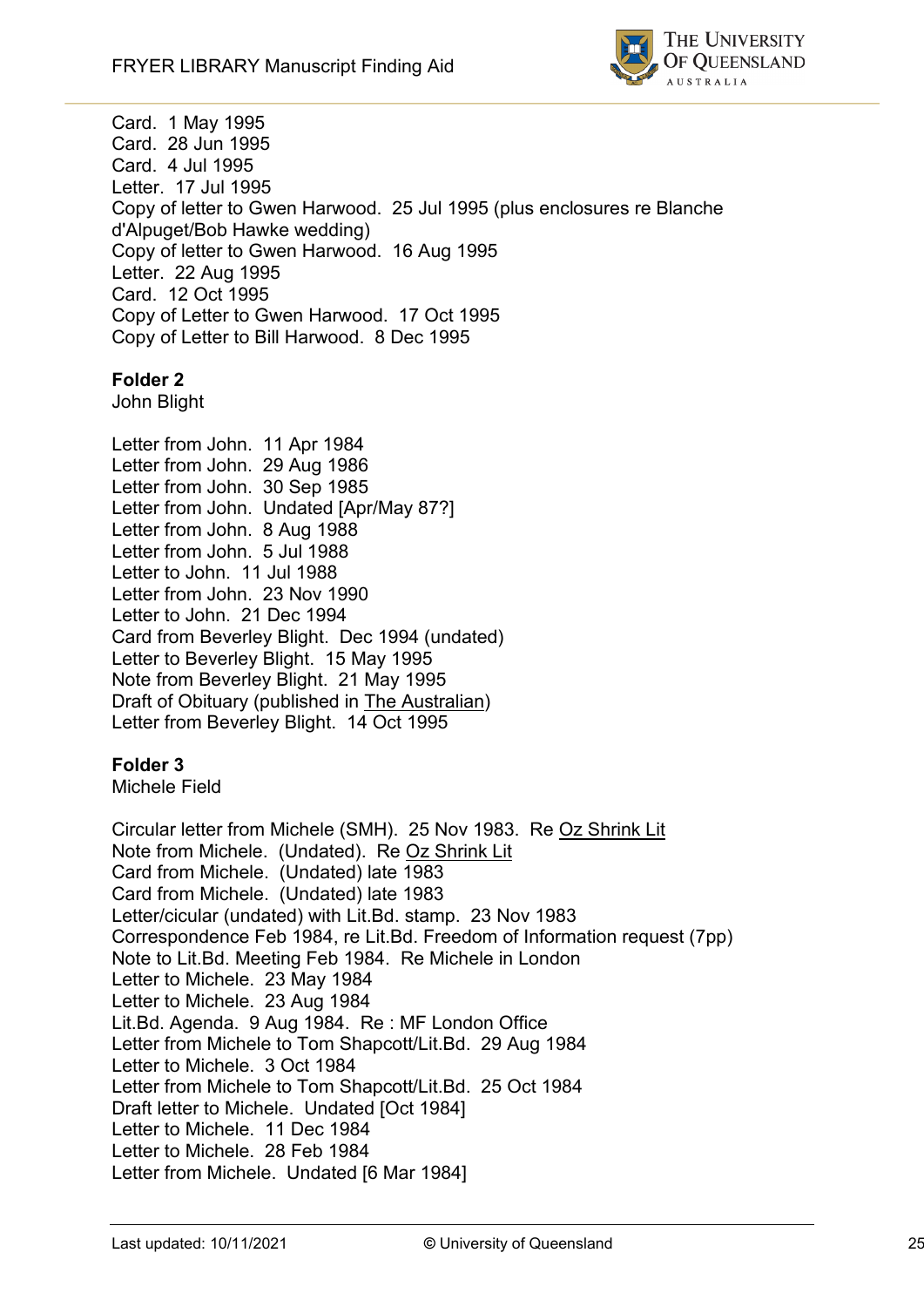

Draft letter to Michele. Undated [12 Mar 1984] Letter from Michele. 26 Mar 1985 Letter to Michele. 10 Apr 1985 Letter to Rosemary Wighton (Wodey). 10 Apr 1985 Letter from Michele to Tom Shapcott (Lit.Bd). 30 Apr 1985 Draft letter to Michele. Undated [May 1985] Letter to Michele. 13 Jun 1985 Letter from Michele. 10 Jul 1985 Letter to Michele. 22 Jul 1985 Letter from Michele. 29 Mar 1986 Letter to Michele. 6 May 1986 Letter from Michele. 17 May 1986 Letter to Michele. 20 May 1986 Letter from Michele. 12 May 1986 Letter from Michele. 30 May 1986 Letter to Michele. 10 Jun 1986 Letter from Michele. 17 Jun 1986 Letter to Michele. 30 Jun 1986 Card from Michele. 3 Jul 1986 Letter from Michele. 7 Jul 1986 Letter to Michele. 17 Jul 1986 Letter from Richard Walsh. Re Michele. 25 Jun 1986 Letter to Richard Walsh. 30 Jun 1986 Memo to Lit.Bd re Michele in London Letter from Michele (with enclosures). 31 Jul 1986 Letter from Michele to E Lindsay. 27 Aug 1986 Note from Tom Keneally. 26 Sep 1986 (copy) Letter from Trevor Glover (Penguin). 30 Sep 1986 Letter from Michele. 6 Oct 1986 Letter to Michele. 16 Oct 1986 Letter to Trevor Glover (Penguin). 21 Oct 1986 Letter from Michele. 22 Oct 1986 Letter to Michele. 28 Oct 1986 Letter from T Glover. 28 Oct 1986 Letter from T Glover (enclosures). 13 Nov 1986 Letter from Michele. 27 Nov 1986 Letter to Michele. 9 Dec 1986 Letter to Rosemary Wighton. 9 Dec 1986 Letter from Michele to Clive Newman, FACP. 29 Mar 1986 (copy) Letter from C Newman to Tom Shapcott/Lit.Bd. 17 Oct 1986 Letter from Michele (with enclosures). 14/23 Nov 1986 Letter to Michele. 2 Dec 1986 Letter from Michele. 24 Dec 1986 Letter to Michele. 22 Jan 1987 Letter to Michele. 18 Feb 1987 Letter to T Glover. 18 Feb 1987 Letter to Michele. 22 Apr 1987 Letter from Michele. Undated [15 July 1986?] Card from Michele. 11 Dec 1989 Letter to Michele. 22 Dec 1989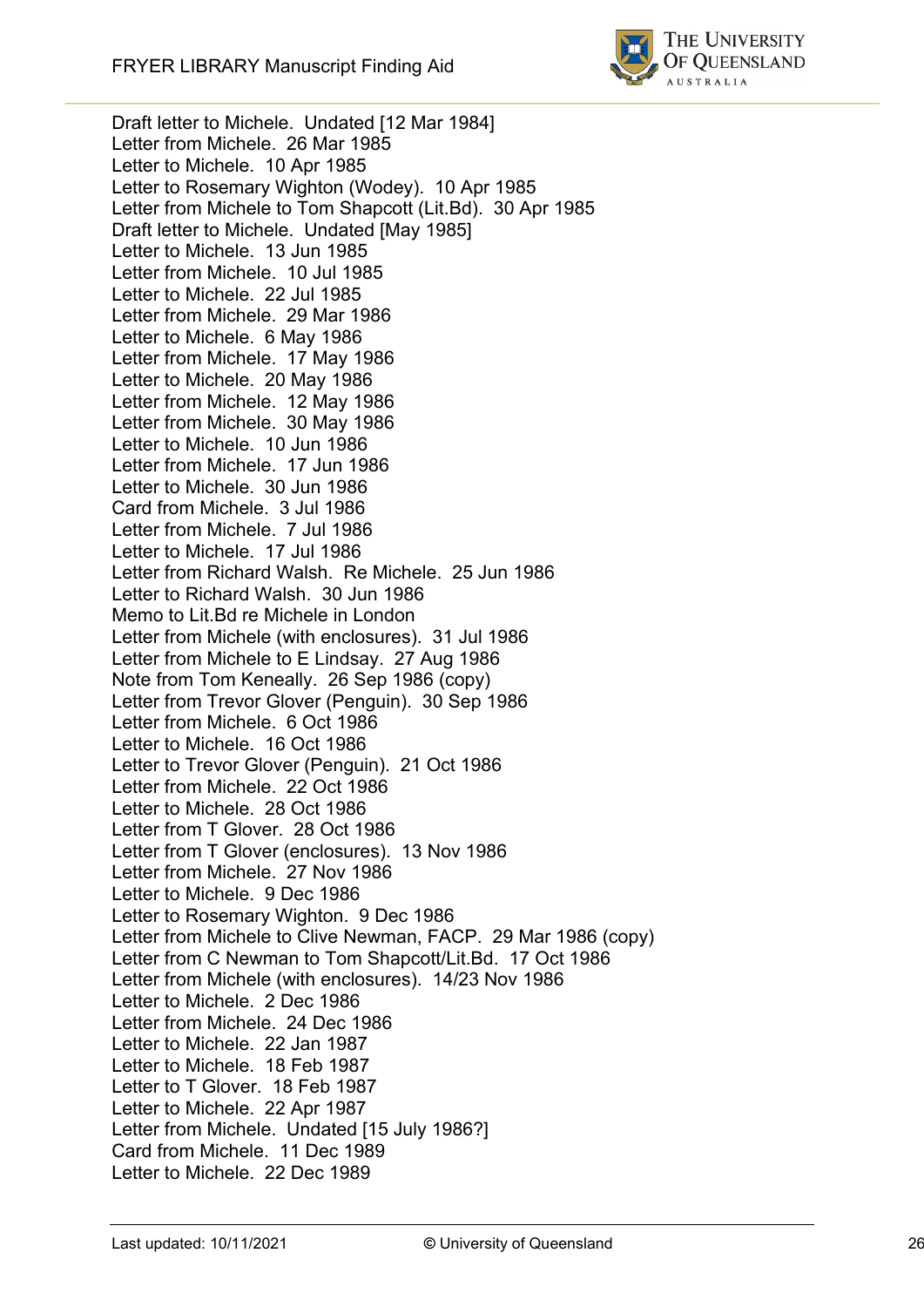

Letter to Michele. 7 Feb 1990 Card from Michele. 23 Dec 1990 Card from Michele. Dec 1991 Card from Michele. 11 Dec 1992 Letter/Cutting from Michele. 25 Jan 1993 Letter to Michele. 10 Jan 1994 Card from Michele. 20 Jan 1994 Letter from Michele. 5 Apr 1994

#### **Folder 4**

Charles and Barbara Blackman

Letter from Barbara. 20 Dec 1975 Letter from Barbara. 11 Feb 1976 Letter from Barbara. 17 Aug 1976 Card/note from Barbara. 2 Feb 1977 Letter from Barbara. 11 Apr 1977 Letter from Barbara. 17 Oct 1978 Letter from Barbara. 28 Sep 1979 Letter from Barbara. 25 Aug 1979 Letter/map from CB. Undated [10 Sep 1980] Letter from Charles. 9 Sep 1980 Letter from Charles. Undated [1992?] Note from Charles. Undated (probably with invitation to his Tokyo Exhibition) Letter from Charles. Undated (before 1978) Letter from Barbara. 25 Apr 1982 Letter from Barbara. 18 Apr 1984 Wedding invitation Charles/Genevieve (with an acrostic wedding poem by Tom Shapcott) Letter to Charles. 17 Oct 1984 Letter from Auguste Blackman. 12 Nov 1989 Letter to Auguste Blackman. 15 Nov 1989 Letter from Svetlana Karovich re Charles. 27 Jul 1990 Letter from Deidre Stokes re Charles. 30 Mar 1992 Letter to Deidre Stokes. 30 Mar 1992 Letter from Barbara. 5 Dec 1994

#### **Folder 5**

Australian Society of Authors

Letter to Tom Shapcott from G Dutton. 28 Aug 1990 Letter to G Cork from Tom Shapcott. 12 Dec 1990 Letter to G Cork from Tom Shapcott. 15 Jan 1991 Letters to ASA Management Committee nominees. 8 Mar 1990 Letter to Tom Shapcott from G Cork. 12 Apr 1991 Letter to G Cork from Tom Shapcott. 15 Apr 1991 Letter to G Cork from Tom Shapcott. 16 Apr 1991 Letter to Blanche d'Alpuget from Tom Shapcott. 16 Apr 1991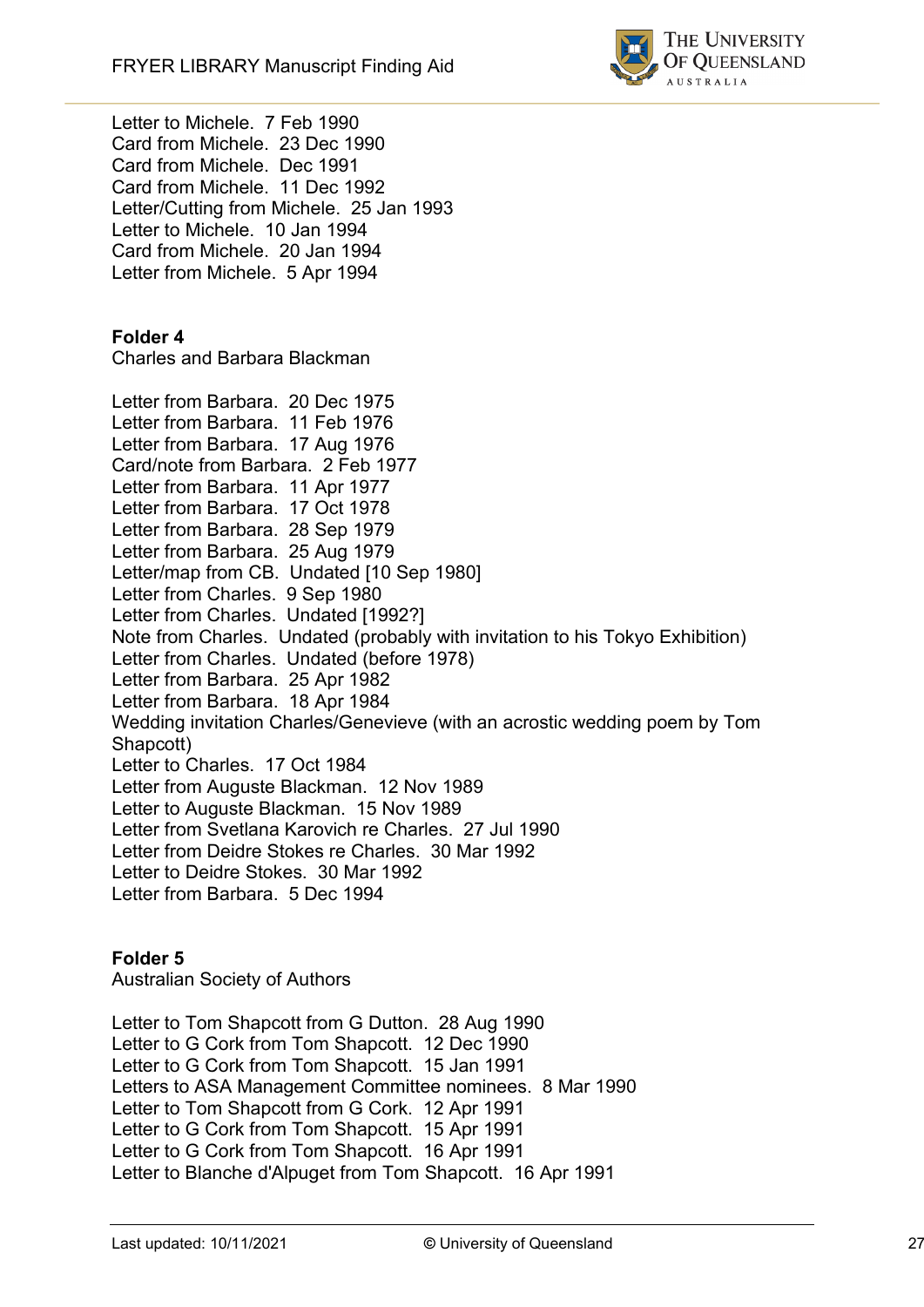

Report to Management Committee ASA from Subcommittee. 12 Jan 1991 Letter to G Cork from Tom Shapcott. 15 Apr 1991 Letter to Tom Shapcott from G Cork. 18 Apr 1991 Memo to G Cork from Tom Shapcott. 18 Apr 1991 Fax to Tom Shapcott from Blanche. 11 May 1991 Fax to Blanche from John Ritchie and Tom Shapcott. 5 May 1991 Fax to John Ritchie and Tom Shapcott from Blanche. 9 May 1991 Letter to Blanche from Tom Shapcott. 9 May 1991 Fax to Tom Shapcott from Blanche. 11 May 1991 Letter to Tom Shapcott from Blanche. 3 May 1991 Letter to Paul Brenann from G Cork. 22 Nov 1990 Letter to Paul Brennan from G Cork. 1 Nov 1990 Letter to Tom Shapcott from Finola Moorhead. 13 Jun 1991 Letter to Tom Shapcott from G Cork. 17 Jun 1991 Letter to Ray Koppe from Tom Shapcott. 29 Jun 1991 Memo from J S Nilsson NBC. 21 Jan 1992 Memo from J S Nilsson NBC. 21 Jan 1992 Memo from G Cork. 30 Jan 1992 Fax to G Cork from John Ritchie. 3 Feb 1992 Letter to G Cork from Tom Shapcott. 3 Feb 1992 Letter to Tom Shapcott from N Hasluck. 16 Mar 1992 Letter to G Cork from Tom Shapcott. 7 Apr 1992 Fax to Tom Shapcott from G Cork. 8 Apr 1992 Letter to G Cork from Tom Shapcott. 8 Apr 1992 Fax to Tom Shapcott from Nadia Wheatley. 9 Apr 1992 Letter to N Wheatley from Tom Shapcott. 8 Apr 1992 Fax to Tom Shapcott from Nadia Wheatley. 12 Apr 1992 Fax to NBC from Nadia Wheatley. 2 Apr 1992 Letter to G Cork from Tom Shapcott. 18 Apr 1992 Letter to Tom Shapcott from Barbara Jefferis. 7 Apr 1992 Draft reply from Tom Shapcott. 14 Apr 1992 Letter to Barbara Jefferis from Tom Shapcott. 14 Apr 1992 Letter to Barbara Jefferis from Tom Shapcott. 22 Apr 1992 Letter to Tom Shapcott from Barbara Jefferis. 24 Apr 1992 Memo from G Cork. 15 Apr 1992 Letter to Nadia Wheatley from Tom Shapcott. 14 Apr 1992 Letter to R Pullan from Tom Shapcott. 22 May 1992 Letter to Dominic O'Grady from Tom Shapcott. 3 Jun 1992 Memo to Committee of Management. 2 Jun 1992 Letter to R Pullan from Tom Shapcott. 12 Jun 1992 Letter from Dept of Arts etc re Discussion paper on role of Commonwealth in Australian Cultural Development. 29 Apr 1992 Fax to Tom Shapcott from G Cork re Wendy Fatin's discussion paper. 22 Jun 1992 Letter to Department of Arts etc from Tom Shapcott. 26 Jun 1992 Letter to Tom Shapcott from D Allan, CDS/Dept ASPT. No date Letter to various from Tom Shapcott. 23 Jun 1992 Letter to Tom Shapcott from R Koppe. 7 Jul 1992 Fax to G Cork from J Ritchie. 16 Jul 1992 Letter to R Koppe from Tom Shapcott. 19 Jul 1992 Minutes of Vic ASA. 15/16 Feb 1991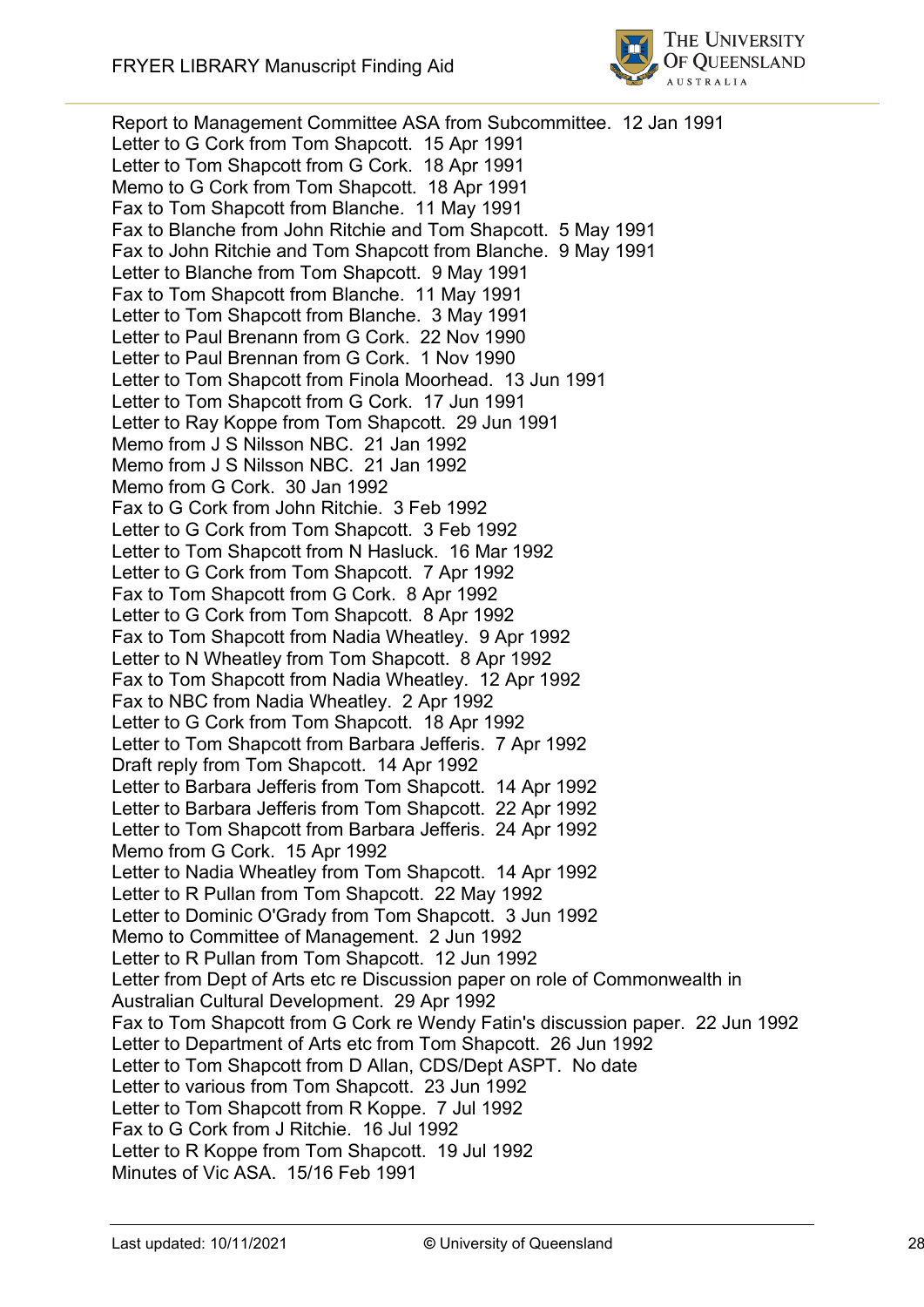

Letter to R Koppe from Tom Shapcott. 29 Jun 1992 ASA response to discussion paper Letter to G Cork from Tom Shapcott. Re minutes. Jul 1992 Letter to Tom Shapcott from G Cork. 3 Aug 1992 Letter to G Cork from Tom Shapcott. 7 Aug 1992 Letter to Tom Shapcott from G Cork. 11 Aug 1992 Letter to Tom Shapcott from R Pullan. 22 Sep 1992 Letter to R Pullan from Tom Shapcott. 28 Sep 1992 Fax to Tom Shapcott from G Cork. 15 Oct 1992 Fax to G Cork from Tom Shapcott. 15 Oct 1992 Report from Tom Shapcott re Aust Centre for Lit. Translation in Melbourne. 21 Aug 1992 ASA poetry anthology rates Letter to R Koppe from Tom Shapcott. 11 Oct 1992 Fax to Bill Larkins from Tom Shapcott. 25 Nov 1992 Letter to Chairman and members. 25 Nov 1992 Note to Committee from R Koppe. 16 Nov 1992 Letter to Tom Shapcott from R Koppe. 16 Nov 1992 Letter to Tom Shapcott from G Cork. 30 Nov 1992 Fax to Tom Shapcott from Blanche. 1 Dec 1992 Letter to L Spender from Tom Shapcott. 18 Dec 1992 Letter to R Pullan from Tom Shapcott. 23 May 1992. Enclosing draft of response to discussion paper on the role of the Commonwealth in Australia's Cultural Development

"The Writer's Guide to Tax" by Tom Shapcott 1992

## **Folder 6**

Manuscripts, prose : Biting the Bullet

Speech for the Opening of Writers' Week, Adelaide Festival, March 1990. 13 leaves photocopied typescript. Attachment : Petition to John Cain, Premier of Victoria. 1 leaf photocopied typescript

Speech for Macquarie University Award (Hon. D.Litt. Sep 1989). 3 leaves photocopied typescript.

Brisbane : The Hall, the Mall and the River. Essay. 5 leaves photocopied typescript Buying Time. 5 leaves photocopied typescript, original heavily corrected. Previous title : How do Authors survive?

Patronage or Pressure : The Role of the State as Literary Godfather. 9 leaves photocopied typescript, original heavily corrected

The Literature Board and International Promotion : Paper boats in the Tide. 2 leaves photocopied from The Australian Author, March 1986, 7-8

The Place of Literature in Australian Studies. 3 leaves photocopied typescript, original heavily corrected, last leaves (leaf?) omitted

Speech to N.S.W. Council of High School Principals Annual Conference, 28 May 1987. 4 leaves photocopied typescript, original heavily corrected, last leaves (leaf?) omitted

Speech for Opening of Writers' Week, Adelaide Festival March 1990. Another copy, 6 leaves photocopied typescript, original heavily corrected, leaves 4, 6, 9-13 omitted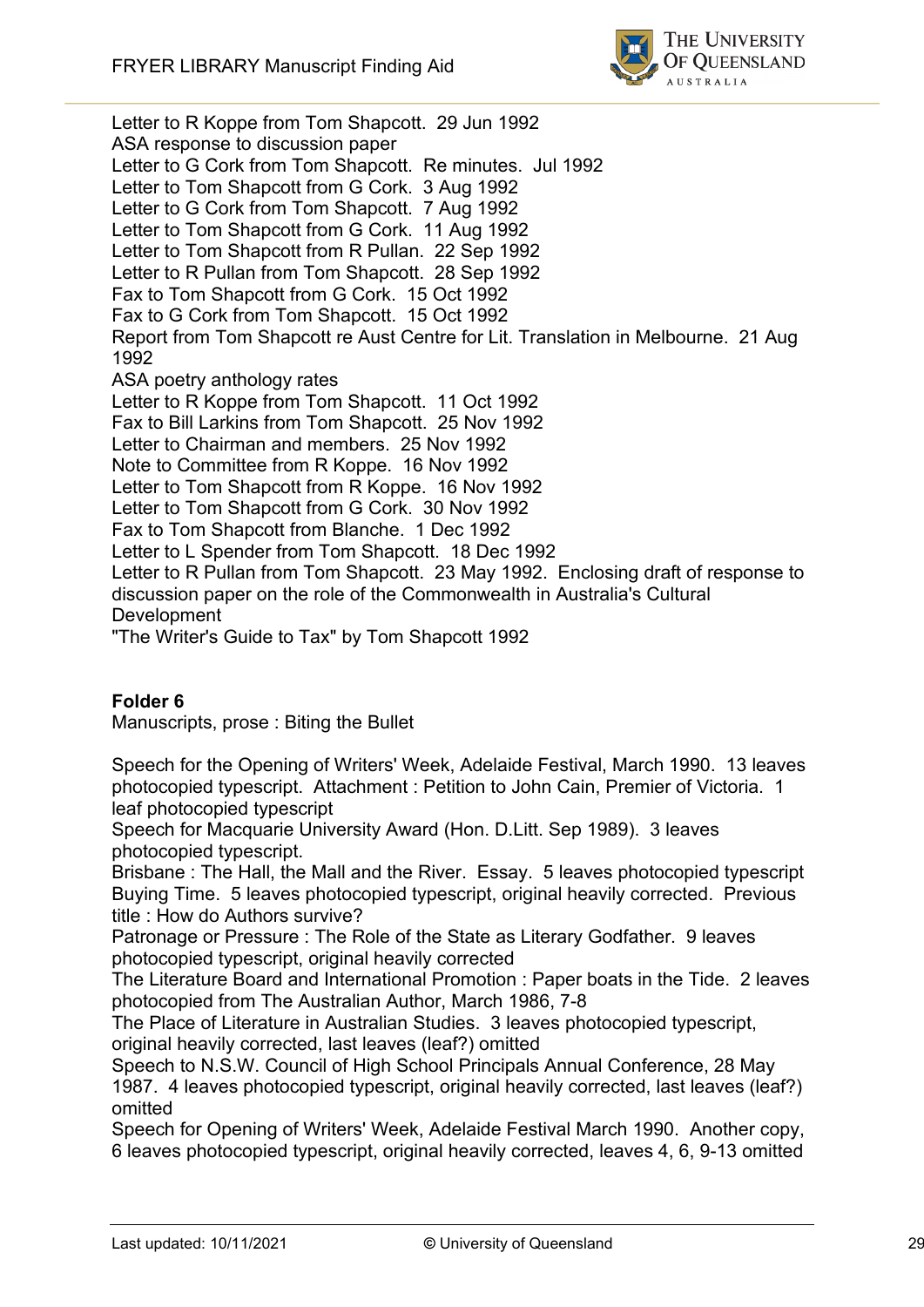

Statement on Receipt of Golden Wreath of the Struga International Poetry Festival. 2 leaves photocopied typescript

Speech for Address at Cathedral of St. Sophia, Ohrid. 4 leaves photocopied typescript

Discovering the Words : A Creative Approach to Teaching Poetry. 38 leaves photocopied typescript, original heavily corrected, pages marked "delete" left in place

Letter to Tom Shapcott from Simon & Schuster, Australia, 25 Sep 1990, signed Karen Williams. 1 leaf typescript

Cover of Biting the Bullet

List of radio interviews. 1 leaf handwritten

Letter to Tom Shapcott from Simon & Schuster, Australia, 21 Sep. 1990, signed Julia Cain. 1 leaf typescript

Introduction. 1 Mar 1979. 2 leaves typescript

## **Folder 7**

Letter to Mrs E Dransfield from Tom Shapcott, 28 May 1990. 1 leaf typescript, carbon copy

Notes on retentions of text. 1 leaf handwritten

Acknowledgements. 1 leaf typescript

Contents lists. 2 leaves photocopied handwriting

Part heading : Section Five. 1 leaf photocopied handwriting

Discovering the Words : A Creative Approach to Poetry. Another copy. 38 leaves typescript, some corrections.

Meeting Elizabeth Jolley. Handwritten t-p, 6 leaves photocopied typescript, corrections on original

Part heading : Section Four. 1 leaf photocopied handwriting

Kota Kinabalu is only a Hop and a Skippy Away. Photocopied pages from The Australian Author, April 1994, pp 23-27, some corrections

Bopplenuts to You. 4 leaves photocopied typescript, corrections on original Visiting James Dickey. 4 leaves photocopied typescript, original corrected Rites of Passage, 1978. 4 leaves photocopied typescript, original corrected

Into Europe : Travel Diary 1979. 4 leaves photocopied from Overland, No. 82, 1980, pp. 46-49, corrections on original

Russian diary (1985). 8 leaves photocopied typescript, corrections on original Budapest and the Pulszky Event. 7 leaves photocopied typescript, corrections on original

Struga. 9 leaves photocopied typescript, corrections on original. Original title Struga Golden Wreath Award 1989 and Yugoslavia

Remembering Michael Dransfield. Handwritten title page, 8 leaves typescript, all photocopied, corrections on original

#### **Folder 8**

The Faces of Gwen Harwood. 6 leaves photocopied typescript, some corrections Meeting Elizabeth Jolley. Another copy. 6 leaves photocopied typescript, some corrections

The Book Culture. 2 leaves in 2 columns photocopied [print], source unstated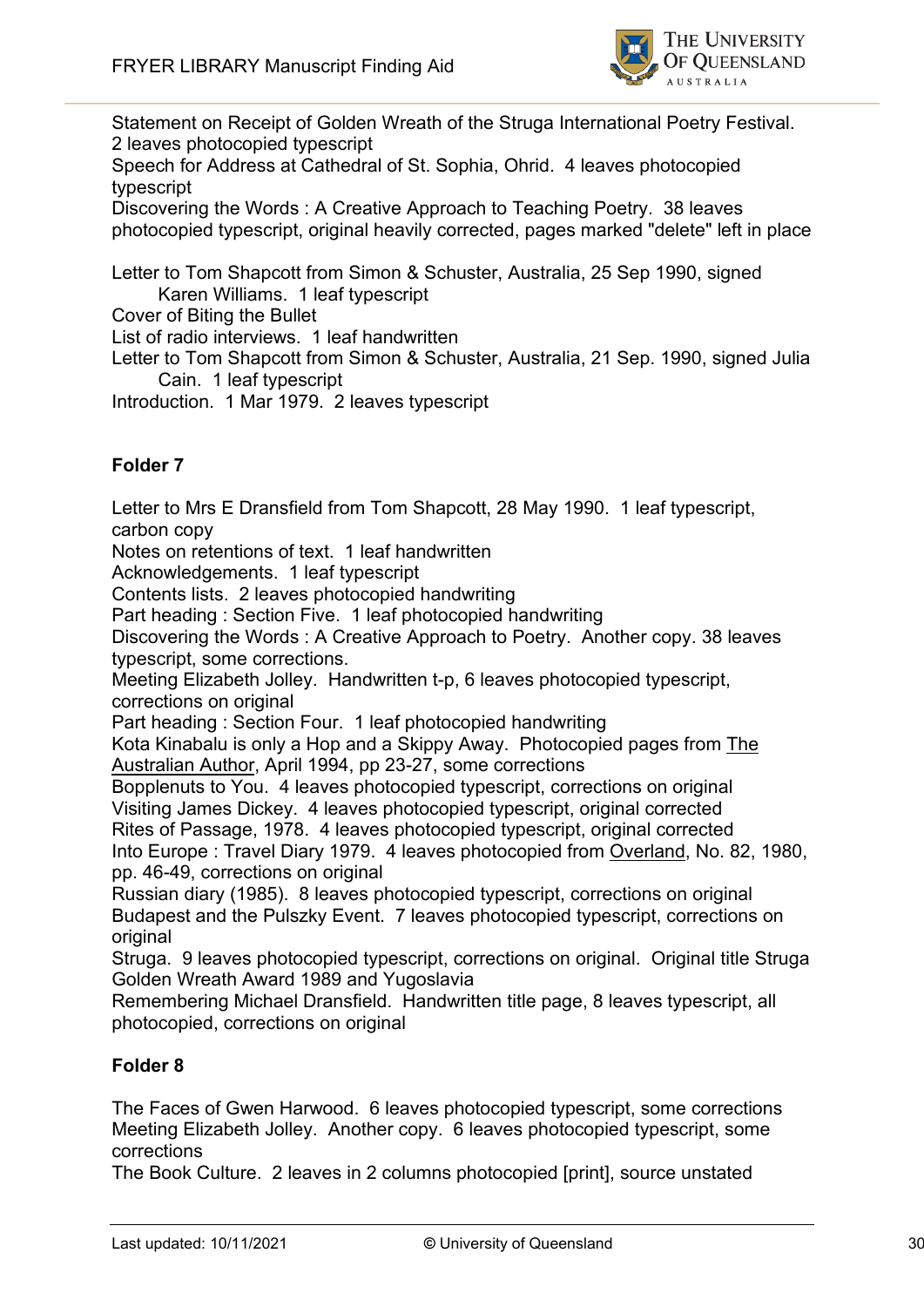

A Precious Currency. 2 leaves in 2 columns photocopied typescript, source unstated Interview with Barbara Williams. 6 leaves photocopied from Westerly, March 1989, pp 43-49, corrections on original. Original title Interview with Thomas Shapcott Dear Margaret Dunkle. 3 leaves photocopied typescript, corrections on original The Literature of the Nation. 6 leaves photocopied typescript, corrections on original Remembering Gertrude Langer. 4 leaves photocopied [print], source unstated Getting it Write : Arts and Identity : A Country seeks its own self-expression. 5 leaves photocopied typescript, omission marked on original

Francis Webb. 5 leaves photocopied from Poetry Magazine, October 1960, pp. 5-9, corrections on original. Original title Francis Webb : Collected poems On John Tranter and Les Murray. 4 leaves photocopied from Australian Literary Studies, May 1982, pp. 381-388, corrections on original. Original title John Tranter and Les Murray

What Happened to Stanzas? Problems and Trends in Modern American Poetry. 9 leaves photocopied [print], source not given, corrections on original

Douglas Stewart and Poetry in the Bulletin, 1940 to 1960. 9 leaves photocopied from Cross Currents, edited by Bruce Bennett, pp. 148-157, corrections on original Development in the Voyager Tradition of Australian Verse. 7 photocopied leaves from South Pacific Images, edited by Chris Tiffin, pp. 93-105, corrections on original On Prose Poetry : an interview with Mattoid. 4 leaves photocopied from Mattoid, v.9 no. 2, 1980, pp. 2-9, corrections and omissions marked on original

#### **Folder 9**

Manuscripts, Prose : Limestone & Lemon Wine Reviews

Nicholas Best, Financial Times, 5 Mar 1988 Carl and Jenny Bridge, British Book News, Aug 1988, p. 547 Matt Condon, Sun-Herald, 20 Mar 1988 Helen Daniel, Age, 23 Apr 1988 Katharine England, Advertiser, 30 Apr 1988 Nicci Gerrard, The Observer, 14 Feb 1988 Colin Greenland, Inner City, 24-31 Mar 1988 Margaret Kennedy, Courier Mail, 27 Aug 1988 Judith Lukin, The Herald (Melbourne), 15 Apr 1988 Veronica Sen, Canberra Times, 23 Apr 1988 Mansel Stimpson, Times Literary Supplement, 26 Feb 1988 Andrea Stretton, Sydney Morning Herald, 14 May 1988 Maria Trefely-Deutch, Sunday Telegraph, 22 May 1988

#### Correspondence Incoming

#### **[Beaver], Bruce**

Undated. 1 leaf handwritten. Attached : 3 handwritten pages of notes on the stories

#### **Callil, Carmen**

28 Jul 1987. Typed postcard. Did not meet Rosemary Wighton

#### **Chatto & Windus and The Hogarth Press**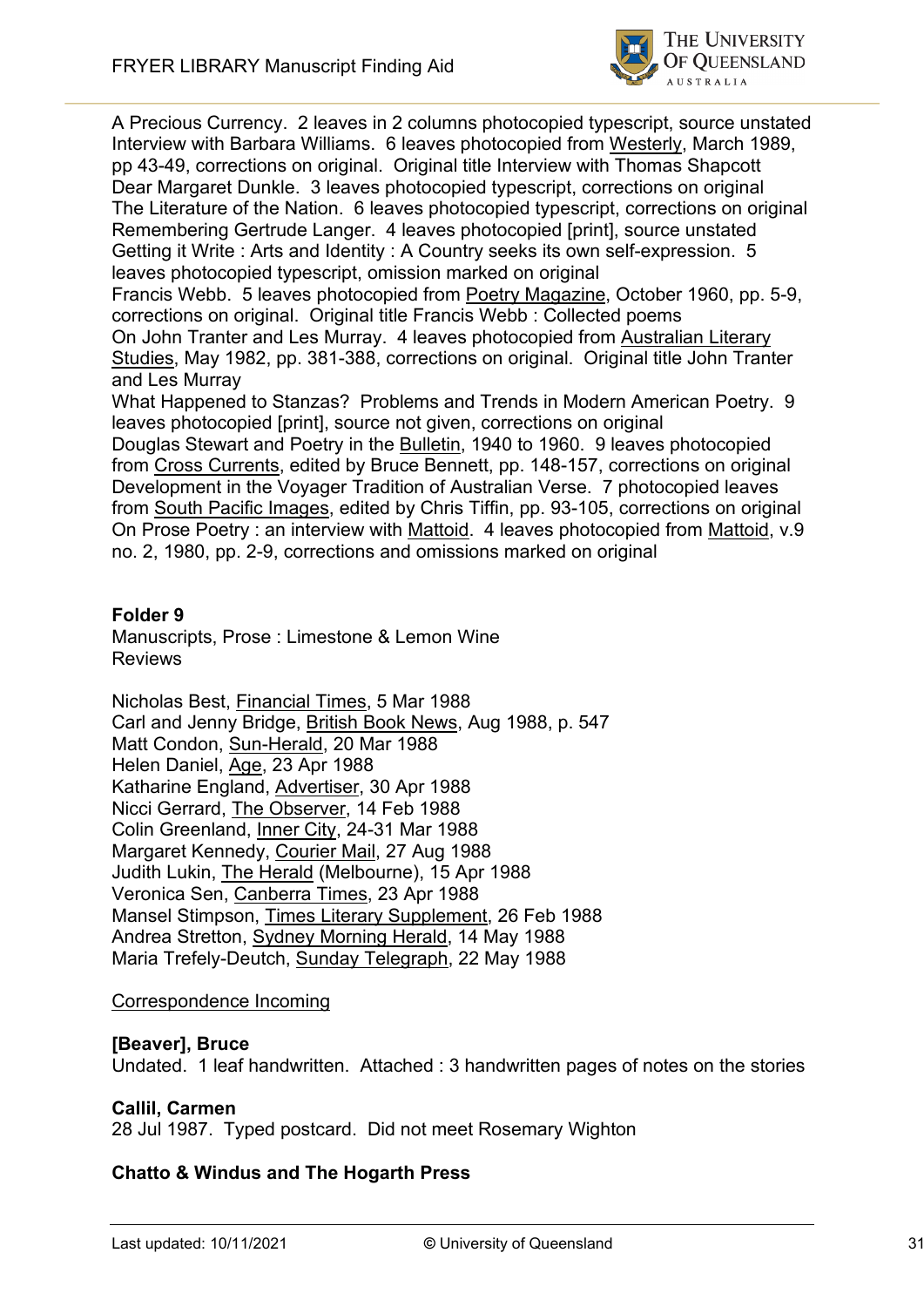

2 Jul 1986. Typed postcard. Stories not received, signed Carmen [Callil] 1 Aug 1986. Typed postcard. Stories arrived from Rosemary [Cresswell], signed Carmen 27 Aug 1986. 1 leaf typescript. Tom Shapcott to send stories and novel, signed Carmen [Callil] 10 Oct 1986. 2 leaves typescript. Enjoyed stories, some work needed, signed Carmen 10 Dec 1986. 3 leaves typescript. Detailed notes for possible revisions, signed Alison Samuel. Attached : List of Australian words not understood, 1 leaf typescript 10 Dec 1986. 1 leaf typescript. Returning manuscript and photo, signed Alison [Samuel] 27 Jan 1987. 1 leaf typescript, going ahead, Australianness, signed Alison Samuel 30 Jan 1987. 2 leaves typescript, offer for book, overseas rights and translations, signed Carmen [Callil] 11 Mar 1987. 2 leaves typescript, work on book, reviews and paperback of Hotel Bellevue signed Carmen 24 Mar 1987. 1 leaf typescript, publication date, signed Alison Samuel 21 Apr 1987. 2 leaves typescript, new story, editorial queries, signed Alison Samuel 2 Jun 1987. 1 leaf typescript, returning manuscript with editorial queries, signed Alison Samuel 30 Jun 1987. 1 leaf typescript, manuscript returned, editorial details, signed Alison Samuel 15 Jul 1987. 1 leaf typescript, omit one story, cover, takeover, signed Alison Samuel. Attached : Note about book for sale catalogue, 1 leaf typescript 12 Aug 1987. 2 leaves typescript, reinstate omitted story, cover, proposed visit of Tom Shapcott to London, signed Alison Samuel. Attached : Reproduction of painting with title superimposed 27 Aug 1987. 1 leaf typescript, omitting story, copy for blurb on inside wrapper flaps, signed Alison Samuel. Attached : Blurb, 2 leaves photocopied typescript, corrected on original 28 Aug [1987]. 1 leaf typescript, sending specimen page, signed Alison Samuel. Attached : specimen page, photocopied 9 Sep 1987. 1 leaf typescript, cover, publication date, signed Alison Samuel. Attached : mock-up of wrapper 18 Sep 1987. 1 leaf typescript, publication date, proofs, signed Alison Samuel 1 Oct 1987. 1 leaf typescript, corrections, signed Alison Samuel 21 Oct 1987. 1 leaf typescript, preview copies, signed Alison Samuel 23 Nov 1987. 1 leaf typescript, photo of Tom Shapcott, preview copies, signed Alison Samuel 24 Nov 1987. 1 leaf typescript, copy of book for Tom Shapcott, signed Alison Samuel 27 Nov 1987. 1 leaf typescript, letter from Alice Munro, signed Alison Samuel. Attached : Letter from Alice Munro to Alison Samuel, 18 Nov 1987, 1 leaf handwritten photocopied, another copy typed. Enjoyed stories 11 Feb 1988. Typed postcard, book published, signed by all at the press Undated [Aug? 1988]. 1 leaf handwritten, returning to England, signed Carmen [Callil]

### **Cody, John**

29 Apr 1988. Handwritten note. Good wishes, enclosing reviews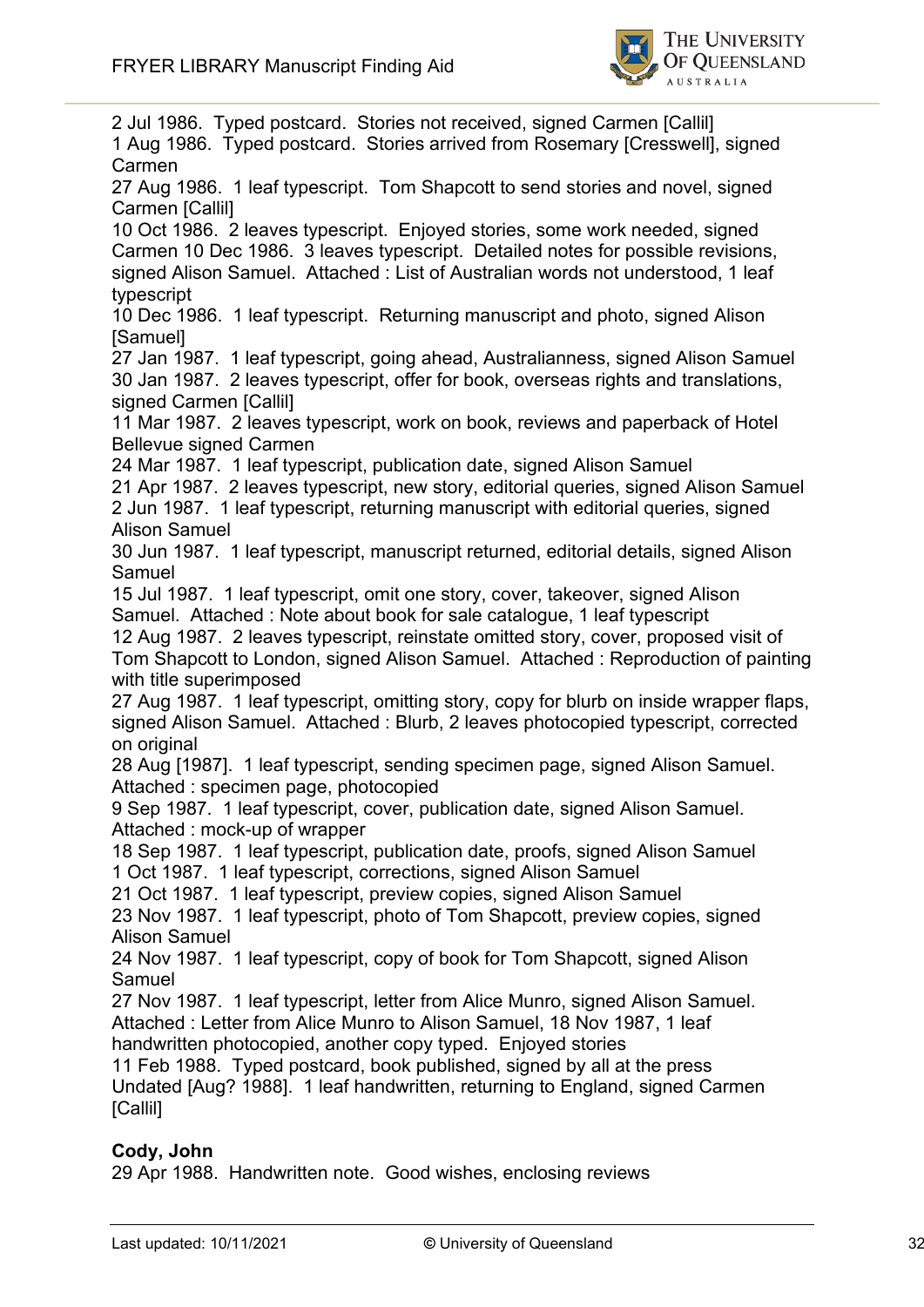

#### **Cresswell, Rosemary**

8 Aug 1986. 1 leaf typescript, letter from Carmen Callil, other correspondence. Attached : List of stories, 1 leaf typescript and handwritten; letter from Carmen Callil, 2 copies, each 2 leaves typescript, likes stories

16 Oct 1987. 1 leaf typescript, covering note to letter from Creswell to Carmen Callil. Attached : Letter from R.C. to Carmen Callil, 16 Oct 1987, suggesting authors for friendly puffs for book

11 Jan 1989. 1 leaf faxed typescript, covering note to letter from Jane Bradish-Ellames. Attached : Letter to R.C. from Jane Bradish-Ellames, 7 Jan 1989, 1 leaf faxed typescript, French publisher interested

#### **[Munro], Alice**

27 Dec 1987. 3 leaves photocopied handwriting (stuck together), news, enjoyed stories

#### **Penguin Books Australia**

11 Dec 1986. Letter from Matthew Kelly, 1 leaf typescript, payment for story in anthology

12 Jan 1987. Letter to Rosemary Creswell from Jo Bramble, 1 leaf photocopied typescript, Sydney Morning Herald publishing story

#### **University of Queensland Press**

3 Feb 1986. Letter from Rosanne Fitzgibbons, 2 leaves typescript, story for anthology

#### Correspondence outgoing

11 Sep 1986. To Rosemary Creswell. 1 leaf carbon copy typescript. Making TV script from short story

21 Oct 1986. To Carmen Callil. 1 leaf photocopied typescript. Book accepted, launch of Hotel Bellevue, news

29 Dec 1986. To Alison Samuel. 3 leaves typescript, 2 copies, one crossed through. Changes and corrections to stories

20 Jan 1987. To Carmen Callil. 1 leaf carbon copy typescript. Translations 20 Jan 1987. To Alison Samuel. 2 leaves carbon copy typescript. Changes to stories

22 Jan 1987. To Alison Samuel. 1 leaf carbon copy typescript. Sending manuscript 12 Feb 1987. To Rosemary Creswell. 1 leaf carbon copy typescript. Possible TV series from book. Attached : 4 leaves photocopied typescript, characters and settings for use in projected TV series Accountant for Hire

1 Mar 1987. To Carmen Callil. 1 leaf photocopied typescript. Lunch with friends, bad reviews, writing plans

18 Mar 1987. To Alison Samuel. 1 leaf carbon copy typescript. Changes to stories, one more to come

1 Apr 1987. To Alison Samuel. 1 leaf carbon copy typescript. New story, suggested blurb

10 Jun 1987. To Alison Samuel. 1 leaf carbon copy typescript. New story, cover design, takeover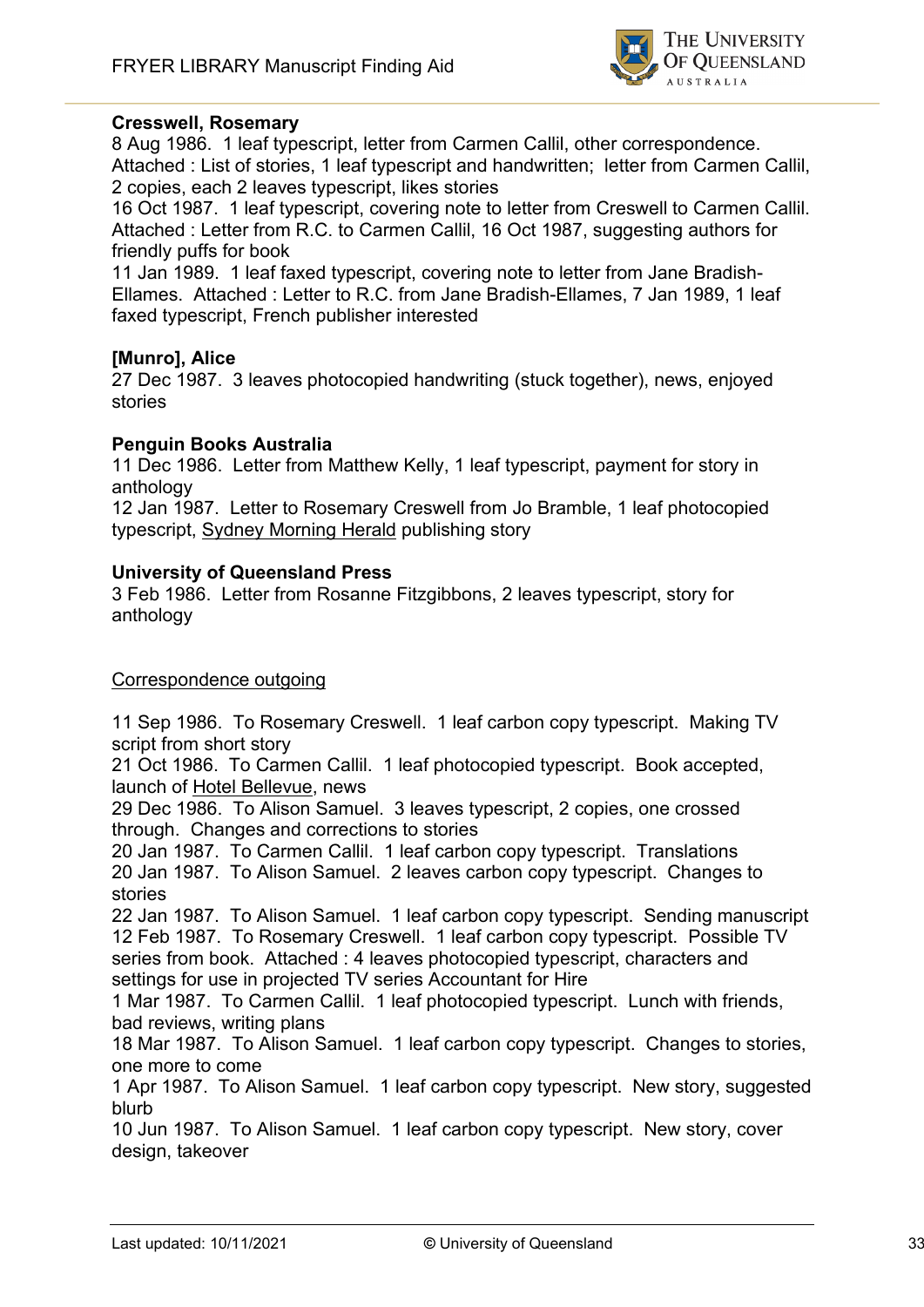

12 Jun 1987. To Alison Samuel. 1 leaf carbon copy typescript. Corrections to stories 15 Jun 1987. To Alison Samuel. 1 leaf carbon copy typescript. Translator of Ionesco. Attached 2 photocopies from bibliographies : MARC NUCOM and British Books in Print 15 Jul 1987. To Alison Samuel. 1 leaf photocopied typescript. Details about stories, new book coming well 27 Jul 1987. To Alison Samuel. 2 leaves carbon copy typescript. Changes to a story 2 Sep 1987. To Alison Samuel. 1 leaf carbon copy typescript. Cover, coming to London, new book 27 Sep 1987. To Alison Samuel. 1 leaf photocopied typescript. Proof corrections faxed, photograph. Attached : 1 leaf photocopied typescript proof corrections; transmit confirmation; fax cover sheet with Australia Council logo (photocopy) 31 Oct 1987. To Alison Samuel. 1 leaf carbon copy typescript. Recent photo of Tom Shapcott 22 Feb 1987. To Carmen Callil. 1 leaf photocopied typescript. Book published

[Acc960206]

# **Box 33**

**Folder 1** Manuscripts, prose : What you own : short stories What You Own : short stories / by Thomas Shapcott. 162 leaves photocopied typescript **Folder 2** Correspondence Incoming

## **[Bedford], Jean**

28 Feb 1991. 2 leaves typescript with handwritten additions. Notes on stories and suggested changes.

#### **Collins/Angus & Robertson Publishers**

27 Feb 1991. 1 leaf typescript. Enclosing author questionnaire, signed Gill McPhee. Attached Questionnaire for Authors, 4 leaves photocopied, filled in by Tom Shapcott, 1st leaf handwritten, rest typed

14 Mar 1991. 1 leaf typescript. Business, signed Tom Thompson 2 Apr 1991. 1 leaf typescript. Enclosing proofs, signed Nikki Christer 18 Jun 1991. 1 leaf typescript. Sample copy of book, signed Louise Thurtell 15 Aug 1991. 1 leaf typescript. Publicity problems, signed Tom Thompson 16 Aug 1991. 1 leaf typescript. Copies of book sent, signed James Herd

#### **Creswell, Rosemary**

25 Feb 1991. 2 leaves typescript, handwritten additions; another copy photocopied. Notes on stories, likes them

#### **Haenke, Jani**

10 Feb 1988. 2 leaves handwritten. Does not like a story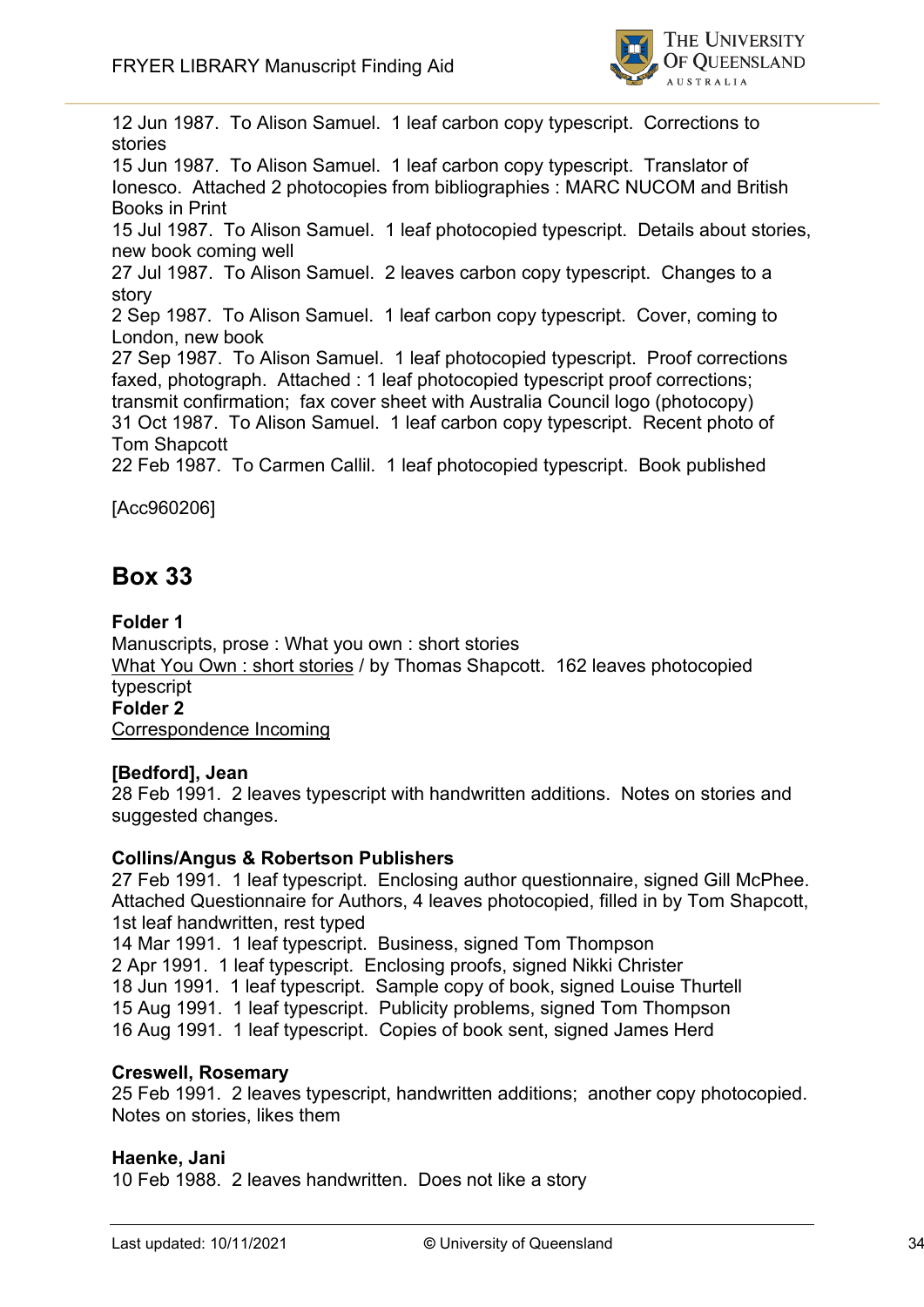

#### **Thompson, Tom**

Christmas 1991. Christmas card

#### **Warana**

30 Apr 1992. 1 leaf typescript. Book nominated for Steele Rudd Award, signed Sue Barry

#### Correspondence Outgoing

7 Mar 1991. To Tom Thompson. 1 leaf photocopied typescript. Cover for book. Attached : 1 leaf pencilled notes on possible cover paintings 4 Apr 1991. To Jean Bedford. 1 leaf photocopied typescript. Thanks, blurb for Collins/Angus & Robertson. Attached : Biographical note, 1 leaf photocopied typescript; quotations from reviews of earlier books, 1 leaf photocopied typescript 5 Apr 1991. To Nikki Christer. 2 leaves photocopied typescript. Proof corrections 31 Jul 1991. To Tom Thompson. 1 leaf photocopied typescript. Travel plans, book reviewing

#### **Folder 3**

Manuscripts, Poetry : Inheritance, libretto The Portion of Mine Inheritance : cantata for Pymble Ladies College [libretto] by Thomas Shapcott. 12 leaves photocopied typescript, a few corrections on original

Correspondence incoming

**Brumby, Colin** Undated [1990]. 1 leaf typescript. Thanks for libretto

#### **Graham, John**

31 Oct 1989. 1 leaf handwritten. Thanks, sending CD

#### **Pymble Ladies College**

26 Apr 1990. 2 leaves handwritten. Application form, signed Philippa Graham 28 Jun 1990. 2 leaves typescript. Visit to College by Tom Shapcott planned, signed Philippa Graham

6 Aug 1990. 1 leaf typescript. History of College, signed Philippa Graham. Attached : Photocopies : School song, College prayer, with notes and sketches by Tom Shapcott on verso, the College badge

4 Sep 1990. 1 leaf typescript. Arrangements for visit to College, signed Philippa Graham. Attached Invitation to Annual Ensemble Concert, Programme of concert 20 Oct 1990. 1 leaf handwritten, signed Philippa Graham. Thanks for visit. Attached description of Chapel windows

6 Nov 1990. 1 leaf typescript, signed Philippa Graham. Thanks for cantata, preparations for performance, suggested title A Special Inheritance

14 Apr 1991. 1 leaf typescript, signed Philippa Graham. Preparations for performance

25 Sep 1991. 1 leaf typescript, signed Gillian Moore. Thanks for cantata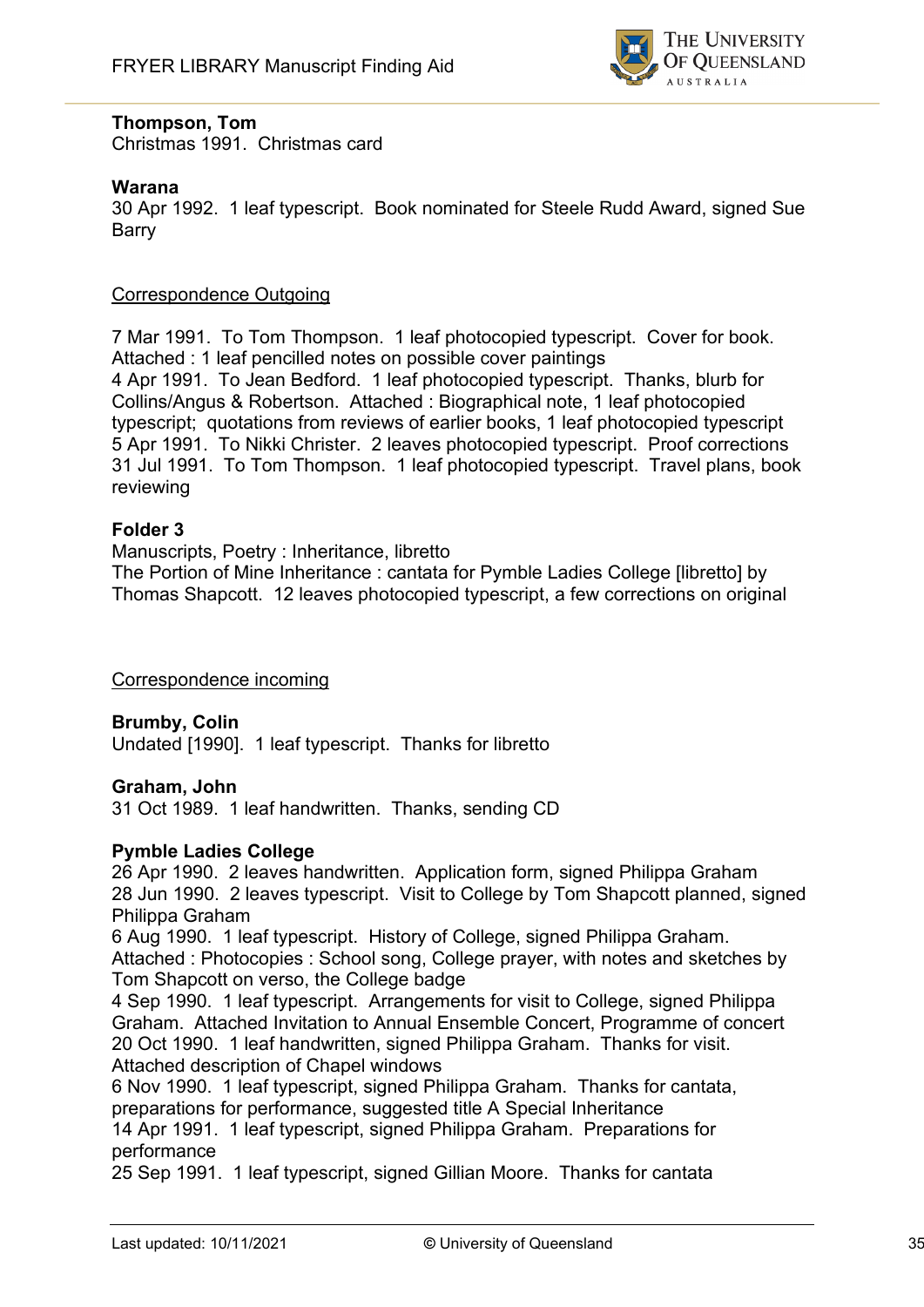

2 Dec 1991. 2 leaves handwritten, signed Philippa Graham. Sending video and audio cassettes and photos of performance

#### Correspondence outgoing

27 Jul 1990. To Philippa Graham. 1 leaf carbon copy typescript. Thanks for commission, other projects

20 Aug 1990. To Philippa Graham. 1 leaf photocopied typescript. Previous engagement interferes with visit

1 Oct 1990. To Colin Brumby. 1 leaf photocopied typescript. New songs, shorten title to Inheritance. Attached : 13 leaves handwritten, libretto, few corrections 1 Oct 1990. To Philippa Graham. 1 leaf photocopied typescript. Description of cantata

4 Oct 1990. To Colin Brumby. 1 leaf photocopied typescript. More songs, possible rearrangements. Attached : 2 leaves handwritten, songs, few corrections

#### **Folder 4**

Manuscripts, poetry : Summer Carol : Libretto The Carol Singers. 1st draft, June '90. 24 leaves typescript, with corrections

#### Correspondence Incoming

**A.B.C. Radio**

2 Jul 1991. 1 leaf typescript. thanks for libretto, has alerted other interested people, signed Chris Westwood

#### **A.B.C. TV**

24 Jul 1991. 1 leaf typescript. No money, signed Peter Butler

#### **Australia Council**

11 Mar 1991. 1 leaf typescript. Thanks for libretto, personal news, signed Irene **Stevens** 

#### **Brazil, Wendy**

Undated [early 1990]. 1 leaf handwritten. Tom Shapcott's signature needed for application

#### **Brumby, Colin**

Undated [1990]. 1 leaf handwritten. Returning libretto, title wanted; on verso list of carols in Tom Shapcott's handwriting 19 Aug [1990]. 1 leaf typescript. Division into two acts Christmas [1990?]. 1 leaf handwritten. Christmas wishes

#### **Parker, David**

24 Jun 1991. 3 pages handwritten. Progress with opera and plans for it **Parker, Robert** 2 Jul 1991. 1 leaf handwritten. Material for programme received

#### Correspondence Outgoing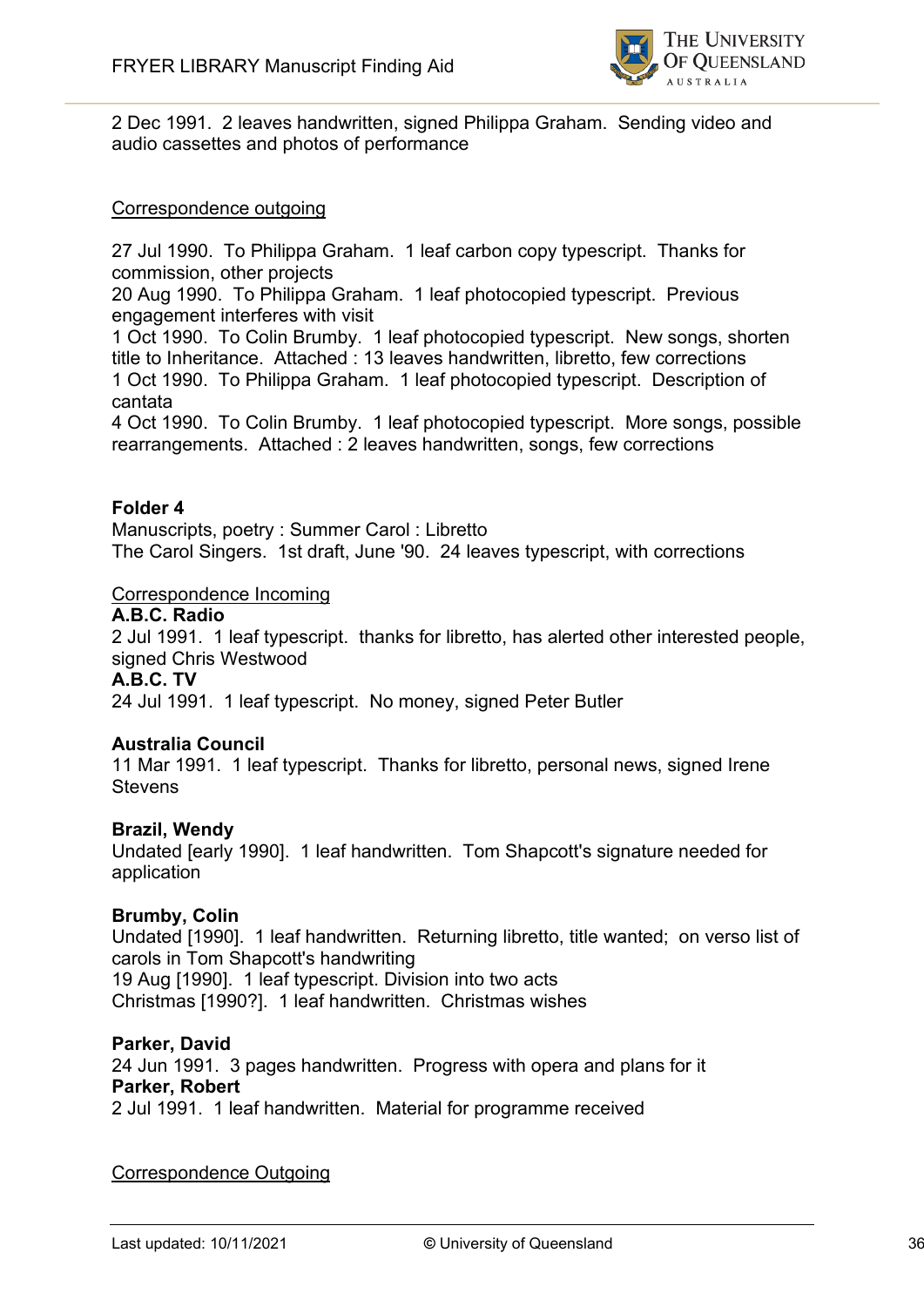

5 Jan 1990. To David Parker. 1 leaf carbon copy typescript. Sum to be paid for libretto

8 Jun 1990. To David Parker. 1 leaf carbon copy typescript. Idea for opera 19 Jun 1990. To Colin Brumby. 2 leaves carbon copy typescript. Description of opera. Attached : 1 leaf photocopy typescript from libretto; 7 leaves handwritten, ideas and pieces for libretto

14 Jul 1990. To Colin Brumby. 1 leaf carbon copy typescript. New speech for one character. Attached : 1 leaf handwritten, part of a song

10 Feb 1991. To Australia Council Literature Board (Irene Stephens). 1 leaf carbon copy typescript. Sending libretto, family news

27 May 1991. To David Parker. 1 leaf carbon copy typescript. Origin of libretto, hopes for opera

27 Jun 1991. To Robert Parker. 1 leaf carbon copy typescript. Programme notes 27 Jun 1991. To Chris Westwood, A.B.C. 1 leaf carbon copy typescript.

Description of opera, hopes for performance

15 Jul 1991. To David Parker. 1 leaf carbon copy typescript. Details

Flyer advertising first performances in Canberra (3 copies

#### **Folder 5**

Manuscripts, prose : Mr Edmund

Spears, Steve J. Mr Edmund : a teleplay. Fourth draft polish. Jan 1990. Australian Children's Television Foundation. More Winners Series. 25 Jan 1990. 62 leaves photocopied typescript, name on title page Kate Hillary Linstead. Compliments slip from Hilary Linstead, signed Kate Richter

Mr Edmund, novel by Thomas Shapcott, based on the teleplay by Steve J. Spears. 30 leaves photocopied typescript.

#### **Manuscripts, prose : His Master's Ghost**

#### **Folder 6**

Simpson, Roger. His Master's Ghost. Final draft as at 16 Nov 1989. Australian Children's Television Foundation. More Winners Series. 1985. 72 leaves photocopied typescript. Original title Montsalvat Horrors

Compliments slip from Simpson Le Mesurier Films, signed Roger Simpson

His Master's Ghost, novelisation by Thomas Shapcott of the TV script by Roger Simpson. 33 leaves photocopied typescript, heavily corrected at beginning. Incomplete

#### **Manuscripts, Poetry : In the Beginning. Pamphlet Poets Series 1 no 6**

**Folder 7** Correspondence incoming

National Library of Australia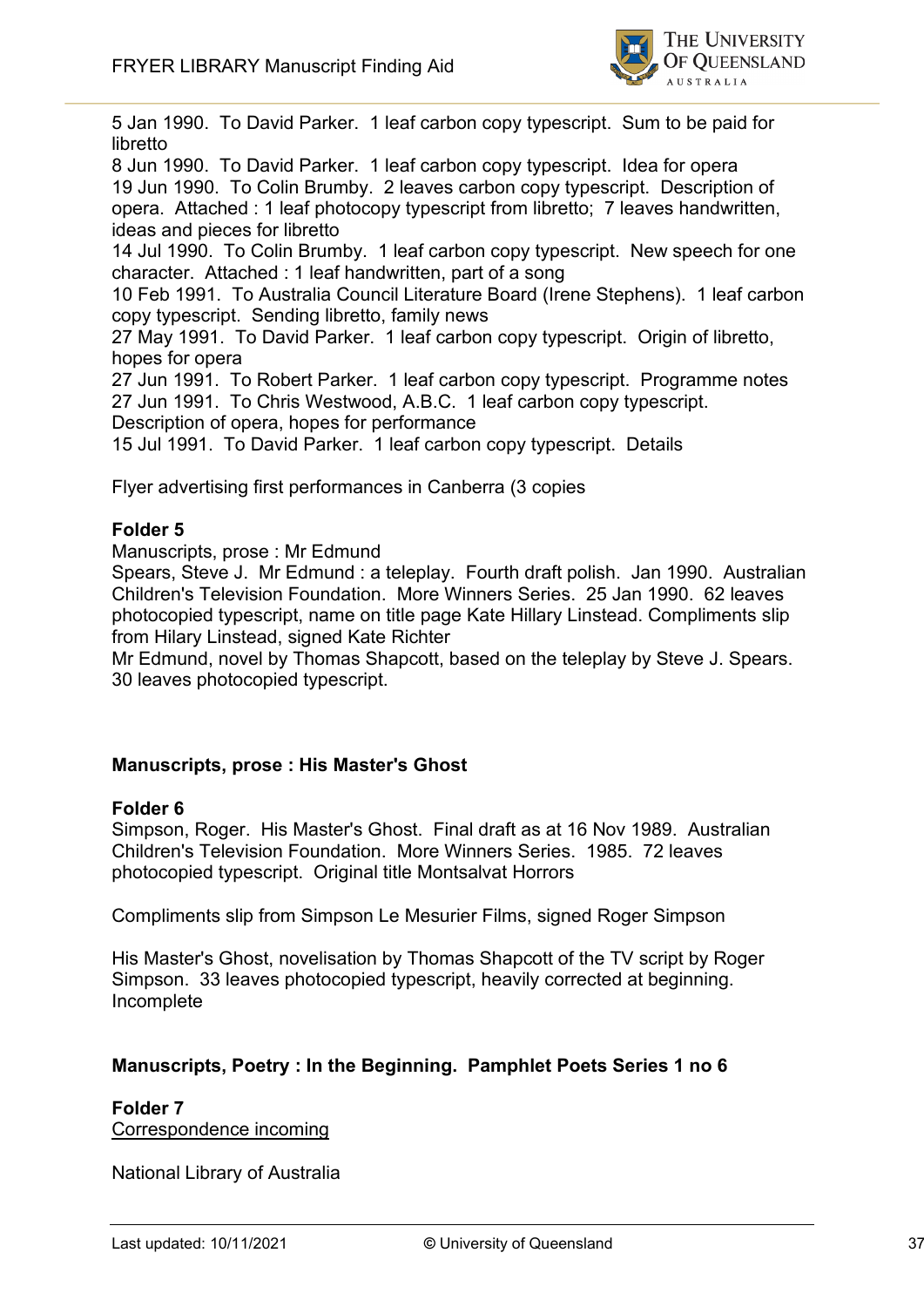

20 May 1990. 1 leaf typescript, signed Gary Anson. Requesting poems for one pamphlet

6 Jul 1990. 1 leaf typescript, signed Gary Anson. Thanks for poems, enclosing agreement. Attached : Agreement, signed I. Templeman

11 Jul 1990. 2 leaves typescript, signed Ian Templeman. Tom Shapcott to edit poetry anthology

20 Jul 1990. 1 leaf handwritten, signed Gary Anson. Belated proofs of one poem, title

25 Jul 1990. Purchase order for poems and compliments slip

26 Jul 1990. 1 leaf typescript, signed Gary Anson. Not enough room in biographical note. Attached : photocopied proofs of biographical note and note on poems 1 Aug 1990. 1 leaf typescript, signed Gary Anson. Lay-out problems. List of poets in first series, written by Tom Shapcott, at bottom of letter. Attached : 6 leaves photocopied proofs of poems, with corrections

23 Aug 1990. 1 leaf typescript, signed Gary Anson. Final proofs. Attached : another copy of In the Beginning as above, with series statement and mock-up of cover on two leaves at end. Second copy of letter photocopied without attachments 28 Aug 1990. 1 leaf handwritten, signed Gary Anson. Sending proofs 20 Nov 1990. 1 leaf typescript, signed Margaret Chalker. Launch of Pamphlet Poets Series 1

#### Correspondence Outward

24 May 1990. To Gary Anson. 1 leaf carbon copy typescript. Thanks for invitation to publish, enclosing poems. Attached : 15 leaves typescript, some photocopied, poems

11 Jul 1990. To Gary Anson. 1 leaf carbon copy typescript. Returning proofs, title, order of poems

23 Jul 1990. To Ian Templeman. 1 leaf carbon copy typescript. Accepting commission to edit anthology, Pamphlet Poets Series 2

5 Dec 1990. To Margaret Chalker. 1 leaf typescript for fax. Cannot attend launch

#### **Editorial Work : Pamphlet Poets, Series 2**

#### **Folder 8**

Gardner, Silvana. Poems. 10 leaves typescript, last leaf is author's biography, name and address at bottom of each leaf of poetry

Goldsworthy, Peter. Poems. 13 leaves typescript, last leaf is author's biography with note to Tom Shapcott

Harwood, Gwen. Poems. 16 leaves typescript, last leaf is author's biography

Rodriguez, Judith. Back in Brisbane, 1985 : poem. 6 leaves typescript, last leaf is acknowledgements

Salom, Philip. Poems. 16 leaves typescript, last leaf is author's biography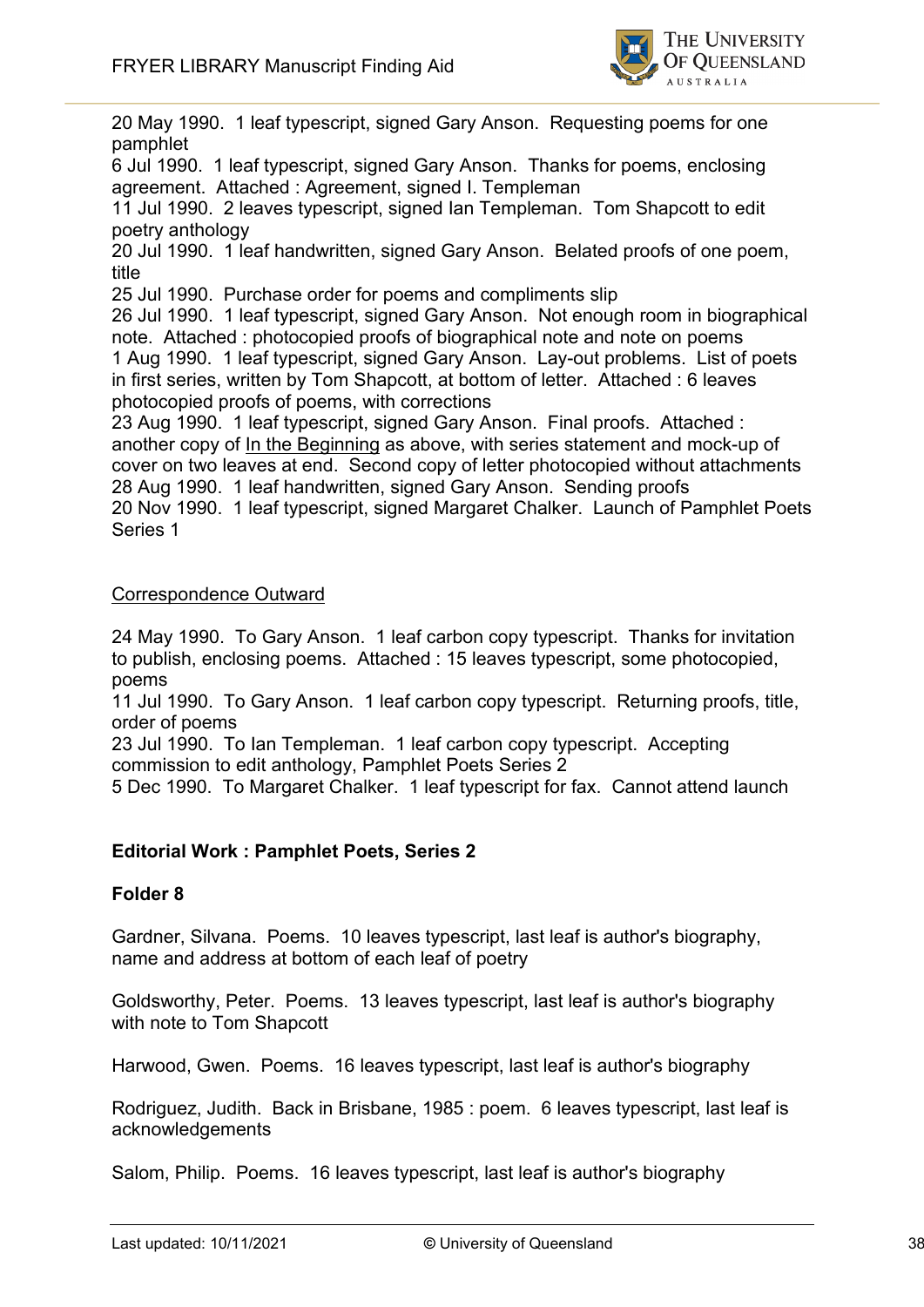

Tranter, John. Poems. 13 leaves typescript, last leaf is author's biography

#### **Folder 9**

Correspondence Incoming

#### **Gardner, Silvana**

Undated [Sep? 1990]. 1 leaf typescript. Accepting invitation to send poems 21 Sep 1990. Handwritten postcard. Enclosing additional poems. Attached : 10 leaves typescript, poems 22 Oct 1990. 1 leaf handwritten. Title for collection Undated [Dec 1990]. 1 leaf handwritten. Details 27 Feb 1992. Card handwritten. Thanks

#### **Goldsworthy, Peter**

20 Aug 1990. 1 leaf typescript. Would like to take part. Attached : Author's biography, 1 leaf typescript. A statistician to his love, poem, 1 leaf typescript 31 Aug [1990]. 1 leaf typescript. Sending poems 31 Aug [1990]. 1 leaf typescript. Personal, title for collection, handwritten acknowledgements

#### **Harwood, Gwen**

23 Aug 1990. 1 leaf typescript. Sending poems, personal

#### **Salom, Philip**

Undated [Sep 1990]. 2 leaves handwritten. Thanks for invitation to take part, submitting poems for a prize, activities

Undated [Sep 1990]. 1 leaf handwritten. Activities, sending poems. Attached : 43 leaves typescript, poems

Undated [Oct 1990]. 1 leaf handwritten on photocopy of poem with author's biography; biography corrected and updated in ink

Undated [Feb 1991]. 1 leaf handwritten. Late additions to acknowledgements, personal

#### **Tranter, John**

29 Aug 1990. 1 leaf typescript. Sending material for collection. Attached 1 leaf typescript, author's biography. 1 leaf photocopied typescript, Curriculum Vitae 27 Sep 1990. 1 leaf typescript. Sending acknowledgements and author's biography. Attached : Curriculum Vitae photocopy

7 Oct 1990. 1 leaf handwritten. Changes to poem

#### Folder 3 : Correspondence Incoming

#### **National Library of Australia**

26 Jul 1990. 2 leaves typescript, signed Ian Templeman. Offering editorship of Pamphlet Poets, Series 2. Attached : Agreement, 1 leaf typescript; General Conditions for Consultancy Services, 2 leaves typescript 29 Jan 1991. 1 leaf typescript, signed Margaret Chalker. Sending proofs, queries. Attached : 1 leaf typescript, headings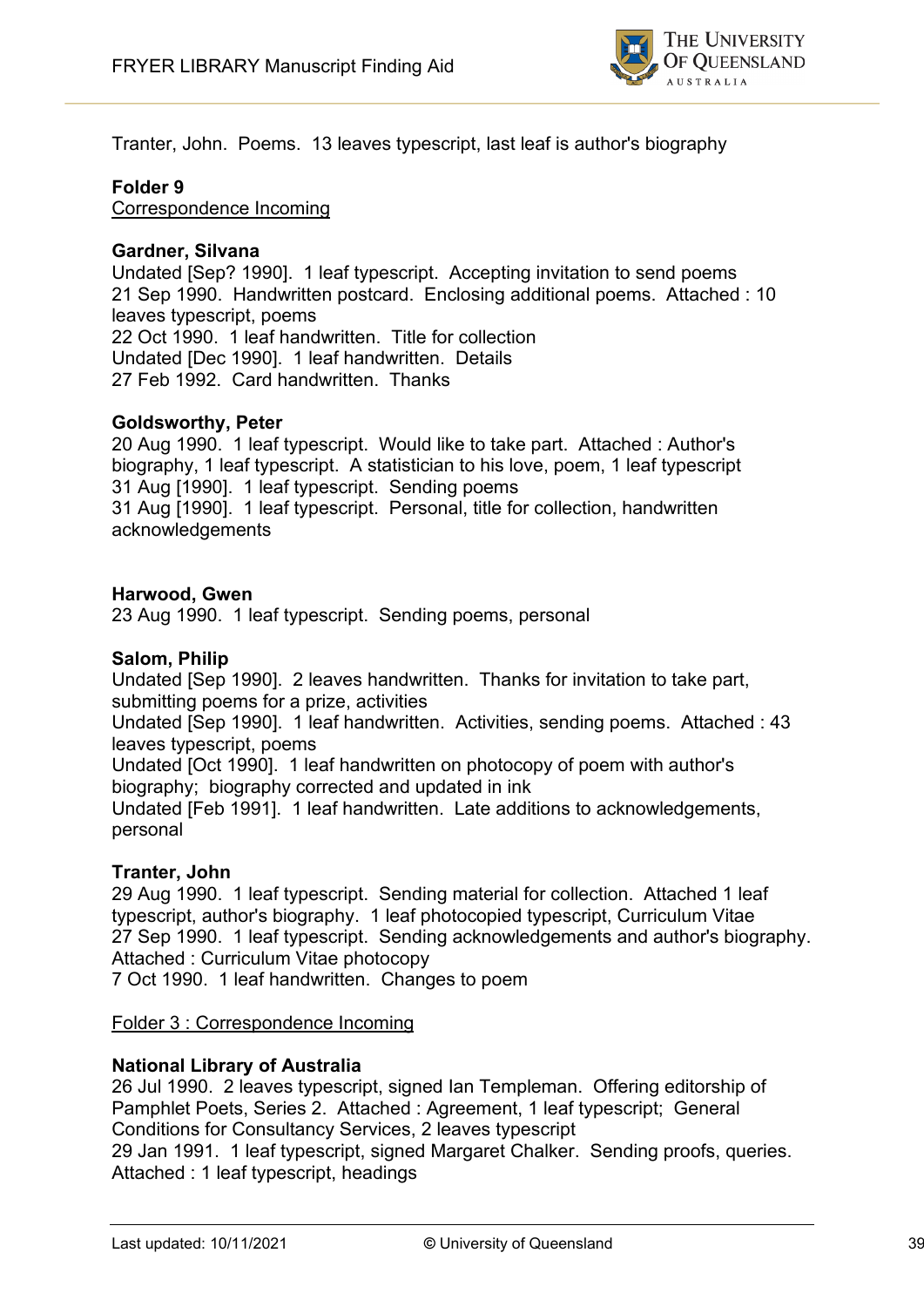

18 Feb 1991. Compliments slip handwritten, signed Margaret Chalker. Attached : Letter to Peter Goldsworthy, 1 leaf photocopied typescript, publication delayed 2 Jul 1991. 1 leaf typescript, signed for Margaret Chalker. Publication underway again, queries, needs biographies and acknowledgments. Attached : 1 leaf typescript proof correction

13 Dec 1991. 2 leaves typescript, signed Susan Clements. Sending proofs, Philip Salom replacing poem. Attached : Letters to Silvana Gardner, Peter Goldsworthy, Gwen Harwood, Judith Rodriguez, Philip Salom, John Tranter, each 2 leaves photocopied typescript, signed Susan Clements, sending proofs. Also attached : Letter to Susan Clements from Philip Salom, 1 leaf photocopy handwritten, asking to replace poem, two copies of replacement poem and one copy of poem replaced 7 Jan 1992. 2 leaves typescript fax, signed Susan Clements. Publication imminent, copyright permissions required

16 Jan 1992. 1 leaf typescript, signed Susan Clements. Last minute problems. 7 Feb 1992. 1 leaf typescript, signed Susan Clements. Enclosing copies of her letter to the poets. Attached : Letters to Silvana Gardner, Peter Goldsworthy, Gwen Harwood, Judith Rodriguez, Philip Salom, John Tranter, 1 leaf photocopied typescript each, last minute changes to layout. Letter to Silvana Gardner also has copy of author's biography

#### **Folder 10**

#### Correspondence Outgoing

22 Aug 1990. To Peter Goldsworthy. 1 leaf typescript. Goldsworthy's Selected Poems will not interfere with Pamphlet Poets

13 Sep 1990. To Peter Goldsworthy. 1 leaf typescript. Thanks for poems, suggested order for selection

13 Sep 1990. To Gwen Harwood. 1 leaf typescript. Thanks for poems, suggested order for selection

13 Sep 1990. To Philip Salom. 1 leaf typescript. Asking for poems, a poetry prize 13 Sep 1990. To John Tranter. 1 leaf typescript. Thanks for poems, suggested order for selection

27 Sep 1990. To Ian Templeman. 1 leaf typescript. Sending first four collections 3 Oct 1990. To Silvana Gardner. 1 leaf typescript. Thanks for poems, suggested order for selection, title wanted

4 Oct 1990. To Philip Salom. 1 leaf typescript. Thanks for poems, suggested order for selection, reasons for not choosing some poems, personal

10 Oct 1990. To Margaret Chalker. 1 leaf typescript. Enclosing letters sent to poets, changes to poems by Goldsworthy and Tranter

25 Oct 1990. To Margaret Chalker. 1 leaf typescript. Sending poems by Judith Rodriguez, title for Silvana Gardner's selection

22 Nov 1990. To Margaret Chalker. 1 leaf typescript. Sending Poems by Philip Salom

12 Dec 1990. To Margaret Chalker. 1 leaf typescript. Silvana Gardner

18 Dec 1990. To Silvana Gardner. 1 leaf typescript. Excellent title, details, personal 4 Feb 1991. To Margaret Chalker. 1 leaf typescript. Publishing delayed, spelling and punctuation, sending corrections. Attached : 2 leaves typescript, layout; 2 pages handwritten, sequence of poems in each collection; 3 leaves typescript,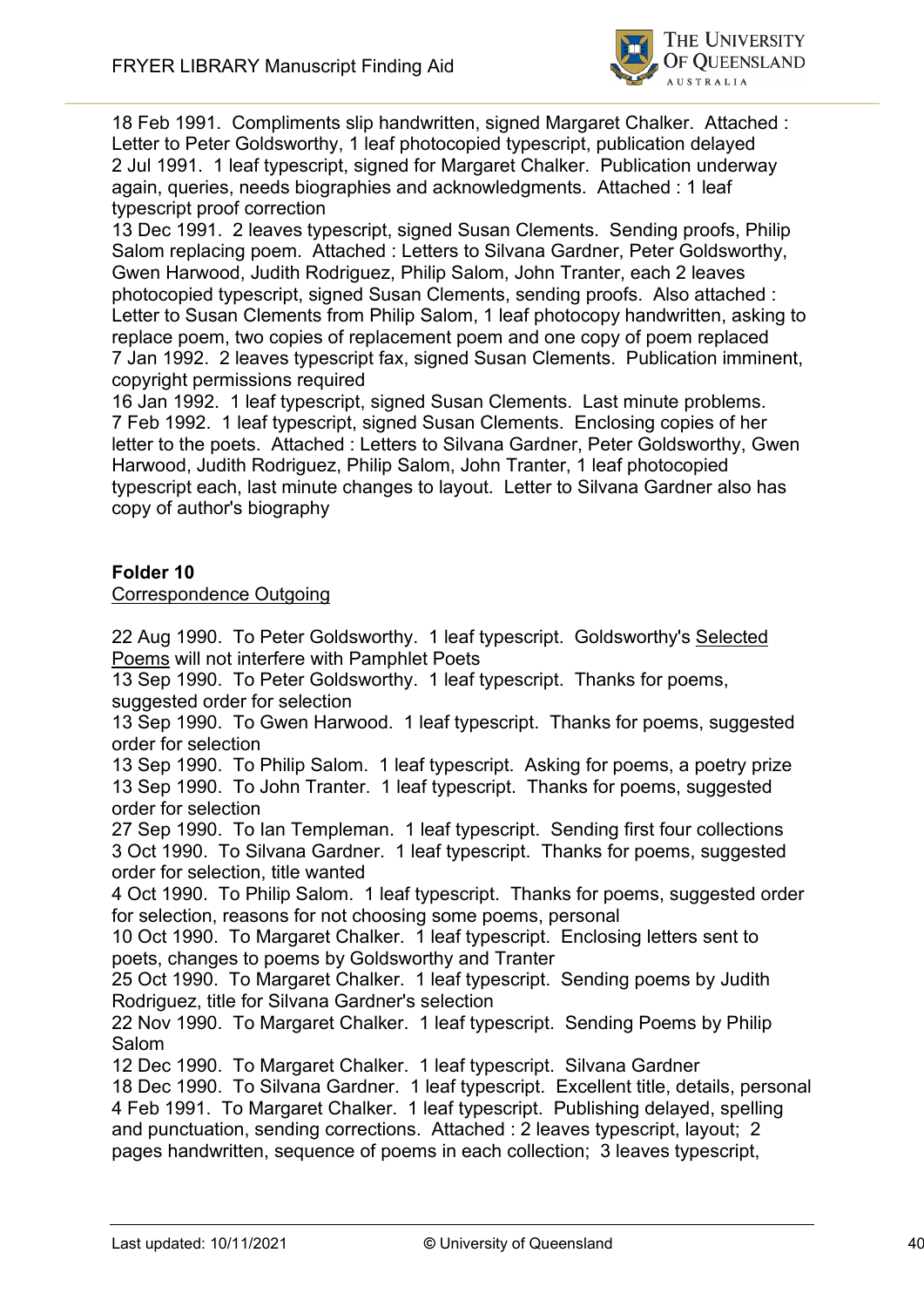

author's biography and acknowledgements for Judith Rodriguez, author's biography for John Tranter 4 Feb 1991. To Peter Goldsworthy. 1 leaf typescript. Proofs coming, title wanted, personal 4 Feb 1991. To Gwen Harwood. 1 leaf typescript. Proofs coming, title wanted, personal 4 Feb 1991. To Philip Salom. 1 leaf typescript. Proofs coming, any acknowledgements 4 Feb 1991. To John Tranter. 1 leaf typescript. Proofs coming, title wanted, personal 15 Feb 1991. To Peter Goldsworthy. 1 leaf typescript. Thanks for title, personal 7 Apr 1991. To Margaret Chalker. 1 leaf typescript. Changes to John Tranter's acknowledgments. Copies of Tom Shapcott's pamphlet wanted 7 Apr 1991. To Margaret Chalker. 1 leaf typescript. Proof checking 31 Dec 1991. To Susan Clements. 1 leaf typescript. Details 7 Jan 1992. To Susan Clements. 1 leaf typescript fax. Copyright all right 15 Jan 1992. To Susan Clements. 1 leaf typescript. Details 12 Feb 1992. To Susan Clements. 1 leaf typescript. Publication in sight

[Acc960206]

# **Box 34**

#### **Folder 1 Competition judging: Age Book of the Year 1990**

Judges' report, Age Book of the Year awards 1988. Folder, 4p. ill.

Judges' report, Age Book of the Year awards 1988. 2 leaves photocopied, ill. cover missing.

Letter to Thomas Shapcott from Jane Sullivan, Literary Editor, The Age, 29 May 1990. 1 leaf typescript. Invitation to be judge, other judges. Attached: Details of the awards, 1 leaf photocopied typescript; Judges' report 1988. 4 leaves photocopied, ill., handwritten notes on list of Previous winners.

'The Age' Book of the Year awards, 1990 (17th year). Details. 1 leaf photocopied typescript.

Entries for 'The Age' Book of the Year awards 1990. 4 leaves photocopied typescript, various marks on original. List giving Title, Author, Publisher for each book.

Letter to Thomas Shapcott from Jane Sullivan, 27 Jul 1990. 1 leaf typescript. More books submitted. Attached: Letter to the Literary Editor, The Age, from Rosemary Tribe, Administrative Assistant to the Publisher, Penguin Adult Books, 2 leaves photocopied typescript, list of books, some books ticked on original.

Letter to Thomas Shapcott from Jane Sullivan, 20 Sep 1990. 1 leaf typescript. Date of judges' meeting. Attached: Agenda, 1 leaf photocopied typescript.

Letter to Thomas Shapcott from Jane Sullivan, 15 Oct 1990. 1 leaf typescript. Two books ineligible.

Letter to Thomas Shapcott from Jane Sullivan, 30 Oct 1990. 1 leaf typescript. Two more books ineligible.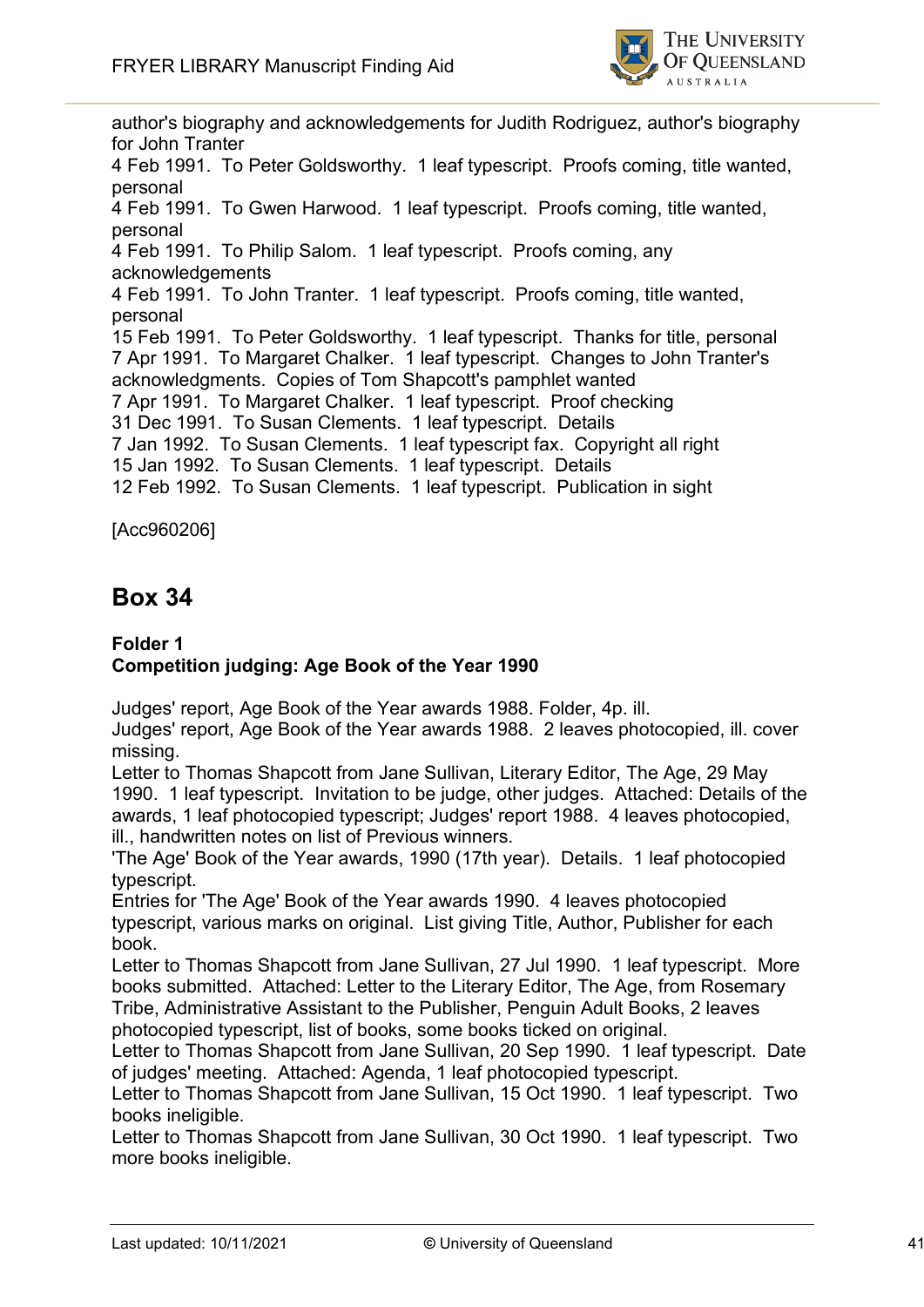

Letter to Thomas Shapcott from Jane Sullivan, 1 Nov 1990. 1 leaf typescript. One book substituted, another ineligible.

Letter to Thomas Shapcott from Jane Sullivan, 8 Nov 1990. 1 leaf typescript. Judges' shortlists. Attached : Lists of books selected by each judge. 1 leaf photocopied typescript, handwritten note.

Lists of books selected by each judge. 1 leaf photocopied typescript.

Lists of books ranked by number of votes. 1 leaf photocopied typescript, marked by Shapcott.

Notes for Judges' Report. 11 leaves handwritten, some in pencil.

Judges' report: Age Book of the Year awards 1990. 2 leaves photocopied typescript, corrections on original.

Letter to Thomas Shapcott from Jane Sullivan, 22 Nov 1990. Thanks, enclosing payment.

Two cuttings from The Age. Short list for the awards; Winners.

#### **Folder 2 Competition judging: Victorian Premier's Literary Awards 1991**

Letter to Thomas Shapcott from Victorian Ministry for the Arts, 15 Mar 1991. 2 leaves typescript, signed Cathrine Harboe-Ree, Executive Secretary, Premier's Literary awards. Shapcott to act as judge and convenor of the Poetry category, schedule, sending guidelines. Attached : 2 pages prizes offered and names of judges. 1 leaf addresses of poetry judges. 4 leaves guidelines and criteria for judges. 6 pages guidelines for entrants

Letter to Catherine [sic] Harboe-Ree from Thomas Shapcott, 3 Apr 1991. 1 leaf photocopied typescript. Accepting invitation to judge, title of Doctor

4 covering notes for despatch of books. Each leaf photocopied handwriting with quantities filled in

Letter to Thomas Shapcott from Cathrine Harboe-Ree, 20 May 1991. 1 leaf typescript. Problem with one submission

Circular letter from Cathrine Harboe-Ree, 21 May 1991. List of works submitted, record number of them. Attached : 1991 Premier's Literary awards, listing of poetry entries, 1 leaf printed, various against titles

Letter from Lisa O'Donnell, Project Officer, Premier's Literary awards, undated [May? 1991]. 1 leaf typescript. Another book of poetry

Handwritten note of names and addresses, 1 leaf

Handwritten note of judges' selections, 1 leaf

Handwritten note of name, 1 leaf

Letter to Thomas Shapcott from Susan Hampton, undated [May or Jun 1991]. 1 leaf typescript. Sending reports. Attached : 3 leaves photocopied typescript, reports on three books of poetry

Lintermans, Tony. Notes towards judges report. 1 leaf typescript. Reports on three books of poetry and general remarks

List of books of poetry, with winners marked. 1 leaf handwritten

Judges' report : poetry, 1991 Premier's Literary awards. 1 leaf typescript.

Cover sheet of a fax to Thomas Shapcott from Susan Hampton, 2 Aug 1991

Invitation to Thomas Shapcott to launch of the Premier's Literary awards shortlist. 1 leaf. Attached : Short list, 1 leaf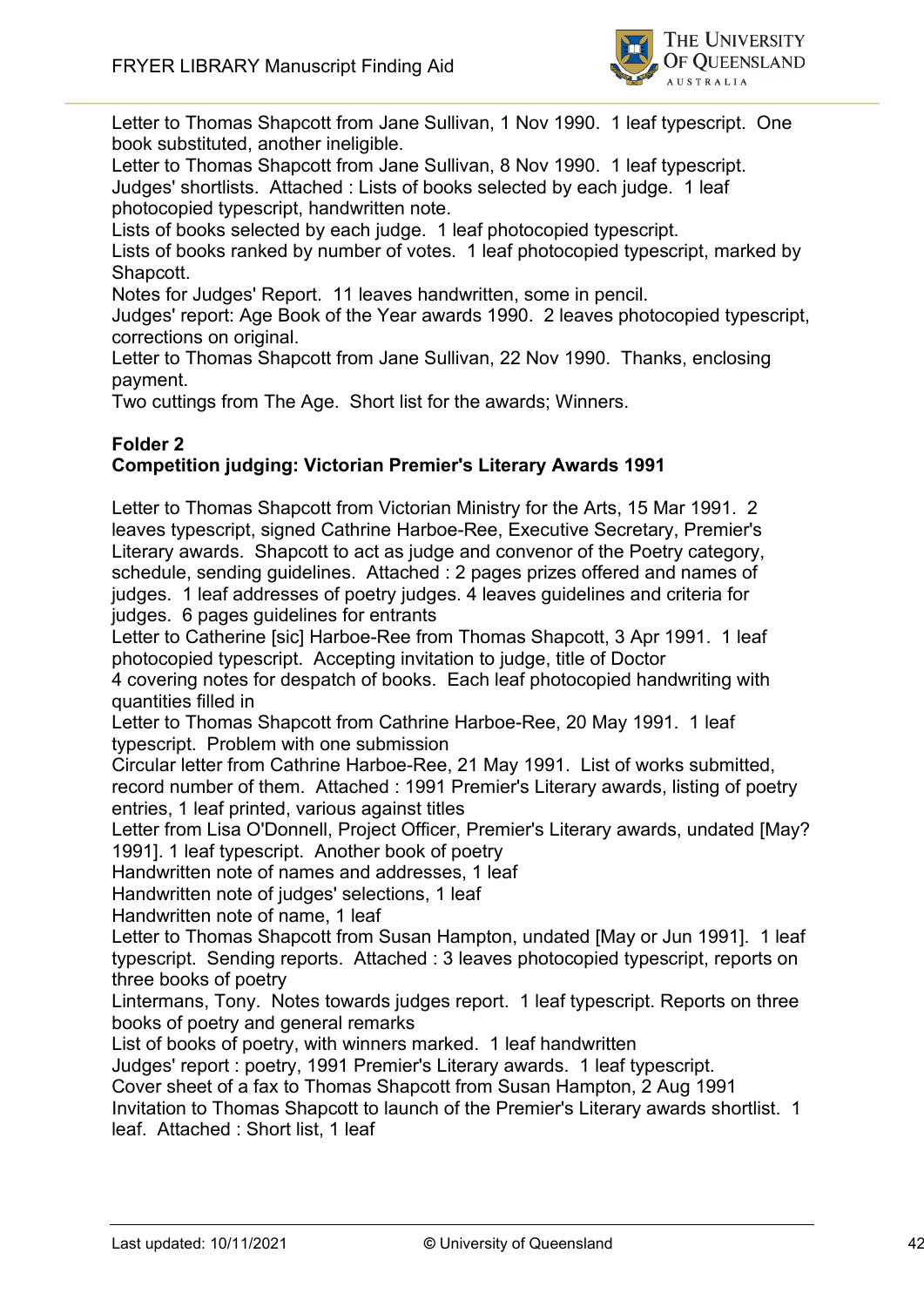

Letter to Thomas Shapcott from Cathrine Harboe-Ree, 15 Aug 1991. 1 leaf typescript. Invitation to Literary awards Presentation Dinner. Attached : Invitation card

Premier's Literary awards winner. 1 folder containing eight leaves : list of winners, and one page about each book

Letter to Thomas Shapcott from Cathrine Harboe-Ree, 10 Sep 1991. 1 leaf typescript. Thanks, enclosing fee.

#### **Folder 3 Competition Judging : New South Wales State Literary Awards 1991**

List of 1991 Judging Committee, names, addresses, telephone numbers. 1 leaf duplicated typescript.

Letter to Tom Shapcott from Margaret Minatel, Assistant Policy/Project Officer, NSW Ministry of the Arts. 24 May 1991. 1 leaf typescript. First meeting. Attached :

Agenda; Leaflet about the awards; conditions of the awards : General, 2 leaves; Writer's Fellowship, 4 leaves; History Fellowship, 4 leaves.

Letter to Tom Shapcott from Peter Collins, MP, NSW Minister for the Arts. 31 May 1991. 1 leaf typescript. Inviting Shapcott to be one of the judges.

Letter to Margaret Minatel from Tom Shapcott. 8 Jun 1991. 1 leaf carbon copy typescript. Expenses.

Letter to Tom Shapcott from Evan Williams, Secretary, NSW Ministry for the Arts. Undated [after 8 Jun 1991]. Enclosing cheque.

List of applicants for History Fellowship. 4 leaves typescript.

Application for History Fellowship, crossed through. 1 leaf typescript. On verso handwritten list of books in judging categories.

1991 Writer's Fellowship shortlist. 1 leaf typescript. Numbers [of votes?] handwritten beside names.

Letter to Tom Shapcott from Margaret Minatel. 18 Jun 1991. 1 leaf typescript. Next meeting of judges. Attached : Agenda, with handwritten

notes; stapled to Agenda are 8 photocopied leaves of letters from Barry Humphries, Geoffrey Dutton, Nancy Keesing, with answers from Evan Williams, dated from Mar 1990 to Jan 1991, recommending a person for a Writer's Fellowship, handwritten list of names, many crossed through, on back of last leaf; List of books for Awards, by category, 21 leaves photocopied typescript, 5 Jun 1991, with various marks against titles.

Note of telephone message, undated [Jun? 1991]

Letter to Margaret Minatel from Tom Shapcott. 28 Jun 1991. 1 leaf carbon copy typescript. Expenses.

Letter to Margaret Minatel from Tom Shapcott. 9 Jul 1991. 1 leaf carbon copy typescript. Expenses. Attached fax of receipt.

Letter to Tom Shapcott from Margaret Minatel. 11 Jul 1991. 2 leaves typescript. Next meeting, shortlist of books and additions. Attached : Agenda, with handwritten notes by Shapcott about prizewinners and voting for Writer's Fellowship, 1 leaf typescript; Shortlist number 2, 5 leaves photocopied typescript.

Letter to Tom Shapcott from Evan Williams. 12 Jul 1991. 1 leaf typescript. Enclosing cheque.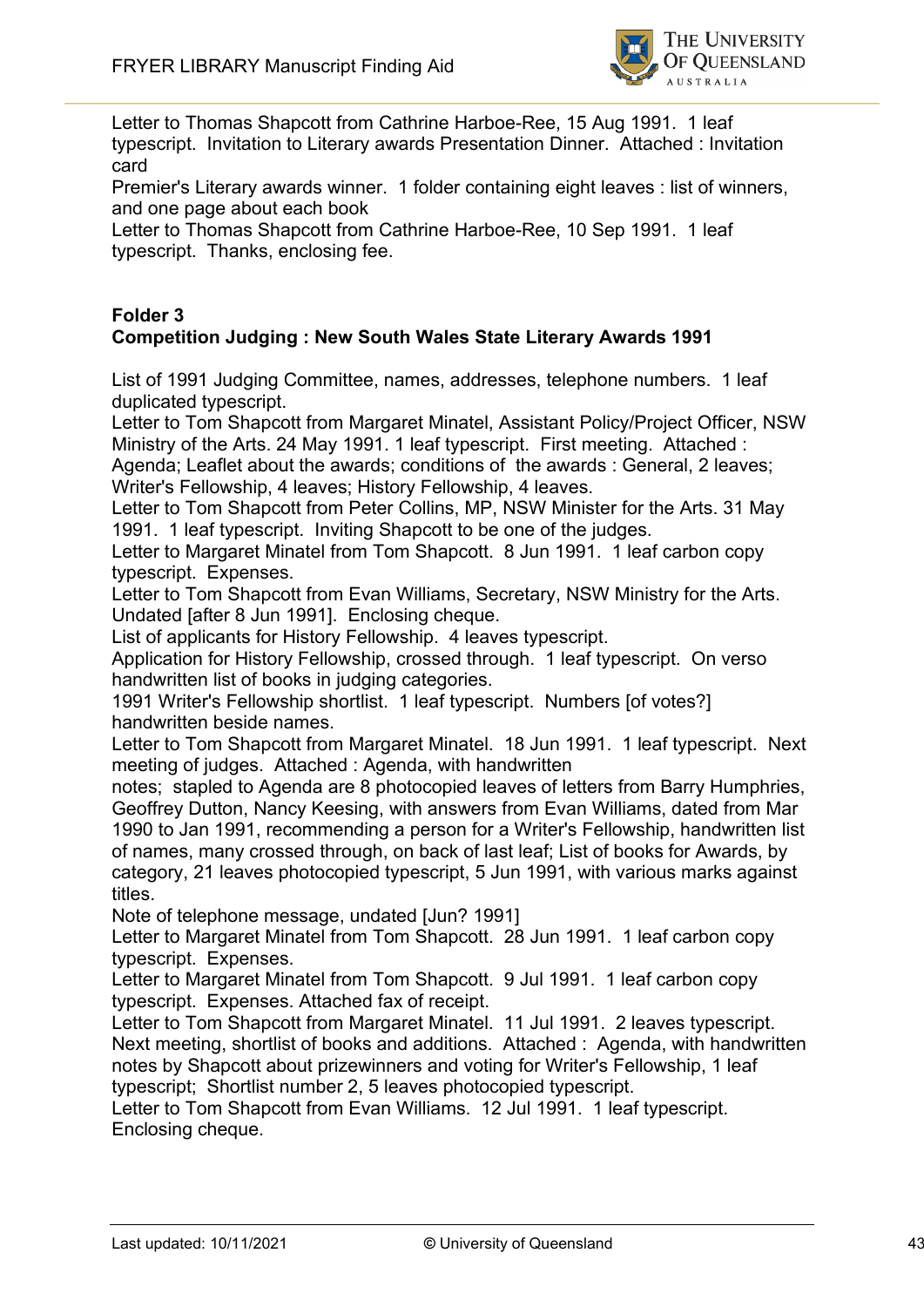

Letter to Professor Giovanni Carsaniga, and other committee members, from Tom Shapcott. 19 Jul 1991. 1 leaf typescript. Recommending a candidate for Writer's Fellowship.

Note of telephone message. [Jul? 1991].

Letter to Tom Shapcott from Nadia Wheatley. 28 Jul 1991. 1 leaf typescript. Prizes for children's books. Attached Postit note, handwritten, answer to Shapcott's letter of 19 Jul.

Letter to Margaret Minatel from Tom Shapcott. 9 Aug 1991. 1 leaf carbon copy typescript. Expenses, desired books.

Letter to Margaret Minatel from Tom Shapcott. 11 Aug 1991. 1 leaf carbon copy typescript. Faxing judges' report. Attached Judges' Report, 9 leaves typescript. Letter to Tom Shapcott from Evan Williams. 20 Aug 1991. 1 leaf typescript. Enclosing cheque.

Letter to Tom Shapcott from Evan Williams. 23 Aug 1991. 1 leaf typescript. Enclosing cheque.

The New South Wales State Literary Awards 1991. Booklet, including address by Elizabeth Jolley, notes on Christina Stead, Douglas Stewart and Kenneth Slessor, and lists of winners, from beginning of awards. 18 p. ill.

Letter to Tom Shapcott from Evan Williams. 23 Sep 1991. 1 leaf typescript. Thanks.

#### **Folder 4 Permissions to reprint, 1983-1995**

Titles of anthologies are given as in the request to reprint regardless whether the title was changed for publication or the anthology was ever published.

#### **Roberts, Jan**

Letter to Lyn and Tom, asking permission to quote from poem. 1 leaf typescript, 25 May 1995. Attached : Selected autobiographical details of Jan Roberts, 1 leaf typescript; "A bit of plain speaking on some academic narrativity" by Helen Trinca, photocopy from The Australian, 5 Aug 1992.

Letter to Jan Roberts, permission to quote, possible publishers. 1 leaf typescript. 13 Jun 1995.

**ABC** including **ABC Enterprises, ABC Radio**

Anthology : Imagining the Real; radio programme : "The Listening Room : Naxos". **Angus & Robertson**. See also **Collins/Angus & Robertson**

Anthologies : [Untitled] entries from The Australian poetry competition 1985, edited by Vivian Smith; [Untitled] poems published 1987-1988, edited by Vivian Smith; Microstories.

**Cambridge University Press**

Anthology : The Englishworks Collection, book 1. **Collins/Angus & Robertson** Anthology : Personal Best Two. **Collins Dove** see **Dove Communications Collins Publishers** see also **William Collins** Anthology : Pregnancy Journal. **Currey O'Neil Ross**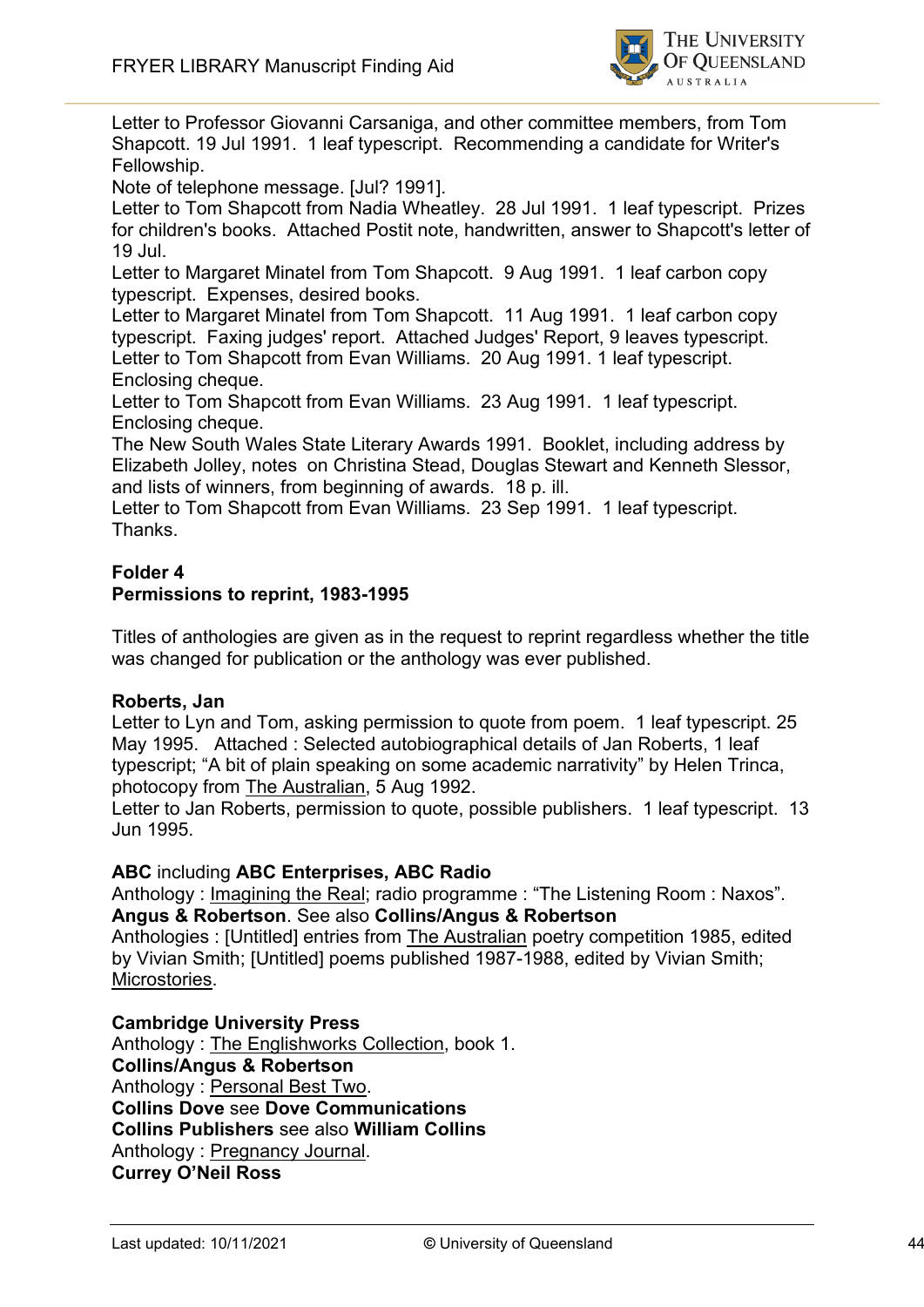

#### Anthology : Australian Verse from 1805 : A Continuum.

**Deakin University** Anthology : The Australian City. **Dove Communications** later **Collins Dove** Anthology : Anthology of Australian Religious Poetry,

#### **Edwin Arnold (Australia)**

Anthology : Creating Poetry. **Eramboo Press** Anthology : [Untitled], to be published in 1985.

**Faber and Faber** Anthology : The Faber Book of Modern Australian Verse. **Fremantle Arts Centre Press** Anthology : Reading from the Left. **Friendly Street Poets** Anthology : The Best of Friendly Street.

#### **Folder 5**

#### **Harcourt Brace Jovanovich Australia**

Anthology : The Australian Reader. **Hebei** [published in China] Anthology : Selected Australian Lyrical Poems. **Heinemann Australia** and **Heinemann Educational Australia** Anthologies : Poetry Involves; Australian Language and Literature; Lines to Time. **Houghton Mifflin Australia** Anthology : Poetry Anthology 1965-1990.

#### **Jacaranda Wiley**

Anthologies : Skillbuilders; Three of a Kind; Transformations 1. **Jewish Publication Society** Anthology : An Anthology of 20th Century Poetry Based on Biblical Texts.

**Joint Board of Christian Education** Anthology : The Desert is Alive : Christian Spirituality.

**Longman Cheshire** Anthologies : Outlook; Connections; Back on Line.

#### **McGraw Hill**

Anthology : Readings : Experiences, Memories. **Macmillan** Anthologies : Appreciating Poetry; Macmillan Anthology of Australian Literature; Pattern and Voice; Billabongs and Brolgas : an Australian Reader. **Marmalade Press** Anthology : Marmalade's Book of Cats. **Mead & Beckett** Anthology : The Beach.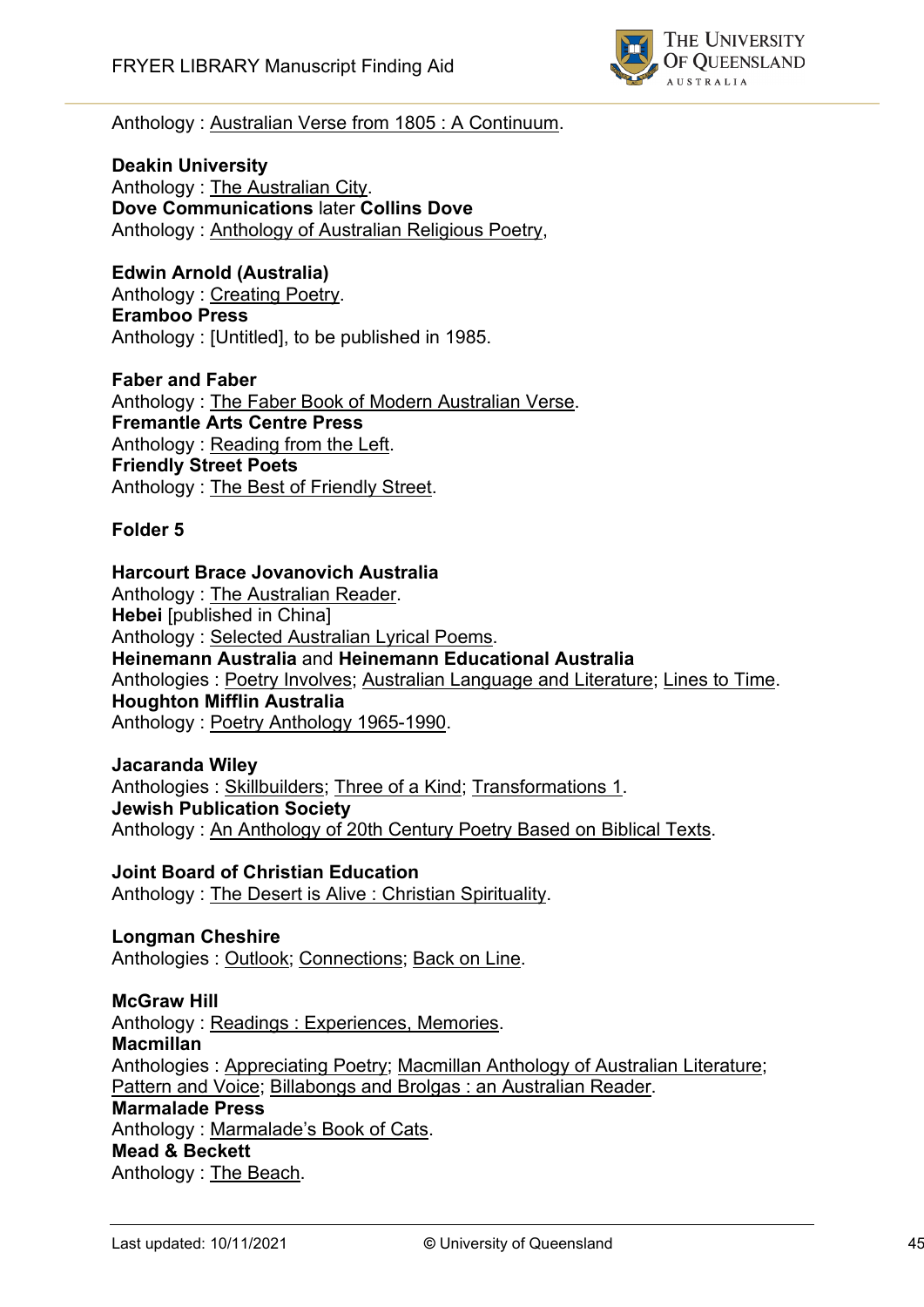

#### **Meanjin**

Anthology : Meanjin Anthology. **Methuen Australia** Anthology : Border Territory : An Anthology of Unorthodox Australian Fiction.

#### **Folder 6**

**National Library of Australia** Audio cassette collection : Australian Poetry Live. **Nea Poreia Editions** Anthology : Contemporary Australian Poetry. **Nelson** including **Nelson Education, Thomas Nelson Australia** Anthologies : Illustrated Treasury of [Australian] Verse; Yellow Wood; Love you, Hate you; Watcher of the Skies.

**Obor** [Jakarta]

Anthology : Fifty Australian Poems in Bahasa Indonesia.

#### **Omnibus Books**

Anthology : Rattling in the Wind.

**Oxford University Press**

Anthologies : A Second Australian Poetry Book for Children; The New Oxford Book of Australian Verse; Australian Poetry for Senior Students; Two centuries of Australian Poetry; Postcards from Planet Earth; The Oxford Book of Australian Love Poetry; The Oxford Book of Australian Gay and Lesbian Writing; Ways into Literature; New Ways into Poetry; The Oxford Book of Australian Religious Verse. **Folder 7**

#### **Penguin Books Australia**

Anthologies : Penguin Book of Australian Verse; Penguin Book of Australian Satirical Verse; The Literature of Australia; Getting Published : A guide for Young Writers; The Penguin Book of Modern Australian Poetry; Penguin Book of Christmas Poems; Strange Fruit..

#### **Phoenix Education**

Anthology : Top Lines - from Australian Contemporary Poets. **Poetry Australia** see **South Head Press**

**Polyphonies** [French periodical]

Collection : Polyphonies, no.13 Spring 1991.

#### **Rigby Education**

Anthologies : Poetry Anthology.

#### **Simon & Schuster Australia**

Anthology : The Writers' Landscape. **Social Science Press** Anthology : English Matters. **South Head Press** including **Poetry Australia** Collections : Sud, special Australian issue; Poetry Australia 25th anniversary issue. **State Library of New South Wales** Anthology : An Illustrated Anthology of Australian Verse.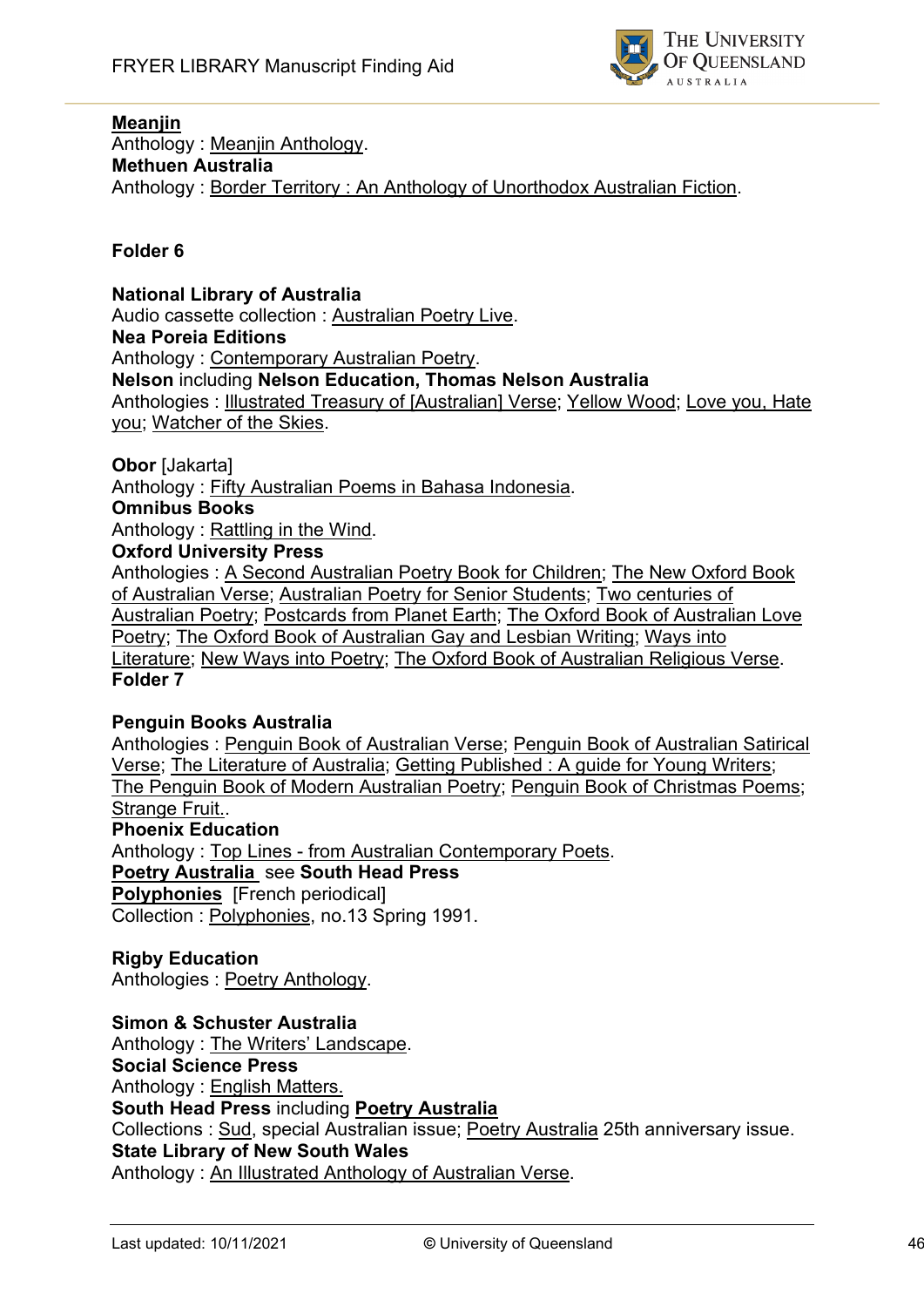

#### **Tamagawa University Press**

Anthology : Twentieth Century Australian Poetry. **Tasmania. Dept of Education** Anthology : 40th Battalion Kit.

#### **University of Queensland Press**

Anthologies : Latitudes : New Writing from the North; Real Lies; The Sting in the Wattle : Australian Satirical Verse; Changing Places : Australian Writers in Europe 1960-1990. **University of Toronto Press** Anthology : Territorial Disputes.

#### **Virago**

Anthology : The Book of Twins and Doubles.

**William Collins** see also **Collins . . .** Anthology : The Collins Book of Australian Poetry.

**Folder 8 Permissions, sundry**

**ABC.** Permissions to broadcast, televise, make and sell cassette tapes. 1986-1991. **Adelaide College of TAFE.** Permission to sell cassette tapes. 1986. **The Australian Author.** Cheque for contribution. 1986. **Australian Listening Library.** Talking book The White Stag of Exile. 1990.

**BBC Enterprises.** Permission to broadcast, make cassette tapes, publish and edit. 1988.

**Blaxland, Wendy. Mirrors.** Permission to use poem in stage presentation. 1984. **Brighton City Library.** Permission to publish. 1990.

**Contemporary Literary Criticism** (Gale Research). Permission to reprint and edit. 1986.

**Cook, Joan Massey.** Permission to quote. 1989.

**Hopgood, Lorna. Harps in the North.** Checking information. 1987.

**National Library of Australia.** Permission to exhibit. 1992. **Nida.** Permission to use poem in stage presentation. 1988.

**Royal Blind Society of NSW.** Talking books Birthday Gift; Welcome; poems in an anthology. 1985-1986.

**South African Library for the Blind.** Talking book Holiday of the Ikon. 1989. **Sydney Church of England Grammar School.** Permission to photocopy. 1988.

**Ten : Ten** (Dove Communications). Permission to reprint a poem. 1985.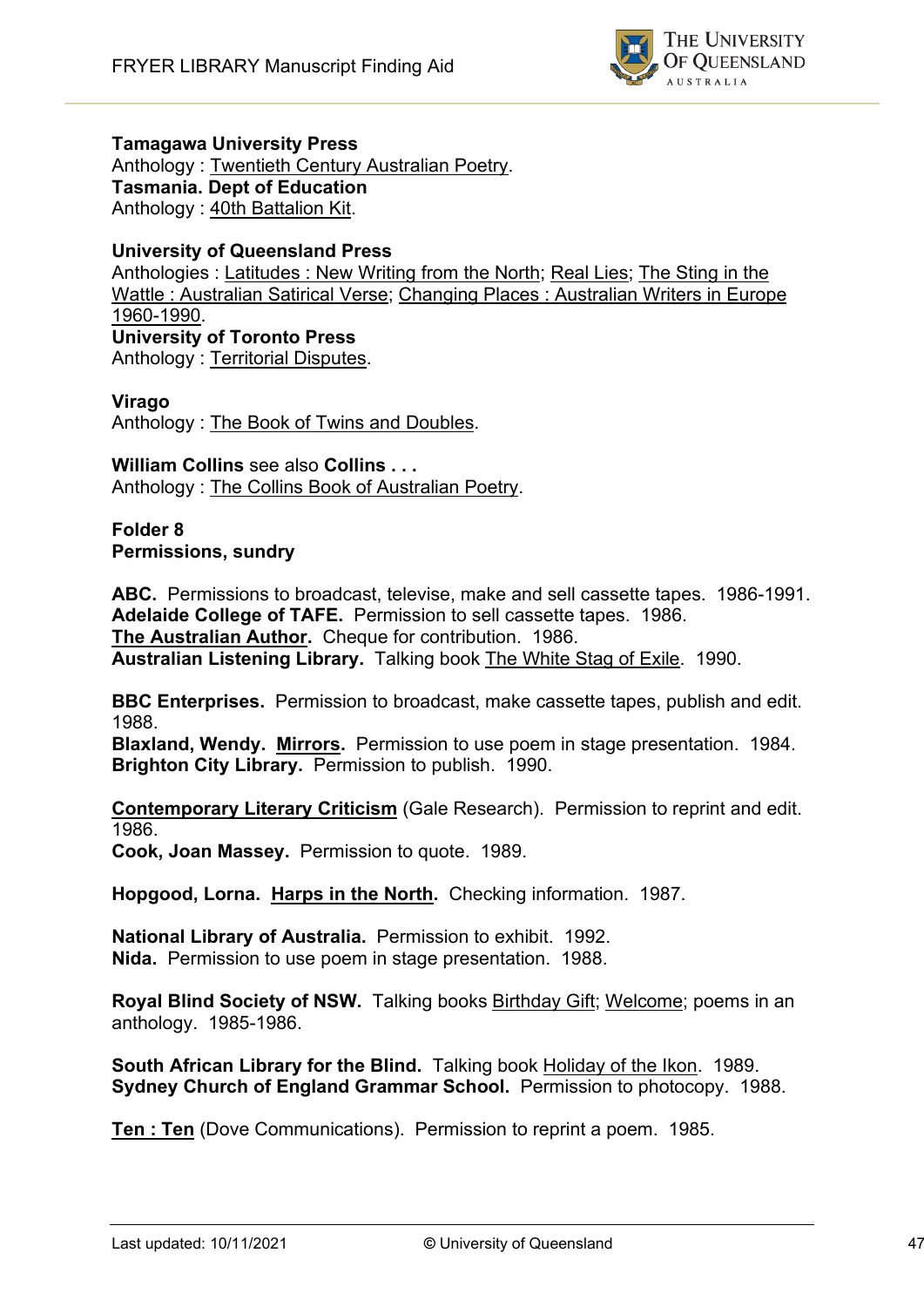

#### **Folder 9 Tax returns**

Note : Each tax return contains a Statement by Shapcott detailing his business activities for the year.

Returns for : 1978-1979. 1979-1980. 1980-1981. 1981-1982. 1982-1983. 1983- 1984.

#### **Folder 10 Oxford Companion to Twentieth Century Poetry : contributions**

Correspondence between Ian Hamilton, Charis Ryder , (editor and assistant editor), and Shapcott, 1990 to 1993, articles by Shapcott for the Companion. Articles about : Beaver, Bruce, 2 versions, first heavily corrected. Buckmaster, Charles Grant, Jamie, 3 versions, first heavily corrected, second crossed through. Harry, J.S. Hasluck, Nicholas. 2 versions, first crossed through. Keesing, Nancy. Kefala, Antigone. Mathew, Ray. Mead, Philip. Rolls, Eric C. Rowland, J.R., some corrections. Ryan, Gig. Sant, Andrew. Skrzynecki, Peter. Oodgeroo Noonuccal [Kath Walker], 2 versions, first with corrections.

Fahey, Diane. Jones, Rae Desmond. Moll, E.G. Stewart, Harold.

Rowbotham, David.

**Angry Penguins.** Generation of '68. Jindyworobak Movement. Poetry Australia. University of Queensland Press.

[Acc960206]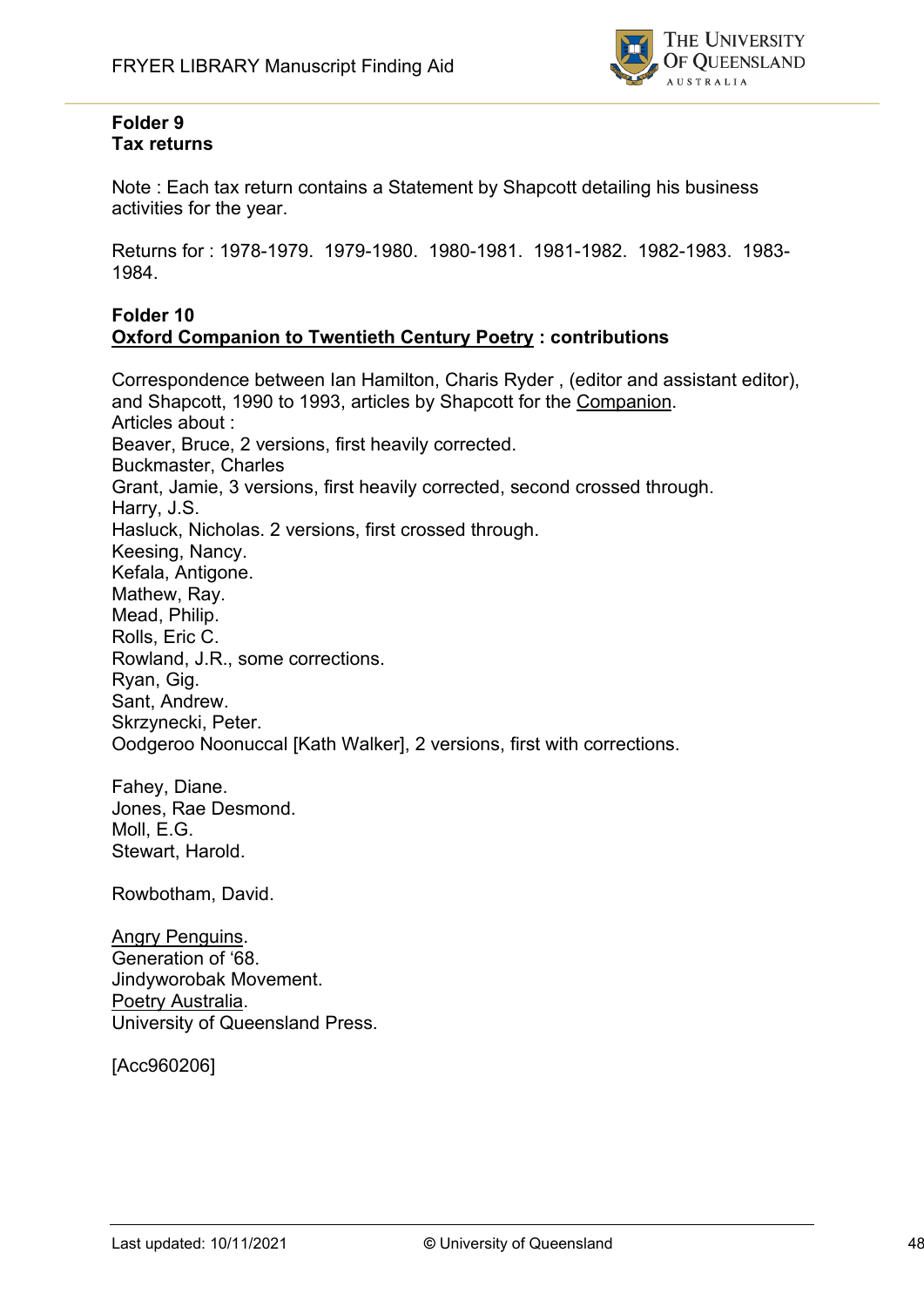

# **Box 35**

#### **Folder 1 Applications : Melbourne University Press**

#### **1988**

Advertisement of the position. Press clipping, no source [The Age?], no date. Letter requesting details. 1 leaf photocopied typescript. 15 May 1988.

Information about the Press. 5 pages photocopied, part typescript part printed. Dated 11 May 1988.

Conditions of service, general staff, University of Melbourne. 8 pages photocopied, part typescript part printed. Dated 22 Dec 1987.

Letter of application. 3 leaves photocopied typescript. 24 May 1988. 3 copies. Letter listing referees. 1 leaf photocopied typescript. Undated.

Letter to Thomas Shapcott from Registrar, University of Melbourne, application received. 1 leaf typescript. 30 May 1988.

Letter to Thomas Shapcott from a referee, delighted to help. 1 leaf typescript. 20 July 1988.

Note to Thomas Shapcott from Frances. 1 leaf handwritten. 3 Aug 1988. Attached : 2 leaves photocopied from Melbourne University Press balance sheet 1986-1987.

Letter giving name of additional referee. 1 leaf typescript. 5 Aug 1988.

Letter to Thomas Shapcott from Registrar, referee's name received. 1 leaf typescript. 11 Aug 1988.

McGuinness, Jan. 'The press and the plum'. Bulletin, 16 Aug 1988, p.148. Photocopy. About the press and its search for a director.

Letter to Thomas Shapcott from Registrar, director appointed. 1 leaf typescript. 29 Sep 1988.

#### **1989**

Letter asking for information on position as Director, Melbourne University Press. 1 leaf photocopied typescript. 10 Aug 1989.

Notes of names of possible referees. 1 leaf handwritten.

Letter of application for position. 4 leaves photocopied typescript. 14 Aug 1989. Two copies, one with Facsimile cover sheet.

Letter to Thomas Shapcott from Registrar, application received. 1 leaf typescript. 16 Aug 1989.

Letter to Thomas Shapcott from E.A. Bare, Director, Personnel Services, application unsuccessful. 1 leaf typescript. 2 Mar 1990.

#### **Applications : National Gallery of Victoria**

Advertisement for position of General Manager National Gallery of Victoria. No source [The Australian?] no date.

Letter of application for position. 3 leaves photocopied typescript. 11 Jul 1989. Curriculum vitae. 4 leaves photocopied typescript.

Form letter from Personnel Manager, Victorian Ministry for the Arts, application received. 1 leaf. Undated.

Information about position. 3 leaves photocopied typescript. Dated 10 Jul 1989.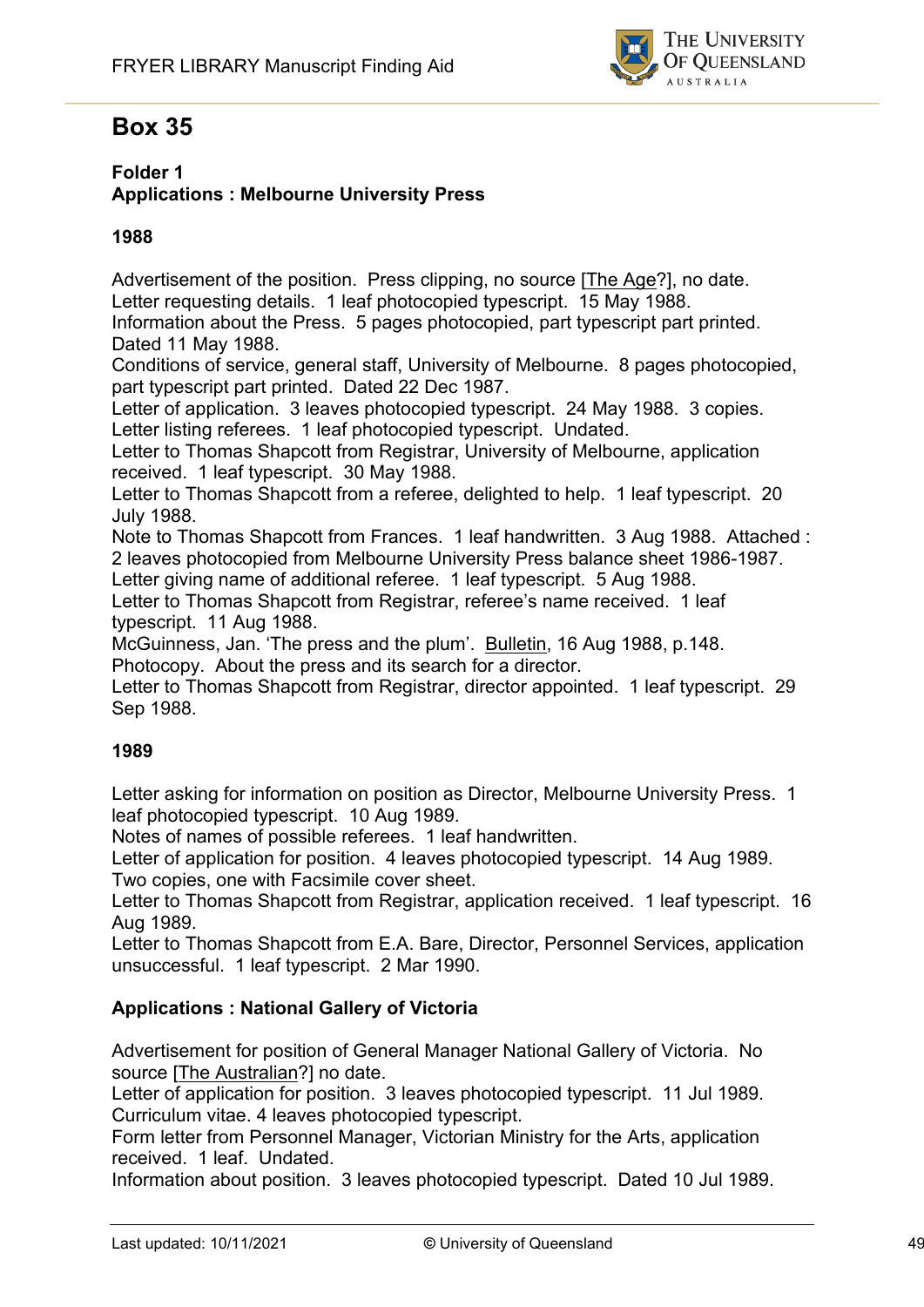

1 leaf, numbered 3, from a paper concerning arts administration and training in it.

#### **Folder 2 Applications : Australian Film Television & Radio School**

Advertisement for Director, Australian Film Television & Radio School. Press clipping, no source no date.

Letter of application to The Chairman, The School, for position of Director. 2 leaves photocopied typescript. 21 Sep 1988. Attached : Curriculum vitae, 17 leaves photocopied typescript, some handwritten additions.

Letter to Thomas Shapcott from Joseph Skrzynski, Chairman, application received. 1 leaf typescript. 27 Sep 1988.

Letter to The Chairman, giving names of two referees. 1 leaf photocopied typescript. 4 Oct 1988. Two copies.

Letter to Thomas Shapcott from Joseph Skrzynski, application unsuccessful. 1 leaf typescript. 28 Nov 1988.

Note to Thomas Shapcott from Rosemary Creswell, advertisements for training courses at AFTRS. Handwritten on Compliments slip. Undated. Attached : Photocopies of two advertisements, no source no date.

Letter to Paul Thompson, Head of Writing, Australian Film Television and Radio School applying for Screenwriting Attachment. 1 leaf typescript (two copies). 22 Jan 1992. Attached : Curriculum Vitae, 1 leaf typescript, 1 copy.

Letter to Thomas Shapcott from Paul Thompson, application unsuccessful, offering place in course. 1 leaf typescript. 16 Mar 1992. Attached : Application form for course.

#### **Folder 3**

#### **Applications : Dept of The Arts, Sport, The Environment, Tourism and Territories**

Advertisement for position of Deputy Secretary of the Dept. Press clipping, no source no date.

Advice to applicants for positions in the Dept. 2 leaves photocopied typescript. Duty statement and Selection criteria for position of Deputy Secretary. 4 leaves photocopied typescript.

Senior Executive Service, General information. 15 pages duplicated typescript. Letter of application to Recruitment Officer. 2 leaves typescript. 26 Feb 1992. Attached Response to selection criteria, 6 leaves typescript; Curriculum vitae, 12 leaves.

Letters to 4 referees. 1 leaf typescript each. 27 Feb 1992.

Letter to Thomas Shapcott from Secretary of Dept., application received. 1 leaf typescript. 2 Mar 1992.

Letter to Thomas Shapcott from Assistant Secretary, Corporate Operations Branch, application unsuccessful. 1 leaf typescript. 3 Jun 1992.

#### **Folder 4**

#### **Applications : Sir Robert Menzies Centre for Australian Studies**

Advertisement for position of Head of the Sir Robert Menzies Centre for Australian Studies. Press clipping, no source [The Australian?] no date.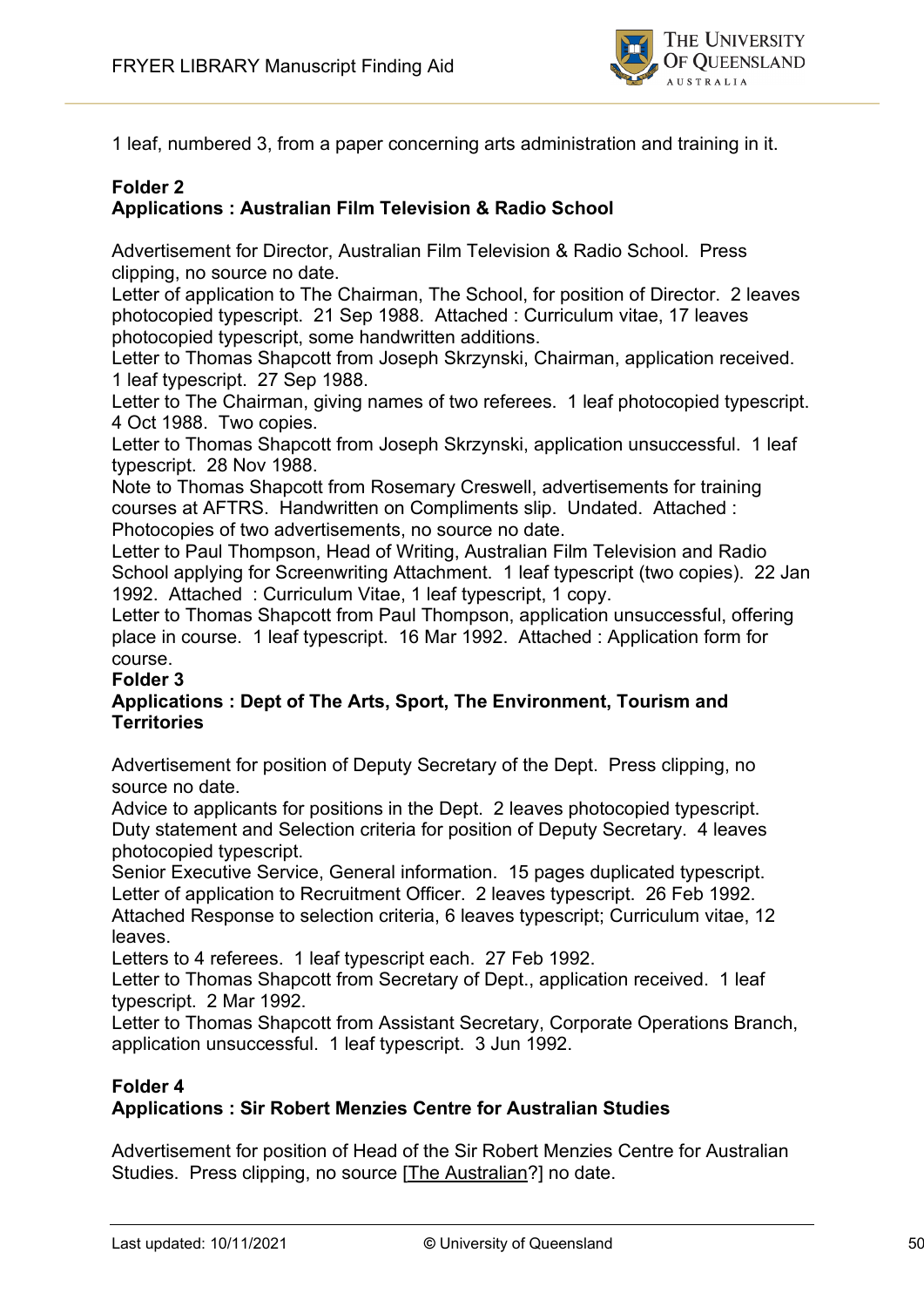

Letter to Professor Shula Marks, would an application be considered? 1 leaf typescript. 14 Jan 1992.

Letter to Thomas Shapcott from Hillia Holland-Thomas, Acting Administrative Secretary, enclosing information for applicants. 1 leaf typescript. 20 Jan 1992. Attached : Information on post of Head of the Centre, 2 pages typescript; Scheme of Administration of the Centre, 2 pages typescript, both dated Dec 1991; List of Centre staff and Committee; Leaflets on the Centre and on the Institute of Commonwealth Studies.

Letter to Thomas Shapcott from Shula Marks, encouraging application. 1 leaf typescript. 20 Jan 1992.

Fax to Professor Ian Harley, Dept of Engineering and Surveying, University of London, sending copy of application for editing. 1 leaf typescript. 28 Jan 1992. Fax to Hillia Holland-Thomas, thanks of information. 1 leaf typescript. Undated. Letter of application for position as Head of Centre. 7 leaves typescript. 30 Jan 1992. Attached : Paper on Australian Studies in the United Kingdom and Europe, 4 leaves typescript.

Letters to three referees. 1 leaf typescript each. 7 Feb 1992.

Letter to Ian Harley, application sent. 1 leaf typescript. 7 Feb 1992.

Letter to Thomas Shapcott from Robert O'Neill, Chichele Professor of the History of War, Oxford, application unsuccessful. 1 leaf typescript. 3 Jun 1992.

Letter to Thomas Shapcott from Rowena Kochanowska, Administrative Secretary, Institute of Commonwealth Studies, application unsuccessful. 1 leaf typescript. 5 Jun 1992.

#### **Folder 5 Applications : Curtin University**

Letter to Thomas Shapcott from Greg Cole, Acting Manager, Human Resources, vacancy for Deputy Vice-Chancellor, Arts, Education and Social Sciences. 1 leaf typescript. 30 Jan 1991. Attached : advertisement, photocopy, no source no date; information about Curtin University and to position of Deputy Vice-Chancellor, 8 leaves photocopied; note on compliments slip hoping information is useful, signed Vicki Ward, Secretary to Manager Human Resources.

List of possible referees. 1 leaf handwritten.

Fax to possible referee. 1 leaf photocopied typescript, with handwritten correction. Undated.

Letter of application. 3 leaves photocopied typescript. 9 Feb 1991. Attached : List of referees, 1 leaf photocopied typescript; Curriculum vitae, 8 leaves typescript; Citation for Shapcott's Doctor of Letters, honoris causa, from Macquarie University, photocopy; Speech by Trajan Petrovski on presentation of the Golden Wreath to Shapcott, Hungary, 26 Aug 1989, 2 leaves photocopied typescript.

Letter to Professor Di Yerbury, Vice-Chancellor, Macquarie University, sending application for editing. 1 leaf photocopied typescript. 11 Feb 1991.

Letters to three referees. 2 pages of typescript to one, 1 leaf of typescript for each of the others. 18 Feb 1991.

Letter to Thomas Shapcott from Professor Ken Goodwin, Dept of English, University of Queensland, Shapcott's application. 1 leaf typescript. 20 Feb 1991.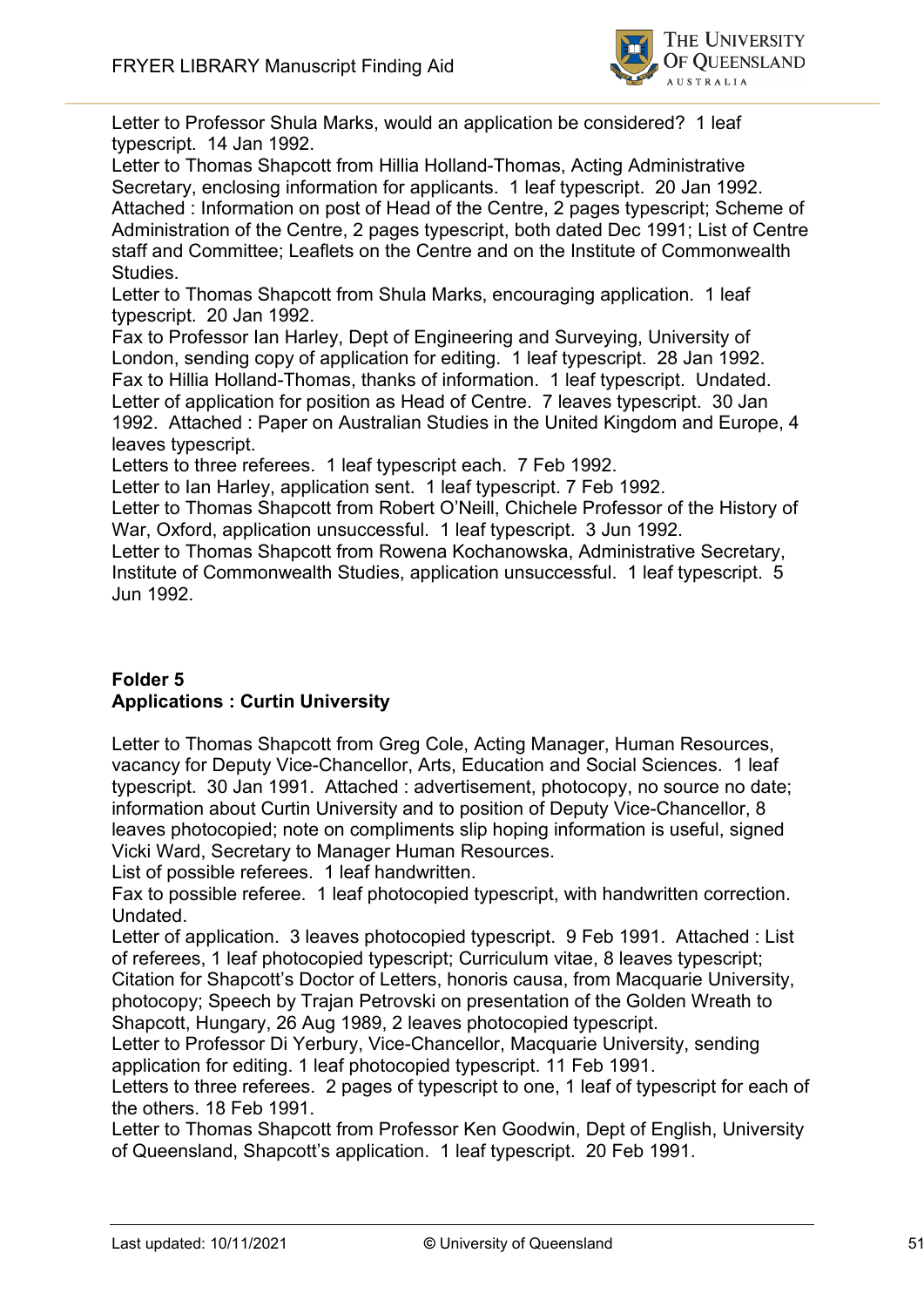

Letter to Thomas Shapcott from Judith A Pope, Acting Appointments Officer, Curtin University, application received. 1 leaf typescript. 25 Feb 1991.

Letter to Judith A Pope, adding a referee. 1 leaf typescript. 27 Feb 1991. Letter to Ken Goodwin, sent application, news. 1 leaf typescript. 1 Mar 1991. Letter to Thomas Shapcott from Ken Goodwin, news. 1 leaf typescript. 7 Mar 1991. Letter to G H Cole from a referee. 3 leaves photocopied typescript. 23 Apr 1991. Letter to Thomas Shapcott from Bronwyn, sending photographs. 2 pages handwritten. 20 May 1991.

Letter to Thomas Shapcott from Dr Wally Mueller, Manager, Human Resources, Curtin University, application unsuccessful. 1 leaf typescript. 17 Jul 1991.

# **Folder 6**

### **Applications : Victorian College of the Arts**

Advertisement of position as Director of the Victorian College of the Arts. Press clipping, marked

attention Tom, no source no date.

Victorian College of the Arts, Director, job description. 9 leaves typescript. Dated Feb 1989.

Victorian College of the Arts, Director, selection criteria. 10 leaves typescript, 8 of which are duplicates of previous set.

Letter [to Thomas Shapcott?] from Ross Wallis, Personnel Manager, Victorian College of the Arts, sending updated information about the College. 1 leaf

typescript. Undated. Attached : Information about the College, 4 leaves typescript. Fax to referee. 1 leaf typescript. 23 Mar 1989. Attached : Cover sheet; Confirmation report.

Letters to two referees. 1 leaf typescript each. 23 Mar 1989.

Letter to Thomas Shapcott from referee. 2 sides of card handwritten. 29 Mar 1989. Attached : Envelope with notes by Shapcott on verso.

Fax to Thomas Shapcott from referee. 1 leaf typescript. 29 March 1989.

Letter of application to President, Victorian College of the Arts. 3 leaves typescript.

17 April 1989. 2 copies. Attached : Answers to specific requirements, 1 leaves typescript; Quotations from reviews of Shapcott's books, 11 leaves typescript, 2 copies.

Letter to Thomas Shapcott from Professor D Caro, Chairman, Council of the College, application received. 1 leaf typescript. 26 Apr 1989.

Letter to Thomas Shapcott from Ross Wallis, Personnel Manager, arrangements for interview. 2 leaves typescript. 4 May 1989.

Letter to Thomas Shapcott from Ross Wallis, travel arrangements. 1 leaf typescript. 18 May 1989.

Letter to Thomas Shapcott from Ross Wallis, application unsuccessful. 1 leaf typescript. 20 Jun 1989.

Letter to Thomas Shapcott from Chris {Wallace-Crabbe], application unsuccessful, news. 1 leaf handwritten, 22 Jun [1989].

#### **Folder 7**

#### **Applications : Century Hutchinson.**

Advertisement for position of Publishing Director, Century Hutchinson Australia. 1 leaf photocopied typescript, no source no date.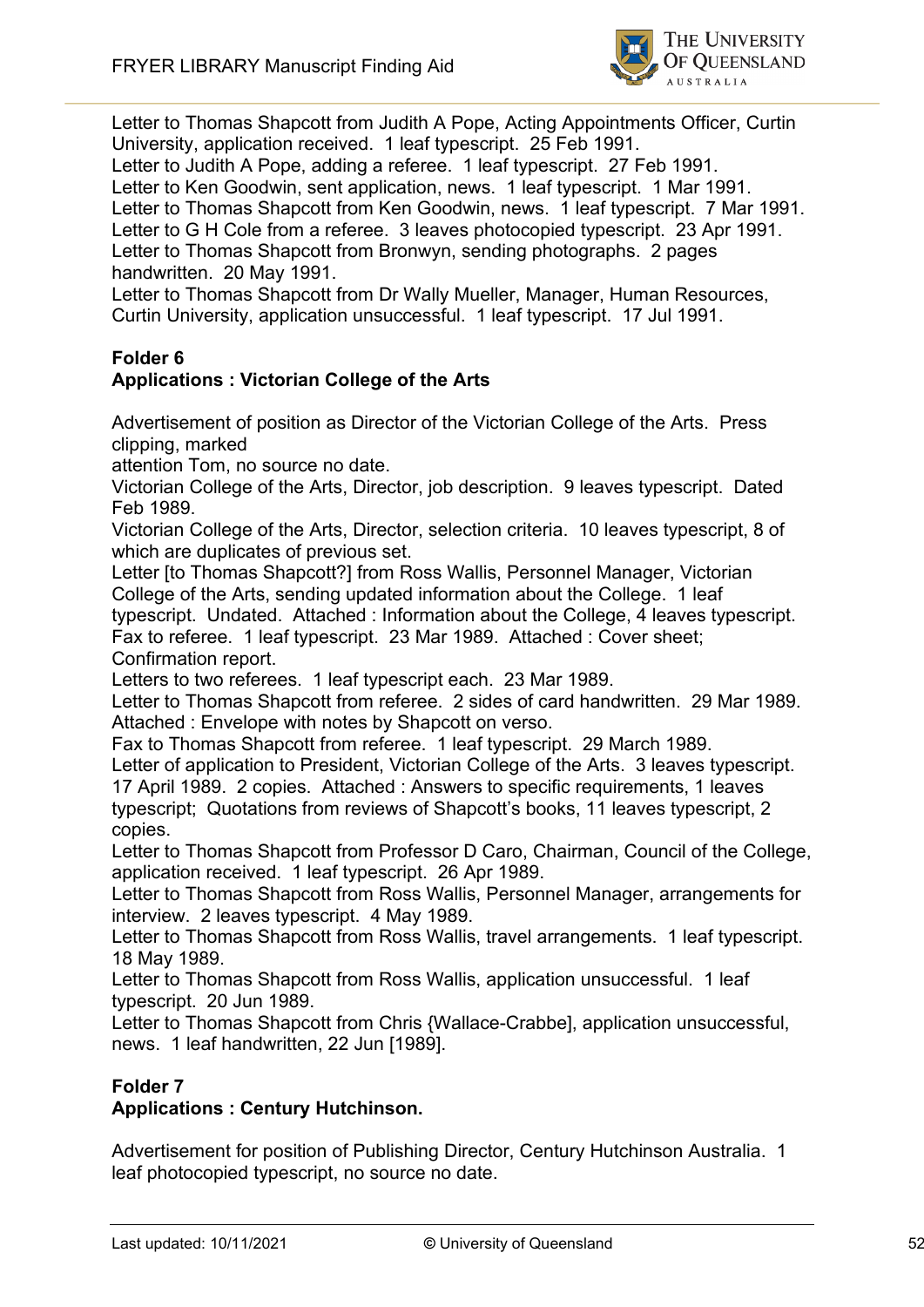

Letter of application to Ernie Mason, Century Hutchinson Australia. 2 leaves typescript. 8 May 1989. Attached : Management profile, 2 leaves typescript; Curriculum vitae, 9 leaves typescript; Critical comments on books by Shapcott, 11 leaves typescript.

#### **Folder 8 Applications : Miscellaneous**

#### **Adams, Philip**

Letter to Philip Adams, enclosing Curriculum vitae. 1 leaf photocopied typescript. Undated [1989?]. Attached : Curriculum vitae, 16 leaves photocopied typescript.

#### **Australia Council. Literature Unit**

Advertisement for Director, Literature Unit. Press clipping, no source no date.

#### **Australian Broadcasting Corporation**

Letter of application to Employment Officer (Corp.) for position of Head of Broadcast Music. 2 leaves photocopied typescript. 4 May 1988.

Letter to Thomas Shapcott from Ann Johnstone, A/Employment Officer (Corporate), application received. 1 leaf typescript. 6 May 1988.

Letter to Thomas Shapcott from Roger Grant, Controller, Radio National/ABC-FM, short-listed for

interview. 1 leaf typescript. 14 Jun 1988.

Letter to Thomas Shapcott from Roger Grant, interview arranged. 1 leaf typescript. 30 Jun 1988.

#### **Brauer Galt & Co**

Letter to Thomas Shapcott from Daniel A. Gauchat, Principal. 1 leaf typescript. 27 Jul 1989.

#### **Macmillan Company of Australia**

Advertisement for Publisher, General Books Division. Photocopy from newsletter, no source no date.

Letter of application to John Rolfe, for position as Publisher, General Books Division. 3 leaves photocopied typescript. 2 Feb 1989. Two copies.

Letter to Thomas Shapcott from John Rolfe, Managing Director, application unsuccessful. 1 leaf typescript. 20 Feb 1989.

#### **Penguin Books Australia**

Letter of application to Peter Field, Managing Director, for the position of Publishing Director. 2 leaves photocopied typescript. 31 Oct 1987. Two versions, first with handwritten corrections.

Letter to Thomas Shapcott from Peter Field, application unsuccessful. 1 leaf typescript. 3 Dec 1987.

Letter of application to Robert Sessions, for a senior position. 3 leaves photocopied typescript.

Letter to Thomas Shapcott from Robert Sessions, Publishing Director, no vacancies. 1 leaf typescript. 15 Dec 1988.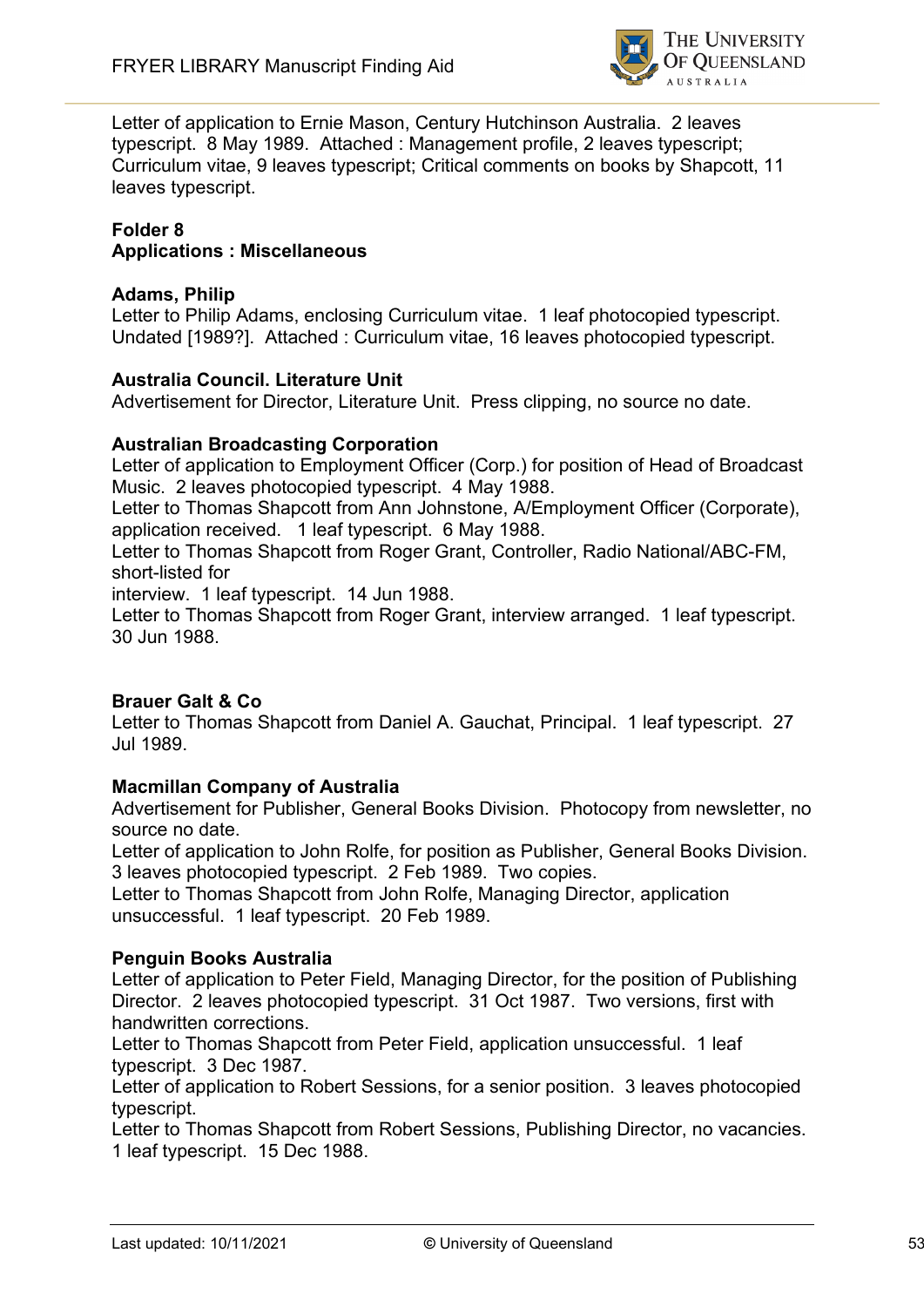

#### **Random House UK**

Letter to Rose [Creswell] from Simon Master, thanks for suggesting Shapcott. 1 leaf typescript. 26 Jul 1988.

#### **TASA/ERC**

Note to Thomas Shapcott from Alan Van-Es, 'ideal' specification of applicant for post. 1 leaf handwritten. 21 Jul 1987. Attached : Ideal specification Controller Radio National/FM, 2 leaves typescript.

Letter to Thomas Shapcott from Alan R. Van-Es, position still open. 1 leaf typescript. 28 Aug 1987.

Letter to Alan R. Van-Es, Shapcott not available to take position in near future. 1 leaf carbon copy typescript. 3 Sep [1987].

Letter to Thomas Shapcott from Alan Van-Es, position filled, keeping Shapcott's details on file. 1 leaf typescript. 21 Sep 1987.

Letter to Alan Van-Es, happy to have details kept. 1 leaf carbon copy typescript. 25 Sep 1987.

#### **Folder 9**

#### **Geraldine Pascall Foundation**

Letter to Thomas Shapcott from Roland E. Gridiger, Gridiger & Co, Solicitors, about Geraldine Pascall Foundation and proposed award. 2 leaves typescript. 12 Sep 1986. Attached : Guidelines for the Geraldine Pascall Foundation, 3 leaves typescript.

Letter to Roland E. Gridiger, accepting invitation to meeting, tax implications. 1 leaf carbon copy typescript. 16 Sep 1986.

Note to Thomas Shapcott from Vivian Zeltzer, enclosing draft nomination form. 1 compliments slip, handwritten. 22 Oct 1986. Attached : Letter to person nominated and form, 2 leaves photocopied typescript; Information on Geraldine Pascall Foundation, 1 leaf photocopied typescript.

Note to Tom Shapcott from Rosie O-S, requesting information whether Prime Minister should become Patron of the Foundation. 1 leaf handwritten. 29 May 1987. Attached : Correspondence from H.E. Keen, Assistant Secretary, Dept of the Special Minister of State to Chairman, Australian Council, 1 leaf photocopied typescript; from Roland E. Gridiger to the Prime Minister, 1 leaf photocopied typescript; information about the Foundation, 17 leaves photocopied typescript.

Letter to H.E. Keen from C. Santamaria, First Assistant Secretary, Arts, Film and Heritage Division, Prime Minister should accept. 1 leaf photocopied typescript. 26 Jun 1987.

Letter to R.E. Gridiger, Geraldine Pascall Foundation from Bob Hawke, accepting patronage. 1 leaf photocopied typescript. 27 Jul 1987.

Letter to Thomas Shapcott from Roland E. Gridiger, inaugural prize postponed. 1 leaf typescript. 25 Aug 1987.Attached Information and Guidelines for Geraldine Pascall Foundation, 5 leaves photocopied typescript.

Letter to Roland Gridiger, approval. 1 leaf carbon copy typescript. 31 Aug 1987. Circular letter from Roland Gridiger, about Pascall Prize. 1 leaf photocopied typescript. 2 Nov 1987.

Memorandum to Literary Advisory Committee from Roland Gridiger, minutes of last meeting enclosed. 1 leaf photocopied typescript. 13 Nov 1987. Attached : Minutes of meeting held 10 Nov 1987, 2 leaves photocopied typescript.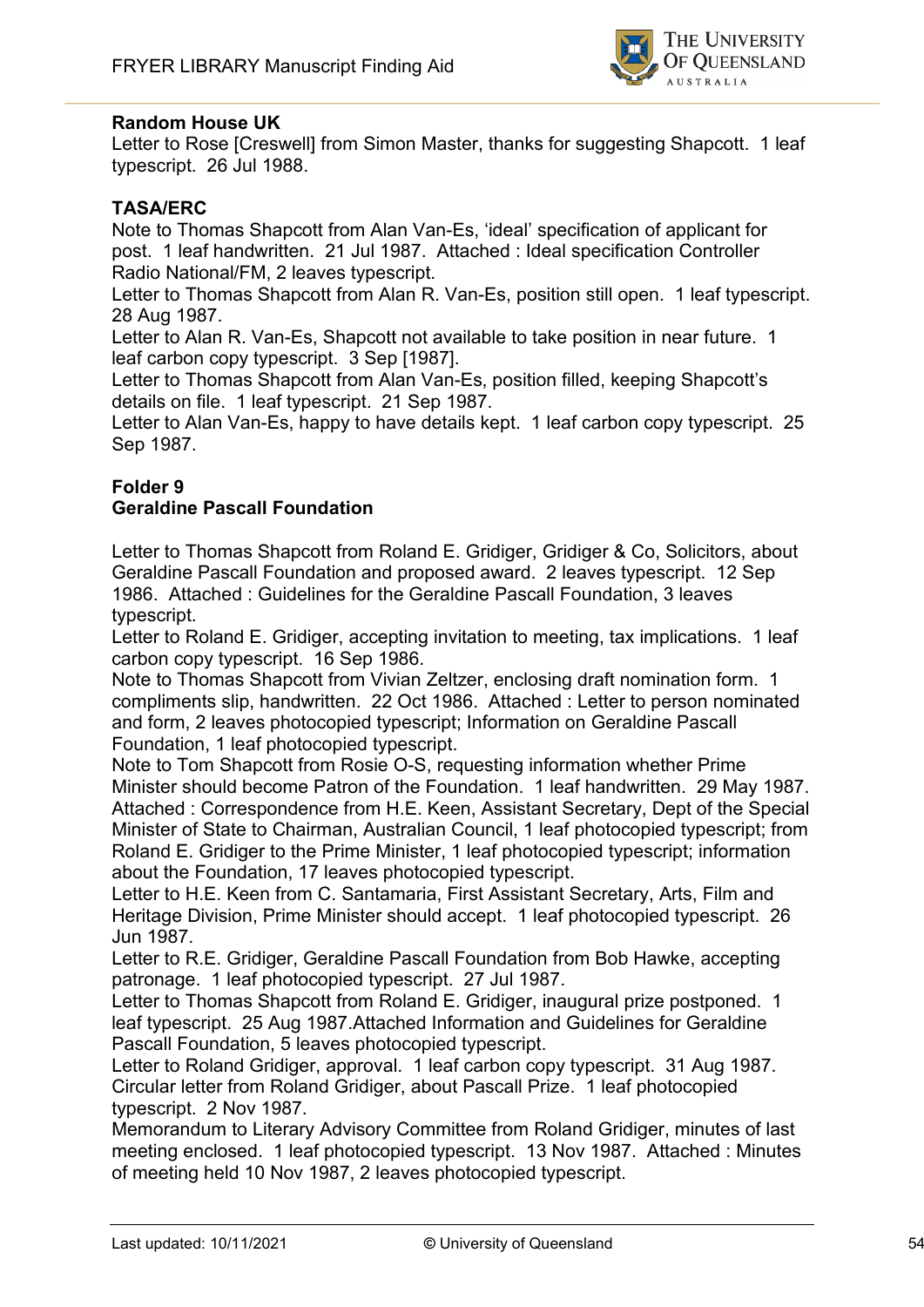

Memorandum to Literary Advisory Committee from Roland Gridiger, total nominations, short-list in preparation. 1 leaf photocopied typescript. 8 Dec 1987. Letter to Thomas Shapcott from Roland Gridiger, progress. 1 leaf typescript. 28 Jan 1988. Attached : Curriculum vitae of John Sidney Herman, 2 leaves photocopied typescript.

Letter to Thomas Shapcott from John Herman, requesting suggestions for guests for prize dinner. 1 leaf typescript. 29 Mar 1988.

Letter to John Herman, list of possible guests. 2 leaves photocopied typescript. 31 Mar 1988.

Invitation to Pascall Prize Dinner, 23 May 1988. Name and phone number written on back.

Letter to Thomas Shapcott from Roland Gridiger, compiling report on prize dinner. 1 leaf typescript. 15 Jun 1988. Attached : Photocopied press clippings, 3 leaves.

Letter to Roland E. Gridiger, suggestions for improvements. 2 leaves photocopied typescript. 29 Jun 1988.

Letter to Thomas Shapcott from Roland Gridiger, next award 1990. 1 leaf typescript. 20 Jun 1989.

Letter to Roland Gridiger, next award. 1 leaf photocopied typescript. 20 Jul 1989. Letter to Thomas Shapcott from Roland Gridiger, invitation to Mathy & Opera awards final. 1 leaf typescript. 13 Sep 1989.

Letter to Thomas Shapcott from Roland Gridiger, meeting of Advisory Committee. 1 leaf typescript. 23 Jul 1990.

Letter to Thomas Shapcott from Roland Gridiger, minutes of the meeting. 1 leaf typescript. 11 Sep 1990. Attached : Minutes of meeting of Pascall Advisory Committee held 31 Aug 1990, 2 leaves photocopied typescript.

Letter to Thomas Shapcott from Roland Gridiger, enclosing press kit on 1990 winner. 1 leaf typescript. 16 Nov 1990. Attached : Press kit, 9 leaves typescript in folder. Letter to Roland E. Gridiger, thanks for the press kit. 1 leaf photocopied typescript. 22 Nov 1990.

Letter to Thomas Shapcott from Roland E. Gridiger, 1991 award. 1 leaf typescript. 25 Mar 1991.

Letter to Roland E. Gridiger, suggestions for judges. 1 leaf typescript. 29 Mar 1991. Letter to Thomas Shapcott from Roland E. Gridiger, judges chosen. 1 leaf typescript. 30 Jul 1991.

Letter to Thomas Shapcott from Roland E. Gridiger, meeting of Advisory Committee. 1 leaf typescript. 7 Aug 1991.

Letter to Thomas Shapcott from Roland E. Gridiger, minutes of meeting. 1 leaf typescript. 17 Sep 1991. Attached : Minutes of meeting of the Advisory Committee held 2 Sep 1991, 3 leaves photocopied typescript.

Letter to Thomas Shapcott from Roland E. Gridiger, 1991 prize awarded, judges wanted for 1992 prize. 1 leaf typescript. 19 Mar 1992.

Letter to Thomas Shapcott from Roland E. Gridiger, meeting of Advisory Committee. 1 leaf typescript. 22 April 1992.

Letter to Thomas Shapcott from Roland E. Gridiger, meeting postponed. 1 leaf typescript. 11 May 1992.

[Acc960206]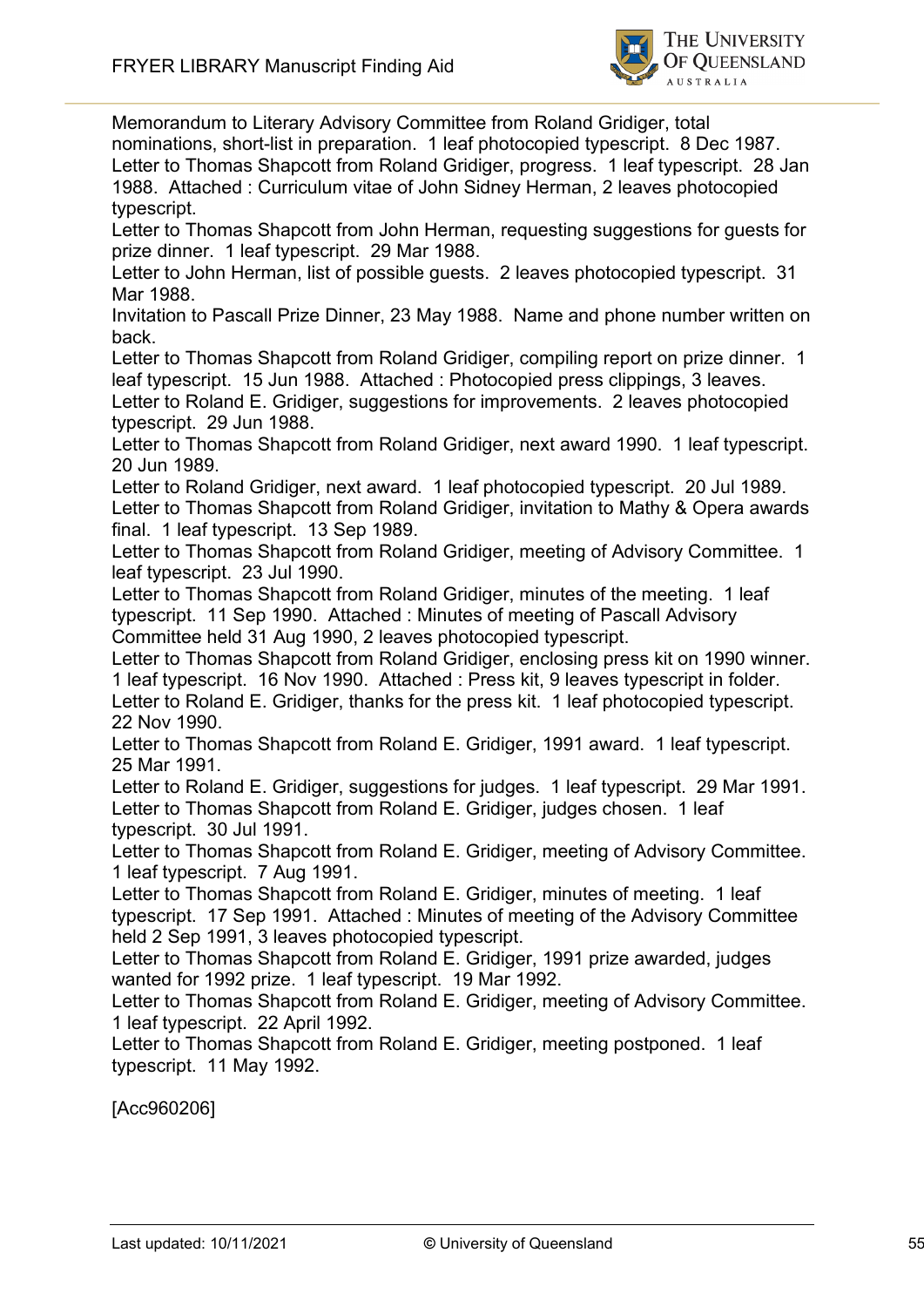

# **Box 36**

#### **Folder 1**

Andrew Burke: Mother Awaits for Father Late. Mss and editorial correspondence

**Folder 2** NLA: DK Audio Book Awards 1994 re judging

**Folder 3** Stephen Leacock Poetry Prize, Canada: re judging

**Folder 4** Judah Waten Short Story Prize 1993: re judging

**Folder 5** Banjo Awards 1990 :re judging

**Folder 6** Australian Book Review: Chairman 1990 and 1992

**Folder 7** Biting the bullet: re New Endeavour Press publication

**Folder 8** Nestle Big Break : Judge 1991 **Folder 9** Contemporary Poets (St James Press): re contributions on Australian Consultant

#### **Folder 10**

Contemporary Poets (St James Press): re contributions on Australian Consultant

[Acc971012]

# **Box 37**

**Folder 1** Routledge Encyclopaedia of Post Colonial Literature: File as consultant, entries etc

**Folder 2** Voices - NLA: Review editor 1991

**Folder 3** Curtin Uni - Residency 1991

**Folder 4** The Search for Galina: re research, publication etc

#### **Folder 5**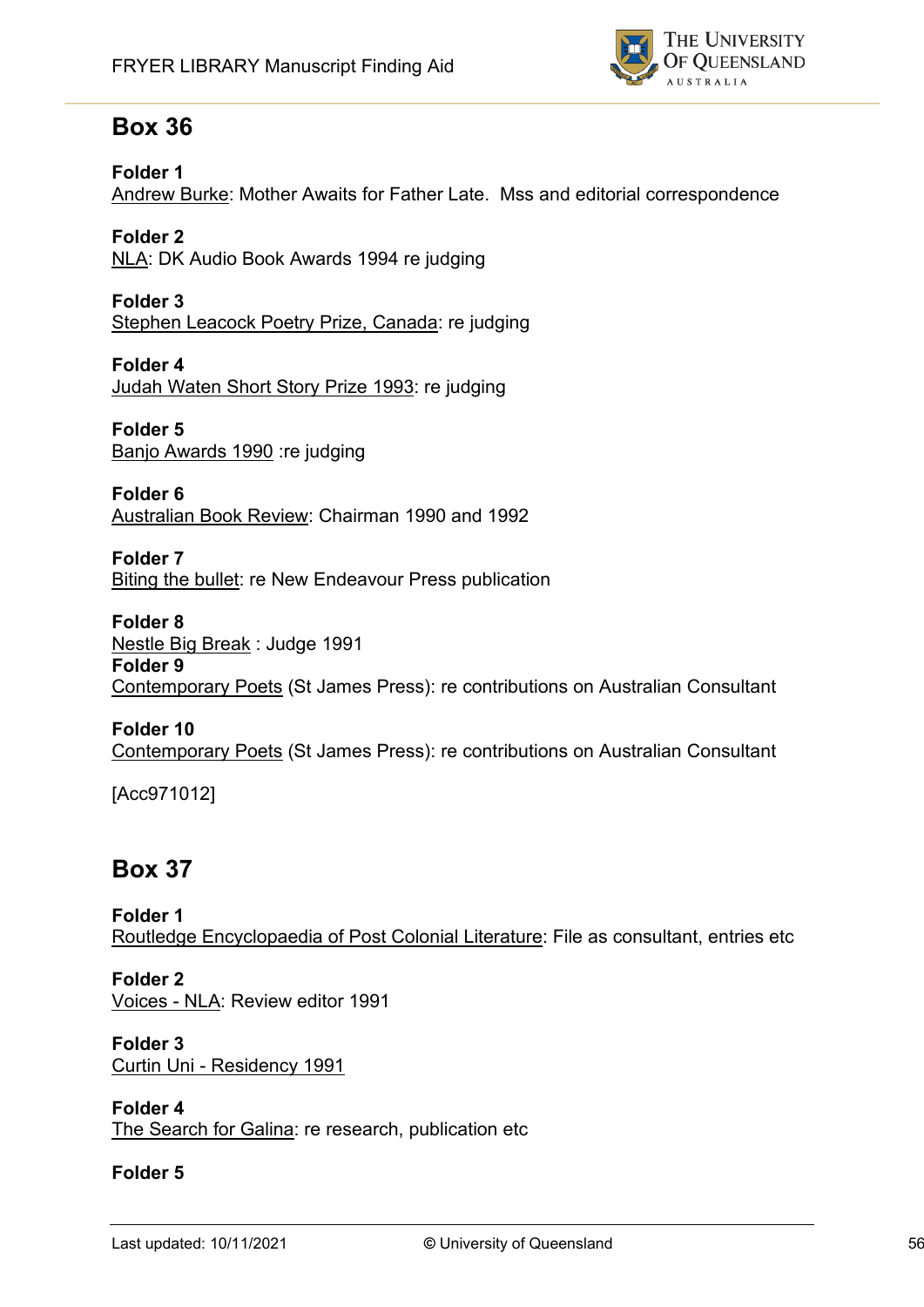

References: (Numbers in brackets indicate how many bundles)

- Judy Cannon (6)
- Michael Crane
- Rosemary Creswell
- Curtin University
- Angelika Fremd-Wiese
- Silvana Gardner
- Holmesglen College TAFE
- Ian Harley Swinburne Inst of Technology
- Ian Harley USQ
- Barry Hill Univ of Melbourne
- Barry Hill Strehlow Research Centre
- Malcolm Just (12)
- Lynette Kirby
- Elaine Lindsay
- David Martin
- Rhyll McMaster (2)
- Simon Patton ANU
- Simon Patton Univ of Sydney
- Tom Petsinis
- Caroline Richardson
- Ensor Rodriguez (2)
- Zoe Rodriguez
- Philip Salom Murdoch Univ
- Philip Salom Univ of Melbourne
- Danielle Shapcott
- Judy Anne Smellmen
- Andrew Taylor
- Kate Veitch (2)
- Lauren Williams
- B Wongar
- D Yerbury

#### **Folder 6**

Correspondence: Editors (Number in brackets indicate number of items)

- 1. The Adelaide Review (3)
- 2. Aedon (2)
- 3. The Age (14)
- 4. Antipodes (3)
- 5. Arena Magazine (2)
- 6. Art Quarterly (1)
- 7. Angus & Robertson (2)
- 8. The Australian (7)
- 9. Australian Author (1)
- 10.Australian Book Review (3)
- 11.Australian Bookseller & Publisher (8)
- 12.Australian Music Centre (1)
- 13.Australian Short Stories (2)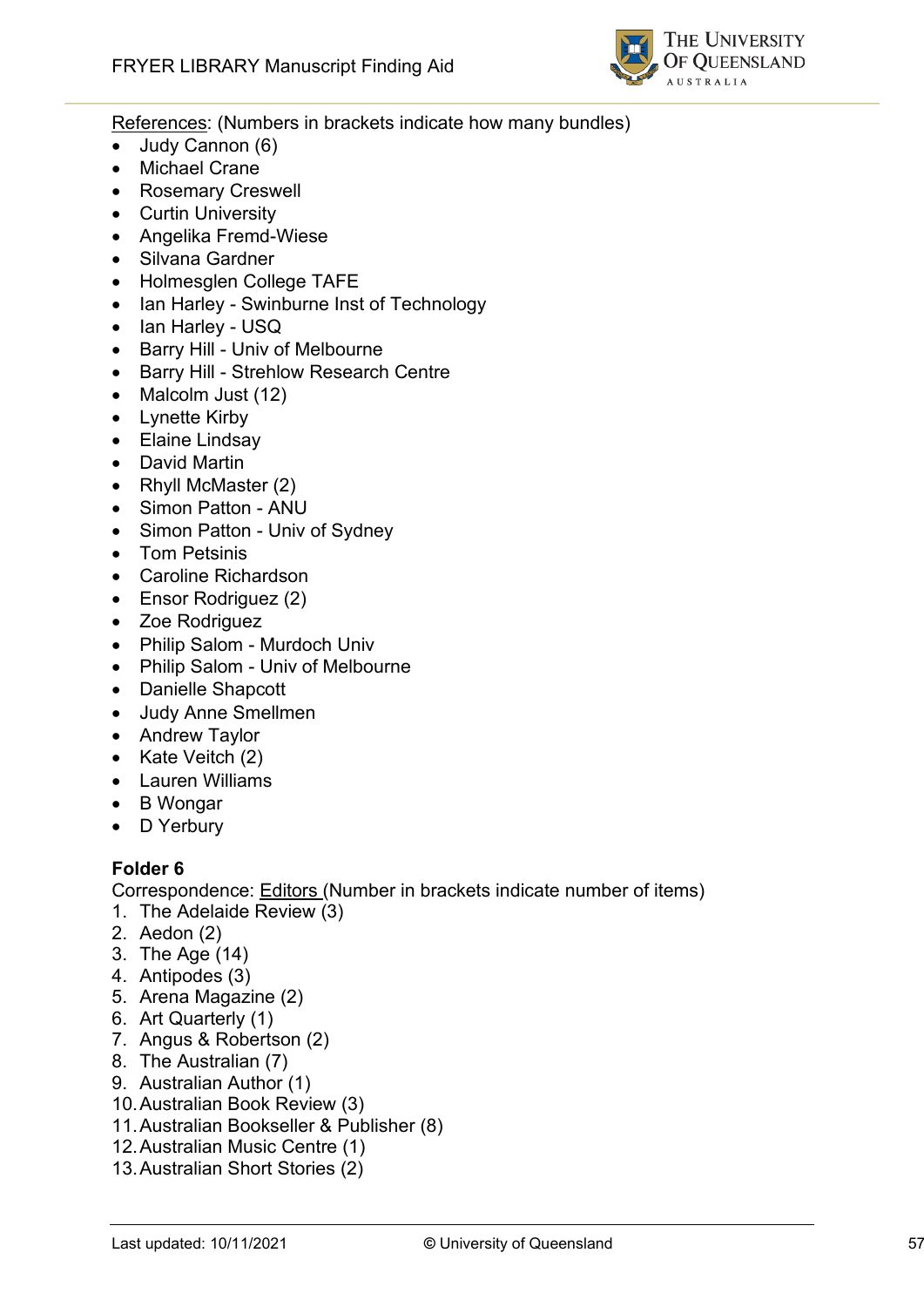

14.Australian and New Zealand Studies in Canada (1) 15.David Brook (1) 16.Bystander (2) 17.Chao (1) 18.Paul Collins (6) 19.Contemporary Women Poets (3) 20.Courier Mail (4) 21.David Dowling (1) 22.Flinders Univ SA (2) 23.Franda and Verlay (1) 24.Fremantle Arts Centre Press (7) 25.M Glasson (1) 26.Heat (7) 27.Hodder Headline (3) 28.Imago (9) 29.Indre Publishing (3) 30.Island (7) 31.David Kerr (1) 32.John Kinsella (1) 33.Logos (3) 34.John McLaren (1) 35.MacMillan (1) 36.Meanjin (2) 37.Metre (1) 38.National Library of Australia (8) 39.Philip Nealson (2) 40.Outrider (4) 41.Overland (6) 42.Oxford Univ Press (2) 43.Penguin (8) 44.Perseverance Poets (1) 45.Phoenix Education (3) 46.Poetry Book Club Australia (1) 47.Pivot (4) 48.TG Poetry Society (3) 49.Quadrant (11) 50.Rananim (1) 51.Round Table (2) 52.Simon and Schuster (1) 53.Southerly (5) 54.Sydney Morning Herald (4) 55.Sydney Review (7) 56.Translation (1) 57.John Tranter (1) 58.UQP (5) 59.UWA Press (11) 60.Wakefield Press (2) 61.Westerly (1) [Acc971012]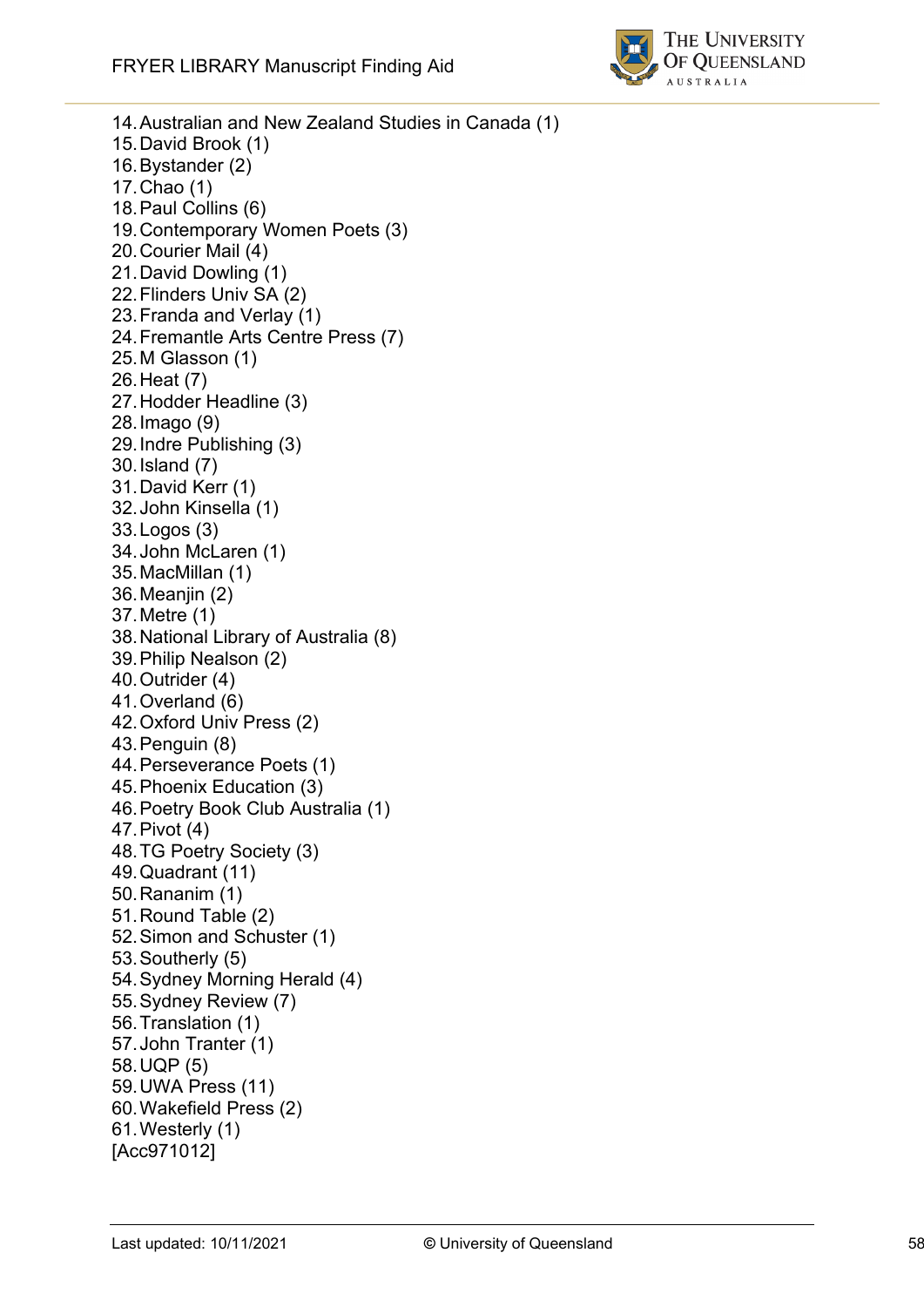

# **Box 38**

#### **Folder 1**

French -English Festival of Poetry translation, Paris 1989

#### **Folder 2**

Bruce Beaver Verse Ms : The Berrima Odes

#### **Folder 3**

Mss and drafts : the City of Home

#### **Folder 4**

Reader Reports on Manuscripts Valerie Alexander : In the wind Yvonne Allen : Shades of Paradise (A Carribean Journey) Anne Aylward : Cravenghast Fiona Anderson : For the Wind Lyn D Andrews : Miracle of the Desert Peter Angels/(Peter Tredenick) : The Three Wolves George Antonakas (Antony George) : Seconds (2 reports) Eric Anderson : The Gut John Bailey : Whitewashing the Ocean Pamela Baker : Master of the House John J Balding : The Wackerborough Chronicles Derek Banner -Smith : The Boarding House Henry Barrett : The Battle for Australia (2 reports) Jean Belshaw : Death from the Balcony Peter Benn : Tales from the Fur Side Carol Bentley : Perspectives Jillian Blee : Jamieson Kris van den Bosch : Eugenesis Lydia Boulger -Marsh : Tracey's Child Corrina Broomfield : Two Shades of a hero Dean Brown : When the Bough Breaks Philip Brown : Oh Yeah, Sure Marshall Browne : The Glass Eye of Auditor Schmidt Anne E Buist : Voluntary R H Byrnes : Order and Good Government Juli Cabral : A Case of Gender Maureen P Carroll : Understanding Why (2 reports) John Carter : Wind Time Wolf Time Maureen Cashman : The Legacy of Kevin Brentwood Tracey Catanna : Quest (2 reports) Tracey Catanna : Ms King's Genes don't Fit Lynette Chataway : The Potato Festival Clive N Chatlfield : Lighter than Air Alec Choate : Mind in Need of a Desert Cathy Dole : Correspondence re Mss Marian Coleiro : Joanna Nick Costello : The Shadow Trackers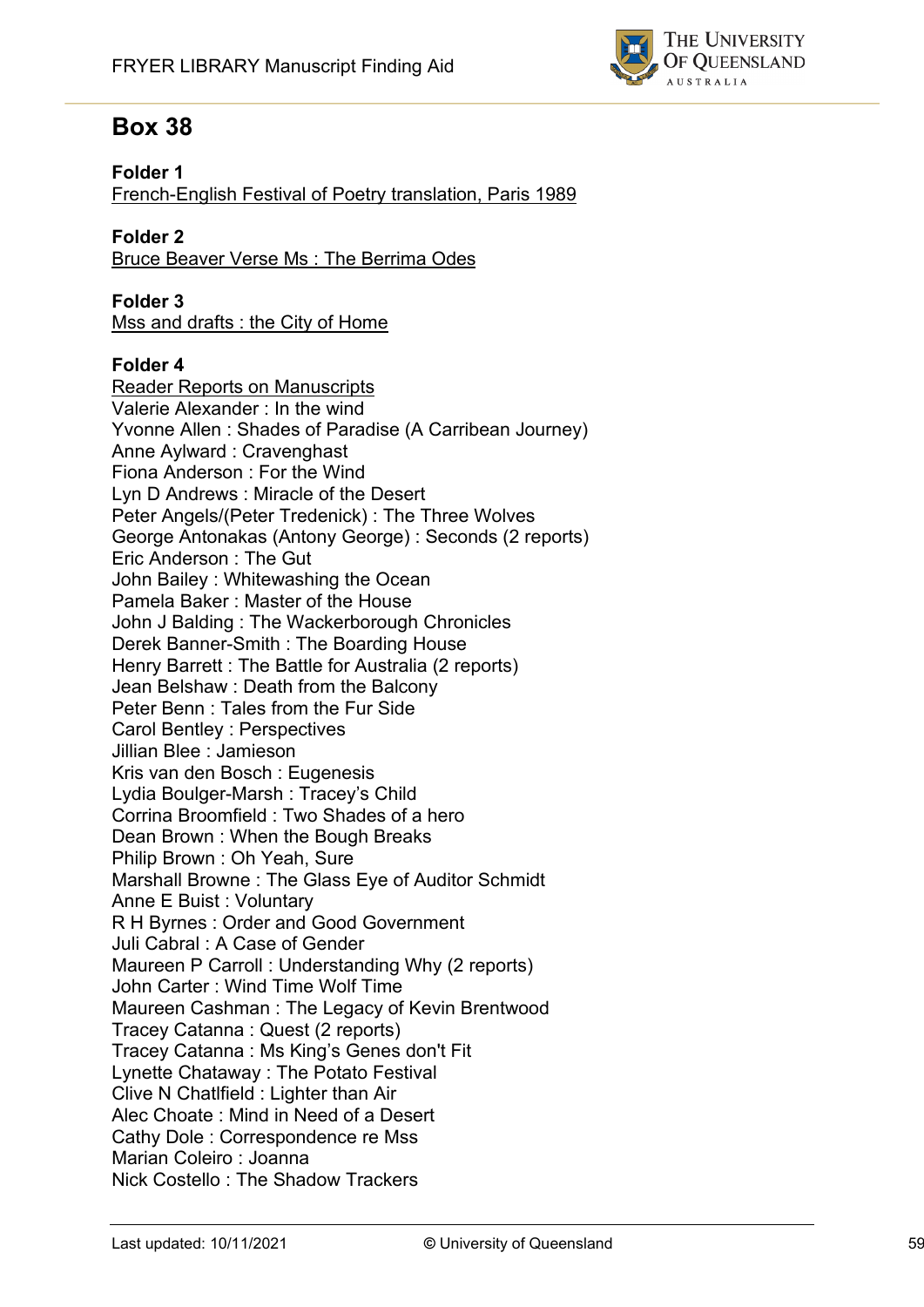

Keith Charles Cos : Jessica Jenny Cridland : Circle of Life Marianne Curley : Anderville Marianne Curley : Beyond Imagination Marianne Curley : The Ancient People Keith Darrow : Fool's Gold Keith Darrow : Ryan's Find Margaret Drane : Double Vision John Donnelly : Tiger Magic B Dowling : The Eye of the White Hawk Guy Eadie : A Journey to Remember Eric Earley : Rebel Autobiography Simon Ellaby : Correspondence re Mss Kathryn England : The Safelands R B Everard : The Laugh and Fall Down Game Jane Fabris : Friends Forever Janet Fennell : In Another Country Ricardo and Maureen Alves Ferreira : Theodore the Dragon Slayer Jan Filby : The Life and Times of Muddleheaded Muggins Philippa Fletcher : Don't Fax me a Daisy E Flute-Cannon : Dancers in Time Silvana Gardner : The Painter of Icons (and correspondence) Ronald Garrett : Barefoot Days Zeny Giles : My Turn to Dance David Glackin : The Pipe/The Galactic sparrow Kenneth J Good : Cherry Stones Steve Gorton : Dali, El Capitan and Me Kenneth J Good : Keeping Faith Peter Green-Gibson : April in Paris Daryl Greer : The Election John Gill : Killing Hang Zhou Chris Grierson : He Closes His Eyes to the Darkness all Round Carol M Hall : Blame Sarah Halliwell : A View to the South Richard Hammond : Our Life on Little Steam Boat R J Handley : The Dole Doctors Killings Kevin Hartshorne : Sukarno in the Moon (2 reports) Kevin Hartshorne : Into the Wind Kevin Hartshorne : Lightning from the Eye Kenneth Hardy : The Wisdom, Wit and Humoury Kenfucius

[Acc971012]

# **Box 39**

Reader Reports on Manuscripts Deidre Hawkes (Amos) : Behind Closed Doors (2 reports) Lloyd Hedges : The King Bee Jacqueline Henry : The Enclosing Fist Antonio Hernandez : The Human Frog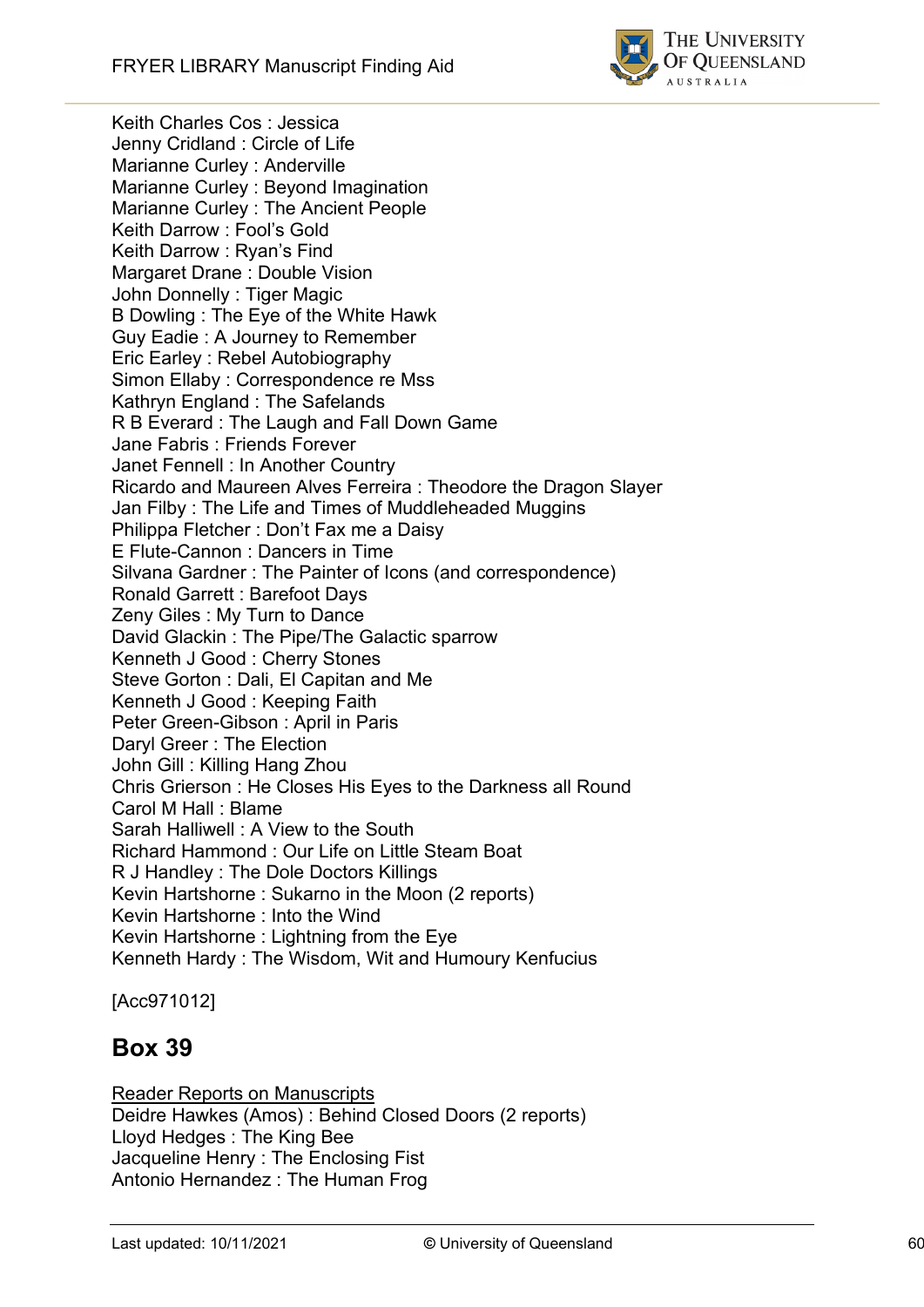

Steven Kerrick : Caboolture (with correspondence) Paul Hetherington : The Shifting Archipelago (correspondence) Michael Hodgetts : The Hanged Man T J Hoffman : The Words of the Prophet Lloyd Hopkins : The Incident of Spiritos Santos Lloyd Hopkins : The Warrior, the Woman, the Pragmatist and God Lloyd Hopkins : The Lambs Roar Jacques Horringa : Between Two Cultures Nicola Horton : No Boundaries Alison P Howard ("Hocking Jones") : The Advanced Australia Fairy Compendium Roger Hussey : Someone Else's Country (3 reports and letter) R W Hutchinson ("Bob Wyatt") : Out of Mind Andrian Hyland : Diamond Dove Annette Irving : Tales out of School Jenny James : A Double Fugue Kate T Jansen : I and the Raven Bill Johns : Bed Elizabeth Johnson : Violet's Story Richard Johnson : The Final Death Suzanne Jones : Noises Don Jordon : The Tale of Two Fools Don Jordon : The Merry-Go-Round Manfred Jurgensen : Double Shadows Counter Years (and correspondence) Malcolm Just : Life on a Moving Platform (2 reports and correspondence) Chris Karankios ("Eddie Andreassen") : Grains of Sugar and Salt David Kaye : I Still Remember Richard D Kent : The White Falcon Maria Kitas : Invisible Scars and Hidden Pain Ted Knight : Bubble Junction Rebecca Knights : When the Caterpillar Turns Wayne Knoll : Plum Puddings and Blackfellow's Bread Eleanor Knox : Syrup Graham Kupke : Saltwater Carmel Laidlaw : Emotional Portraits Robert Lawson : the Young Marvel Douglas Langton : The Darlington Line Mark Lee : Exquisite Specimens Helen Leete : An Unbearable Yearning for Wiston : Book One Marie Leonello : Octopus's Tunes James Lever : Hot Poms Alwyn Lewis : Call of the Currawong Graeme Kindenmayer : Bonds of Belief Denise Lines : Attended by a Single Hound Colette Livermore : Tobit Lisbet de Castro Lupo : The Golden child Shayn McCullum : The Swimmer Isabel McCalman : Happiness Postponed Finbar McCarthy : The Bamboo Ladder Ross McCauley : The Acupuncturist Kerry McGinnes : Short Stories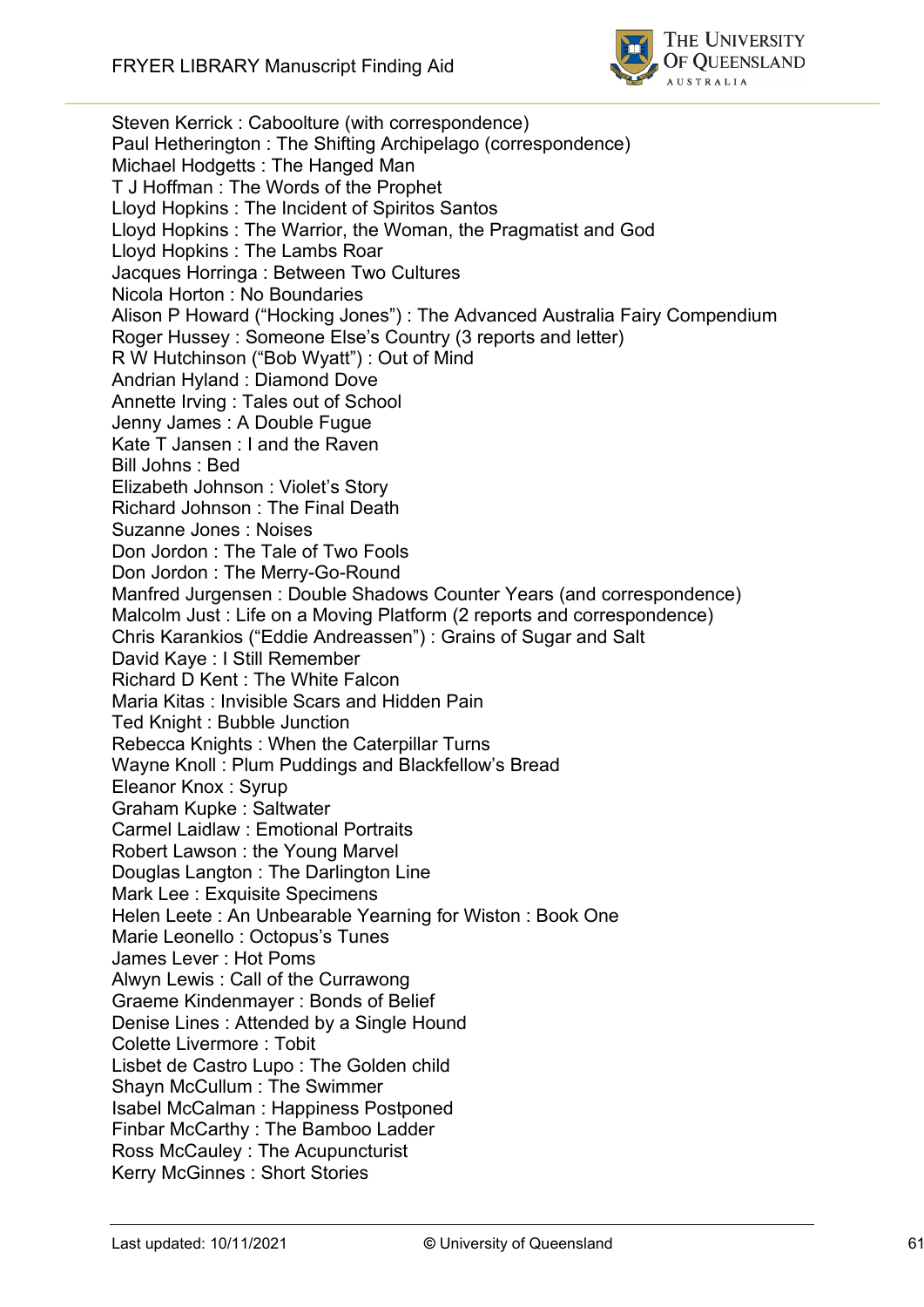

Colin MacKenzie : The Screwdriver Murders Ross McPherson : Poacher's Dreaming Kelly Malmgren : Prisoners of Love George Mansford : The Mad Galahs Murdock Matheson : God was a Wooden Idol Terry Mathew : The Blind Side of the Sky Don Mathewson : A Tale of Two Planets Jeremy Meagher : Hey Sim - BINGO! Kim Middleton : Rage my Secret Heart John Miller : Infamous Conduct Kerry H A Mills : Sins of the Past Michael J Morel : Observations of a Carpenter G Mullins : Salvation James Sean Daniel Murphy : Edge of Empire M J Musgrave ("Roy Allan") : On Corps Jane Newling : The Naked Scarecrow Gillian Noble : Sketches : Zimbabwe 1994-5 Pam Noble : Man in the Black Coat Dennis O'Connor : Thermadore's Present Patrick O'Donnell : The Heaviness of Symbols Mercy O'Meara : I'm All Right Now Mercy O'Meara : Hermet's Half Hour Harley O'Regan : Wings of Clay Mungo Park : But the Periscope is Up Glen Palmer : Reluctant Refuge : Unaccompanied Refugee and Evacuee Children in Australia 1933-1945 Tom Petsinis : The Blossom Vendor Rohitash C Prasad : The Recognition Frank Quinn : Mind Game Matilda Foltin Reich : Your Life, Your Own P G Reid : Shadows in the Forest Frank Rennie : Dangerous Holiday Frank Rennie : Blue Haze Mrs K H Rennie : Maclay Frank Rennie : Fortune's Darling Alison Reynolds : How could you Mum? J N Rich : Magic Against Scimitars Arthur Richardson : A Ghost am Kollywobles Graeme Rickard : The Refuge Robin Ann Ridley : Quimley Mary Roberts : The Rough and the Smooth S G Robin : Gallery Jean Roche : In the Palace of the Monkey God Julie Anne Rose : Translation La Vitesse de Liberation (P Virilio) Maleny Ross : Under the Lighthouse Fishing Una Breck Roseby : Pointing to the Stars Tony Rowse : Thog S S Schaetzel : Minutes of the Centennial General Meeting S S Schaetzel : Homo, supposedly Sapiens S S Schaetzel : : The Crew of the Endeavour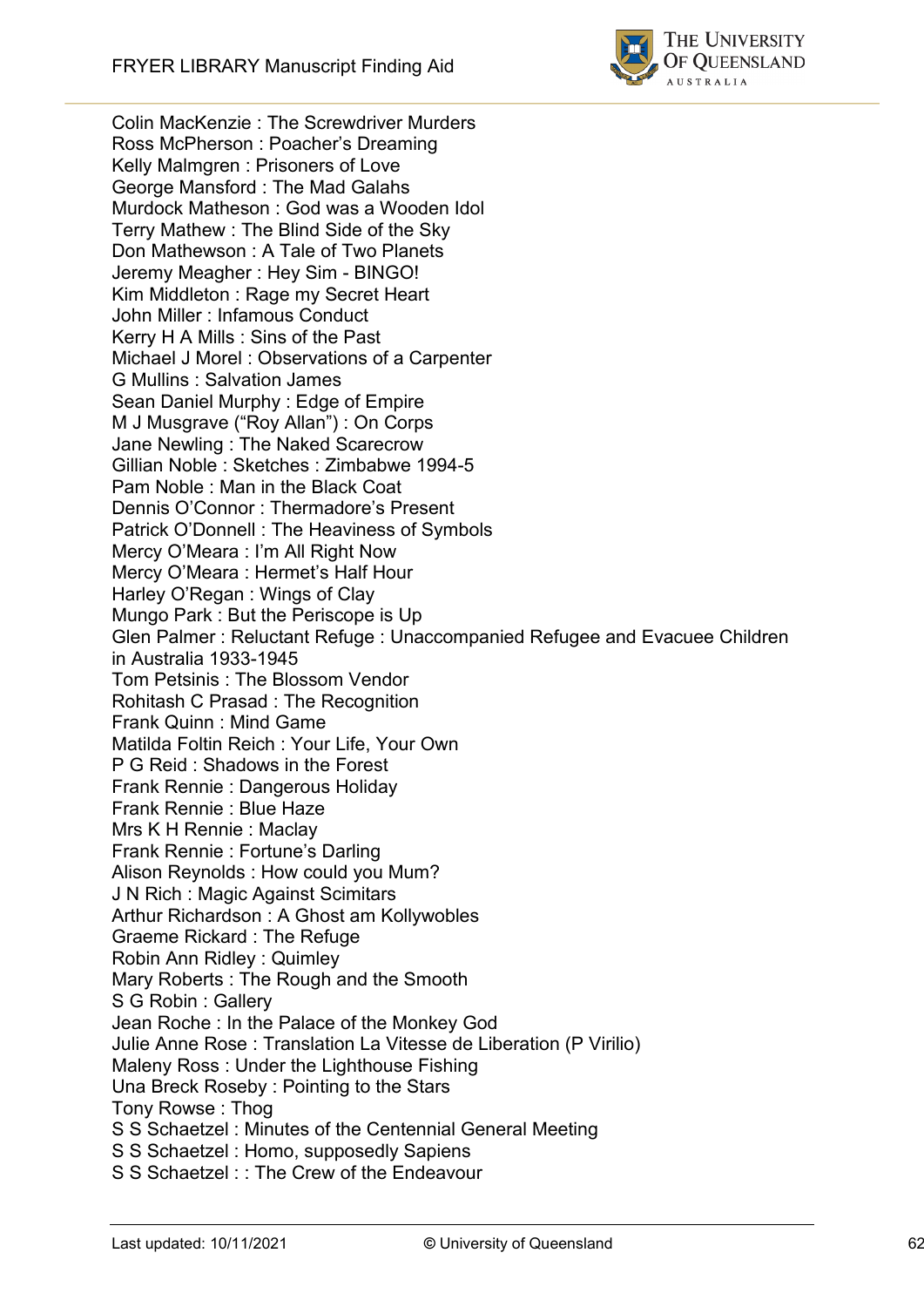

Olga Segal : The Deadly Caress Budd Severs : Scales of the Rainbow Serpent Danielle Shapcott : Correspondence Linda Shapcott : Correspondence Jim Shellens : Active Passive Neutral Helen Sierra : The Last coin (2 reports) Ken Sloane : Silent Prayers Clint Smith : The Game Robin A Smith : Poulter Sylvia Sprsenoski : Summer Diary (2 reports) Roger Stanley : Spring Fever Ian Staples : Carcharodon Majorie Steedon : Lucy and the bird who couldn't Fly Betty Stewart : The Fated Thing (2 reports and note) Robin Stewart : A Willing Man Elizabeth Stours : Helen of Egypt William Joseph Strain ("Bill Lockett") : Murder at Patonga Richard Sutcliffe : Correspondence Michael Sutherland : The Season of Change An n -Marie Taplin : Wednesday's Child (and correspondence) John Teagle : The Dark House Vincent Teubler : Only Civilized Plants Need Apply Uma Thakar : Correspondence Ian Templeman : These Glimpsed Interiors Ron Thomas : It Happened to Harold (2 reports) Ron Thomas : Baba Penelope Thomas : Pony Tales Trysue T Torma : Living Life : A Migrant's Memories Michael Turner : In Certain Love P A Turner : Lyrebird Anne Varnes : Hypotenuse Anne Varnes : As far as Massachusetts John Wadd : Bones and Humans we're Known R T Wallace : Mirell's Cathedral Bernie Warwick ("Richard Marley") : Barking Dogs Margaret Watts : Secrets Lilith Ward : The Watcher's Dream Meredith Webber ("Nina Craig") : Tides of Passion Tony Weir : The Sea Rot Rod Whitaker : It's Tough Growing Up Dee White : Hear Me Cry Dee White : Misconceptions June Whyte : Cry for Me Islyn William : Smuggled Michael J Williams : Sabattical Natalia Wise : Cows Don't Have Egos M W Wright : Heroine Mocco Wollert : With Open Arms (and correspondence) Jianguo Wu : The Meandering Stream Margrit Zalisz : Light and Shade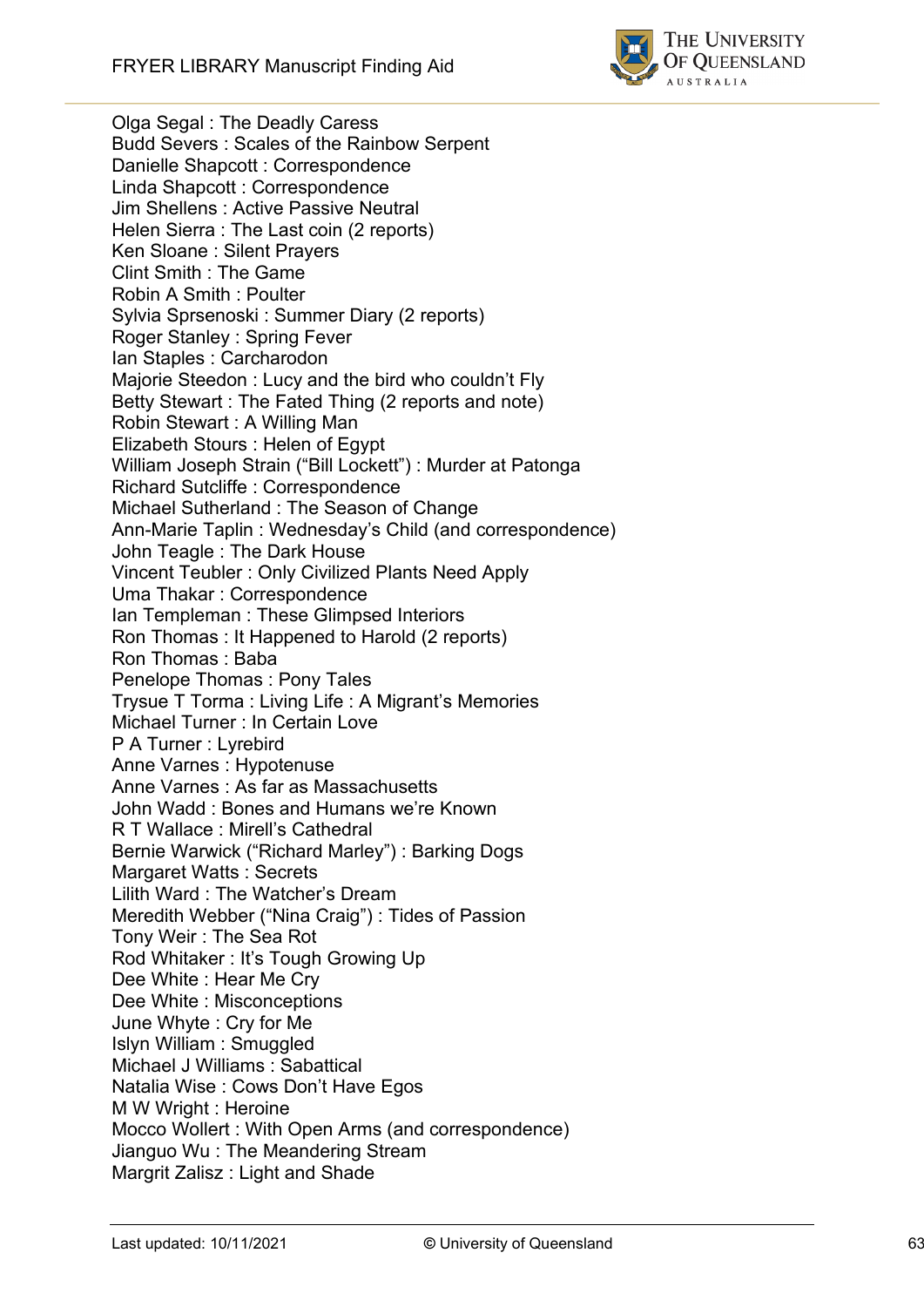

Write Now, A Workbook for Writer's Groups [Author Unknown] : On a Scalpel's Edge

[Acc971012]

# **Box 40**

**Correspondence Folder 1** Elizabeth Jolley : 96 letter, 1989-1997, and copies of 33 letters TS to EJ 1990-1996

**Folder 2** Craig Powell : 5 letters 1983-1990

#### **Folder 3**

Michael Ondaatje (Canada) : 11 letters; Transcript of interview by TS 1981; 2 interviews extracted from Transcript; 6 poems by MO (TS 'placed' these with Austn Journals); Correspondence with editors (8); 7 copies of letters, TS to MO; Report to Literature Board

**Folder 4** Janette Turner Hospital

**Folder 5** Olga Masters

**Folder 6** Max Harris

**Folder 7** Nancy Keesing : 24 letters etc (Include from husband Mark Hertebers)

**Folder 8** Geoffrey Dutton : 37 letters

**Folder 9** Ninette Dutton : 16 letters

**Folder 10** Robin Lucas : 2 letters

#### **Folder 11**

Andrew Burke : 12 letters, poems etc

**Folder 12**

Colin Brumby : 29 letters; Libretto and Programme 'Ballad of Sydney Hospital' 1988

**Folder 13** Bruce (and Brando) Beaver : 103 from the Beavers, 1987-1997; 44 from TS

[Acc971012]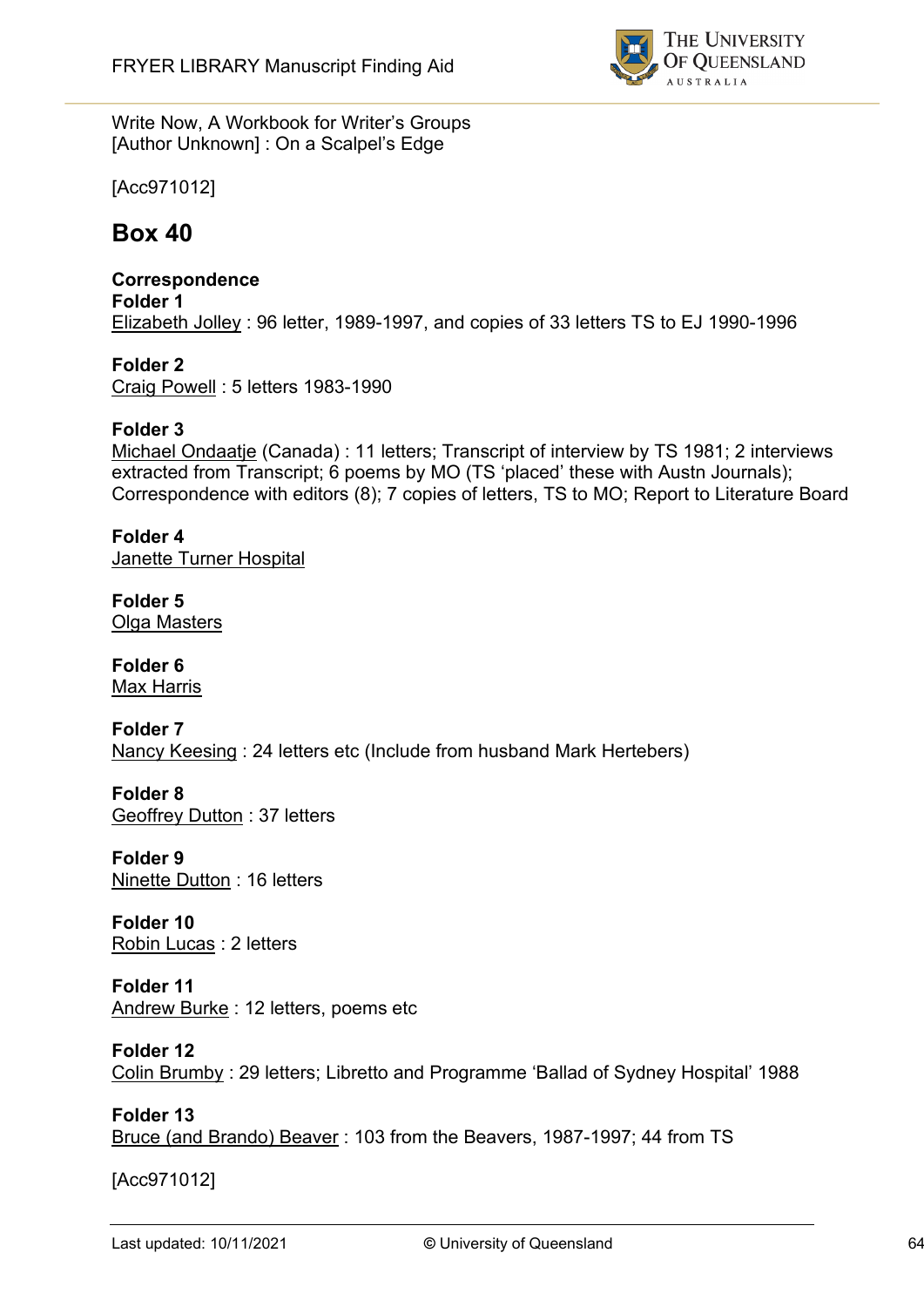

# **Box 41**

#### **Correspondence**

# **Folder 1**

**A** Glenda Adams - 3 Phillip Adams - 1 Patsy Adam-Smith - 1 Robert Adamson - 1 Walter Adamson - 1 David Albenda - 1 Davida Allen - 2 Nadine Amadio - 2 Jessica Anderson - 1 Dewi Angraenni - 3 Werner Arens - 5 Australian Bicentennial Authority - 2

#### **Folder 2 B**

Mary Anne Baartz - 9 including manuscript Candida Baker - 2 Edith Barki - 1 John Barrie - 1 Josephine Bastian - 3 Pam Bell - 12 and manuscript Jean Bedford - 1 Bruce Bennett - 1 Stefanie Bennett - 8 re George Bruce - 1 Betty Birskys - 13 Bev Blight - 2 Books and Writers - 1 Jack Booth - 2 Heidi von Born - 9 Alex Bortignon - 1 Lawrence Bourke - 3 Lucien Boz - 1 James Bradley - 2 Veronica Brady - 3 Katharine Brisbane - 1 Alan Brissenden - 2 Alison Broinowski - 1 David Brookman - 1 R J Brooks - 3 Joe Bruchac - 2 Robyn Buchanan - 1 Vincent Buckley Family - 1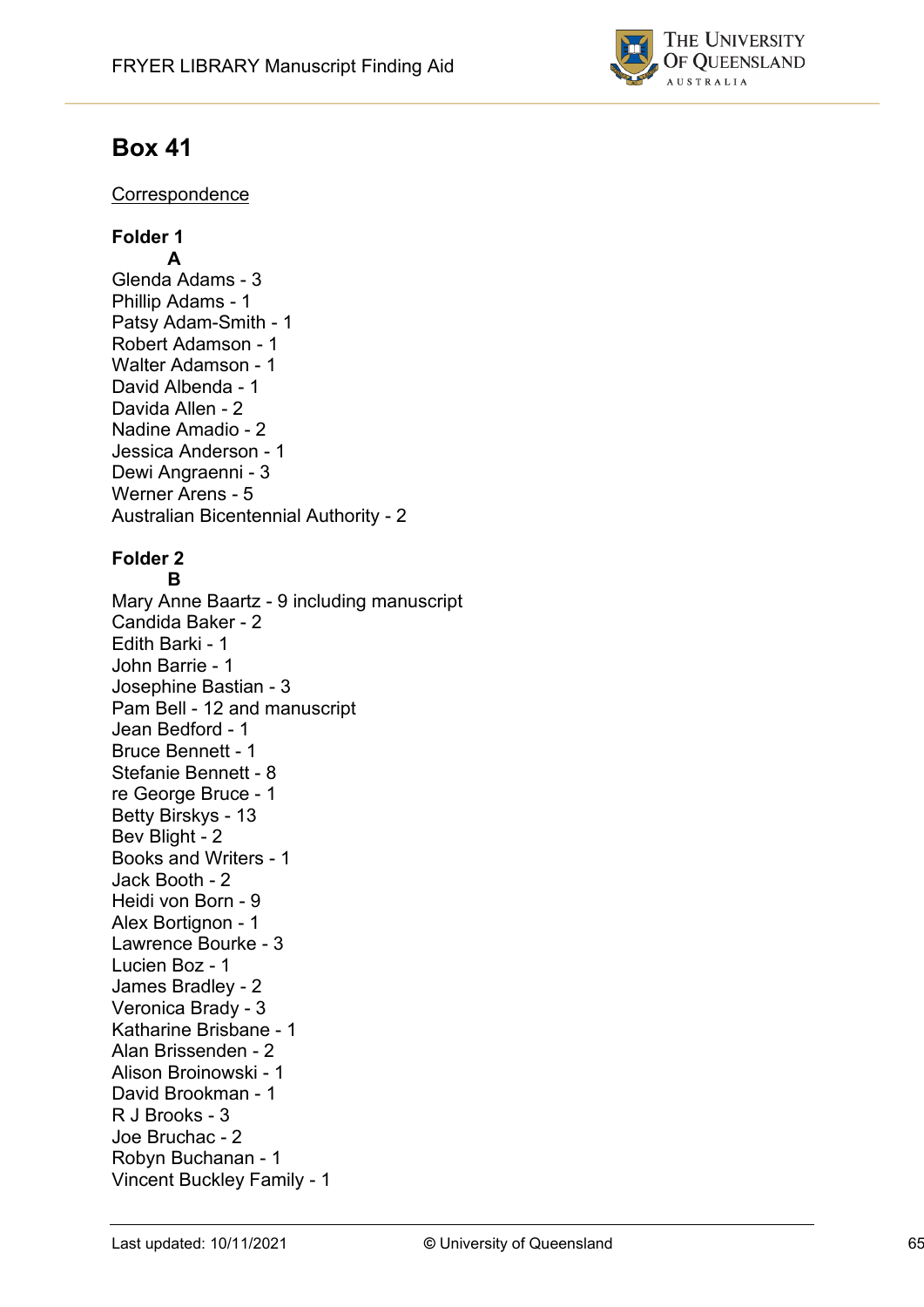

Judith Buckrich - 3 Janine Bourke - 1

# **Folder 3C**

Ken Campbell -Dobbie - 3 Ed Campion - 2 Peter Carey - 1 Ann Carroll - 1 Nancy Cato - 2 Stuart Challender - 1 Patricia Clancy - 1 Ross Clark - 2 Axel Clark - 2 Betty Churcher - 1 Inga Clendinnen - 2 Matt Condon - 1 Deidre Coleman - 1 Michael Costigan - 4 Bryce Courtenay - 1 James Cowan - 1 Paul Cox - 1 Helen Craig - 1 Simonne Crilly - 2 Julian Croft - 1 Lindsay Daines - 1

# **Folder 4**<br>D

Blanche d'Alpuget - 1 Helen Daniel - 1 Peter Davis - 1 Jim Davidson - 8 Hal Davis - 5 Bruce Dawe - 6 (include poem) Lawrence Daw - 2 Indrid Day - 4 Robert Dessaix - 5 Andras Dezsery - 8 Richard Deutch - 3 Margaret Diesendorf - 1 Garry Disher - 2 Bary Dowling - 1 Pat Dobrez - 3 Meura Dooley - 1 Sara Dowse - 1 Robert Drewe - 2 George Drayfus - 1 Joan Dugdale - 5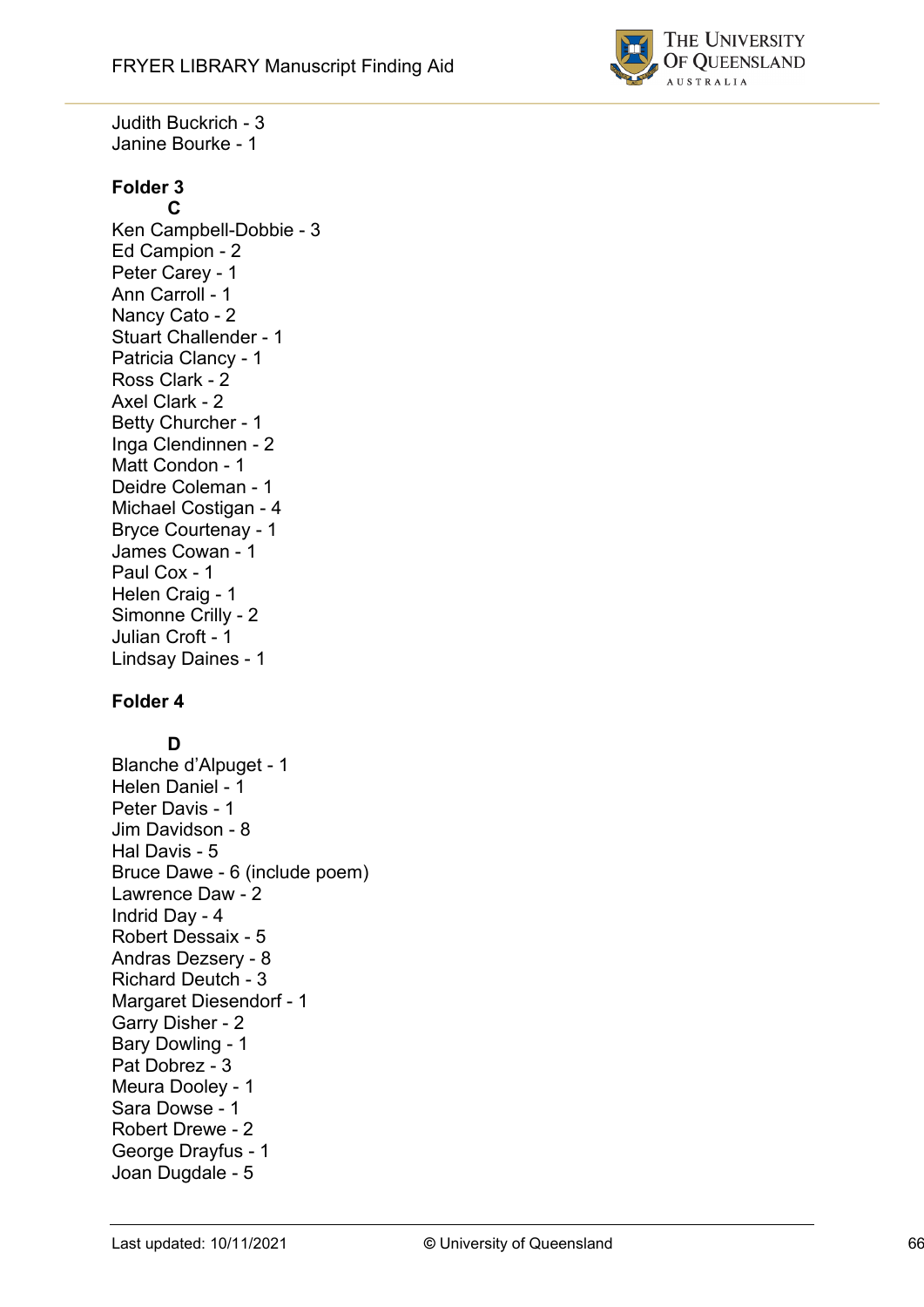

Judy Dunn - 2 **Folder 5**

#### **E**

Education Department Brisbane - 1 Michael Edwards - 3 Nick Enright - 1

#### **F**

Anne Fairbairn - 4 Julie Fay - 1 Kate Fagan - 1 Michael Fitzgerald - 1 Ross Fitzgerald - 3 Five Island Press - 2 Sandra Forbes - 2 Andrew Ford - 1 David Foster - 4 Mem Fox - 1 Angelika Fremd - 1 Linda Funnell - 1

#### **Folder 6**

#### **G**

Carrillo Gantner - 1 Silvana Gardner - 2 Helen Garner - 5 Hugh Gilchrist - 1 Ian George - 1 David Gilbey - 1 Barbara Giles - 2 Inga Glendinnen - 1 Ken Goodwin - 7 Peter Goldsworthy - 2 Clem Gorman - 1 Don Grant - 1 Dorothy Green - 2 Kate Grenville - 1

### **Folder 7**

**H** Helen Haenke - 1 Janni Haenke - 3 Douglas Hall - 1 Marion Halligan - 1 Jim Hamilton - 2 Max Harris - 2 Martin Harrison - 1 Carl Harrison-Ford - 6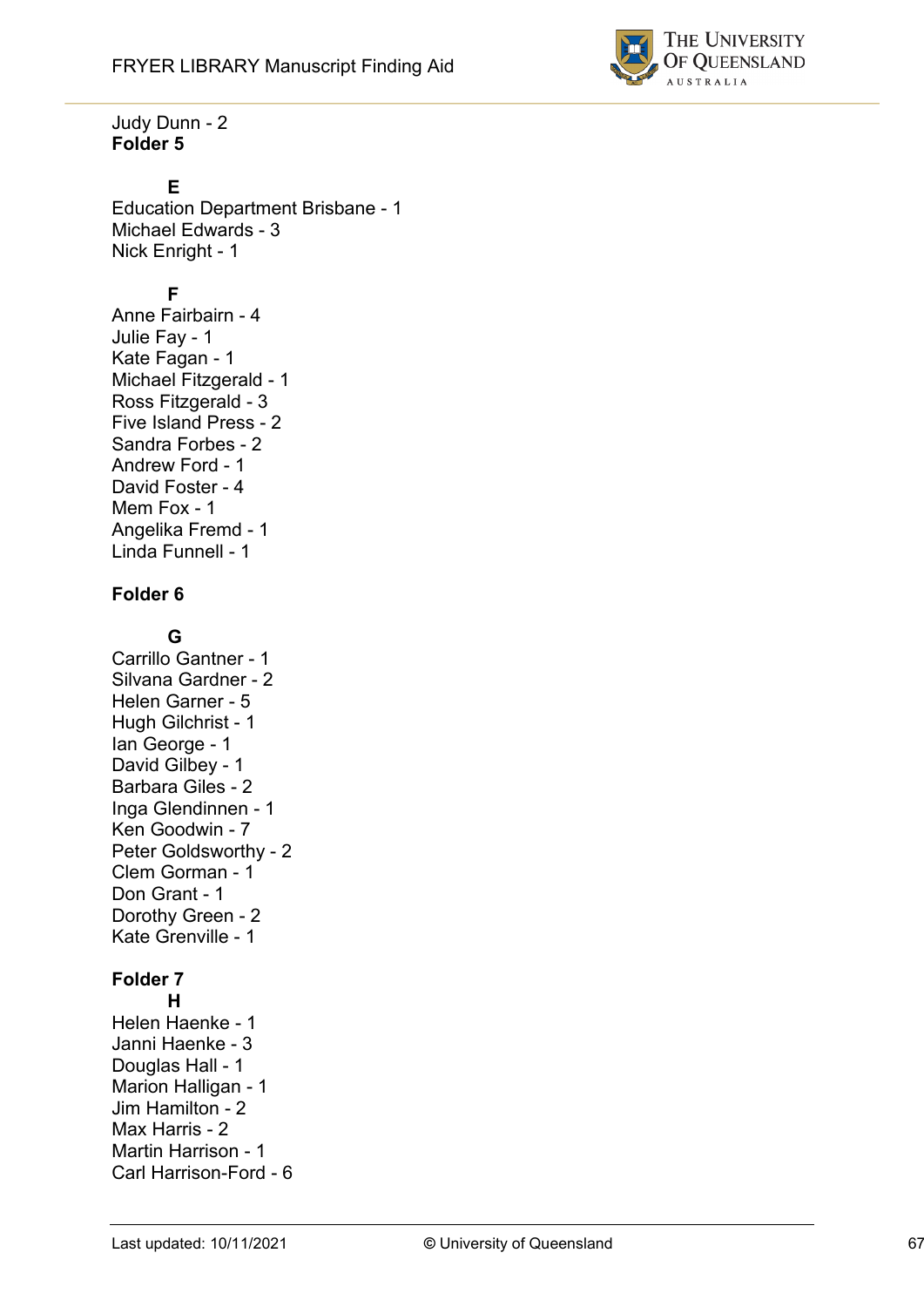

Dick Hall - 1 Jane Harry - 2 Les Harrop - 1 Kevin Hart - 4 (include s poem) Nick Hasluck - 4 A J Hassall - 2 Dennis Haskell - 3 Libby Hathorn - 1 Trevor Hay (1 article on Flexmore Hudson) Susan Hayes - 2 Kris Hemensley - 1 Kate Hebblewhite - 2 Moya Henderson - 4 Noel Henricksen - 2 Mark Henshaw - 20 (include Tranter letters) Laurie Hergenhan - 4 Steven Herrick - 11 Paul Hetherington - 7 (and mss of books and poems) Margot Hilton - 2 Noela Hjorth - 5 Lorna Hopgood - 1 Myfanwy Gollin (Horne) - 1 Lolo Houbein - 7 Miriam Hyde - 1

# **Folder 8I**

Ipswich Grammar School - 2 Geoffrey Ingram - 1 Lola Irish - 1 Helen Israel - 1 Nance Irvine - 1

#### **J**

Antoni Jack - 1 Rob Jackaman - 1 Herbert Jaffa - 15 Barbara Jefferis - 1 J Jiggins - 1 Nicholas Jose - 1 Guilio Johnson - 1 Barry Jones - 1 Billy Jones - 8 Graham Jones (Kinetic Energy Dance) - 8 Margaret Jones - 1 Beate Josephi - 1 Clayton Joyce - 6 Manfred Jurgensen - 6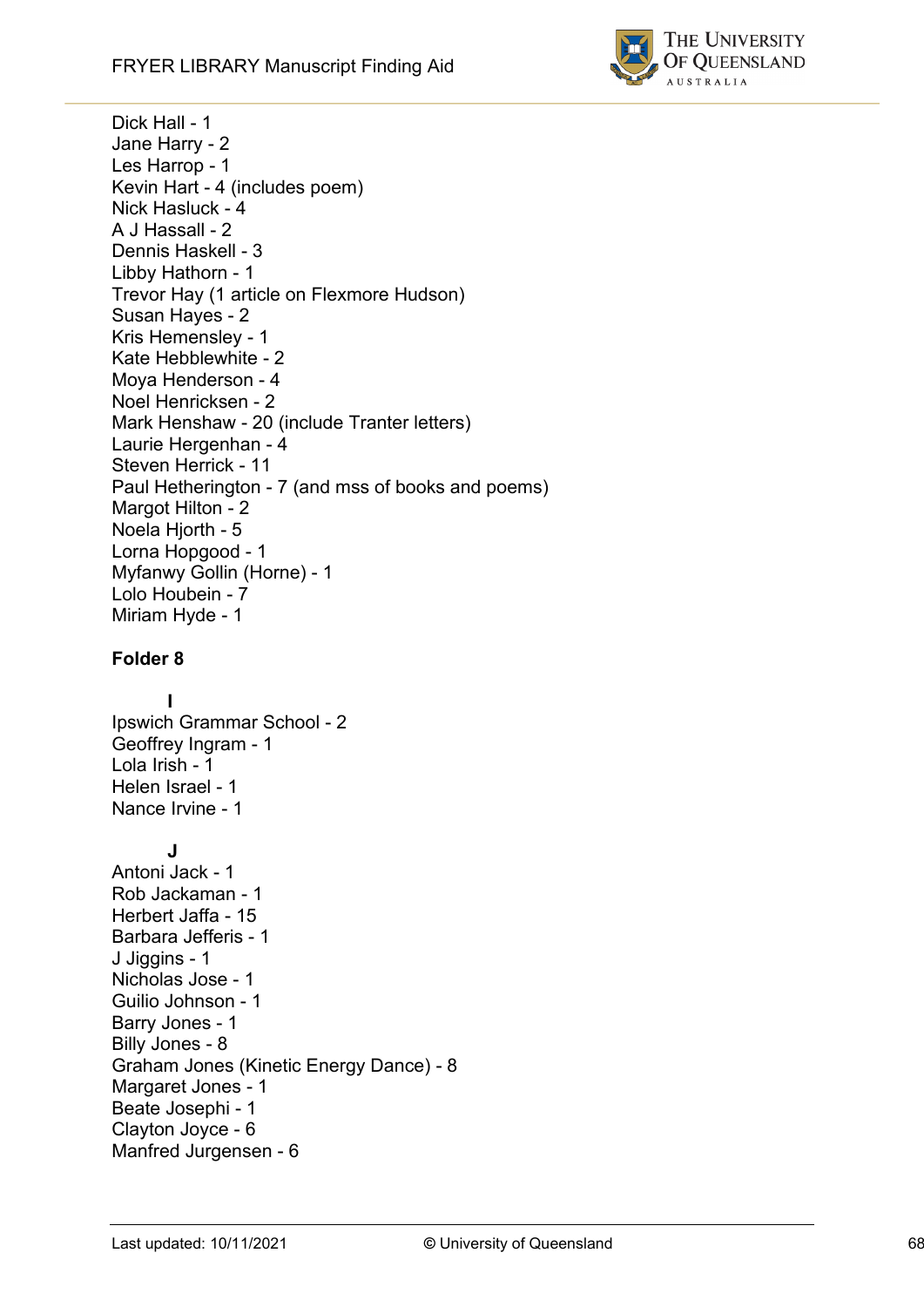

# **Folder 9**

Alexandra Karakostas -Seda - 1 Don Kay - 1 Tom Keneally - 3 Robert Kenny - 3 Anthony Ketley - 3 Brian Kiernan - 1 David Kinsella - 2 John Kinsella - 7 Jill Kitson - 2 Paul Knobel - 1 Chris Koch - 8 Komninos - 2 Barbara Karle - 1 Nigel Krauth - 1 Julia Krinszki - 1 George Kupraios - 1 **Folder 10 L** Martin Langford - 3 John Large - 1 Aviva Layton - 3 Geoffrey Lehmann - 1 Julie Lewis - 1 Marion Lewitt - 7 Irene Lorbergs - 2 Angelo Loukakis - 1 Caroline Lurie - 1 **M** David Marr - 2 Paul Marshall - 1 L Marsh - 1 Donald McDonald - 1 Roger McDonald - 2

Philip Mead - 3 (and Poem)

Tony Maniaty - 2

Alex Miller - 4

Rhyll McMaster - 8 Ken McIntyre - 1 Sally McInerney - 1 Mark McLeod - 1 Ken McKenzie - 1 Greg McMevin - 1 Macquarie Galleries - 1 Humphrey McQueen - 1 Geoff McSkimming - 3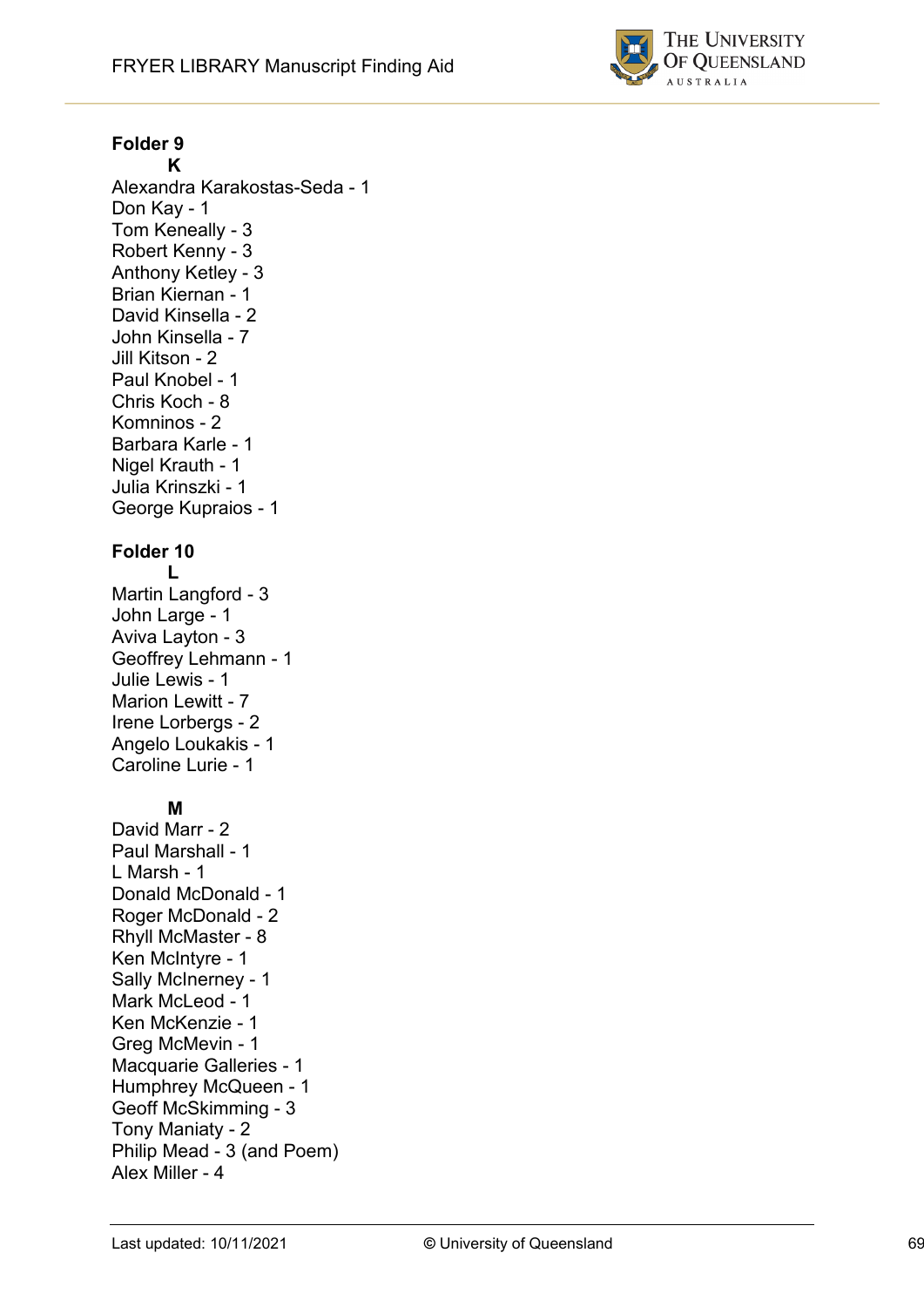

John Millett - 1 Roger Milliss - 1 Jacqueline Mitelman - 2 Ian Moffitt - 2 Frank Moorhouse - 5 Sally Morrison - 1 Donald Moore - 1 Gloria Moore - 1 John Morrison - 1 Joan Mulholland - 1 Tina Muncarter - 2 Liz Murphy - 1 Gerard Murdoch - 4 Gerard Murnane - 2 Nita Murray-Smith - 3 (and 21pp Tributes photocopied)

[Acc971012]

# **Box 42**

# **Folder 1**

- **N** T H Naisby - 1
- NBC 1 Rick Nathan - 1 Vera Newsom - 1 NSW Arts Ministry - 2 Philip Nielesn - 1 Amanda Nettelbeck - 2 Peter Newell - 1 Lillian Ng - 2

# **O**

Barry Oakley - 1 Mark O'Connor - 1 Barry O'Donohue - 5 Dinny O'Hearn - 4 John Olsen - 1 Francie Oppell - 1 Jan Owen - 2 Terry Owen - 1

# **P**

Tony Page - 2 George Papaellinas - 3 Bruce Pascoe - 1 Kevin Pearsoon - 3 R Peters - 1 Irmtraud Petersson - 1 Tom Petsinis - 1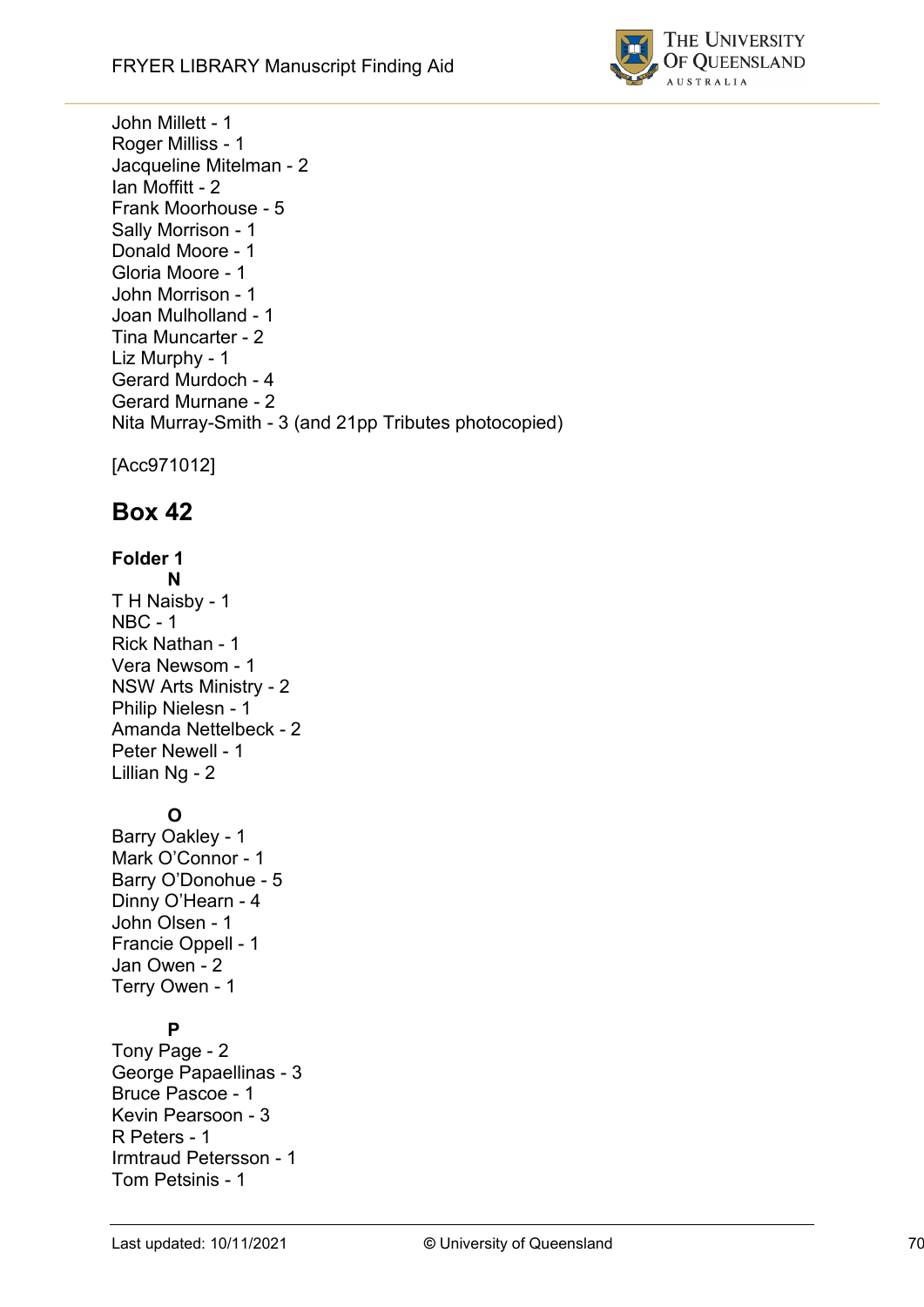Fiona Place - 3



Christopher Pollnitz - 3 Dorothy Porter - 4 Peter Porter - 1 Pi O - 2 **Folder 2 R** Terry Radic - 1 Stephen Rainbird - 2 Barrie Reid - 3 Andrew Riemer - 1 Elizabeth Riddell - 12 Kevin Roberts - 1 Mark Roberts - 1 Roland Robinson - 1 Zoe Rodriguez - 2 Chloe Roe - 1 Eric Rolls - 2 Peter Rose - 1 David Rowbotham - 1 John Rowland - 1 Hazel Rowley - 1 P L Ryan - 1 Mark Rubbo - 1 Cassandra Pybus - 4 **Folder 3 S** Leonn Satterthwait - 1 Andrew Sant - 2 Ralph Schurecht - 1 Natalie Scott - 1 Bill Scott - 2 Linda Shapcott - 1 Jim Shapcott - 1 I Sherfeldin - 2 June Shenfield - 5 Geoff Shera - 13 Paul Sherman - 1 Sandra Shetlander - 3 Peter Skrzynecki - 1 John Simpson - 1 Bruce Sims - 1 Leon Slade - 1 Graeme Kinross Smith - 1 Vivian Smith - 1 Tod Schulewski - 8 Pete Spence - 1 Ken Spillman - 1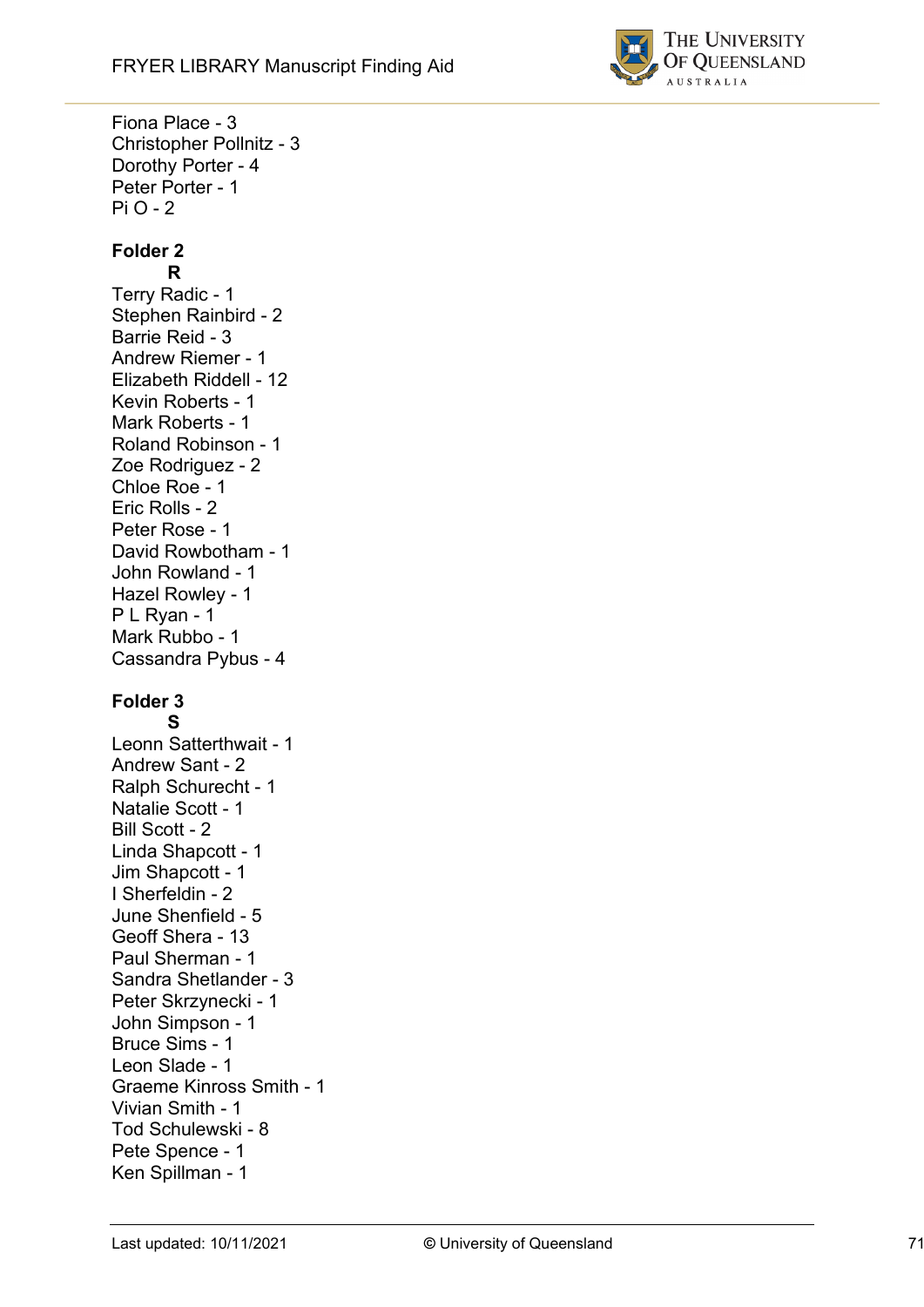

Jo Steel - 1 Donna Staunton - 4 Betty Stewart - 4 Irene Stevens - 1 Jenny Strauss - 1 Gavin Souter - 1 Daniel Symons - 3 **Folder 4 T** Norman Talbot - 1 Philippe Tanguy - 1 Diana Temby - 1 Ian Templeman - 3 Una Thakar - 2 Frank Thompson - 1 L A Thomas - 1 Tom Thompson - 2 Dane Thwaites - 1 Walter Tonetto - 1 Edwina Toohey - 2 Leon Trainor - 2 Brian Turner - 1 Jan Turner-Jones - 3 Vicki Turner Jones - 3 Jim Tulip - 1 **U** Nancy Underhill - 11 Mariania Ualrene - 1 **V** Susan Varga - 1 Donald Vernon - 3 Victoria ISO - 1 Patrick Veitch - 6 **W** Lyndon Walker - 1 Anna Ward - 8 Alan Wearne - 6 Rodney Wetherall - 3 Cate Whitehead - 1 (plus poems) Robert Whyte - 1 Michael Winters - 6 Peter Wertheim - 1 Lauren Williams - 1 Maslyn Williams - 1 H G Wilson - 1 Arthur Wicks - 1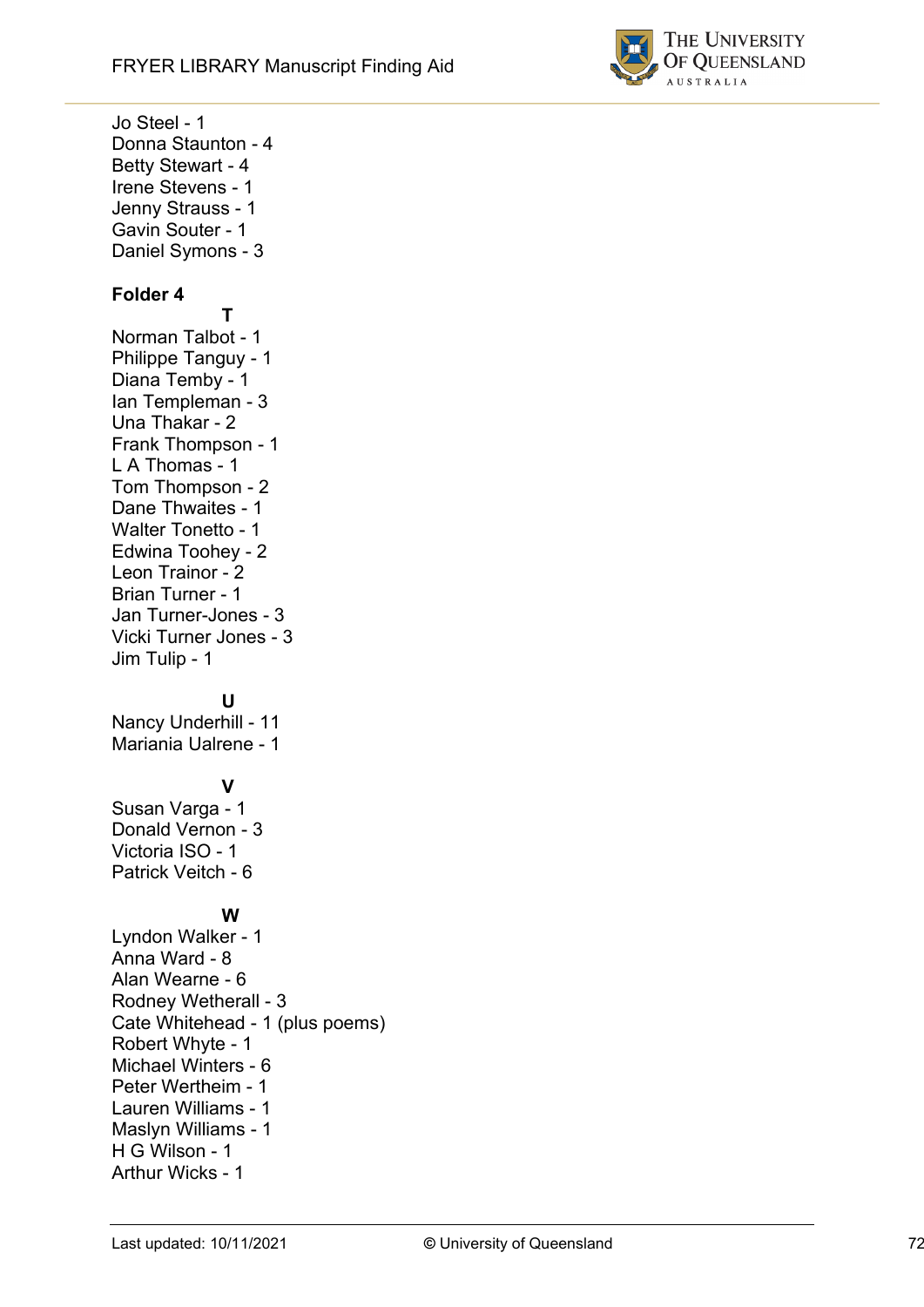

Edwin Wilson - 2 Bill Wilde - 3 Joan Williams - 1 George Wilson - 2 Womens College - 3 Judith Wright - 1

**Y** Di Yerbury - 6

**Z** Jenny Zimmer - 1 Fay Zwicky - 4

[Acc971012]

# **Box 43**

**Folder 1** Nordica Sings (typescript novel)

**Folder 1** Lillian Nordica (typescript novel)

**Folder 1** Theatre of Darkness : Lillian Nordica as opera (typescript)

[Acc971012]

# **Box 44**

## **Folder 1**

*Katica Kulavkova*, correspondence and research material relatingh to translation / publication of her work in translation

## **Folder 2**

*Katica Kulavkova*, correspondence and research material relatingh to translation / publication of her work in translation

## **Folder 3**

*Macedonian Anthology,* Correspondence – Incoming and Outgoing 1989 - 1994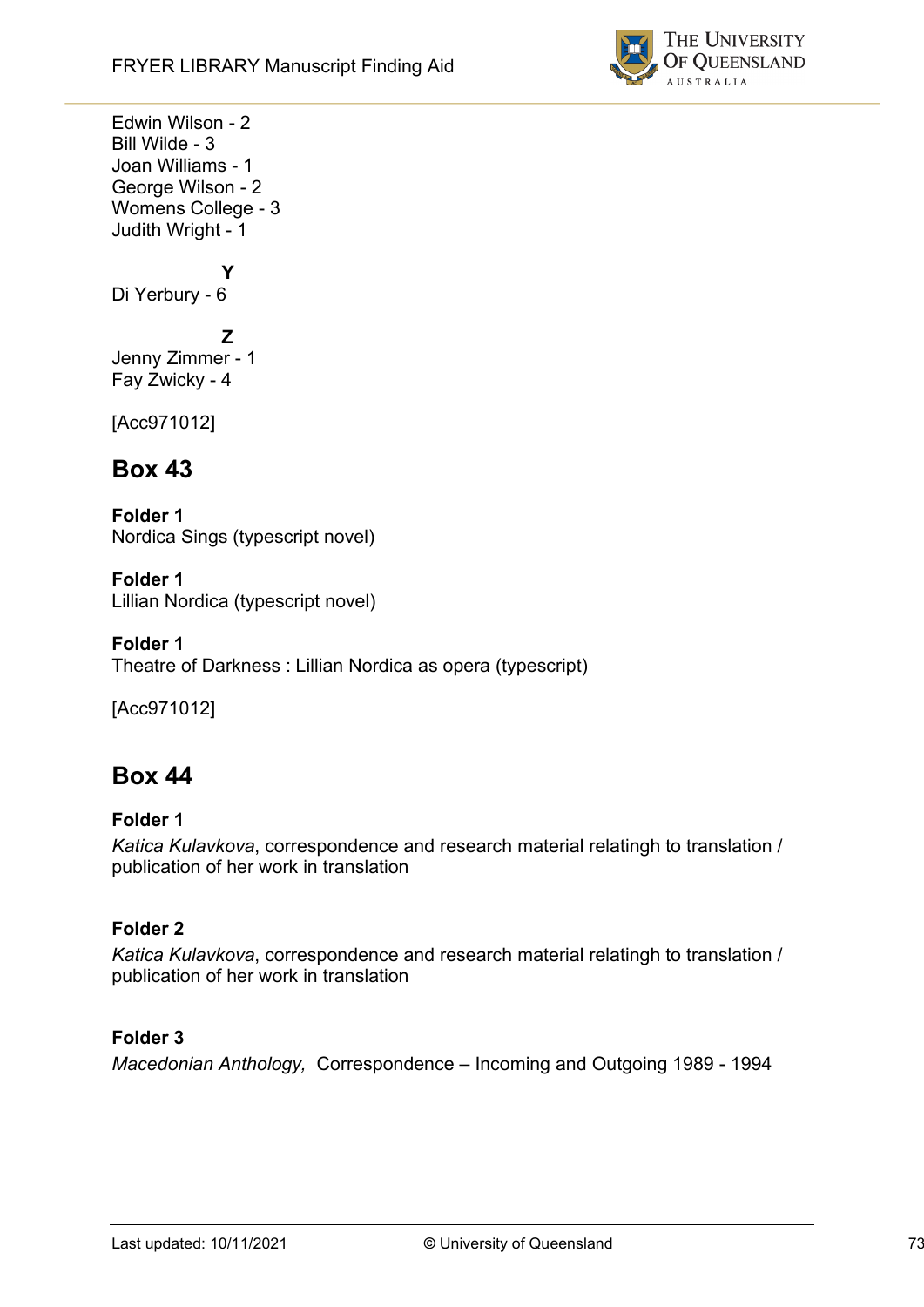

| Name of Correspondent               | Regarding                                                                                                      | Date            |
|-------------------------------------|----------------------------------------------------------------------------------------------------------------|-----------------|
| Fortune, Kate (To)                  | Acknowledgement of authorship and payment                                                                      | 01 Dec 1994     |
| Fortune, Kate (From)                | Two Blaze Koneski translated poems in Voices                                                                   | 30 Nov 1994     |
| White, Catherine (From)             | <b>Translations Grants</b>                                                                                     | 30 Nov 1994     |
| Dutton, Geoff (From)                | Thanks and review by David Walker                                                                              | 30 Nov 1994     |
| Hetherington, Paul (From)           | Confirmation of publication of two Blaze Koneski translated                                                    | 22 Aug 1994     |
| Editor, Voices                      | poems                                                                                                          |                 |
| Casule, Ilija (To)                  | Ordering poems by topics not authors                                                                           | 18 July 1994    |
| <b>Macquarie University</b>         |                                                                                                                |                 |
| Casule, Ilija (From)                | Anthology - Modern Macedonian Poetry                                                                           | 28 June         |
|                                     |                                                                                                                | 1994            |
| Casule, Ilija (To)                  | Copies of some more translations                                                                               | 28 June<br>1994 |
| Bolkus, Senator Nick (From)         | Government's recent decision to recognise the Former Yugoslav                                                  | 30 May 1994     |
|                                     | Republic of Macedonia                                                                                          |                 |
| Capovska, Violeta (From)            | Invitation to her exhibition on 5 <sup>th</sup> May                                                            | May 1994        |
| Rosemary (To)                       | Translating the poetry of Bogomil Gjuzal                                                                       | 11 Apr 1994     |
| Casule, Ilija (To)                  | Translations being sent to various literary journals plus copies of                                            | 04 Sept 1993    |
|                                     | Petre Andreevski's poems                                                                                       |                 |
| Lee, Jenny Meanjin (To)             | Petre Andreevski - proofs and bio notes                                                                        | 01 Nov 1993     |
| Lee, Jenny <i>Meanjin</i> (From)    | Proofs of the poems for checking plus bio notes                                                                |                 |
| Bolkus, Senator Nick (To)           | Renaming the Former Republic of Macedonia                                                                      | 25 Mar 1994     |
| Casule, Ilija (To)                  | Completion of project, support for the Macedonian cause                                                        | 25 Mar 1994     |
| Editor, The Age (To)                | Macedonia debate                                                                                               | 25 Mar 1994     |
| Casule, Ilija (From)                | Publication of the Macedonian poems                                                                            | 16 Mar 1994     |
| Forbes, John Scripsi (From)         | Rejection of the poems                                                                                         |                 |
| Casule, Ilija (To)                  | Batch of translations, copies sent to Voices                                                                   | 27 Sept 1992    |
| d'Alpuget, Blanche (To)             | Translated poems by Kalemegdan, Boskovski, Guzel and<br>Kletnikov                                              |                 |
| Rutherford, Andrew Scripsi (To)     | Congrats on editing, poems by Macedonian poet                                                                  | 10 July 1993    |
| Nielsen, Philip Imago (To)          | Response and submissions of translated poems                                                                   | 10 July 1993    |
| Mead, Philip Meanjin (To)           | Submission of translated Macedonian poems                                                                      | 10 July 1993    |
| Simpson, Ron (To)                   | Submissions of translations to The Age and lunch                                                               | 10 July 1993    |
| McLaren, John Overlander (To)       | Consideration of two Macedonian poems translated by Tom<br>Shapcott, with Ilija Casule for projected Anthology | 10 July 1993    |
| Oakley, Barry The Australian        | The translated poem that Blanche d'Alpuget quoted from                                                         | 10 July 1993    |
| ( I O )                             |                                                                                                                |                 |
| Horton, Helen Imago (From)          | Publishing of the translations                                                                                 | 23 Aug 1993     |
| Macedonian Orthodox Church          | Invitation to Ivan Chapovski's "A cultural and national history"                                               | 11 Jan 1993     |
| Community                           |                                                                                                                |                 |
| Murray, Les Quadrant (From)         | Rejection of the poems                                                                                         |                 |
| Schalchlin, Laurie (To)             | CV for Judith Rodriguez                                                                                        | 21 Oct 1992     |
| Southerly (To)                      | Submission of translated Macedonian poems                                                                      | 19 Apr 1992     |
| Murray, Les Quadrant (To)           | Submission of translated Macedonian poems                                                                      | 17 Oct 1992     |
| Reid, Barrett Overlander (To)       | Submission of translated Macedonian poems                                                                      | 17 Oct 1992     |
| Hetherington, Paul Voices<br>(From) | Translations from modern Macedonian                                                                            | 12 Oct 1992     |
| Rose, Peter Voices (To)             | Submission of translated Macedonian poems                                                                      | 10 Sept 1992    |
| Pybus, Cassandra Island (To)        | Submission of translated Macedonian poems                                                                      | 28 Dec 1992     |
| Rose, Peter Voices (To)             | Submission of translated Macedonian poems                                                                      | 10 Sept 1992    |
| Casule, Ilija (To)                  | Revision and modification of a batch of translations                                                           | 16 Aug 1992     |
| Casule, Ilija (From)                | Intervention in the poems                                                                                      | 12 Aug 1992     |
| Casule, Ilija (To)                  | Further 15 p of translations/versions                                                                          |                 |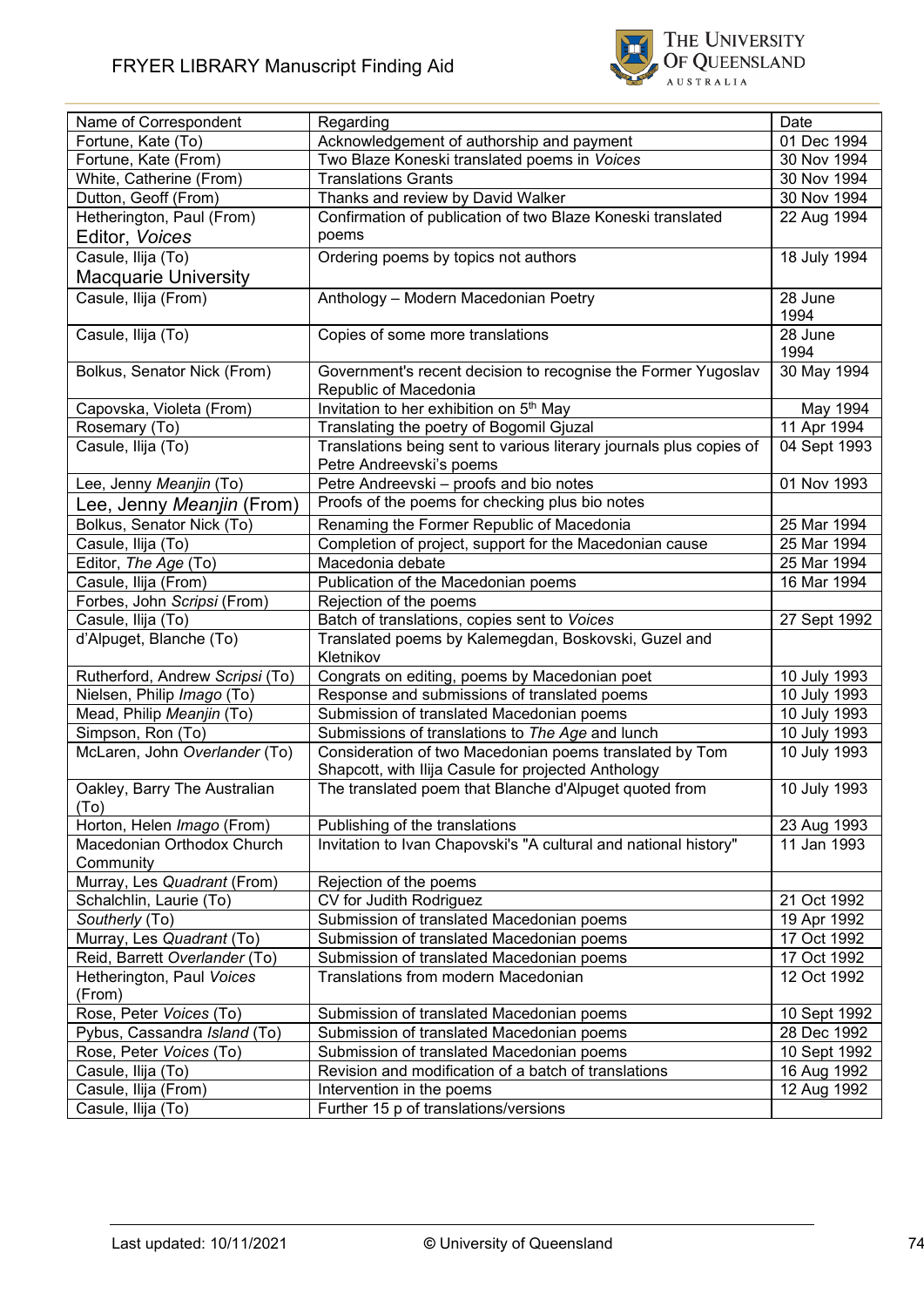

## *Macedonian Anthology* **(continued)**

Tom Shapcott - Correspondence – Incoming and Outgoing 1989 - 1994

| Name of Correspondent     | Regarding                                                         | Date         |
|---------------------------|-------------------------------------------------------------------|--------------|
| Casule, Ilija (To)        | Versions of translations                                          | 12 Aug 1992  |
| Casule, Ilija (To)        | Translations of poems by Andreevski and Koneski                   | 07 Aug 1989  |
| Casule, Ilija (From)      | Submission to the Australia-Yugoslav Cultural Council and         | 14 Aug 1991  |
|                           | finances                                                          |              |
|                           | Letter addressed to Judith Rodriguez and Thomas                   |              |
|                           | Shapcott                                                          |              |
| Grundy, Philip (From)     | Financial problems regarding Macedonian anthology                 | 05 Sept 1991 |
| <b>The Leros Press</b>    |                                                                   |              |
| Grundy, Philip (To)       | Proposed Macedonian Anthology                                     | 22 Aug 1991  |
| Grundy, Philip (From)     | Interest in project and lack of funds                             | 04 June      |
|                           |                                                                   | 1991         |
| Casule, Ilija (To)        | Confirmation of interest in the Macedonian project                | 09 Aug 1991  |
| Casule, Ilija (From)      | Sending batch of poems                                            | 09 Feb 1991  |
| Casule, Ilija (To)        | Reply received from Philip Grundy of The Leros Press              | 08 June      |
|                           |                                                                   | 1991         |
| Casule, Ilija (To)        | Rejection from University of Queensland Press                     | 14 May 1991  |
| Muller, Laurie UQP (From) | Rejection of the proposed Macedonian poetry anthology             | 30 Apr 1991  |
| Grundy, Philip (To)       | Publication of the Anthology by Leros Press                       | 14 May 1991  |
| Muller, Laurie UQP (To)   | Publication of the Anthology                                      | 11 Apr 1991  |
| Casule, Ilija (From)      | Problems with the translations                                    | 25 Feb 1991  |
| Casule, Ilija (From)      | Alterations of the translations and inclusion of Macedonian poets | 29 Oct 1990  |
|                           | in Australia                                                      |              |
| Casule, Ilija (To)        | Impressions of Struga and development of the anthology            | 15 Oct 1990  |
| Casule, Ilija (From)      | Invitation and catalogue for the exhibition of Macedonian art     | 11 Dec 1990  |
| Casule, Ilija (From)      | Thoughts on the translations, deadlines and Struga impressions    | 09 Oct 1990  |
| Casule, Ilija (From)      | Sending translations to begin the 'experiment'                    | 15 Sept 1990 |
| Casule, Ilija (From)      | Second batch of translations                                      | 25 Sept 1990 |
|                           |                                                                   |              |
|                           |                                                                   |              |

#### **Items 1 to 3**

*Portrait of a man* – Hungarian screen drafts based on Shapcott's novel *White stag of exile* (Karoly Pulsky story).

#### **Item 4**

*An island on land*, *Macedonian Anthology*. Compiled and edited by Ilija Casule and Thomas Shapcott

#### **Item 5**

*Time difference* by Katica Kulavkova, translated by Ilija Casule and Thomas Shacott

[Acc000328]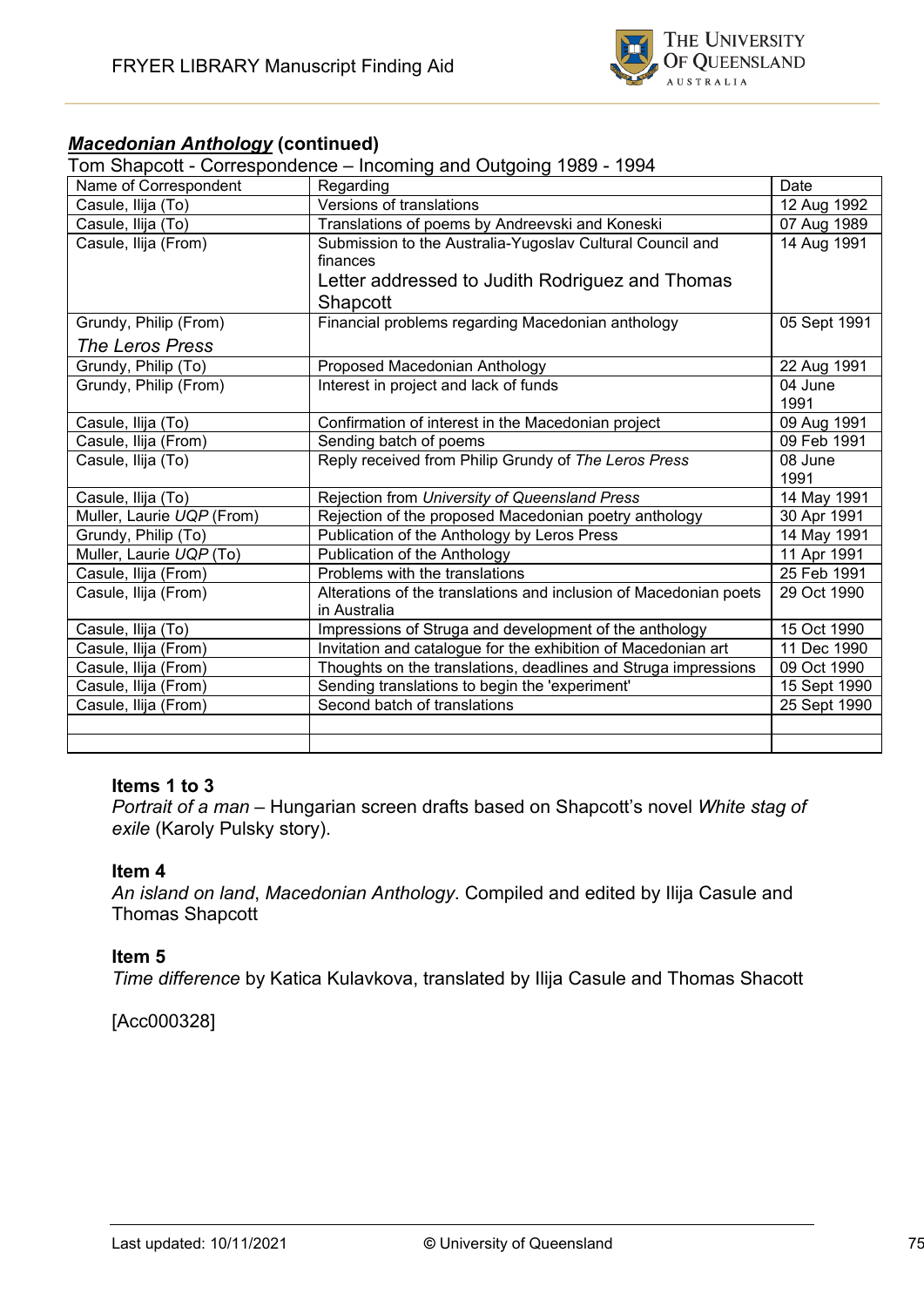

# **Box 45**

## **Folder 1**

*The moment made marvellous* (UQP Anthology), correspondence

| Name of Correspondents    | Regarding                                            | Date    |
|---------------------------|------------------------------------------------------|---------|
| Halliwell, Sarah (From)   | Congratulations on such a delightful book            | 17 Nov  |
|                           |                                                      | 1998    |
| Abbey, Sue UQP (From)     | Details about launch on 6 November                   | 08 Oct  |
|                           |                                                      | 1998    |
| Abbey, Sue UQP (From)     | Launch                                               | 29 Oct  |
|                           |                                                      | 1998    |
| Abbey, Sue UQP (From)     | The Moment made Marvellous in UQP Anniversary        | 29 Oct  |
|                           | edition                                              | 1998    |
| Abbey, Sue UQP (From)     | Launch                                               | 29 Oct  |
|                           |                                                      | 1998    |
| Bob (To)                  | Inclusion of his poem 'Canticle for the Bicentennial | 24 Sept |
|                           | Dead'                                                | 1998    |
| Abbey, Sue UQP (To)       | Gary Catalano poem substitute                        | 27 July |
|                           |                                                      | 1998    |
| Abbey, Sue UQP (From)     | John A Scott selections and substitutions            | 22 May  |
|                           |                                                      | 1998    |
| Abbey, Sue UQP (From)     | To check dates on bio                                | 16 Sept |
|                           |                                                      | 1998    |
| Abbey, Sue UQP (To)       | Anthology changes                                    | 27 Apr  |
|                           |                                                      | 1998    |
| Catalano, Gary to Abbey,  | Permission to publish poems                          | 27 June |
| Sue                       |                                                      | 1998    |
| Abbey, Sue UQP (From)     | Permission responses to poetry anthology             | 18 May  |
|                           |                                                      | 1998    |
| Abbey, Sue UQP (From)     | John A Scott's replacement suggestions               | 19 May  |
|                           |                                                      | 1998    |
| Catalano, Gary (From)     | Selection of his poems for the anthology             | 07 Apr  |
|                           |                                                      | 1998    |
| Scott, John A (To)        | Compromise on selection of poems                     | 27 Apr  |
|                           |                                                      | 1998    |
| Abbey, Sue UQP (To)       | Copies of letters to Wearne, Catalano and            | 03 Apr  |
|                           | Rowbotham                                            | 1998    |
| Gould, Alan to Abbey, Sue | Corrected proofs of two poems                        | 01 Apr  |
|                           |                                                      | 1998    |
| Hart, Kevin (To)          | 'The Old'                                            | 22 Apr  |
|                           |                                                      | 1998    |
| Hart, Kevin (From)        | Poems 'The Old' and 'Brisbane'                       | 22 Apr  |
|                           |                                                      | 1998    |
| Hart, Kevin (To)          | Will not allow use of poem 'Brisbane' for anthology  | 22 Apr  |
|                           |                                                      | 1998    |
| Hart, Kevin (From)        | Change of address                                    | 22 Apr  |
|                           |                                                      | 1998    |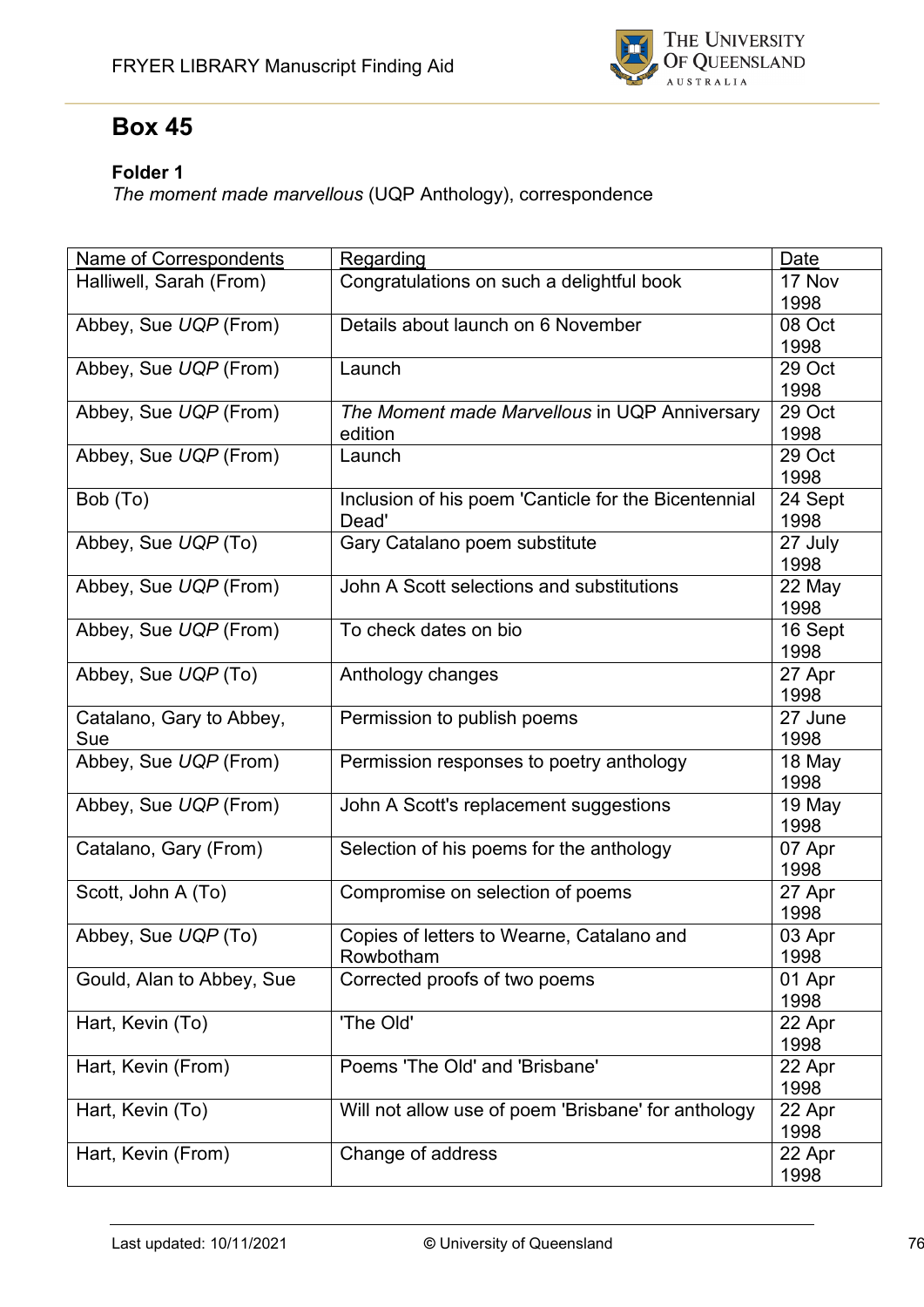

| Hart, Kevin to Abbey, Sue | Address change and permission to reprint                                                  | 22 Apr<br>1998         |
|---------------------------|-------------------------------------------------------------------------------------------|------------------------|
| Abbey, Sue UQP (To)       | Copy of letter to John Scott, Gould and<br>Rowbotham's preferences                        | 06 Apr<br>1998         |
| Hart, Kevin (To)          | Restrictions on what the anthology will contain                                           | 22 Apr<br>1998         |
| Hart, Kevin (From)        | Restrictions on poems in anthology                                                        | 22 Apr<br>1998         |
| Scott, John(To)           | Apologies, legal obligations, and alternate poems<br>or excerpts                          | 06 Apr<br>1998         |
| Abbey, Sue UQP (From)     | Responses by Zwicky, Simpson, Gould, Dixon and<br>Scott.<br>John Scott's letter attached. | 16 Mar<br>1998         |
| Abbey, Sue UQP (From)     | Introduction, title, covers and size of publication                                       | 26 Feb<br>1998         |
| Abbey, Sue UQP (To)       | Title page comments and further suggestions                                               | 27 Oct<br>1997         |
| Abbey, Sue UQP (From)     | <b>UQP Poetry Anthology</b>                                                               | 24 Oct<br>1997         |
| Abbey, Sue UQP (To)       | Corrected blue proofs of anthology                                                        | 17 Oct<br>1997         |
| Abbey, Sue UQP (From)     | First proofs (blue) and poetry anthology manuscript                                       | 15 Oct<br>1997         |
| Abbey, Sue UQP (From)     | First proofs (blue) and poetry anthology manuscript                                       | 15 Oct<br>1997         |
| Muller, Laurie UQP (To)   | <b>UQP Poetry Anthology</b>                                                               | 18 July<br>1997        |
| Abbey, Sue UQP (From)     | Final manuscript and permissions                                                          | 14 July<br>1997        |
| Johnson, Dinah (To)       | Use of poems in essay 'Fathers in Writing'                                                | 11 July<br>1997        |
| Muller, Laurie UQP (To)   | UQP Poetry Anthology                                                                      | 18 July<br>1997        |
| Munro, Craig (To)         | Proposal of 50 <sup>th</sup> anniversary anthology and Sue<br>Abbey's assistance          | 13 May<br>1997         |
| Abbey, Sue UQP (To)       | <b>UQP Poetry Anthology</b>                                                               | 08 July<br>1997        |
| Abbey, Sue UQP (From)     | Final list of contents                                                                    | 08 July<br>1997        |
| Abbey, Sue UQP (To)       | Final list of contents and line count                                                     |                        |
| Abbey, Sue UQP (To)       | Draft revised table of contents and substantial re-<br>shuffling                          | (2 copies)             |
| Abbey, Sue UQP (From)     | Extending the theme of Part II, reshaping of Part IV                                      | Bloom's<br>Day<br>1997 |
| Muller, Laurie UQP (From) | Advanced reading copy of Peter Carey's Jack<br>Maggs                                      | 02 May<br>1997         |
| Abbey, Sue UQP (From)     | Laurence's poems and crowding anthology with<br>emerging poets                            | 28 May<br>1997         |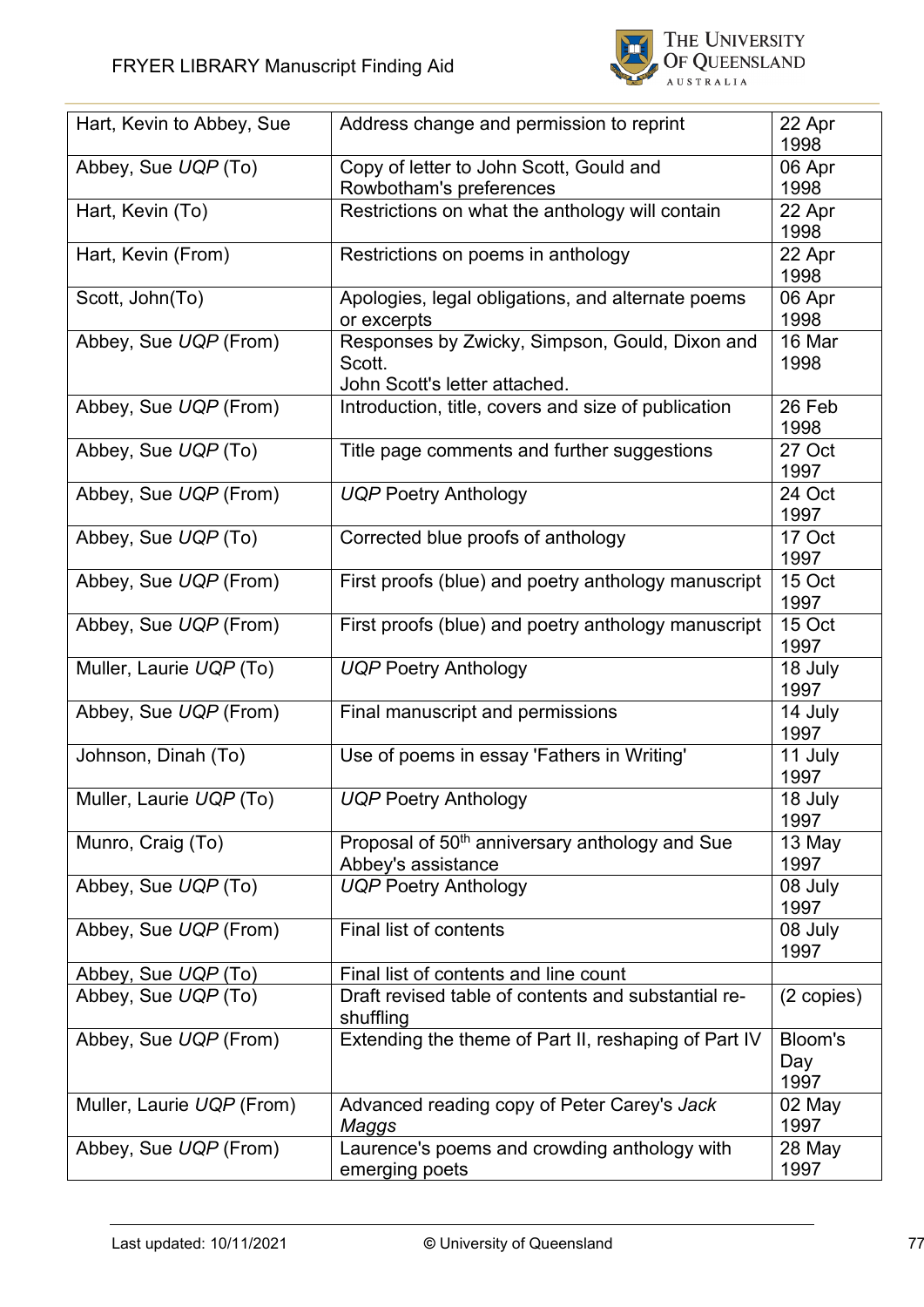

| Name of Correspondents  | Regarding                                                  | Date             |
|-------------------------|------------------------------------------------------------|------------------|
| Abbey, Sue UQP (To)     | Amended list of contents                                   | 28 May<br>1997   |
| Abbey, Sue UQP (To)     | Anthony Lawrence's new poems                               | $26$ May<br>1997 |
| Abbey, Sue UQP (From)   | Anthology considerations – first proofs of Lawrence        | 20 May<br>1998   |
| Abbey, Sue UQP (From)   | UQP Anthology manuscript                                   | 19 May<br>1997   |
| Abbey, Sue UQP (To)     | Authors and their poems re publishing in anthology         | 20 May<br>1997   |
| Abbey, Sue UQP (To)     | Fist draft of anthology in four parts                      | 14 May<br>1997   |
| Abbey, Sue UQP (From)   | <b>UQP Poetry Publications list</b>                        | 17 Apr<br>1997   |
| Munro, Craig UQP (To)   | Selecting material for the poetry anthology                | 07 May<br>1997   |
| Munro, Craig UQP (From) | Congratulations on position and working on<br>anthology    | 02 May<br>1997   |
| Abbey, Sue UQP (From)   | Copy of poems by Beveridge, Lawrence and<br><b>Walwicz</b> | 15 Apr<br>1997   |

Literature Board – Lewis Packer correspondence (Tom Shapcott's personal file).

## **Folder 3**

Literature Board – Sasha Soldatow correspondence (Tom Shapcott's personal file).

## **Folder 4**

Australia-Korea Foundation Cultural Delegation visit to the Republic of Korea, (South Korea), 9 – 16 Octobrt 1995. Includes some loose plus photographs.

## **Folder 5**

*The City of Home* – drafts and final version (poems).

## **Folder 6**

Inside Itchy Park. Meditations and Sonnets

## **Folder 7**

*Kester* – drafts of a now abandoned novel.

[Acc000328]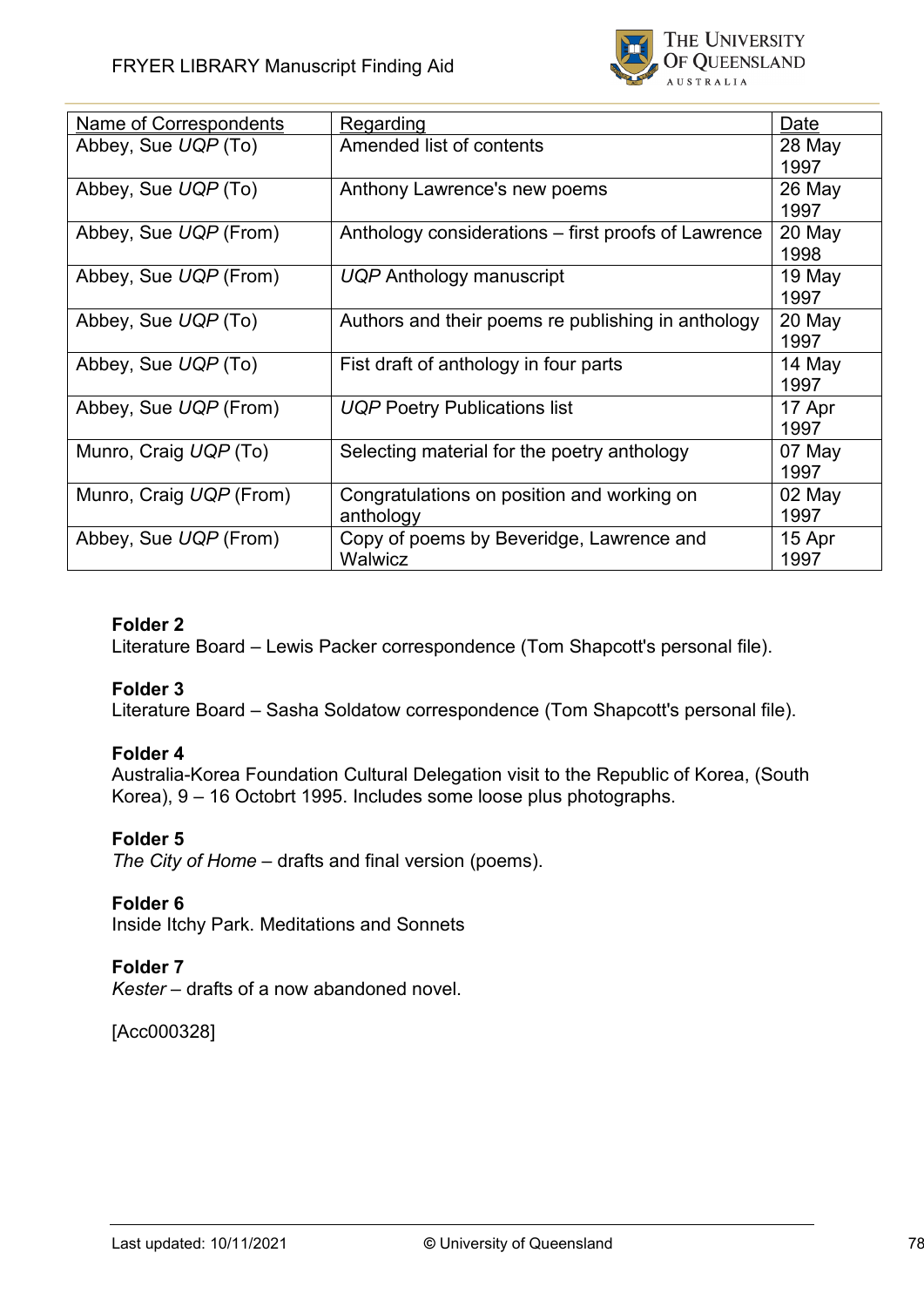

# **Box 46**

## **Folder 1**

Book Reviews of overseas writers

Whitting, Amy*. Collected Poems* Mistry, Rohinton. *A fine balance* Saro-Wiwa, ken. *A month and a day* Mistry, Rohinton. *A fine balance* Yevtushenko, Yevgeny. *Don't die before your death* Naipaul, V S. *A way in the world* Roth, Philip. *Operation Shylock* Ondaatje, Michael. *The English Patient* Mistry, Rohinton*. Such a long journey* Nijinsky, Tamara. *Nijinsky and Romola* Lowe, David A. *Callas as they saw her* Osborne, Charles. *Verdi, a life in the theatre* Spiel, Hilde. *Vienna's golden autumn 1866 – 1938* Appelfeld, Aharon. *To the land of the reeds* Donleavy, J P. *Ireland* Levi, Primo. *The wrench* Updike, John. *Trust me* Gallup, Stephen. *A history of the Salzburg Festival* Theroux, Paul. *O-Zone* Ackroyd, Peter. *Chatterton* Schom, Alan. *Emile Zola* Headington C, Westbrook R, Barfoot T. *Opera : a history* Conrad, Peter. *A song of love and death : the meaning of Opera* Tomlin, Zdena. *Stalin's shoe* Llosa, Mario Vargas. *The real life of Alejandro Mayta* Burgess, Anthony. *The pianoplayers* Bellow, Saul. *More die of Heartbreak* Strand, Mark. *Mr and Mrs Baby* Skvorecky, Joseph. *Dvorak in love* Rosenblatt, Joe. *Poetry Hotel* Theiner, George (editor). *They shoot writers, don't they?*

## **Folder 2**

Book Reviews – Australian Books.

Hall, Rodney. *The island in the mind* Kinsella, John. *Lightning Tree* Armanno, Venero. *Strange Rain* Mudrooroo. *Pacific Highway Boo-Blooz : Country Poems* Dutton, Geoffrey. *A rare bird* McDonald, Roger. *The Slap* Reed, Bill. *Tusk* Dugdale, Joan. *The Descendant* PiO. *24 Hours*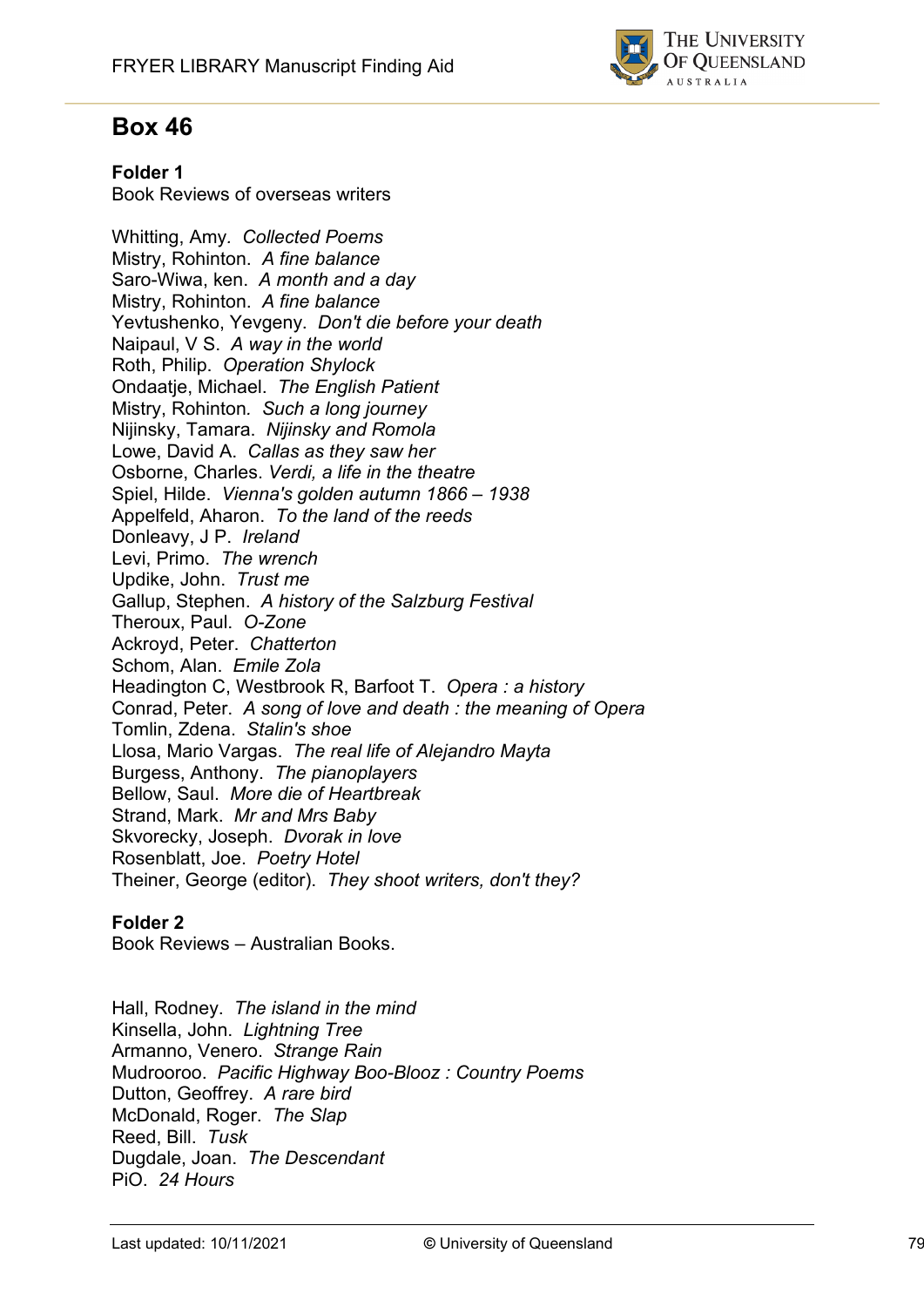

Coleman, Peter (editor). *Doubletake : six incorrect essays* Keneally, Tom. *Homebush boy : a memoir Voicing the difference : stories and poems by South Australian Writers* Corkhill, Annette Robyn. *Australian Writing* Petsinis, Tim. *Inheritance* Slessor, Kenneth. *Kenneth Slessor : Collected Poems* Page, Geoff. *A reader's guide to contemporary Australian Poetry* Jack, Antoni. *McPhee Gribble* Hergenhan, L and Petersson, I. *Changing Places* Rowbotham, David. *New and selected poems* Dutton, Geoffrey. *New and selected poems* Davidson, Jim. *Lyrebird Rising : Louise Hanson-Dyer of Oiseau-Lyre 1884 – 1962* Paor, Louis de. *Aimsir Bhreichneach/Freckled Weather* Malley, Ern. *Collected Poems* Hewett, Dorothy. *The Toucher* Anggraeni, Dewi. *Stories of Indian pacific* Kennedy, Anne. *Music Ficta* Henry, Kristin. *One day she catches fire* Kelen, Christopher. *The naming of the harbour and the trees* Papaellinas, George (editor). *Harbour* Irving, John. *Nowhere man* Carroll, Steven. *Remember Me, Jimmy James* Hart, Kevin. *A D Hope* Usher, Rod. *Smiling Treason* Page, Tony. *Satellite Link* Brophy, Kevin. *Replies to the questionnaire on love* Lee, Joyce. *Plain dreaming* Tsaloumas, Dimitris. *Potrait of a dog* Miller, Alex. *The Ancestor Game* Jaffa, Herbert C. *Townsville at War* Nanup A, Marsh L, Kinnane S. *When the pelican laughed* Beckett, Wendy. *Peggy Glanville-Hicks* Porter, Dorothy. *Akhentanen* Llewellyn, Kate. *Selected Poems* Lawrence, Anthony. *Three days out of Tidal Town* Forbes, John. *New and Selected Poems* Bourke, Lawrence. *A vivid steady state* Dutton, Geoffrey. *Flying Low* Disher, Garry. *Flamingo Gate* Drewe, Robert. *Our Sunshine* Bennett, Bruce. *Spirit of Exile : Peter Porter and his poetry* Zervos, Komninos. *Komninos Four Performance Poets (John Ashton, Kerry Scuffins, Myron Lysenko, Lauren Williams) : Live Sentences* Marr, David. *Patrick White, A Life Cap and Bells : The poetry of Francis Webb* Hasluck, Nicholas. *The country without music* Harwood, Gwen. *Blessed City : Letters to Thomas Riddell* Lee, Gerard. *Troppo Man* Moorhouse, Frank. *Lateshows*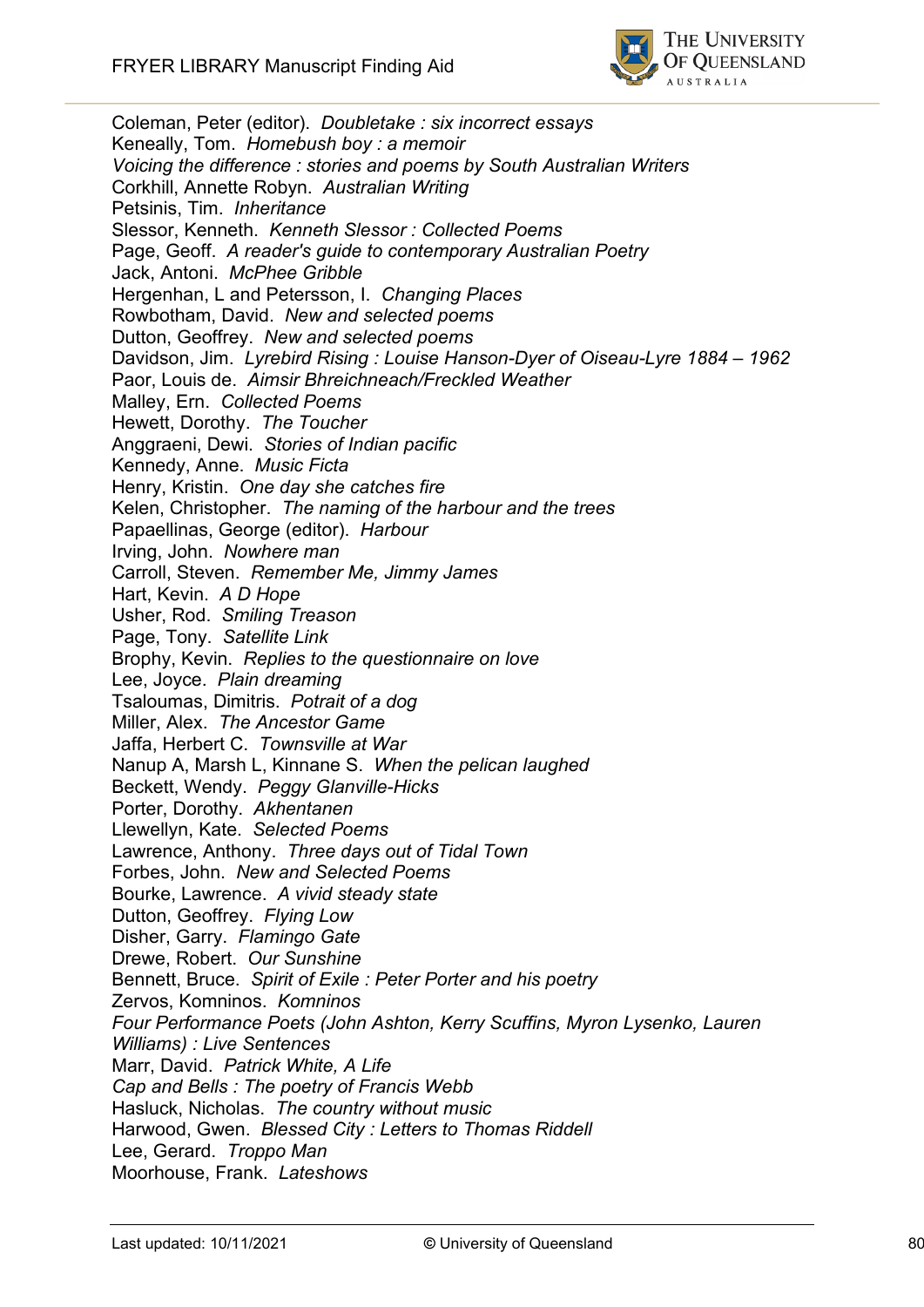

McIntyre, Arthur. *Contemporary Australian Collage and its origins* Drury, Neville (editor). *New Art Four : Profiles in contemporary Australian art* Hospital, Janette Turner. *Isobars* Duggan, Laurie. *Blue Notes* Rose, Peter. *The House of Vitriol* Ryan, Gig. *Excavation* Lehmann, Geoffrey. *Children's Games* Hill, Barry. *Draft* Bell, Pamela. *Poetry 1947 – 1989* Kent, Jean. *Verandahs* Westbury, Debbie. *Mouth to mouth Scripsi* (volume 6, number 3) *The Phoenix Review* (number 6) Scott, John A. *Translation* Buckley, Vincent. *Last Poems* Hart, Kevin. *Peniel* Foulcher, John. *Paper weight* Lansdown, Andrew. *The grasshopper heart* McCauley, Shane. *The butterfly man* Zable, Arnold. *Jewels and Ashes* Hoddinott, Alison. *Gwen Harwood : the real and the imagined world* Dorum, Eileen. *Percy Grainger, the man behind the music* Dreyfus, Kay (editor). *The farthest north of humanness, Letters of Percy Grainger 1901 - 1914* Bentenak K, Muecke S, Roe P. *Reading the country* Wearne, Alan. *The Nightmarkets*

## **Folders 3 to 10**

Correspondence relating to Australian Literary Festivals, Functions and Readings.

## **Folder 11**

*Poetry and place* – file re NLA exhibition 1991.

[Acc000328]

# **Box 47**

#### **Folders 1 to 3**

Thomas Shapcott's reviews, articles, talks

#### **Folder 1**

Essay on Ania Walwicz (faxed to Pam Shelton, Contemporary Women Poets) and published in the volume of the same name, published by St James Press, USA 1999 'The National Book Council and the search for Sponsors' published in *Deductions*, March 1997, Department of Communications and Arts Canberra Sa'adeh, Wadih. *A Secret Sky* (Transcreated from the Arabic by Anne Fairbairn), review published in *ABR* July 1997 'Naming Rights (and wrongs)', *The Age,* published 25 March 1997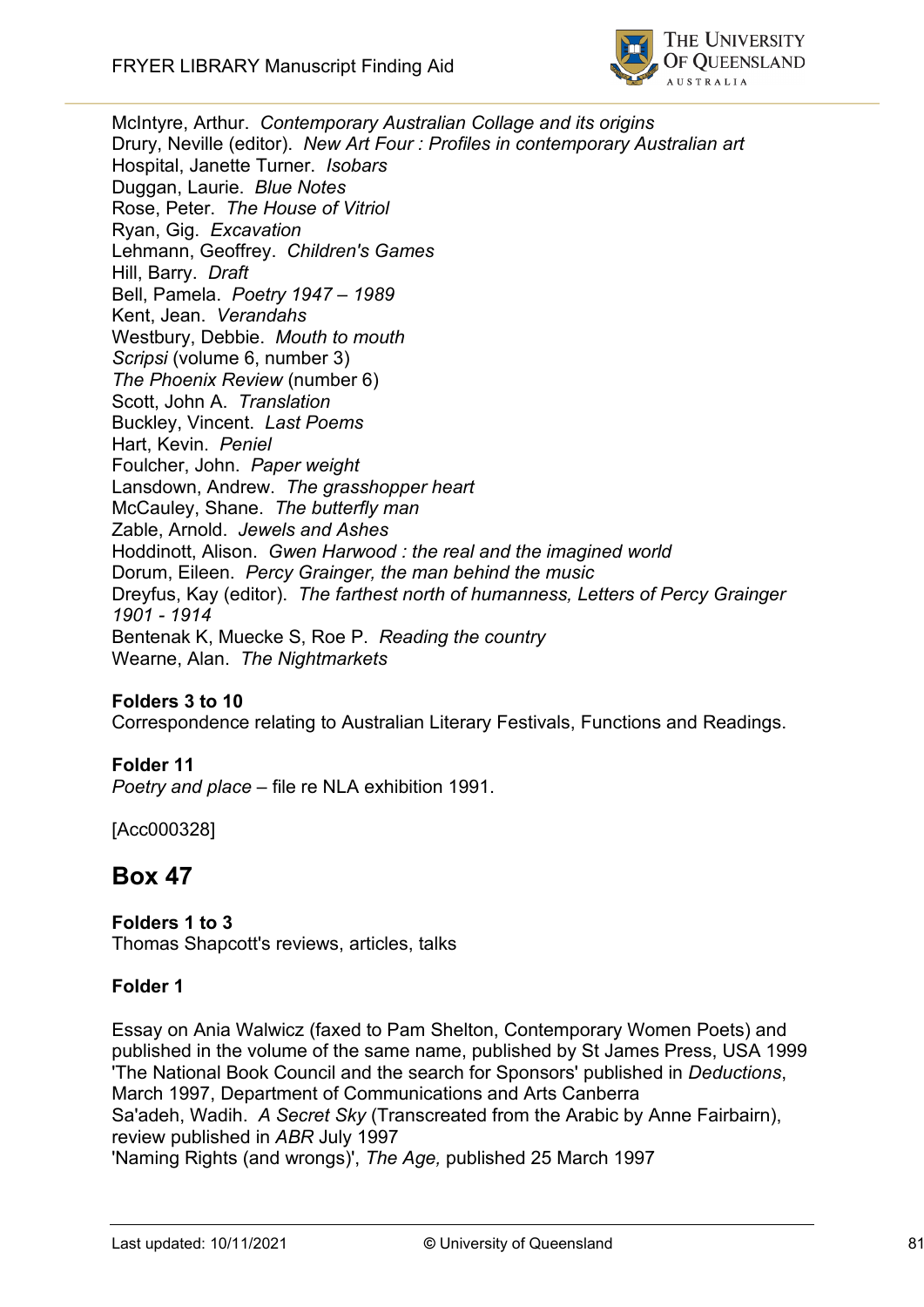

'When I first started to publish poetry…'.article published in *Accounting, Auditing and Accountability Journal SA* (edited by Michael Meehan, Flinders University SA) 1997 'Fathers' essays published in anthology *Fathers* (UWAP 1997) 'Poetry from The Macedonian : Notes by a lector' published in *Heat 3* 1997 'A Queenslander' published *ABR* November 1996 'Penning down David Malouf', published *The Age* 26 June 1996

## **Folder 2**

'Kota Kinabalu is only a Hop and a Skippy Away' published in *The Australian Author* April 1974

'Identity and Change' paper, Forum AGU, published in the papers *Identity and Change* November 1996, Monash University Seminar 25 February 1996

'Librettist Inaction/Librettist in Action' paper for seminar on librettists/composers,

Adelaide Festival 9 March 1996, published in papers from seminar 1997

'Obituary for John Blight'. Faxed to Jennifer McAsey *The Australian*, 17 May 1995

'Judah Waten :a personal recollection' Box Hill Library September 1996

'TheMiles Franklin Puzzlement (Demidenko) *ABR* October 1995

'The New Rococco : Post-modernist lovesongs from the Age of Ugliness', *ABR* March 1996

'Status of Australian Literature' (Logos, UK 1994)

'Writing and selling : watch out for cadbury clouds' (Mirrordena, Vic 1995)

'Foxtrot at the Hotel Borobodur' essay from Australian Studies Seminar in Jakarta.

'The Australian Post and Me' unpublished essay

'Moments that changed my life', unpublished

*Indigestion* by Gerard Murnane, parody for ASAL Conference 19 August 1988, unpublished

'Australian Writers are News' article for *The Australian*, 30 September 1990 (Tom doesn't think it was published)

Response to *Island* Questionaire March 1991, unpublished. Faxed to Cassandra and Andrew, 5 March 1991. Letter to Tom from Cassandra Pybus and Andrew Peek *Island*, 15 February 1991

'Personal Best' article published in *Personal Best* (ed Gary Disher) Imprint 1990 'Writing : from pen to printed page (or brain to bookstore)' paper delivered at National Book Council seminar (1994?)

'Adelaide Festival Feast' *Vogue* Australia 1992

'Poetry' published in *Southerly*, September 1992

'Beware! Dangerous cures ahead : copyright and the writers today' essays published in NBC Newsletter, *Thumbnail*, February 1995

'Top Shelf Choice'. Accompanying letter from Rosemary Sorensen *Australian Book Review* (editor), June 1991

'The Judge' *ABR* supplement September 1990

'Australian Writing in Translation : Problems in Translating Australian Literature' paper delivered Carnivale Multicultural Festival 1989, unpublished

'Repression' paper for Dis/Unities Conference Sydney, 9 September 1990

'Obituary for Robert F Brissenden died early 7 April 1991', *The Australian* April 1991

'The Australia Council in the 1990s' published in *The Australian Author* September 1991

'How do Authors Survive?' published in Australia Council Newsletter *Artforce* 1990

'Jean-Paul Delamotte; translator extraordinaire' Australia Council Newsletter *Artforce* 1990 'Writers get together to explore a family quarrel'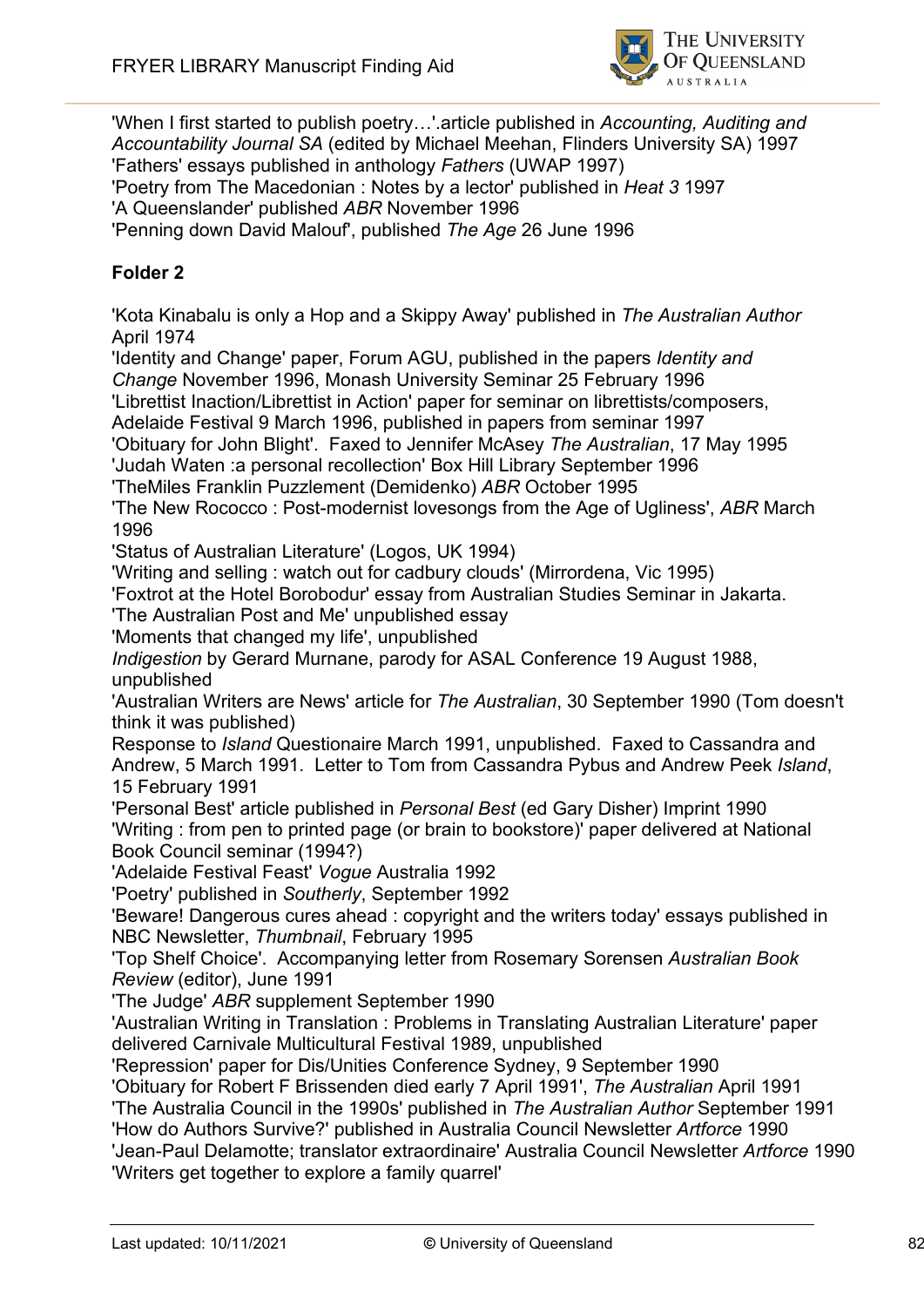

'DIS/Unities. The Multicultural Ladder' paper for Dis/Unities Conference 1992 'Opinion' 1989 speech unpublished

'Rhapsody in a parking lot' speech for WA Literary Awards Dinner 19 October 1991 'Speech : CAL distribution', Melbourne 16 August 1990

'Bopplenuts to you' The Science Show ABC Radio 22 April 1989

'Speech for English Association Annual Dinner 1989' published *The Australian Author* September 1990

'Getting it Write. Arts and Identity : A country seeks its own self-expression' unpublished speech given as Director of the Literature Board circa 1989

'Words on walls' speech for opening of Art Exhibition Heidi Gallery Melbourne, 6 March 1989

'A history of state of patronage of literature in Australia : the multicultural perspective' paper given at AWL cultural symposium, Bologna Italy 19 April 1988

'Writers in the Community Conference'. Some notes by Tom Shapcott, Director, Literature Board of the Australia Council, 1986 conference papers

'National Library Week' unpublished paper given in Adelaide 1990

'Speech to NSW Council of High School Principals Annual Conference' 28 May 1987 'Australian Young Writers' Project' speech given Sydney 1988 during Year of Young Person

'The Literature Board : A Ghost in the Wings'. Unpublished paper delivered at 11th National Playwright's Conference, Canberra, 17 May 1985

'Writers' Week at the Adelaide Festival 1984' essays in Australia Council newsletter 1984 'The Literature Board and International Promotion : Paper Boats in the Tide', *The Australian Author*, March 1986

'On Celebrity', *Australian Book Review*, November 1987

'The Literature of a Nation' paper at Carnivale, Sydney 1988 (printed in *Biting the Bullet*) 'David Malouf' *The Australian* 23 March 1988 (reprinted in *Biting the Bullet*)

Letter to Margaret Dunkle regarding invitation to be in her new Oxford book *Story Maker*, bio notes included, unpublished

'Remembering Gertrude Langer' published in *The German Perspective in Queensland* (UQP 1988) and reprinted in *Biting the Bullet*

'First Books'

'Budapest and the Pulszky Event', 21 October 1988

'Brisbane : the hall, the mall and the river' published in *The Bulletin*

'Russian Diary' 30 October 1985

'Visiting James Dickey', 1976

all published in *Biting the Bullet*

## **Folder 3**

'Books on tape : the story so far'. Sent to Virginia Rowland, *Link-up*, National Library of Australia 19 Sept 1994

'Speech for opening of Writers Week' given Adelaide March 1990

'The Poet as Lector : Translating modern Macedonian Poetry' published in *ALITRA Journal* August 1994

'Copyright, Contracts and Connections' published *Victorian Writers Handbook*, September 1993

'Charles Blackman Retrospective. National Gallery of Victoria, May/August 1993' (speech)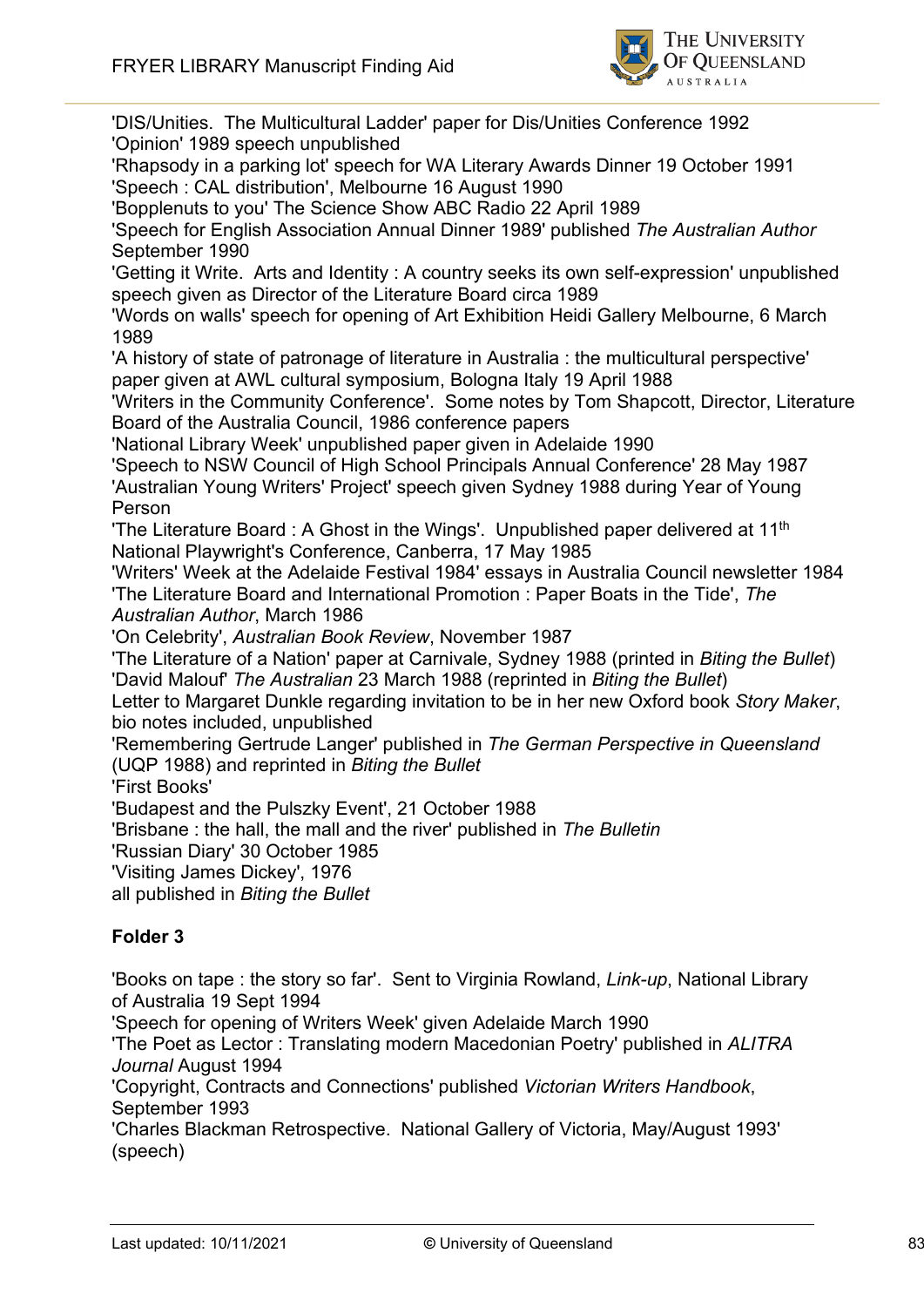

'The Evidence of Anecdote : some perspectives on the poetry of David Malouf' published in *Provisional maps : Critical Essays on David Malouf* (WA Cultural Studies Association, June 1994) 'Censorship' essay published in *Encyclopaedia of Post Colonial Literature* (Routledge 1994) 'Is this the illiteracy we had to have?' essay in *The Great Literacy Debate* (Australian Scholarly Publishing 1992) 'Bridging the Difference' talk for British Council publication launch, book of that title, 1998. 'Is this the illiteracy we had to have?' essay in *The Great Literacy Debate* (Australian Scholarly Publishing 1992) [Acc000328]

# **Box 48**

# **Items 1 to 6**

Scrapbooks, 1986 to 1991

[Acc010719]

# **Box 49**

**Items 1 to 6** Scrapbooks, 1992 to 1995

[Acc010719]

# **Box 50**

**Items 1 to 5** Scrapbooks, 1996 to 1999

[Acc010719]

# **Box 51**

**Item 1** Scrapbook, 2000

## **Folder 1**

Records of manuscripts submitted for publication, 1958-1969 (1 exercise book) Records of manuscripts submitted for publication, 1970- (1 exercise book)

## **Folder 2**

Tax returns 1986-1993

## **Folder 3**

Correspondence : literary editors ( journals/publishers)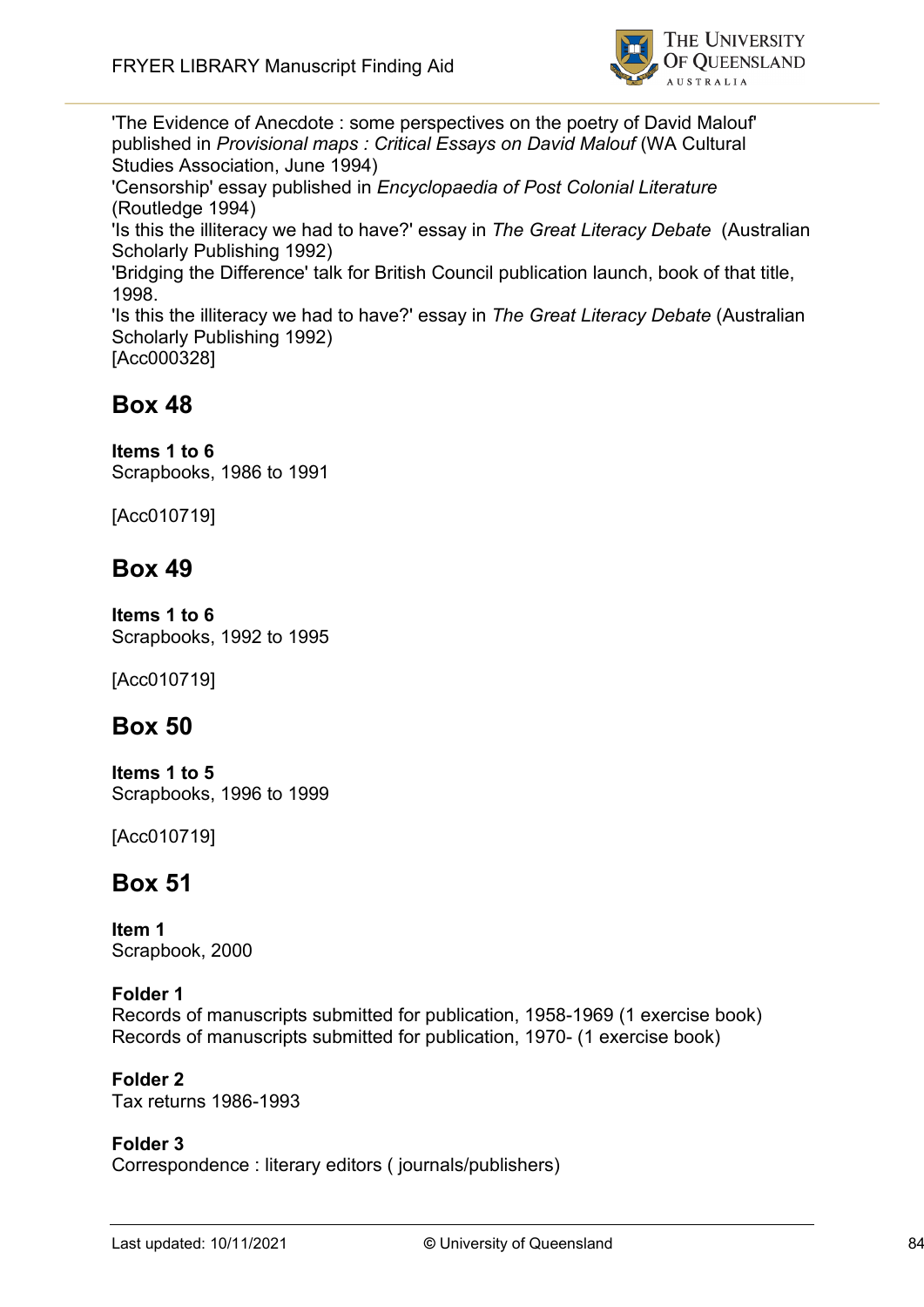

*Chekhov's mongoose : poems* by Thomas Shapcott

[Acc010719]

# **Box 52**

**Folder 1** Nobel Prize nomination for Judith Wright

**Folder 2** Andrew Dezsery autobiography, Correspondence

**Folder 3**

Andrew Dezsery autobiography, English language version drafted by Shapcott from versions by Dezsery

**Folder 4** Correspondence re *Mona's gift*

**Folder 5** IMPAC Dublin Prize

**Folder 6** History of Literature Board

**Item 1** Drawing by Cernak

[Acc010719]

# **Box 53**

## **Folder 1**

Literary correspondence, overseas, includes incoming and outgoing correspondence and e-mails

Shapcott and Ian Wedde, 28-29 Jan 2003 Shapcott and Dusan Velickovic, 9 Aug 2000, 2 May 2001 Ludmilla Popova-Wightman, 6 Apr 2001 Shapcott and Alan Kent, 5 Jun – 5 Oct 2003 Shapcott and Irina Grigorescu, 18-23 Nov 1998 Michele Field, 17 Jan 1995, 19 Dec 1997, postcard, no date Andras Dezsery Endre, Dec 1997 – Jan 1998 Charles Causley, 7 Jun 1987 Shapcott and Moma Dimic, 5 Aug 2003 Shapcott and Tony Curtis, 14 Jan – 3 Oct 2003 Sebastian Barker, 11 Nov 1991, postcard X Abu-Risha, 17 Nov 1993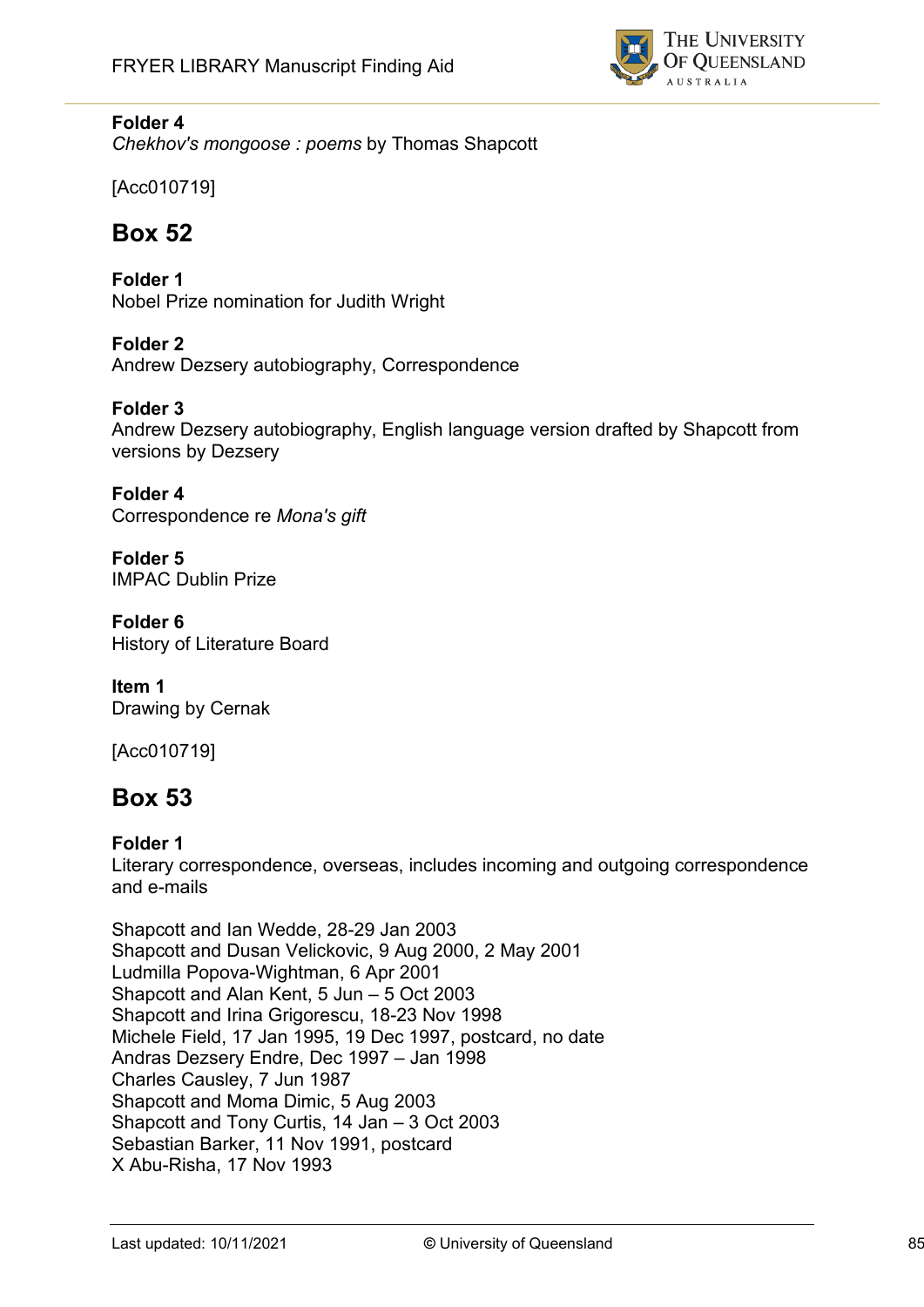

Denise Levertov, 4 Jan 1982 Bill Manhire, 15 May 2001 Alastair Niven, 5 May 1992 Tomaz Salumun, 17 Sep 1999 Irina Zhelegnova, 10 May 1986 Michael Hulse, 22 Nov 1992, 11 Feb 1994, 18 Feb 1993, postcard Rimun Dahan, 5 Nov 1997 Francoise Han, 30 Dec 1992 T Arens, Jan 1993 Dusan Velickovic, 28 Dec 1991 Bruce Clunies-Ross, card, no date Katalin Forrai and Laszlo Vikar, 13 Dec 1988 Jan Ostergren, 31 Aug 1987 Norma Jean Richey, Apr – May 1987 Michael Harlow, 14 Apr 1985, 8 Aug 1991 Lars Adelius, 29 Dec 1985 Lena and ?, postcard, 5 Mar 1995

## **Folder 2**

Literary correspondence, miscellaneous, includes incoming and outgoing correspondence and e-mails

Peter Janfield, 10 Mar 1999 Brian Stonier, 2 Feb 1999 The Hon Don Dunstan, memorial service program, newspaper cutting and *Labor Herald* tribute publication Nikki Barrowclough, Sep 2002 Philip William Benham, remembrance card, signed Stephen, 28 Sep 1985 T Arens, 31 Dec 1994 Greg Mackie, 16 Mar 1998 Robyn Sheahan-Bright, 8 Aug 2002, regarding proposal for History of Book in Australia S Page, 25 Mar 1976 Chao?, 25 Sep 1996 Katherine Davis, 6 Jul 1995 Correspondence regarding publication of a letter by Thomas Shapcott to Michael Dransfield, Jul 1995 Peter Wood, 7 Feb 1995 Brendan Clark, 17 Jun 1994 Dorothy Fowler, Apr 1994 Open letter to the Vice-Chancellor, University of Queensland, regarding Laurie Muller, former manager of University of Queensland Press, no date, no signature Melvyn Morrow, 24 Dec 1993 Anne Power, Dec 1993 Marcia Lewis, 3 Nov 1993 Garth Nettheim, 18 Oct 1993 Rob Jenkins, 16 Mar 1993 Correspondence regarding poems by Marceine Ia Dickfos, Jul 1993 John Sligo, 11 Jul 1991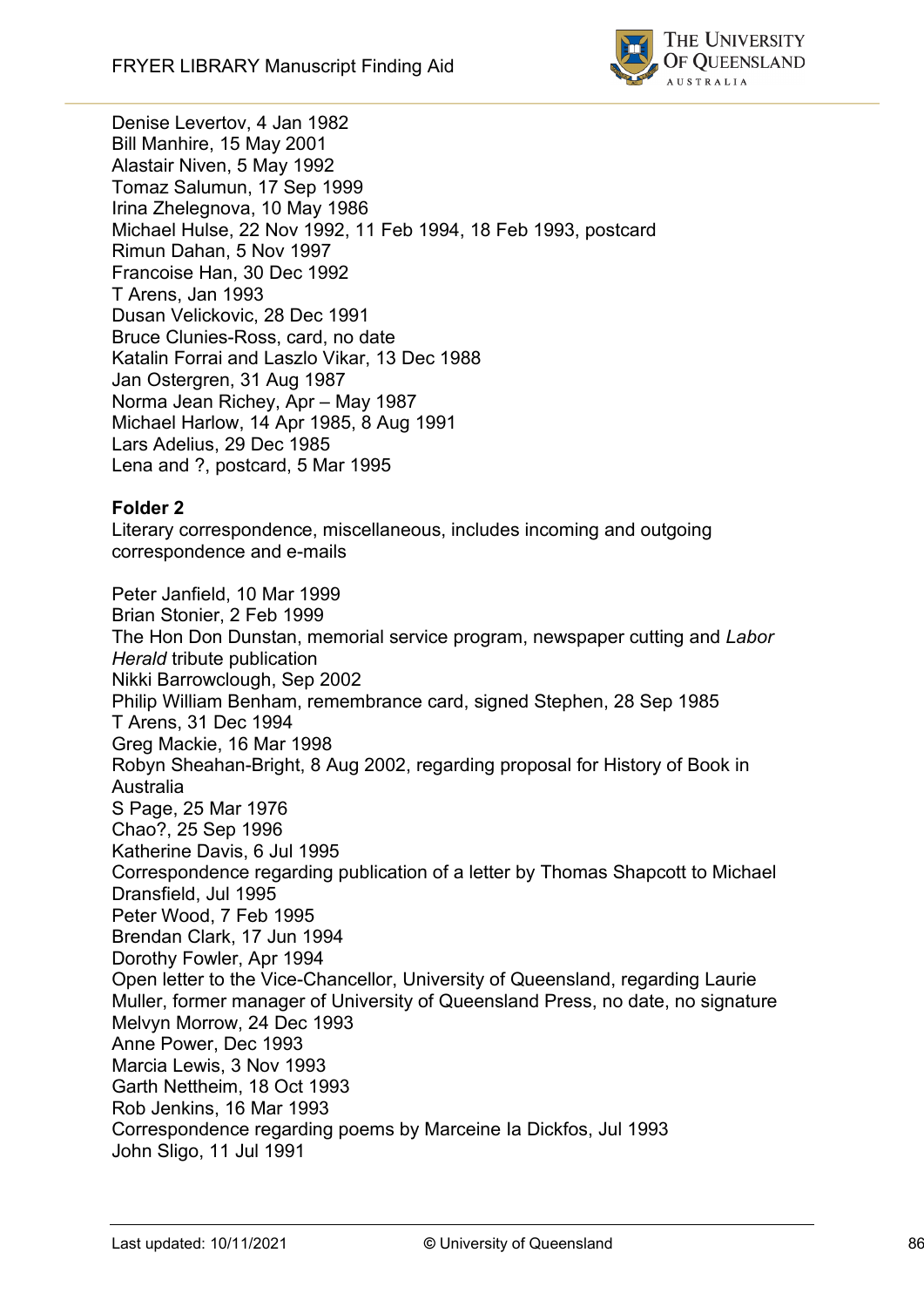

Correspondence regarding Shapcott's appointment as Executive Officer of the National Book Council, Sept 1992

### **Folder 3**

Correspondence with editors, journals and others, includes incoming and outgoing correspondence and e-mails

Jim Elledge, 30 May 1989, regarding permission to publish a review by Shapcott William Rossa Cole, 1 Oct 1987 Joan Colebrook, 10 Sep 1987 Robert Ross, 7 Sep 1990, 3 Mar 1992 Vublic, Jul 1989 Professors Elliot and Kawamura, 8 Feb 1990 TJG Harris, 2 May 1990 Nicholas Jose, 19 Dec 1989 Richard Sherwin, 7 Jul 1987 Elise Goodman, 9 Mar 1994 Volker Wolf, 3 Mar 1994 Gordon Graham, 2 Mar 1995 Karin Randolph, 15 Mar 1999 Correspondence with various people in Italy Hajah Zaiton Haji Ajamain, May – Jun 2004 Martin Mitchell, 21 Feb 1990 Shapcott and Wakefield Press, Mar 2004 Craig Munro, UQP, 8 Jun 2004 Julianne Schultz, 13 Jan 2004 Melissa Bush, 15 Apr 2004 Shapcott and Picaro Press, Jan – Mar 2004 Noel Rowe, 5 Jun 2004 James Charlton, 21 May 2004 Michael Sariban, 1998-2001 Ian Syson, undated Queensland Government, 2002

#### **Folder 4**

Correspondence with editors, journals and others, includes incoming and outgoing correspondence and e-mails

Correspondence regarding 'The litanies of Julia Pastrana', 1977 Raghid Nahhas, 29 Mar 1998 Correspondence regarding Pamphlet Poets, 1998 Shapcott and Fremantle Arts Centre Press, 1990-1991 Shapcott and JC Decaux, 2001 Croggan, Alison, 'Send a poem to Howard', 2003 Rob Morris and Francis Boyle, 2003 Tess Brady, Nov 2002 Correspondence regarding 'The Ballad of Box Hill', 1994 Shapcott and Australian Society of Authors, 1992 Helen Daniel, 11 Apr 1996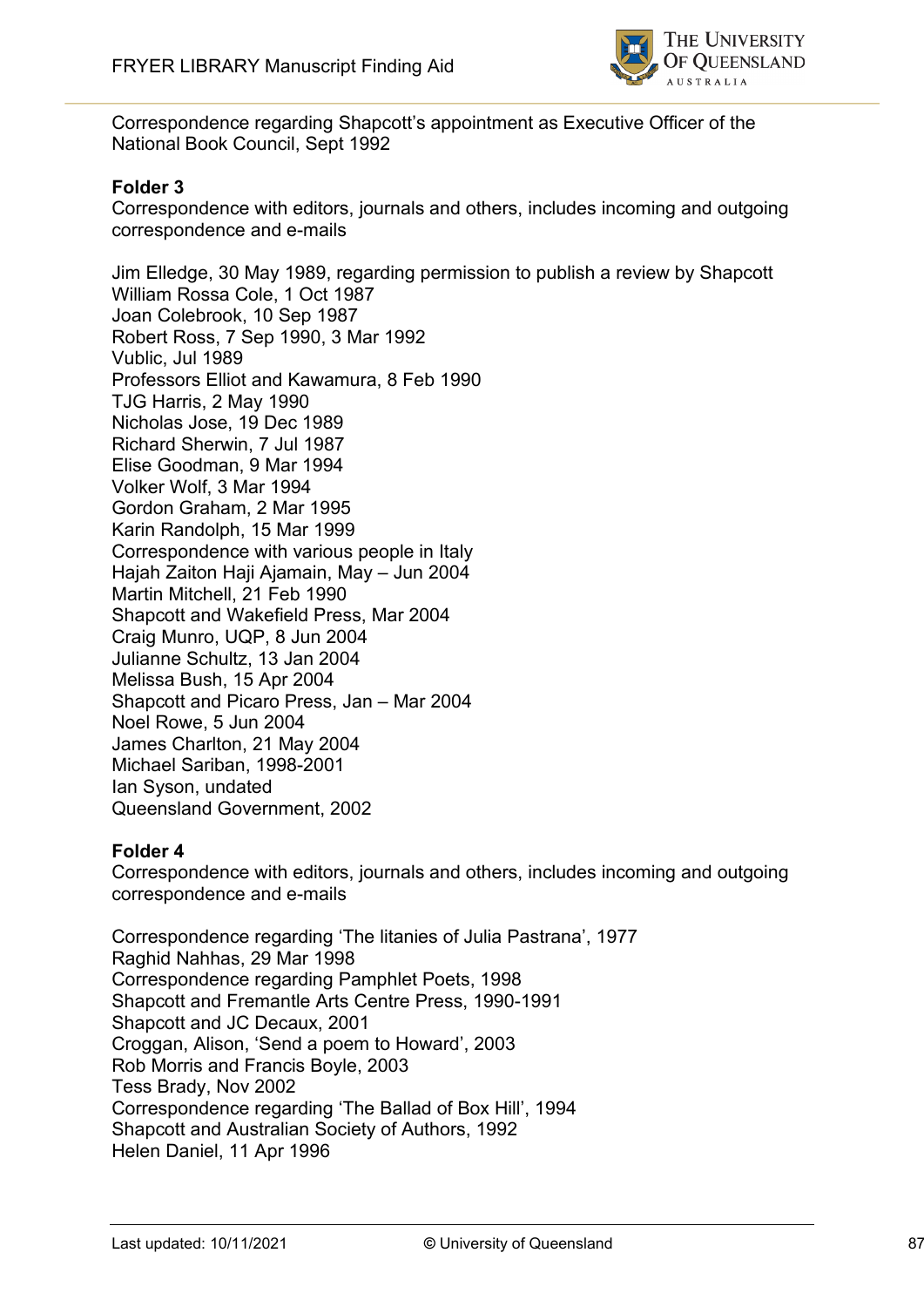

Shapcott and Collins Angus and Robertson regarding introduction to the *Time of the Peacock*, 1992 Australian War Memorial, 1991

#### **Folder 5**

Correspondence with editors, includes incoming and outgoing correspondence and e-mails

*Australian Book Review*, 4 Apr 2003 Chip Rolley, 2003 Raghid Nahhas, *Kalimat*, 11 Mar 2003 Nigel Krauth, *Text*, 12 Mar 2003 *Overland*, 25 Feb 2003 *Poets Union*, Apr – Aug 2003 *Australian Book Review*, 3 Mar 2003 Les ?, 2 Nov 2002 *Meanjin*, Apr 2003 Geoff Page, 4 Jun 2003, regarding poems for *Indigo Book of Modern Australian Sonnets* Gloria Yates, Micro Press Oz, no date Michael Bollan, 2 Jul 2003 *Southerly*, no date *Griffith Review*, Jul - Sep 2003 Frank Prendergast, 4 Sep 2003 *Island*, no date Caitlin Yates, 15 Sep 2003, regarding poems for *The Best Australian Poems 2003 Age*, 24 Sep 2003 *Poetry Island Review*, Oct 2003 *Meanjin*, 20 Oct 2003 *Griffith Review*, Oct 2003 *Canberra Times*, 20 Nov 2003 *Salt-lick Quarterly*, 2 Jul 2003 *Overland*, 20 Jun 2003 *Heat*, 15 Nov 2002 *Eureka Street*, 13 May ? *Southerly*, 26 Jan 2003 *Meanjin*, 7 Jan 2002 *Heat*, no date *Canberra Times*, 27 Feb 2002 Morag Fraser, *Eureka Street*, 3 Mar ? Clive Newman, Salt Publishing, no date *Antipodes*, 1 Mar 2002 *Age*, 21 Feb 2002 *Imago*, 12 Mar 2002 Christopher Cyrill, *Heat*, 21 Apr 2002 Morag Fraser, *Eureka Street*, 15 Apr 2002 *Island*, no date *Eureka Street*, May – Jun 2002 Leigh Dale, *ALS*, 18 Jun 2002 *Australian*, no date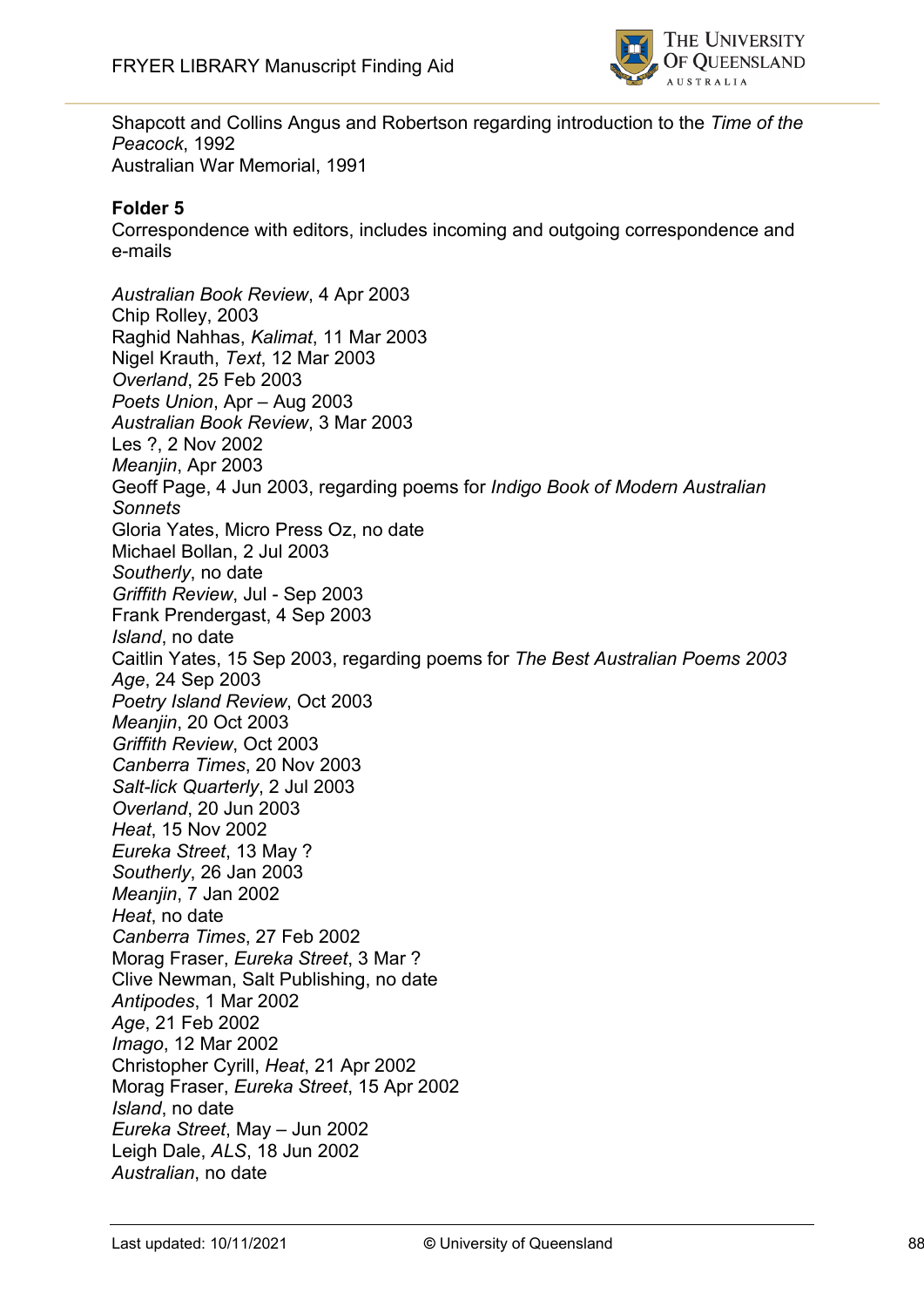

*Heat*, 23 Sep 2002 Ron Pretty, Poetry Australia Foundation, 30 Oct 2002, regarding poem for *Blue Dog: Australian Poetry*, Vol 1, No 2 *Meanjin*, 24 Oct 2002 Clive Newman, Salt Publishing, 10 Nov 2002, regarding *Chekhov's Mongoose Eureka Street*, 18 May 2002 *Island*, no date *Canberra Times*, 7 Jan 2002

## **Folder 6**

Correspondence with editors, includes incoming and outgoing correspondence and e-mails

*Eureka Street*, 26 Dec 2001 *Overland*, 20 Dec 2001 *Island*, no date *Kalimat*, 1 Jan 2003 *Imago*, no date Fremantle Arts Centre Press, Oct – Nov 2001 *Meanjin*, no date *Canberra Times*, 27 Nov 2001 *Island*, no date *Age*, 14 Nov 2001 Steve Evans, *Accounting Auditing and Accountability Journal*, Nov 2001 *Island*, Nov 2001 *Antipodes*, 4 Nov 2001 *Heat*, 24 Oct 2001 *Southerly*, 21 Aug 2001 *Australian*, 15 Aug 2001 Lothian Books, 11 Oct 2001 Penguin Books, 8 Dec 2000, 21 May 2001 *Island*, no date Coral Hull, Thylazine Publishing, Feb 2001 George Papaellinas, *Common Ground*, 15 Aug 2000 Michael Duffy, 13 Dec 2000 *Australian Book Review*, 18 Feb 2001 *Imago*, 30 Jun 2001 Stephen Lawrence, regarding launch of *New Poets 3* by Ioana Petrescu *Heat,* 5 Jul 2001 Salt Publishing, Sept-Oct 2000 UQP, 16 Jun 1995 Angus and Robertson, 16 Feb 1993 John Olsen, 19 Oct 1987, 15 Mar 1982 UQP, 1981 – 1989 *Antipodes*, 29 Oct 2001 *Overland*, 25 Jul 2001 *Kalimat*, 28 Oct 2001 Coral Hull, Thylazine Publishing, 27 Jul 2001 Zoran Ancevski, 'Gold Coast', Sep 2001 *Literary Review*, Aug – Sep 2001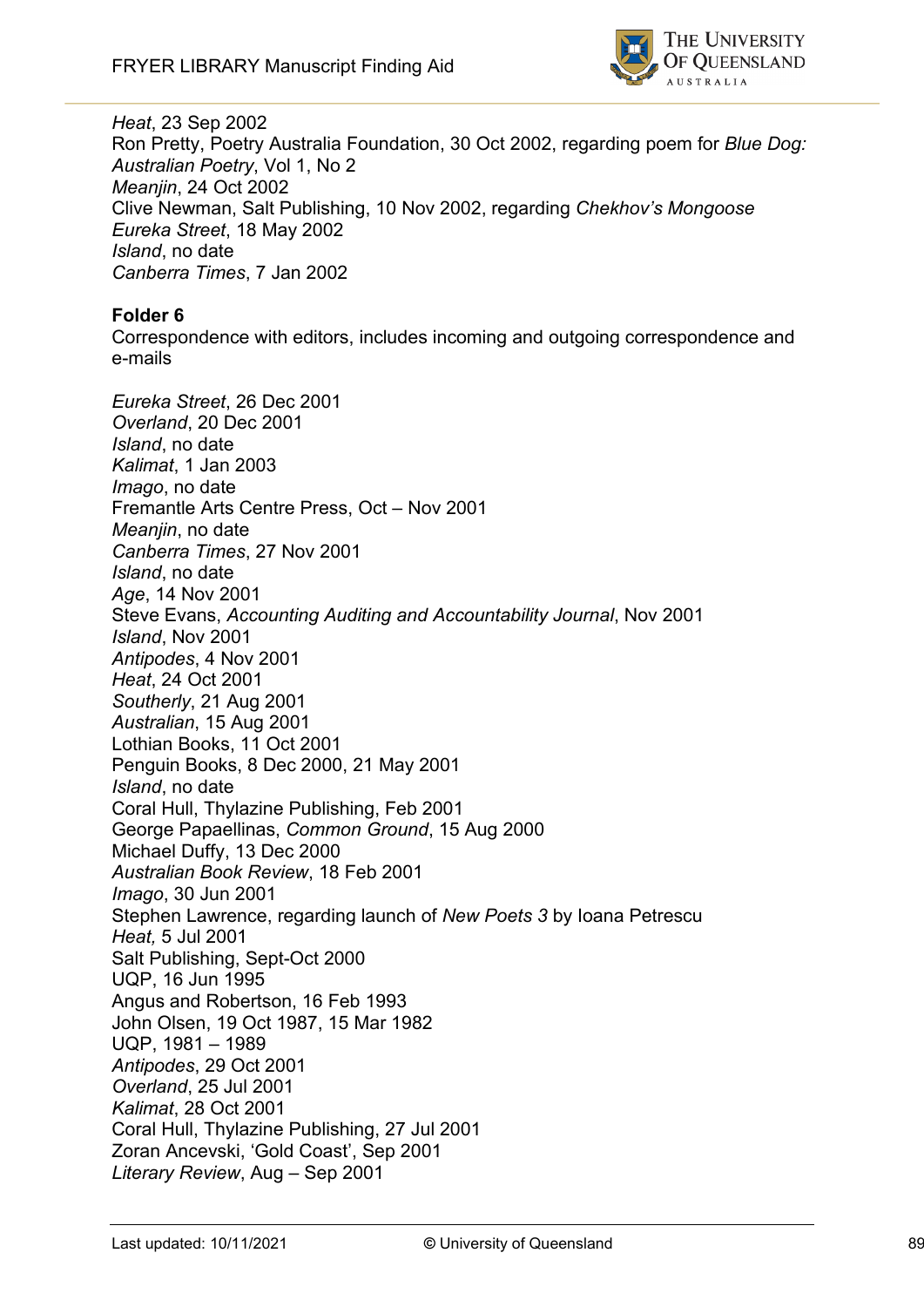

John Kinsella, 2001 Queensland Government, 24 Oct 2001 *Kalimat*, 22 Jan 2001 Salt Publishing, 2001 *Landfall: A New Zealand Quarterly*, 8 Nov 1985, 3 Apr 1986

## **Folder 7**

Correspondence between Shapcott and Bruce Beaver, 1997-2004, includes incoming and outgoing correspondence and e-mails, plus correspondence regarding the death of Bruce Beaver on 17 Feb 2004

[Acc040825]

# **Box 54**

#### **Folder 1**

Correspondence between Shapcott and Goran Tunstrom, Sweden, 1985-1995

#### **Folder 2**

Correspondence between Shapcott and Judith Wright, 1987-1992

#### **Folder 3**

Correspondence between Shapcott and Rosemary Wighton, 1983-1999

#### **Folder 4**

Correspondence between Shapcott and Michael Dransfield, 1969 and correspondence regarding permission to publish these letters

#### **Folder 5**

Correspondence between Shapcott and Pat Dobrez, 1998 – 2001

#### **Folder 6**

Correspondence between Shapcott and Geoffrey Cains, 1989 – 1998

#### **Folder 7**

Correspondence between Shapcott and Colin Brumby, composer, 1999-2003

#### **Folder 8**

Correspondence between Shapcott and Rosemary Dobson and Alec Bolton, 1976- 2003

#### **Folder 9**

Documents and correspondence relating to the award of an honorary Doctor of Letters from Macquarie University to Shapcott, 22 Sep 1989

#### **Folder 10**

Literary correspondence, casual, A-H, includes incoming and outgoing correspondence and e-mails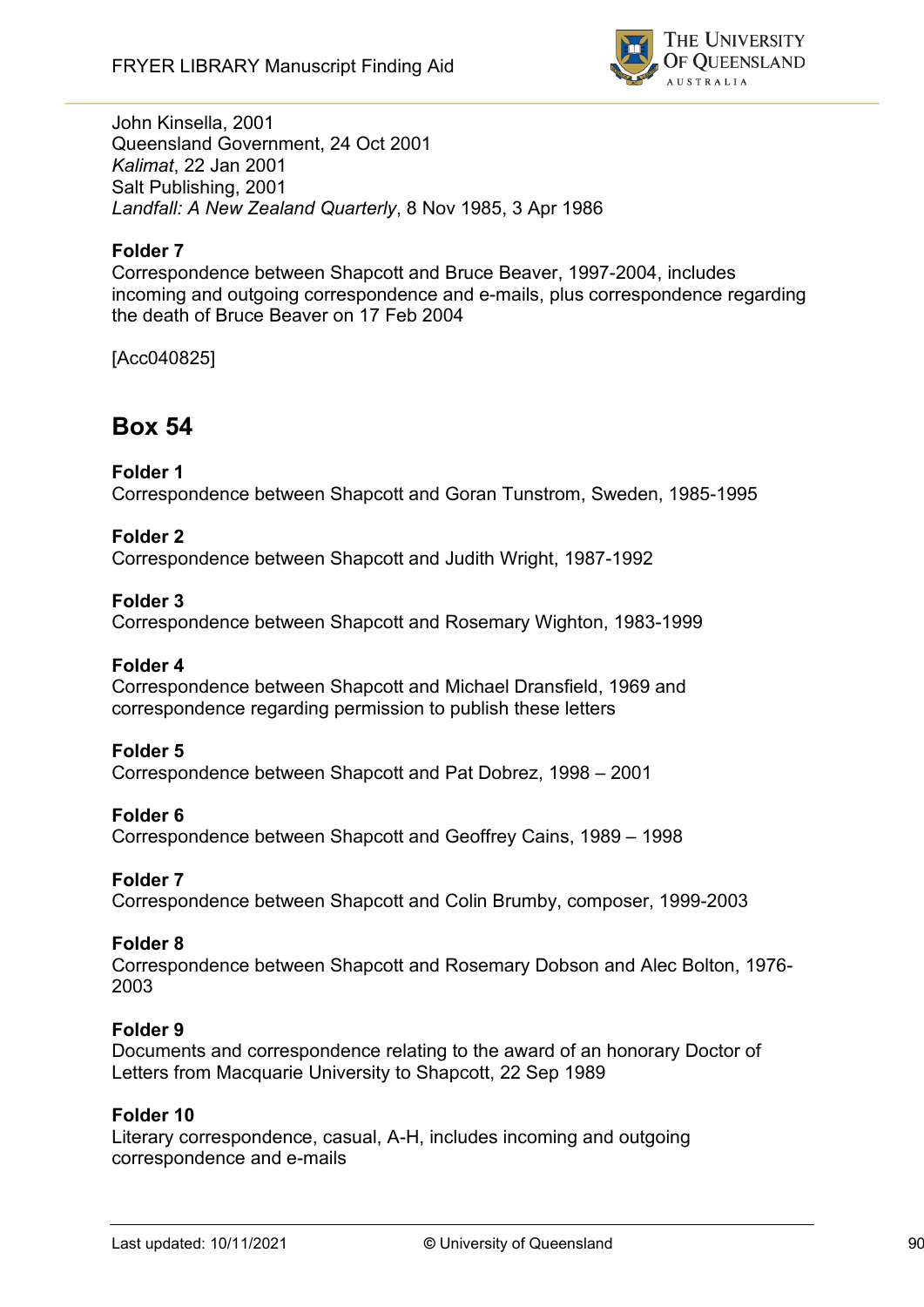

Jordie Albiston, 18 Jul 2001 Robyn Archer, 1999 Jessica Anderson, no date Peter Alexander, Jan 2001, biographer Les Murray Louis Armand, 6 Jul 2001 Barbara Blackman, 1998-2001 Lidija Cvetkovic, Mar-Apr 2003 Clem Christesen, regarding Alexander Kerensky, Aug 1987 Bernard Cohen, Nov 2001 Ken Campbell-Dobbie Bronnie Norman, regarding death of Nancy Cato, 18 Jul 2000 Louise Campbell, 26 May 1998 Ed Campion, Sep 2003 Bruce Dawe, 2002-2003 Andrew Ford, 14 Oct 1998 Peter Goldsworthy, 12 Nov 2003 Tom Hungerford, 29 Jan 2003 Lee Harding, 26 Feb 1985 Richard Hillman, 22 Sep 1998 Graeme Harper, 1988-1992 Kevin Hart, 13 Dec 1999 Jill Hellyer, 29 Nov 1998

## **Folder 11**

Literary correspondence, casual, J-Z, includes incoming and outgoing correspondence and e-mails

Rod Jones, 19 Dec 1997 Manfred Jurgensen, 1999, 2003 Jacqueline Kent, 29 Dec 2003, 8 Jan 2004 Tom and Judy Keneally, 11 Feb 1998, 3-12 Dec 1997 Anthony Lawrence, 1998 Gerald Murnane, Nov 1999 John Olsen, 9 Feb 1998 Ron Pretty, 1997, 2002 Geoff Page, 2001, 2003 Tom and Vicki Petsinis, 8 Feb 2003 Roger Pulvers, 1981 Nicholas Rothwell, Dec 2003 – Jan 2004 Eric Rolls, 20 Aug 2002 Jennifer Rumsey, 2001-2003 Denis Savill, 7 Dec 2001 Ross Searle, 26 Mar 2002 John Sligo, no date Arlene Sykes, 1981 Sue Abbey, 7 Dec 1998, regarding death of Vicki Viidikas Betty Kunig, 28 Jan 1999, regarding death of her daughter Vicki Viidikas, plus newspaper cutting Alan Wearne, 1999-2001 Anne Whitehead, 1998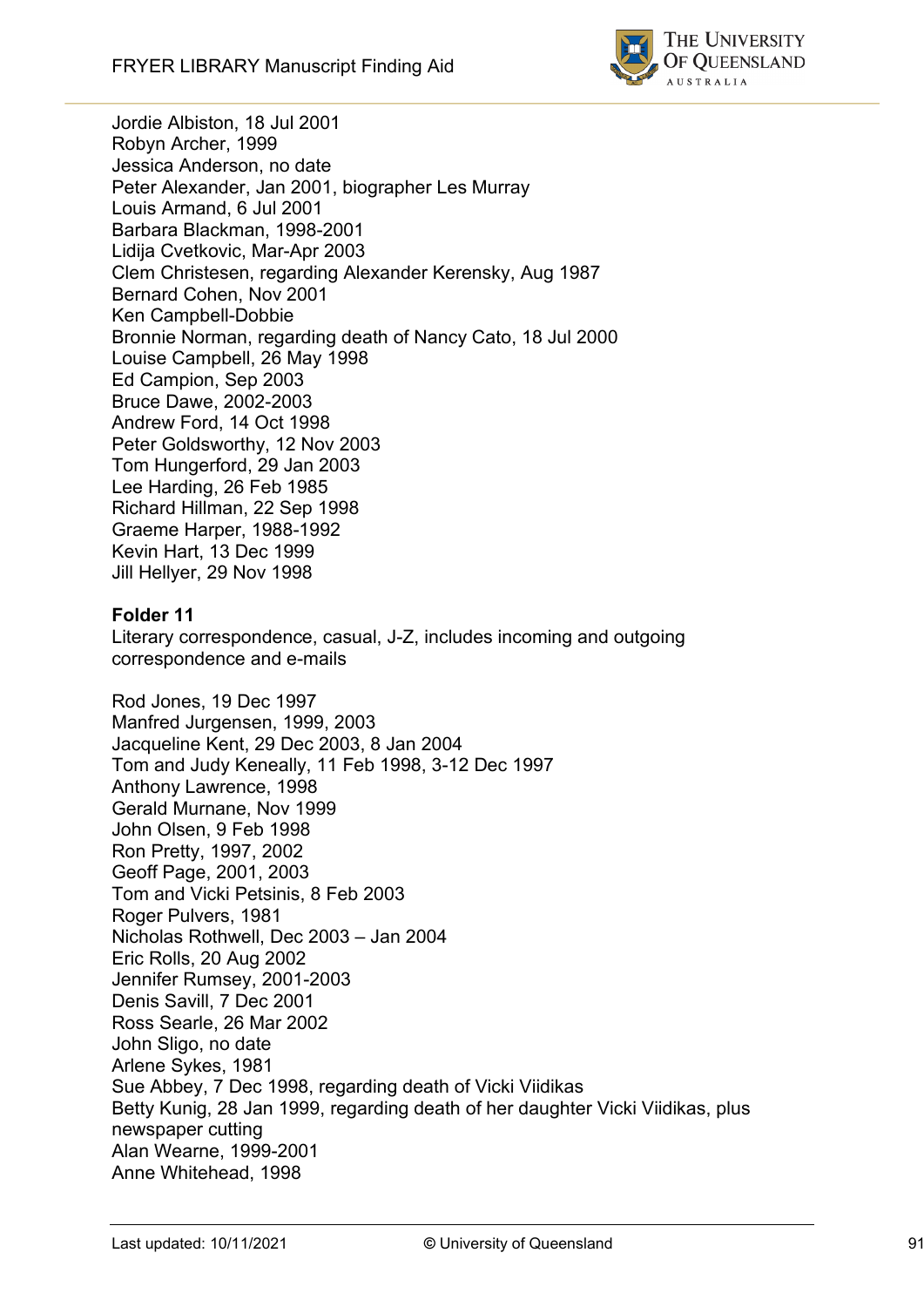

B Wongar, 2000 Arnold Zable, 25 Oct 2001 Komninos, Zervos, 2002-2003

[Acc040825]

# **Box 55**

## **Folder 1**

Shapcott, *Spirit Wrestlers*, typescript, handwritten amendments by author, 253pp

## **Folder 2**

Shapcott, *Spirit Wrestlers*, typescript, handwritten amendments by Eva Sallis, 308pp

## **Folder 3**

Shapcott, *Spirit Wrestlers*, typescript, handwritten amendments by Michael Bollan, 314pp

#### **Folder 4**

Copy of fax to Rose Cresswell from Shapcott, 12 Jan 2000, additions to draft of *Spirit Wrestlers*

[Acc040825]

# **Box 56**

#### **Folder 1**

Correspondence between Shapcott and Ron Simpson (R. A. Simpson), 1986-2002

#### **Folder 2**

Correspondence between Shapcott and David Rowbotham, 1985-2004

#### **Folder 3**

Correspondence between Shapcott and James Penberthy, composer, 1995-1996

#### **Folder 4**

Correspondence between Shapcott and George Papaellinas, 1992-2001

#### **Folder 5**

Correspondence between Shapcott and Cecil Thyer-Turner, regarding publication of Nijinsky and Romola by Tamara Nijinsky, 1991-1992

#### **Folder 6**

Correspondence between Shapcott and Sally Morrison, 1998

#### **Folder 7**

Correspondence between Shapcott and Ralph Middenway, composer, 1997-1998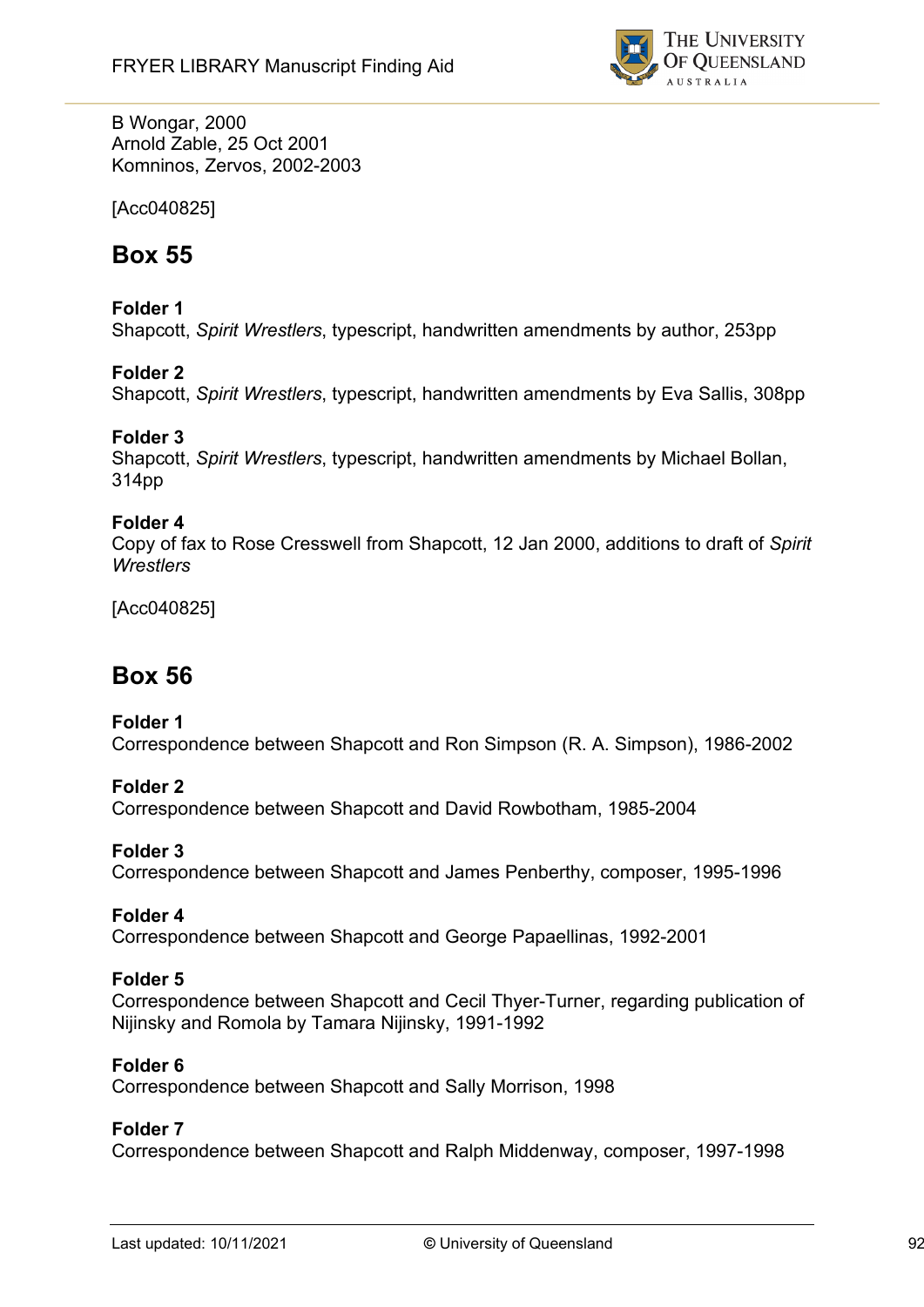

Correspondence between Shapcott and Elizabeth Jolley, 1997-2002

## **Folder 9**

Correspondence between Shapcott and Gwen Harwood and correspondence from Greg Kratzman regarding the publication of Harwood's letters to Shapcott in his publication

### **Folder 10**

Correspondence between Shapcott and Rodney Hall, 1988-2000

#### **Folder 11**

Correspondence between Shapcott and Timothy Findley, 1985-2002

#### **Folder 12**

Correspondence between Shapcott and Geoffrey Dutton, Ninette Dutton and Robin Lucas, 1997-1999

[Acc040825]

# **Box 57**

#### **Folder 1** Shapcott, *Twins in the Family*, labelled first draft by author, 198pp

**Folder 2**

Research notes for *Twins in the Family*

## **Folder 3**

Research notes for *Twins in the Family*

#### **Folder 4**

Curriculum vitae of Shapcott

## **Folder 5**

Macedonian poetry anthology, file and drafts and other research material

#### **Folder 6**

Shapcott, *Twins in the Family*, edited manuscript from Lothian Books, 21 Feb 2002, 203pp

#### **Folder 7**

Shapcott, *White stag of Exile*, opera by Tony Bremner, libretto by Shapcott, based on his novel, final version, Aug 2001, 31pp

[Acc040825]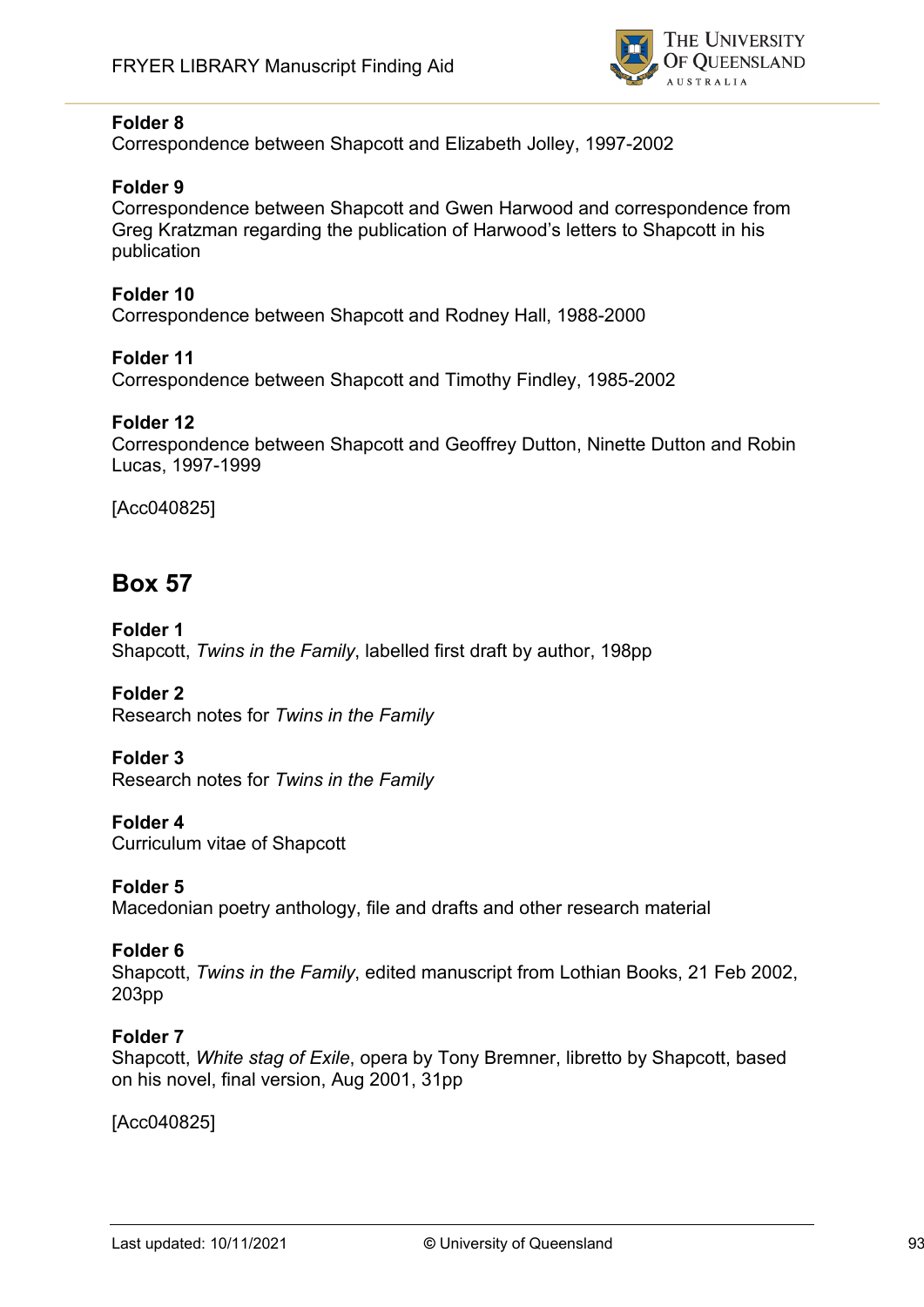

# **Box 58**

## **Folder 1**

Shapcott, *Whitestag of Exile*, opera by Tony Bremner, libretto by Shapcott, based on his novel, vocal score, piano version for rehearsal purposes, 253 pp

## **Folder 2**

Shapcott, *Whitestag of Exile*, opera by Tony Bremner, libretto by Shapcott, based on his novel, full score reduced to A4 size, 443pp

## **Folder 3**

Biography of Tony Bremner, 2002, 1p Turczi, Istvan, short summary on his translation of Shapcott's poems into Hungarian

## **Folder 4**

Photograph of Thomas Shapcott at the launch of *Spirit Wrestlers* at the 2004 Brisbane Writers Festival and letter re the photograph to Sandra Whitemore from Joan Keating, Fryer Library, 21 Jan 2005

[Acc040825]

#### **Folder 5**

External examiners' reports completed by Thomas Shapcott, mostly during his period as Professor of Creative Writing at the University of Adelaide, and correspondence related to them, 1994-2004

#### **Folder 6**

File re: Thomas Shapcott's study leaves from the University of Adelaide in 2000 and 2004

[Acc050422]

# **Box 59**

**Item 1** Scrapbook, 1997-2001

## **Folder 1**

*Adelaide Lunch Sonnets*, Mont Albert, Vic. : T. Shapcott, 2006. 38 pp. No. 95 of limited signed edition of 100 copies

## **Folder 2**

Manuscript for "Gatherers and Hunters"*.* Sections included in this folder: Contents, Acknowledgements page, 'Refuge', 'The Red Hat', 'What To Do At The Time', 'Turkish Coffee', 'Pristina', 'The Singer', 'Ljubljana'*.* 107pp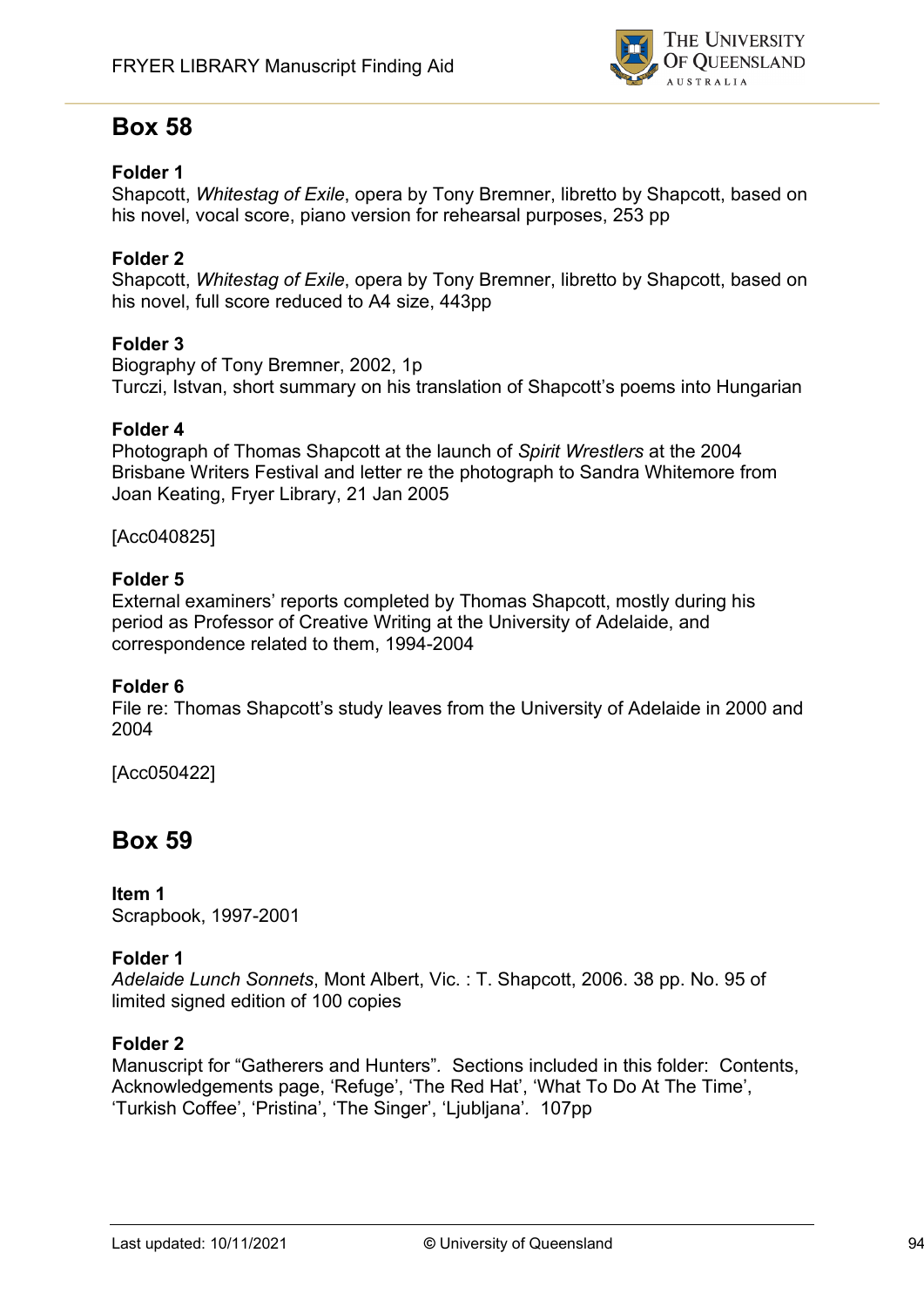

Manuscript for "Gatherers and Hunters"*.* Sections included in this folder: 'Bank Closure', 'Furry Animals', 'Sunshine Beach'*.* 143pp

## **Folder 4**

Edited second draft for "The House on the Hillside"*.* 287pp

## **Folder 5**

Edited first draft for "The Legacy of Albin Setheni". 21Nov-12 Dec 2005. 52pp

[Acc090826]

# **Box 60**

**Item 1** Scrapbook, 2001

**Item 2** Scrapbook, 2002

### **Folder 1**

Correspondence - Jean-Paul Delamotte: L'Association Culturelle Franco-Australienne, 1988-2005

**Folder 2** Correspondence – Tony Bremner, 1985-2006

**Folder 3** Correspondence - Josephine Ulrick Literature and Poetry Prizes 2005

[Acc090826]

# **Box 61**

**Folder 1** Correspondence - Literary General, 1996-2009

#### **Folder 2**

Correspondence – Robinton Mistry, 1996-2005

# **Folder 3**

Correspondence - Alberto Manguel, 2001-2004

# **Folder 4**

Correspondence – Bodil Malmsten, 1999-2004

## **Folder 5**

Correspondence – Rhyll McMaster, 1997-2007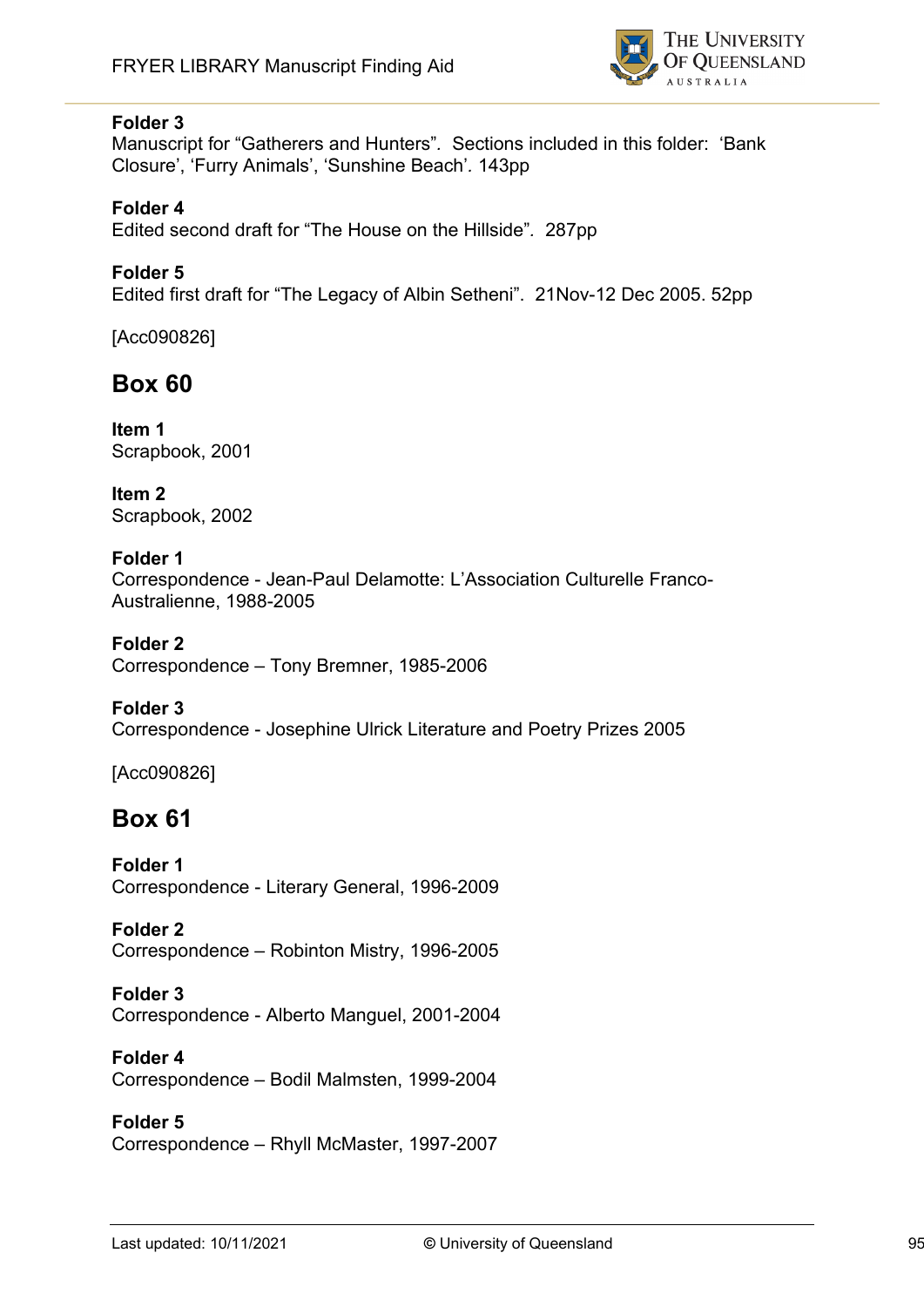

Correspondence – Roger McDonald, 1998-2006

## **Folder 7**

Correspondence – Adelaide University: Writing, 1998-2004

## **Folder 8**

Correspondence – Laurie Hergenhan, 2001-2002

## **Folder 9**

Correspondence – Barry Hill regarding *Ghosting William Buckley*, 1991-1994

#### **Folder 10** Correspondence - Barry Hill, 1983-2007

**Folder 11** Correspondence – Jack Hodgins, 1987-2008

**Folder 12** Correspondence – Christopher Kelen, 2007

**Folder 13** Miscellaneous, 1997, 2003-2004

[Acc090826]

# **Box 62**

**Folder 1**  Correspondence, Brisbane Writers' Festival, 2004

**Folder 2** National Bibliography Award, 2004

**Folder 3** Queensland Writers Centre, 2004

## **Folder 4**

Adelaide Writers Week, 2004 and 2006. Program for 2002. Correspondence and meeting minutes 2004-2006

## **Folder 5**

Correspondence, business cards, manuscript, an artwork, brochures, Balkans 2001.

## **Folder 6**

Correspondence and Judges' Information book, Steele Rudd Award 2004-2007, and 2009.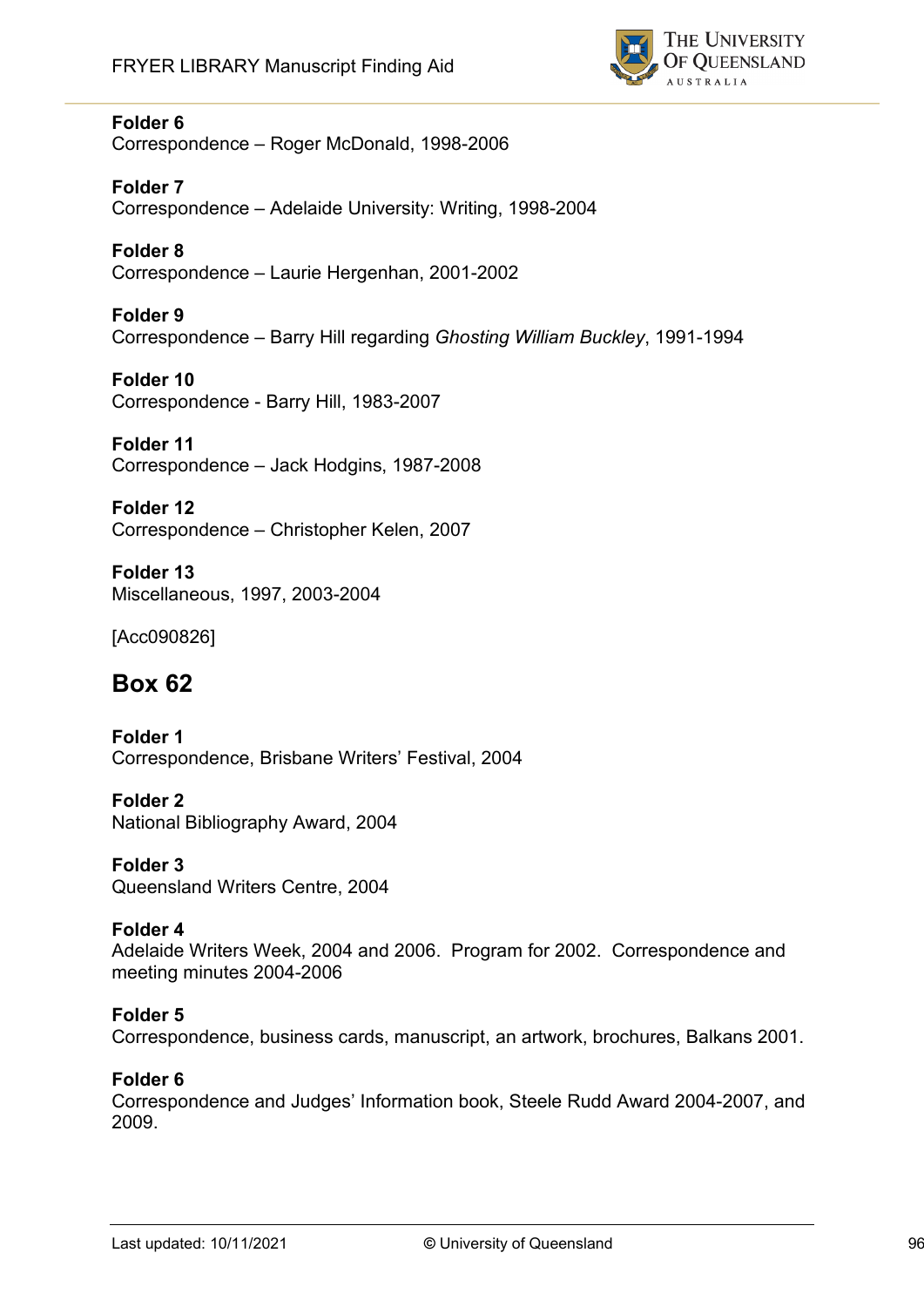

Correspondence, Thomas Shapcott Poetry Award, 2003-2007

## **Folder 8**

Poetry typescripts (black folder)

#### **Folder 9** Manuscript drafts for *Parts of Us*

# **Folder 10**

Manuscript for *The City of Empty Rooms*

## **Folder 11**

*Spirit Wrestlers* – Novel, 1997-2005. Includes information about the exhibit *Doukhobors: "The Spirit Wrestlers"* held at the Canadian Museum of Civilization, 18 Jan 1996 to 12 Oct 1997; correspondence; notes for *Spirit Wrestlers*. 1997-2000

## **Folder 12**

Curriculum Vitae for position Chair of Creative Writing – Arts, South Australia, n.d., 7 pp

## **Folder 13**

From Diana Laidlaw, Minister for the Arts-South Australia, 1998-2001, 3 letters

From Alexandra Hurford, Industry Development Officer-Arts South Australia, 23 Jan and 15 Feb 2001, 2 letters

From Paul Rees, Development Officer – Festival Awards for Literature 2000, 3 Dec 1999 and 17 Jan 2000, 2 letters

Festival Awards for Literature 2000, draft of shortlist and winners

From Gail Kovatseff, Development Officer, 13 Apr 1999, 1 letter

## **Folder 14**

Correspondence and creative writing course student list, University of Adelaide, 2003-2005

## **Folder 15**

Max Harris Prize Judges' Report 2007

[Acc090826]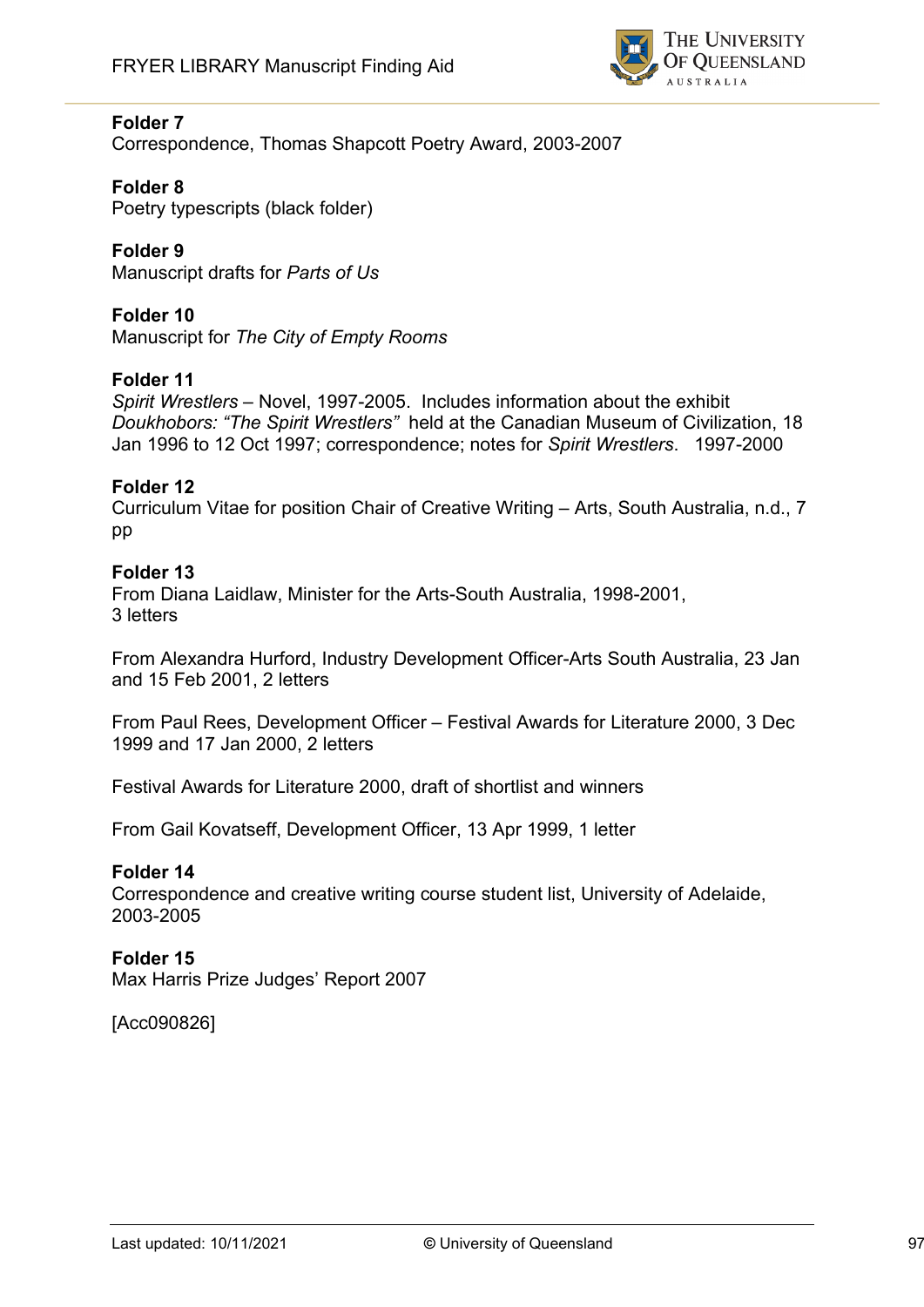

# **Box 63**

## **Folder 1**

Research papers relating to Ray Mathew

Copies of three items of correspondence and one original postcard between Ray Mathew and Pixie O'Harris, 1964 to 1979

Two typescript tribute's to Ray Mathew by Tom Shapcott and other biographical material

Correspondence between Ray Mathew and Tom Shapcott, some photocopied, 1967 to 2000

Material relating to Shapcott's Harold White Fellowship at the National Library of Australia, in the course of ewhoch he edited some of the Mathew manuscripts at the NLA for publication, 2004 to 2007

## **Folder 2**

Original typescript of 'Lonely without you, a comedy in one act' by Ray Mathew

Original programme for 'The life of the party' by Ray Mathew, performed at the Lyric Opera House Hammersmith, 22 Nov 1960

## **Folders 3 to 9**

Copies of Ray Mathew correspondence with Hal Porter, Pixie O'Harris, Barbara Blackman and others, used by Tom Shapcott in the course of his Harold White Fellowship at the National Library of Australia

## **Folders 10 to 14**

Copies of plays by Ray Mathew, used by Tom Shapcott in the course of his Harold White Fellowship at the National Library of Australia

[Acc161221-3]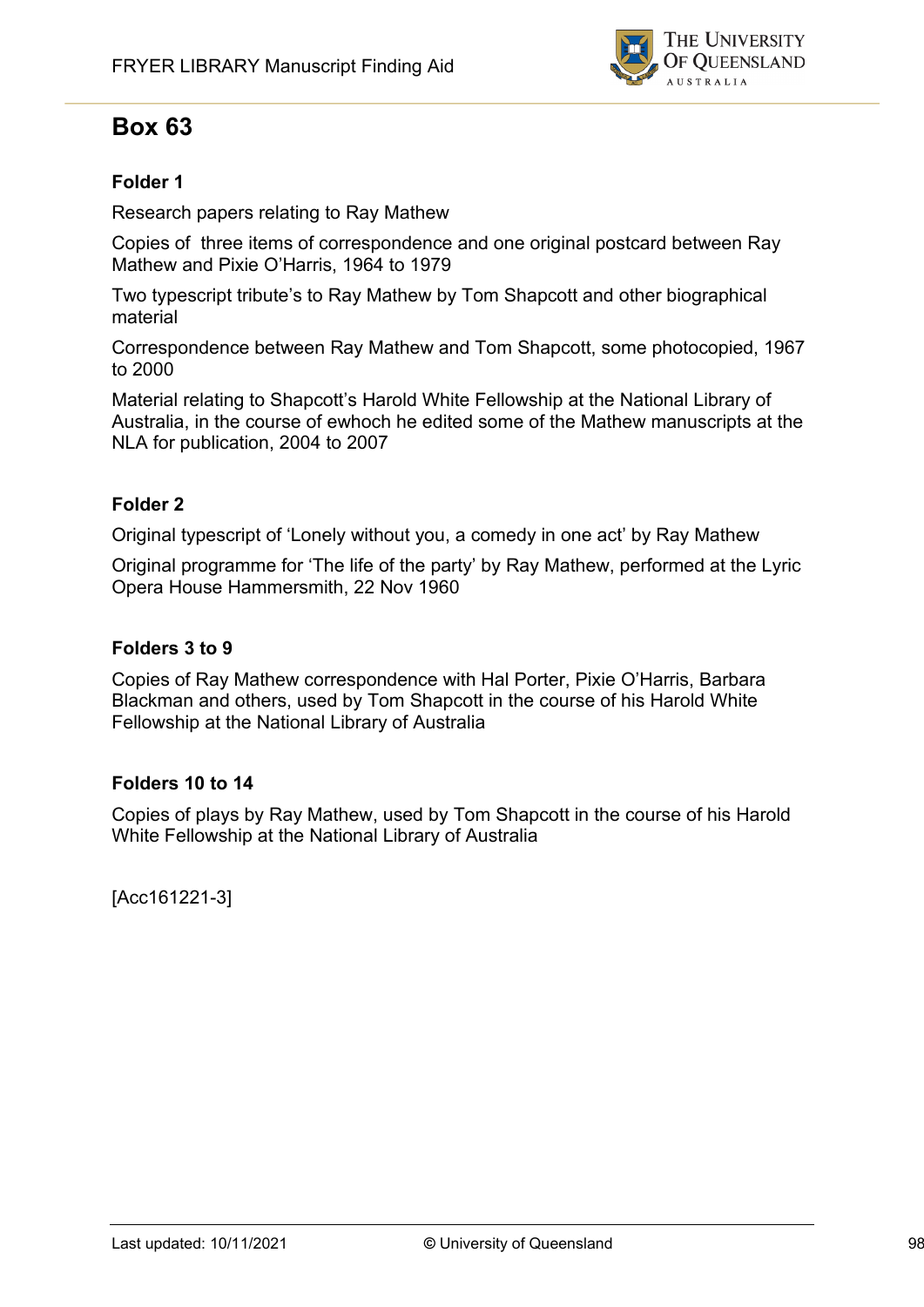

# **Box 64**

## **Folder 1**

Correspondence relating to Australian Honours, 17 letters, 2005 to 2011 Postcard from Richard Allen, 1987 Letter from Richard Allen, [1990] Letter from Bruce Beaver, 1972 Card from Steff Bennett, 2011 Correspondence from Barbara Blackman, 1 letter, 2009 2 letters from Shapcott to Blackman, 2005 to 2007 Card from Barbara Blackman, 2006

## **Folder 2**

Correspondence with Andrew Burke, ca. 50 leaves, 2001-2005

## **Folder 3**

Correspondence with Nigel Butterley, 15 letters, 1991 to 2008, 10 postcards, [1994 to 2004], 11 cards, [1992 to 2008]

## **Folder 4**

Correspondence with Ilija Casule, 17 letters, 1999 to 2002 Letter from Betty and Ray Churcher, [undated] Correspondence with Craig Cormick, 5 letters, 2004 Card from Rose and Roger, [undated] Correspondence with Caroline [Catherine] Creswell], 3 letters, 2005

## **Folder 5**

Correspondence with Penelope Curtin, 6 letters, 2002 to 2005 Correspondence from Liam Davidson, 8 letters, 1998 to 1999 Postcard from Liam Davidson, [undated] Correspondence with Andrew Ford, 4 letters, 2004 to 2005**,** Postcard [undated]

## **Folder 6**

Letter from Michael Fox, [undated] Correspondence with Rodney Hall, 3 letters, 2004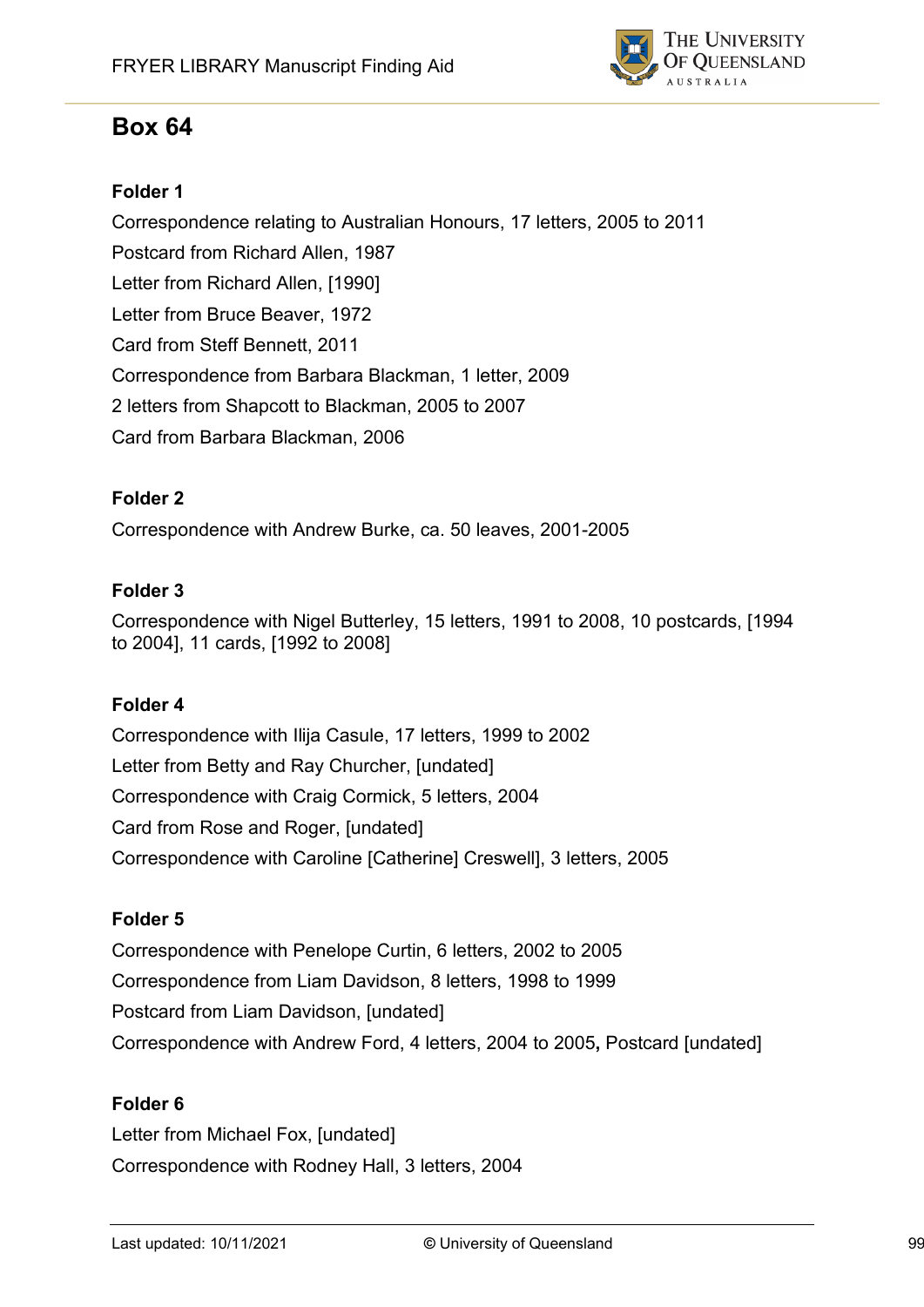

Correspondence from Ian Harley, 35 letters, 1986 to 2005, 2 postcards, 1988 to 1989

## **Folder 7**

Copies of correspondence to Elizabeth Jolley by Shapcott, 79 letters, 1990 to 2002 [some annotated photocopies]

## **Folder 8**

Correspondence from Billy Jones, 2 typed letters with printed illustrations, 5 leaves each, 15 July and 23 July 2010

Correspondence with Chris Kelen, 5 printed emails, 2005

## **Folder 9**

Correspondence with John Kinsella, 35 printed emails, 1999 to 2005

#### **Folder 10**

Correspondence with David Malouf, including 9 letters and 3 postcards from Malouf, 1989 to 2000, 28 letters to Malouf 1990 to 2007

## **Folder 11**

Letters from Anne Michaels, 2 letters, 1999 to 2001

Letters from Alex Miller, 3 letters, 1992 to 2002, Postcards, 2 postcards, 2000 to 2005, Card, 1998

Correspondence from Frank Moorhouse, 5 letters, 2000 to 2004, 1 postcard, 2001

#### **Folder 12**

Correspondence with Alice Munro, 56 letters [some photocopies], 1982 to 2010, 12 cards, 1987 to 2010

# **Box 65**

## **Folder 1**

Correspondence with James Murdoch, 10 letters, 1989 to 2003, 2 postcards, [undated] to 1991

Correspondence with Les Murray, 2 letters from Murray, 9 letters to Murray, 1986 to 1996, 7 postcards from Murray, 1983 to 2004

Correspondence from Irene ? regarding O'Conor/Murray criticism of Australia Council, 2 letters [some newspaper cuttings], 1992 to 1994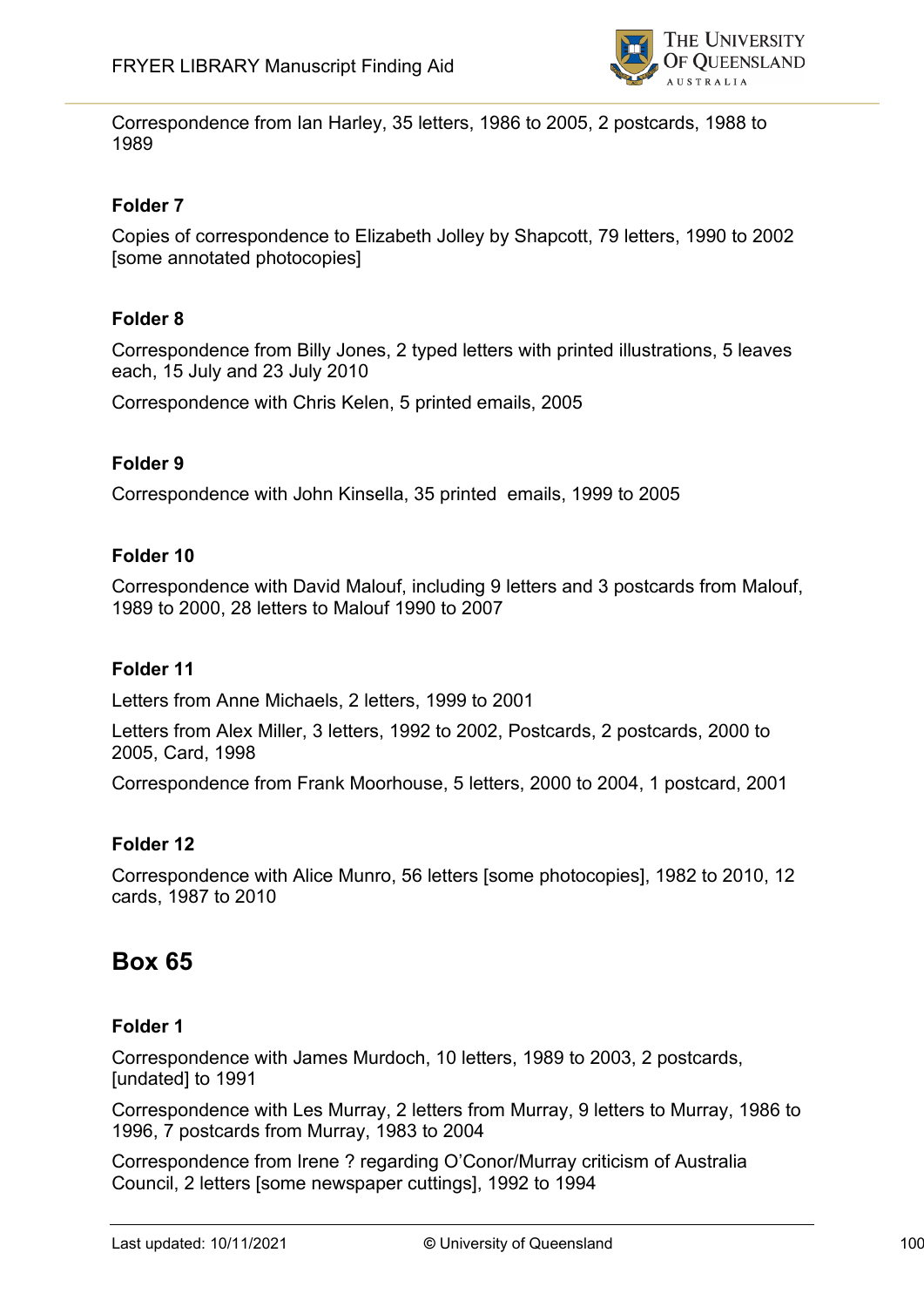

Correspondence from Thomas Shapcott regarding work for the National Book Council, 3 letters, 1992 to 1995

Email correspondence from Peter Alexander relating to Les Murray, 1999

## **Folder 2**

Correspondence with Helen McLaren, 2 letters, 2004 to 2009 Correspondence with Katie Noonan's band, 4 emails, 2004 Postcard from Maggie ? and Brian ?, 2005

## **Folder 3**

Correspondence with Carlo Olivieri, 26 letters, 1985 to 2006, 11 postcards, 1984 to 2007, Copy of letter, 21 Mar 1998 Correspondence with Geoff Page, 10 emails, 2003 to 2006, Card, 2006

#### **Folder 4**

Correspondence with Ioanna Petrescu, 22 letters, 1997 to 2006 Correspondence with Peter Porter, 6 letters, 1984 to 1999, Postcard, 1985

### **Folder 5**

Card from Tom Petsinis, [undated] Correspondence with David Rainey, 6 letters, 2005 Correspondence with Don Rankin, 13 letters, 2003 to c2007, Card, 2009, 2 postcards, c2004 Exhibition catalogue and invitations relating to Rankin's art, 2004 to 2011 Email correspondence from Judith Rodriguez, 2005

#### **Folder 6**

Correspondence with Bob Reece, 3 letters, c2006, Postcard, 2006, Card, 2006 Correspondence with Rytzad/Richard Reisner, 18 letters, 1997 to 2005

#### **Folder 7**

Correspondence with Caroline Richardson, 7 letters [some photocopies], 1995 to 1997, Card, c1992

#### **Folder 8**

Correspondence with Kevin Roberts, 9 letters, 1983 to 2002, Card, [undated]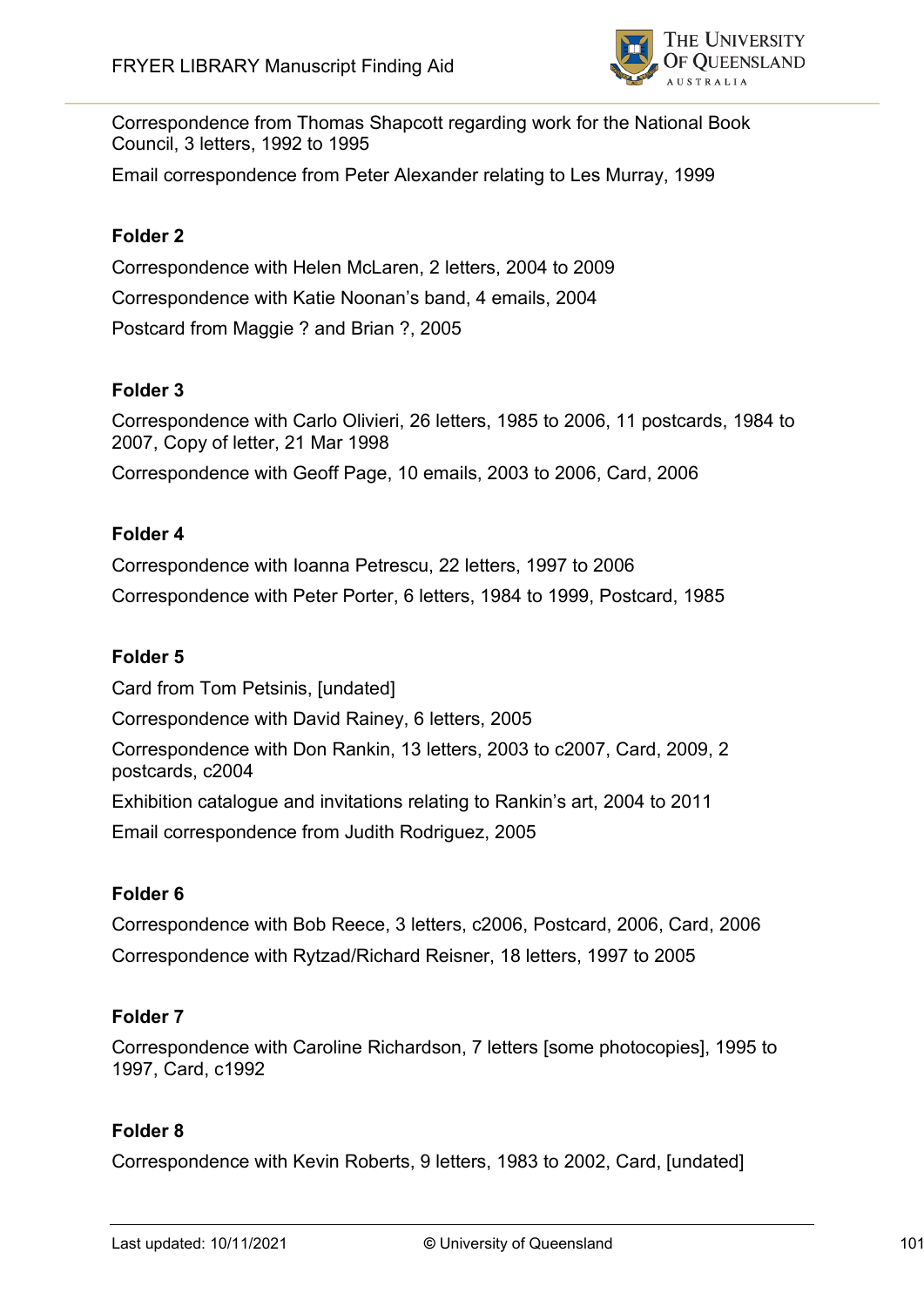

Correspondence with Chloe Roe, 4 letters [includes excerpt of manuscript], 1991, Postcard, 1991

Correspondence with David Rowbotham, 2 letters, 2004 to 2007

## **Folder 9**

Correspondence with Eva Sallis, 9 letters, c1999 to 2000, 91 emails, [includes copies of poems and prose],1990 to 2007, Postcard, [undated]

Typescript draft, 'A Ride in a Taxi', 30 Apr, 2003

## **Folder 10**

Correspondence with Phil Salom, 60 letters, 1983 to 2004, Postcards, 4 postcards, c1993, Card, [undated]

Letter from Lewis Packer to Ms Wighton, 1988

#### **Folder 11**

Correspondence with Jo Shapcott, 34 letters, 1989 to 2000, 2 postcards, 1989 to 1997

'Proposal to the Society of Authors', Jul 1992

#### **Folder 12**

Correspondence with Peter Skrzynecki, 71 letters, 1983 to 2007, 2 cards, 1996 to 2003. 11 postcards, 1981 to 1999

## **Box 66**

#### **Folder 1**

Correspondence with Nathan Shepherdson, 18 letters, 2004 to 2008, 2 cards, 2005 to 2006, 2 postcards, 2011 to 2015

### **Folder 2**

Postcard from Vivian Smith, 2009

Correspondence with Madonna Staunton, 8 letters, 1983 to 1990, Postcard, 1990

Correspondence with Matthew Sweeney, 24 letters, 1996 to 2001

#### **Folder 3**

Correspondence with Andrew Taylor, 25 letters, 1983 to 2009, 3 cards, 1988 to 2003

10 postcards, 1983 to 2004

Correspondence with Dennis Haskell regarding Andrew Taylor, 3 letters, 2003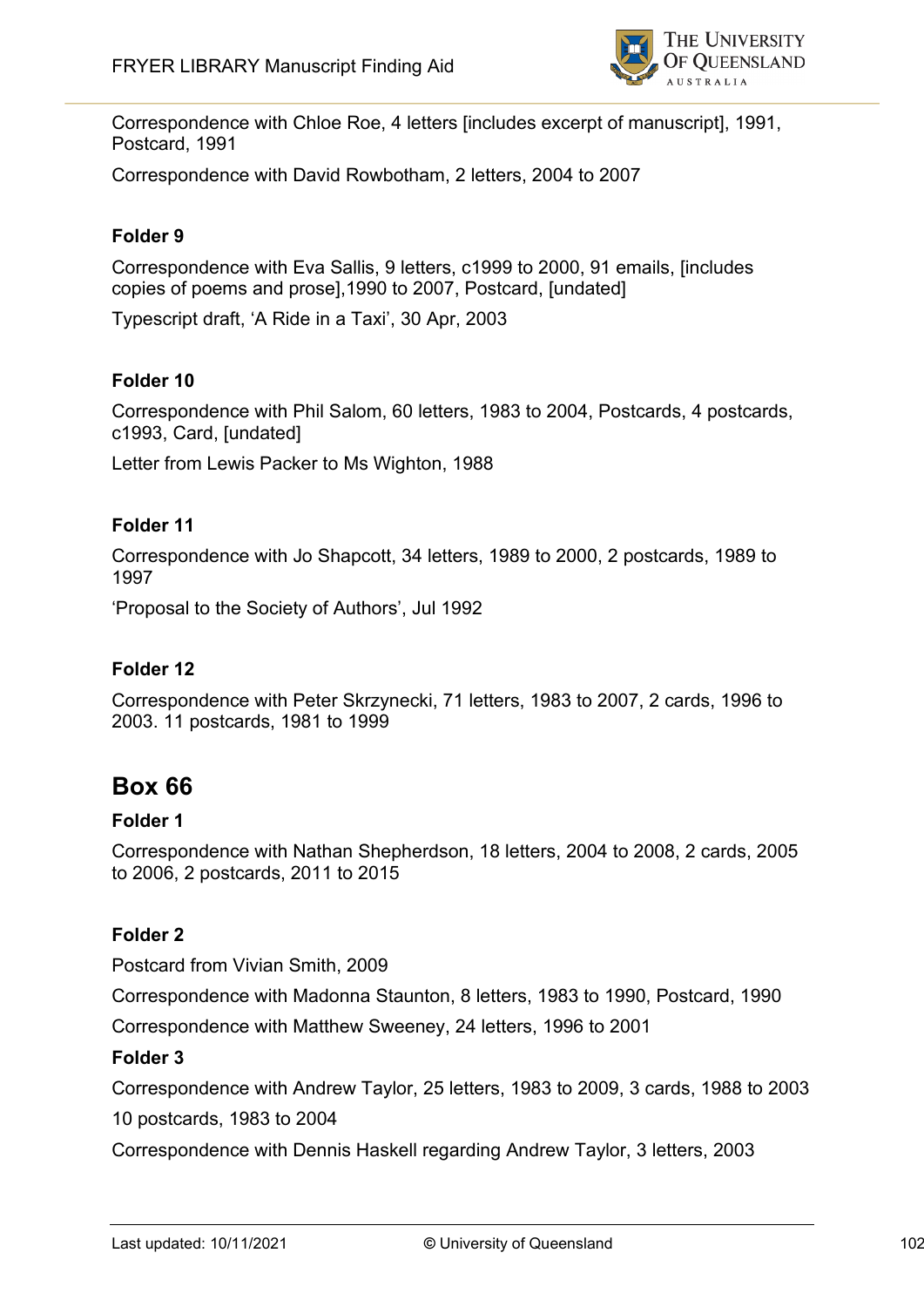

Correspondence with Ian Templeman, 2 letters, c 2002, 2 cards, 1997 to 1998 Card from Frank and Merril Thompson, [undated]

## **Folder 5**

Correspondence with Lyn and John Tranter, 44 letters, 1985 to 2004, 4 postcards, 1986 to 1999

## **Folder 6**

Correspondence with Dimitris Tsaloumas, 15 letters, 1984 to 2011, Postcard, 2004 Correspondence with Istvan Turchi, 3 letters, c 2004

## **Folder 7**

Correspondence with Chris Wallace-Crabbe, 43 letters, c 1983 to 2012, Card, 2010, 3 postcards, 1992 to c 2001, 5 poems, ca. 2008 to 2009, 3 drawings, 1986 to 1989

## **Folder 8**

Letter from Graham Webb re Noela Hjorth [includes photocopied attachment], 2011

Correspondence with Fay Zwicky, 12 letters, 1996 to 2002, 3 cards, 1997 to 2013, 5 postcards, 1991 to 2008

## **Folder 9**

6 interview transcripts, 1997 to 2003

## **Folder 10**

14 Unpublished typescripts for short stories, [undated]

# **Box 67**

## **Folder 1**

Correspondence regarding reviews, 8 letters, 1988 to 1999

## **Folder 2**

Unpublished manuscripts for reviews, 14 manuscripts, [undated]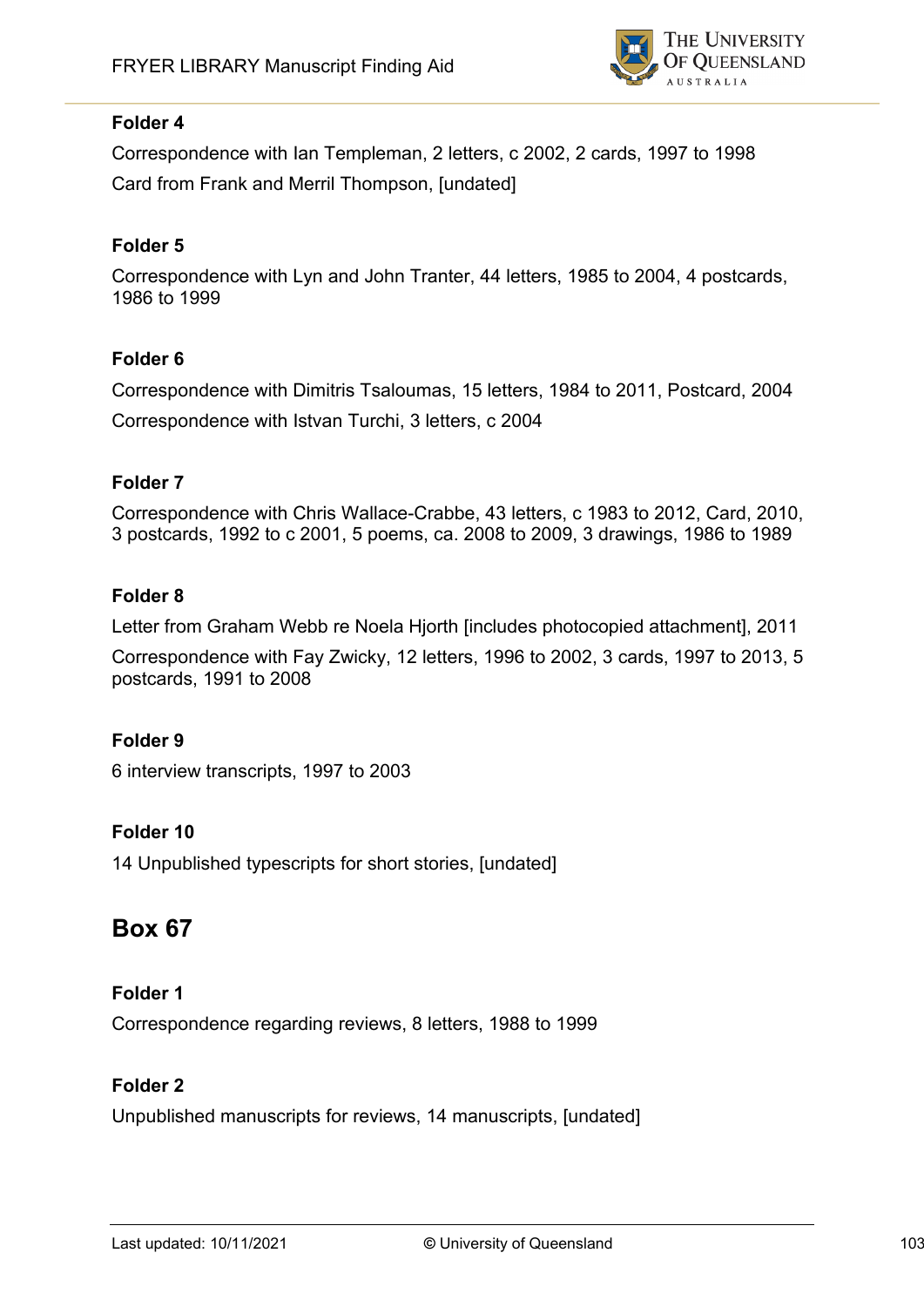

Unpublished manuscripts for articles, 7 manuscripts, [undated]

**Folder 4** 3 scripts for speeches, 1996 to 2003

## **Folder 5**

Unpublished exhibition catalogue essays, 2 essays, [undated]

## **Folder 6**

Unpublished memoir writing, 5 manuscripts, c1985 to 2003

## **Folder 7**

5 typescripts, 1989 to ca. 2004

## **Folder 8**

6 manuscripts by Hungarian authors reviewing the work of Australian writers, 1988

## **Folder 9**

Miscellaneous ephemera and letters extracted from publications:

Letter to Tom Shapcott from John Irving, 1 leaf, [undated]

Note to Tom Shapcott from Walter Billeter, [1976]

'Russian Language Anthology of Australian Poetry: Foreword', typescript, 3 leaves, [undated]

Anthology of Australian poetry published in Russia, typescript, 1 leaf, 6 Sep 1968

Letter to Tom Shapcott from Sue Wagner, 15 Dec 1969

Letter to Tom Shapcott from Dinah Johnson, UQP, 1 Apr 1998

Letter to Tom Shapcott from Denise Ryan, OUP, [1988]

Letter to Tom Shapcott from Marianne Rowe, Angus & Robertson, 17 Mar 1970

Letter to Tom Shapcott from Ian Templeman, 20 Mar 1970 [inside: *ASEA Bulletin*, Feb 1970]

Letter to Tom Shapcott from Richard Everiet, [undated]

With Compliments note to Tom Shapcott from Matthew Higgins, AWM, [undated]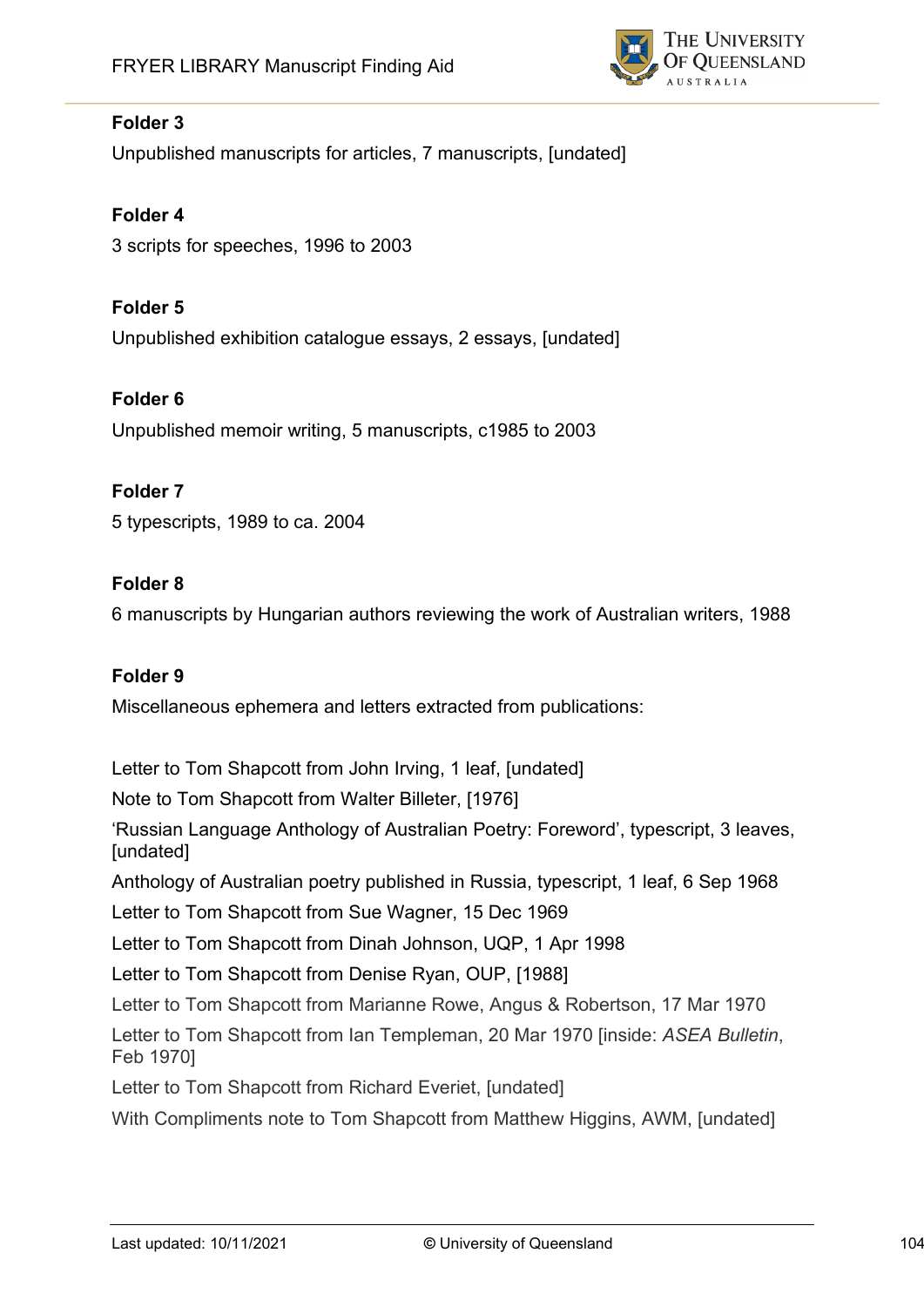

## **Item 1**

Notebook with quotes and some loose notes, 1992

## **Item 2**

Franz Xaview Mozart (1791-1844) Four Polonaises for piano music score with inscription 'To dear Tom these feelings elegances from Judith 1980', ca. 1980

### **Item 3**

Video recording of the Struga Award Presentation, 1 VHS tape, 1989

#### **Item 4**

Video recording *Portrait of an unknown man*, 1 VHS tape, ca. 1997

# **Box 68**

#### **Folder 1**

Contents of folder titled *Scrapbook* kept by Thomas Shapcott, containing a variety of printed and manuscript matter relating to his literary output. Also includes some ephemeral publications containing his work, newspaper cuttings and correspondence, 2002

## **Folder 2**

Contents of folder titled *Scrapbook* kept by Thomas Shapcott, containing a variety of printed and manuscript matter relating to his literary output. Also includes some ephemeral publications containing his work, newspaper cuttings and correspondence, 2003

## **Folder 3**

Contents of folder titled *Scrapbook* kept by Thomas Shapcott, containing a variety of printed and manuscript matter relating to his literary output. Also includes some ephemeral publications containing his work, newspaper cuttings and correspondence, 2003 - 2004

## **Folder 4**

Contents of folder titled *Scrapbook* kept by Thomas Shapcott, containing a variety of printed and manuscript matter relating to his literary output. Also includes some ephemeral publications containing his work, newspaper cuttings and correspondence, 2004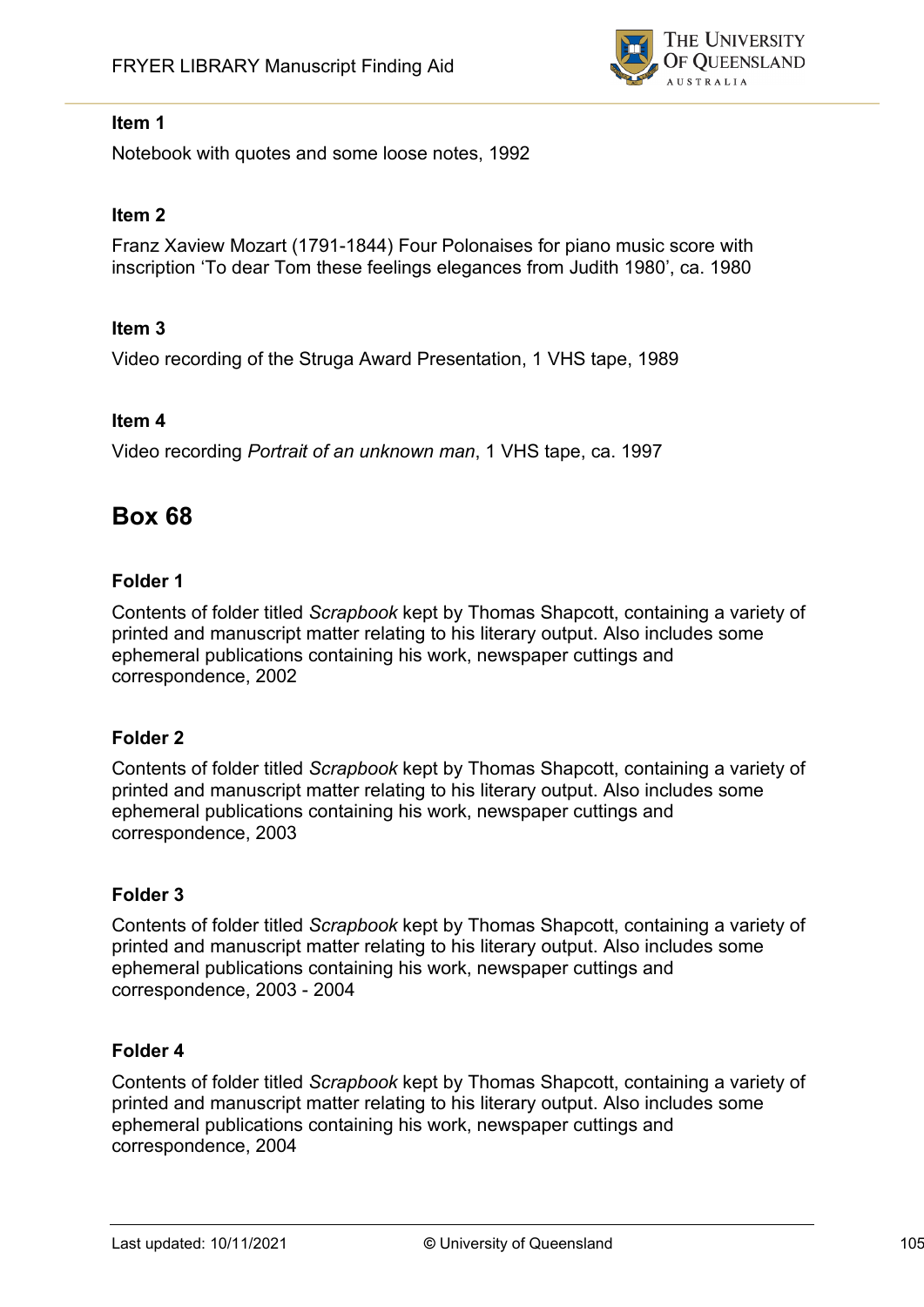

Contents of folder titled *Scrapbook* kept by Thomas Shapcott, containing a variety of printed and manuscript matter relating to his literary output. Also includes some ephemeral publications containing his work, newspaper cuttings and correspondence, 2005

## **Folder 6**

Contents of folder titled *Scrapbook* kept by Thomas Shapcott, containing a variety of printed and manuscript matter relating to his literary output. Also includes some ephemeral publications containing his work, newspaper cuttings and correspondence, 2005 - 2006

# **Box 69**

## **Folder 1**

Contents of folder titled *Scrapbook* kept by Thomas Shapcott, containing a variety of printed and manuscript matter relating to his literary output. Also includes some ephemeral publications containing his work, newspaper cuttings and correspondence, 2006

## **Folder 2**

Contents of folder titled *Scrapbook* kept by Thomas Shapcott, containing a variety of printed and manuscript matter relating to his literary output. Also includes some ephemeral publications containing his work, newspaper cuttings and correspondence, 2007

## **Folder 3**

Contents of folder titled *Scrapbook* kept by Thomas Shapcott, containing a variety of printed and manuscript matter relating to his literary output. Also includes some ephemeral publications containing his work, newspaper cuttings and correspondence, 2007 - 2008

## **Folder 4**

Contents of folder titled *Scrapbook* kept by Thomas Shapcott, containing a variety of printed and manuscript matter relating to his literary output. Also includes some ephemeral publications containing his work, newspaper cuttings and correspondence, 2008 - 2010

## **Folder 5**

Contents of folder titled *Scrapbook* kept by Thomas Shapcott, containing a variety of printed and manuscript matter relating to his literary output. Also includes some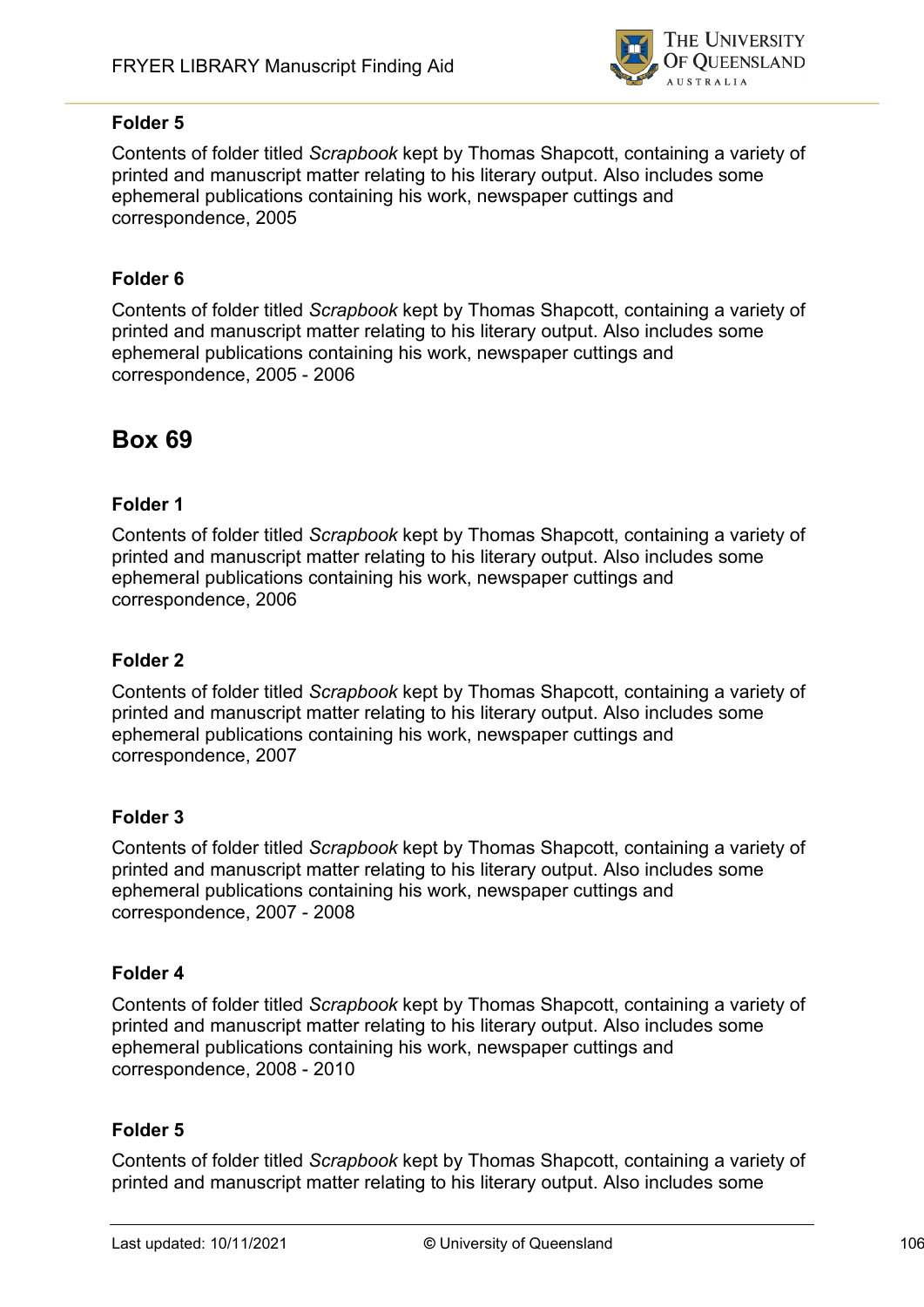

ephemeral publications containing his work, newspaper cuttings and correspondence, 2010

# **Box 70**

## **Folder 1**

Contents of folder titled *Scrapbook* kept by Thomas Shapcott, containing a variety of printed and manuscript matter relating to his literary output. Also includes some ephemeral publications containing his work, newspaper cuttings and correspondence, 2011

## **Folder 2**

Contents of folder titled *Scrapbook* kept by Thomas Shapcott, containing a variety of printed and manuscript matter relating to his literary output. Also includes some ephemeral publications containing his work, newspaper cuttings and correspondence, 2011

## **Folder 3**

Contents of folders labelled 'Old Poems' containing manuscript and typescript poems, 1954 – ca. 1981. Ca. 60 leaves.

## **Folder 4**

Spiralbound notebook with manuscript poems, some dated 2009

## **Folder 5**

Contents of folder labelled 'Rose Creswell Literary Agency', containing photocopies of notebooks, 1975 - 1976

## **Folder 6**

Contents of folder labelled 'Pulszky Translation' relating to the Hungarian translation of Shapcott's *White Stag of Exile*. 1982 - 1997

# **Box 71**

## **Folder 1**

Contents of folder labelled 'The History of the Book in Australia' containing the typescript Shapcott's contribution *Book Promotion and Literary Awards*. 2001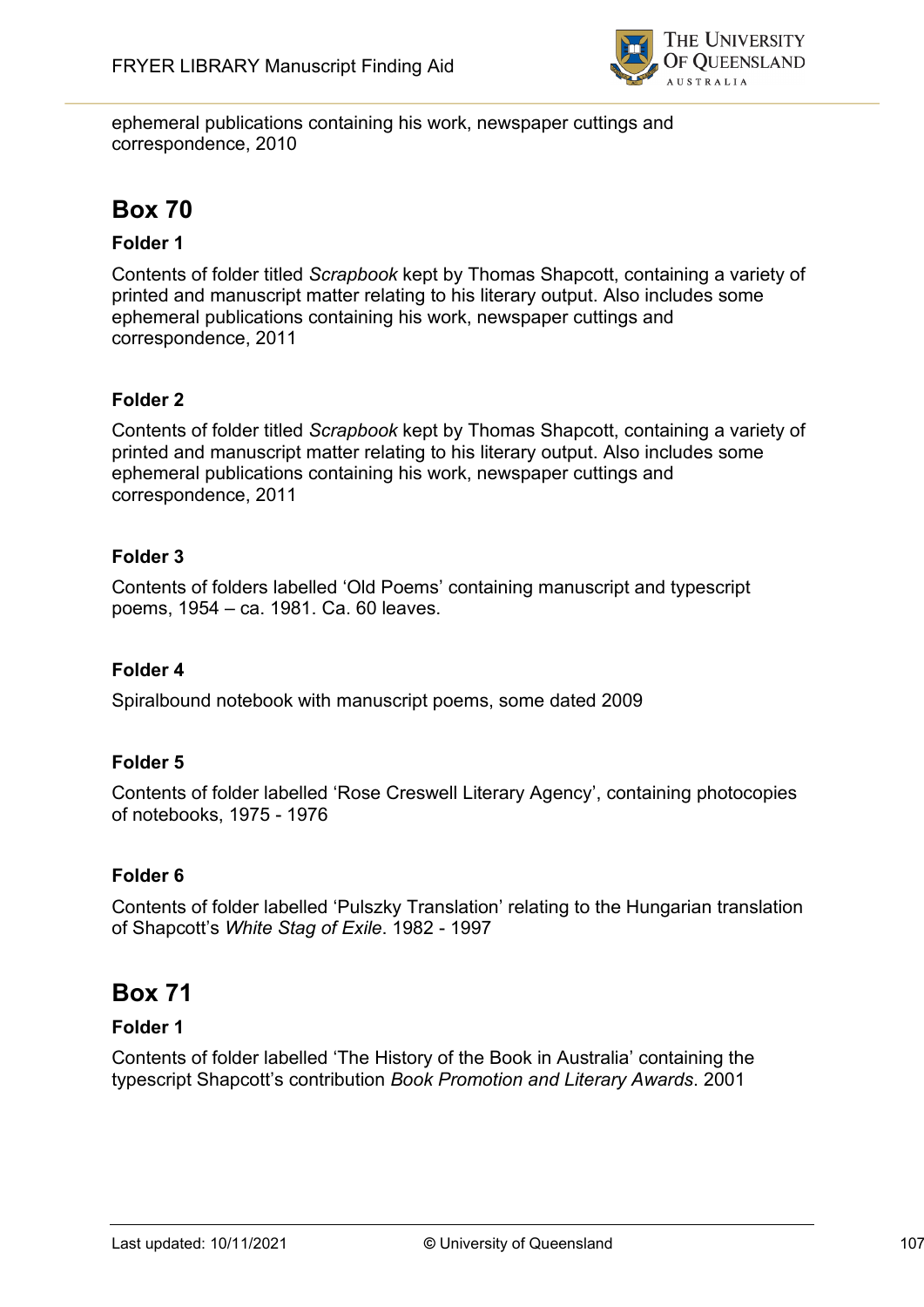

Contents of folder labelled 'Picaro Press' containing typescript and mock-ups of Shapcott's *Beginnings & Endings*, published by the press in 2003.

## **Folder 3**

Contents of folder labelled 'Eugen Hirschfeld Project' containing a few pieces of correspondence, 1992

## **Folder 4**

Contents of folder labelled 'Libretti – Texts' containing typescripts for *Summer Carol; The Vision & The Gap* and seven other shorter pieces, 1978 – ca. 1995

## **Folder 5**

Contents of folder labelled 'Literature Board. Tabled Papers', 1987 – 1998

## **Folder 6**

Contents of folder labelled 'Literature Board. Agendas' but containing miscellaneous documents, 1987 – 1996

## **Folder 7**

Contents of folder labelled 'London October 2004' containing ephemera, photographs and correspondence.

# **Box 72**

Yugoslavia Struga International Poetry Festival Golden Wreath Award, 1989

# **Parcel 1**

## **Artwork:**

- 1. Pastel portrait of Thomas Shapcott by Paskal, Macedonia 1989. 32 x 42.5 cm.
- 2. "Standing" by David Rankin 1980, oil on hardboard, 32 x 25 cm. *The subject is Jennifer Rankin, the artist's wife.*
- 3. "Blue River" by Roderick Shaw, n.d., watercolour on paper, 57.5 x 32 cm. framed.*Poem "Blue River" by Joan Mas reproduced in art work. "Roderick Shaw" top left corner.*